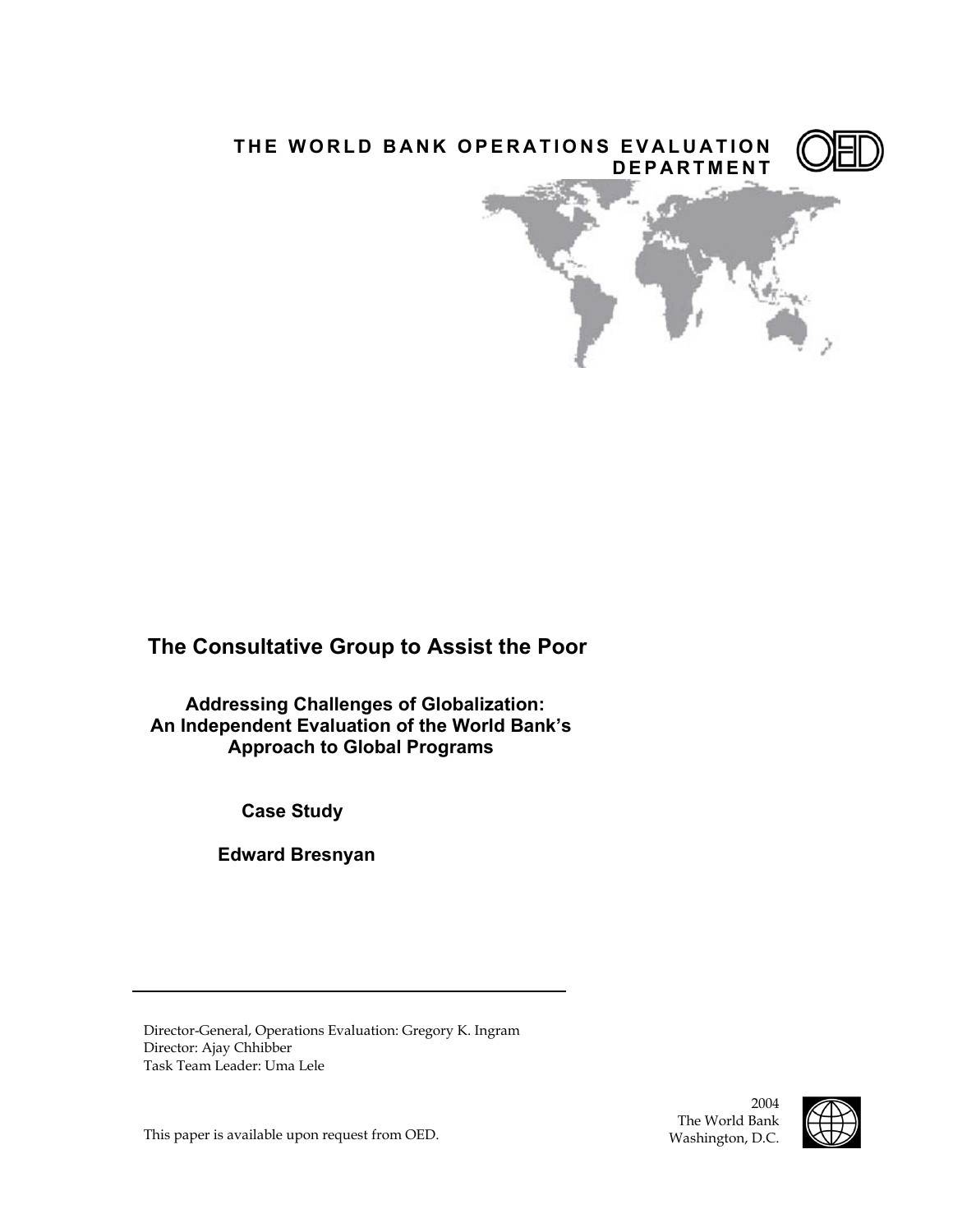#### *ENHANCING DEVELOPMENT EFFECTIVENESS THROUGH EXCELLENCE AND INDEPENDENCE IN EVALUATION*

*The Operations Evaluation Department (OED) is an independent unit within the World Bank; it reports directly to the Bank's Board of Executive Directors. OED assesses what works, and what does not; how a borrower plans to run and maintain a project; and the lasting contribution of the Bank to a country's overall development. The goals of evaluation are to learn from experience, to provide an objective basis for assessing the results of the Bank's work, and to provide accountability in the achievement of its objectives. It also improves Bank work by identifying and disseminating the lessons learned from experience and by framing recommendations drawn from evaluation findings.* 

OED Working Papers are an informal series to disseminate the findings of work in progress to encourage the exchange of ideas about development effectiveness through evaluation*.* 

The findings, interpretations, and conclusions expressed here are those of the author(s) and do not necessarily reflect the views of the Board of Executive Directors of the World Bank or the governments they represent.

The World Bank cannot guarantee the accuracy of the data included in this work. The boundaries, colors, denominations, and other information shown on any map in this work do not imply on the part of the World Bank any judgment of the legal status of any territory or the endorsement or acceptance of such boundaries.

Contact: Operations Evaluation Department Partnerships & Knowledge Programs (OEDPK) e-mail: eline@worldbank.org Telephone: 202-458-4497 Facsimile: 202-522-3125 http:/www.worldbank.org/oed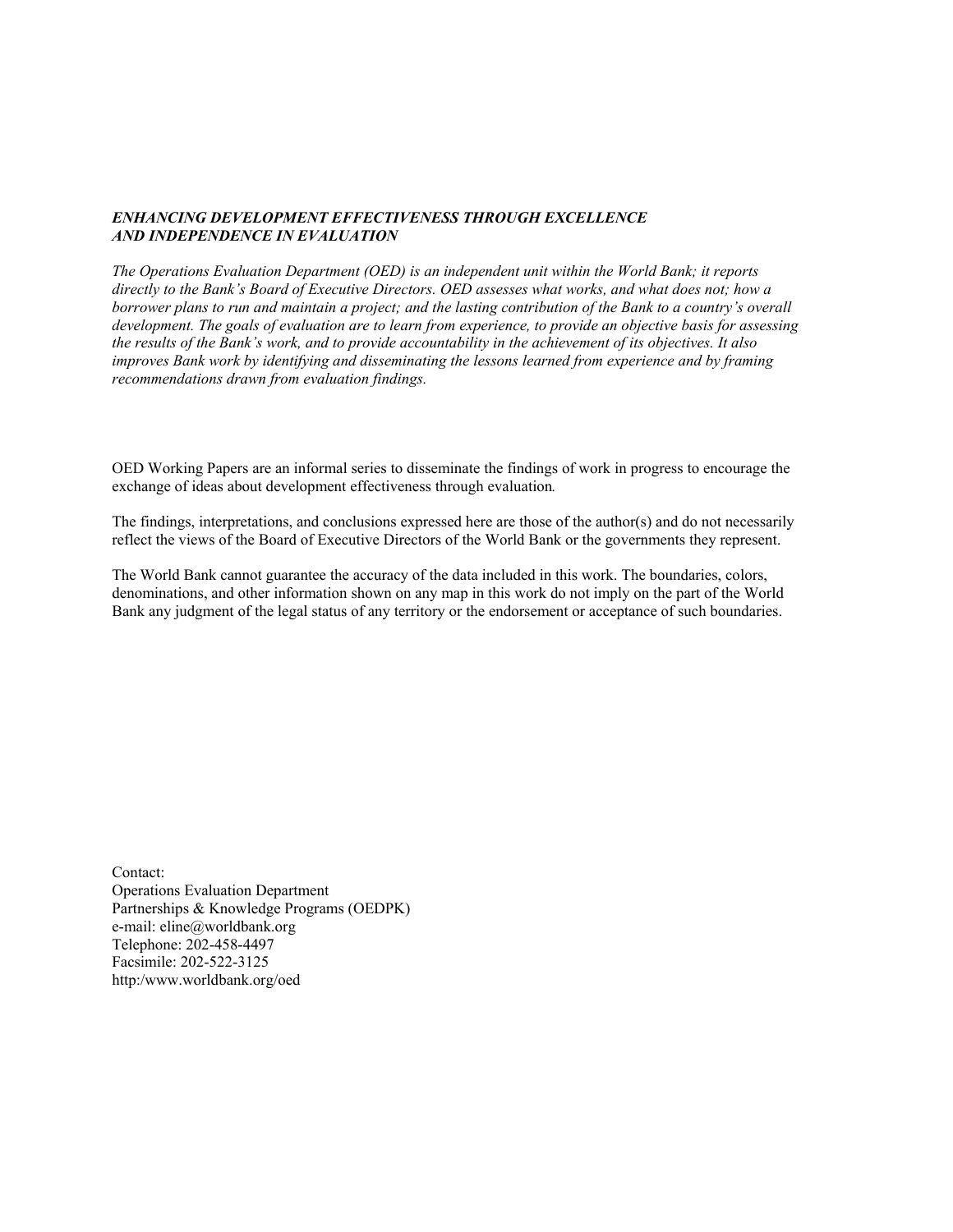# **Abbreviations and Acronyms**

| AFCAP        | Eastern/Southern Africa Capacity –Building hub     |
|--------------|----------------------------------------------------|
| AsDB         | Asian Development Bank                             |
| AfDB         | <b>African Development Bank</b>                    |
| CG           | Consultative Group/Council of Governors            |
| <b>CAPAF</b> | Francophone Africa Capacity-Building hub           |
| CAS          | <b>Country Assistance Strategy</b>                 |
| <b>CGAP</b>  | Consultative Group to Assist the Poor              |
| <b>DGF</b>   | Development Grant Facility                         |
| <b>EXCOM</b> | Executive Committee of CGAP                        |
| <b>IDB</b>   | <b>Inter-American Development Bank</b>             |
| <b>MDG</b>   | Millennium Development Goal                        |
| MF           | Microfinance                                       |
| MFI          | Microfinance institution                           |
| PAG          | Policy Advisory Group                              |
| <b>PRSP</b>  | <b>Poverty Reduction Strategy Paper</b>            |
| SGP          | Special Grants Program                             |
| SME          | Small and medium enterprise                        |
| <b>USAID</b> | United States Agency for International Development |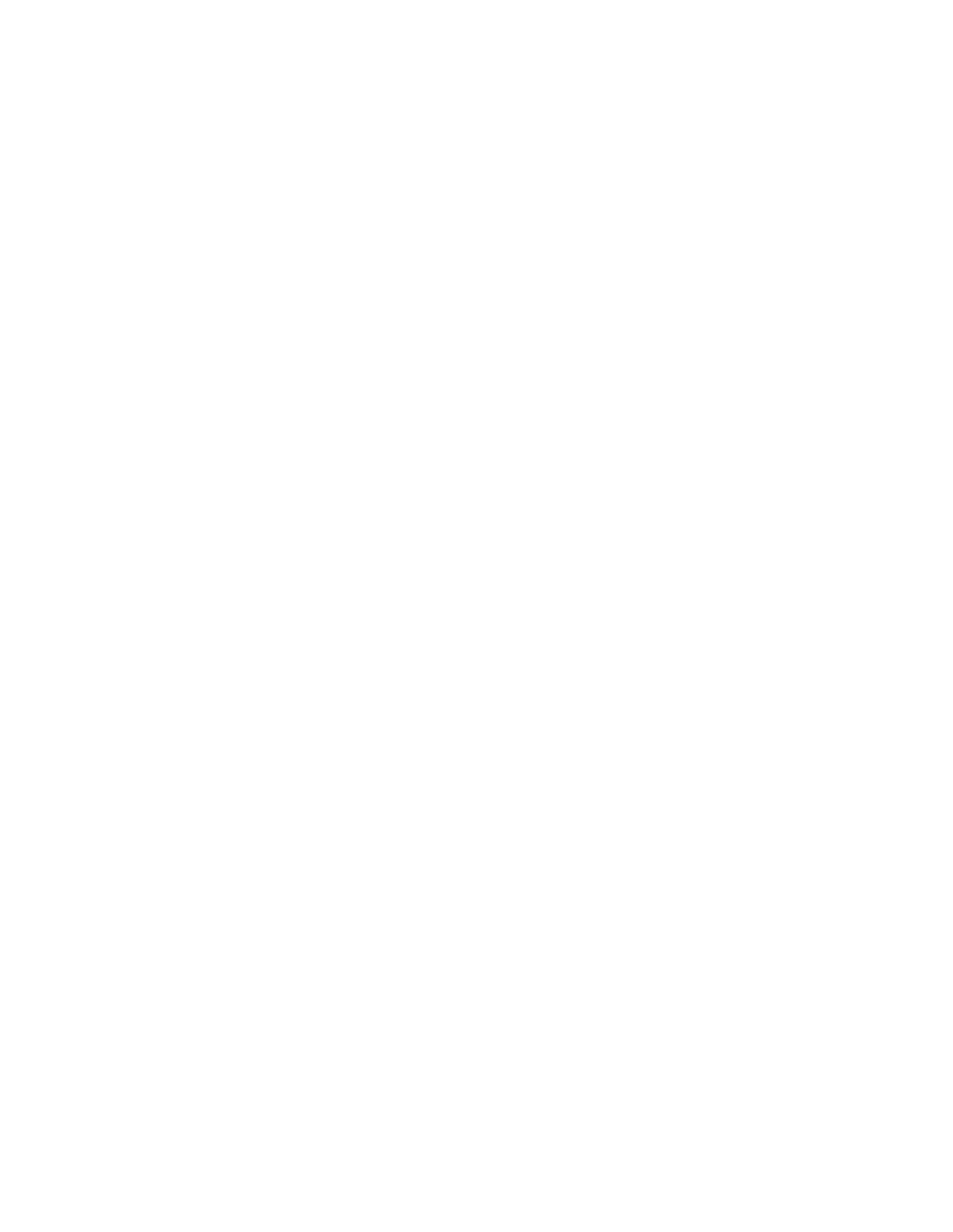# **Table of Contents**

| 2. |                                                                         |  |
|----|-------------------------------------------------------------------------|--|
|    |                                                                         |  |
|    |                                                                         |  |
|    |                                                                         |  |
|    |                                                                         |  |
|    | Consistency with the Bank's Strategic Focus for Global Programs and the |  |
|    |                                                                         |  |
|    |                                                                         |  |
|    |                                                                         |  |
|    |                                                                         |  |
|    | Grants to Selected MFIs to Spur Learning and Innovation 18              |  |
|    |                                                                         |  |
|    | Mainstreaming Microfinance in Member Donor Agencies23                   |  |
|    | Fostering National Policy Environments Conducive to Microfinance24      |  |
|    |                                                                         |  |
| 4. | Program Governance, Partnerships, Management, and Financing 26          |  |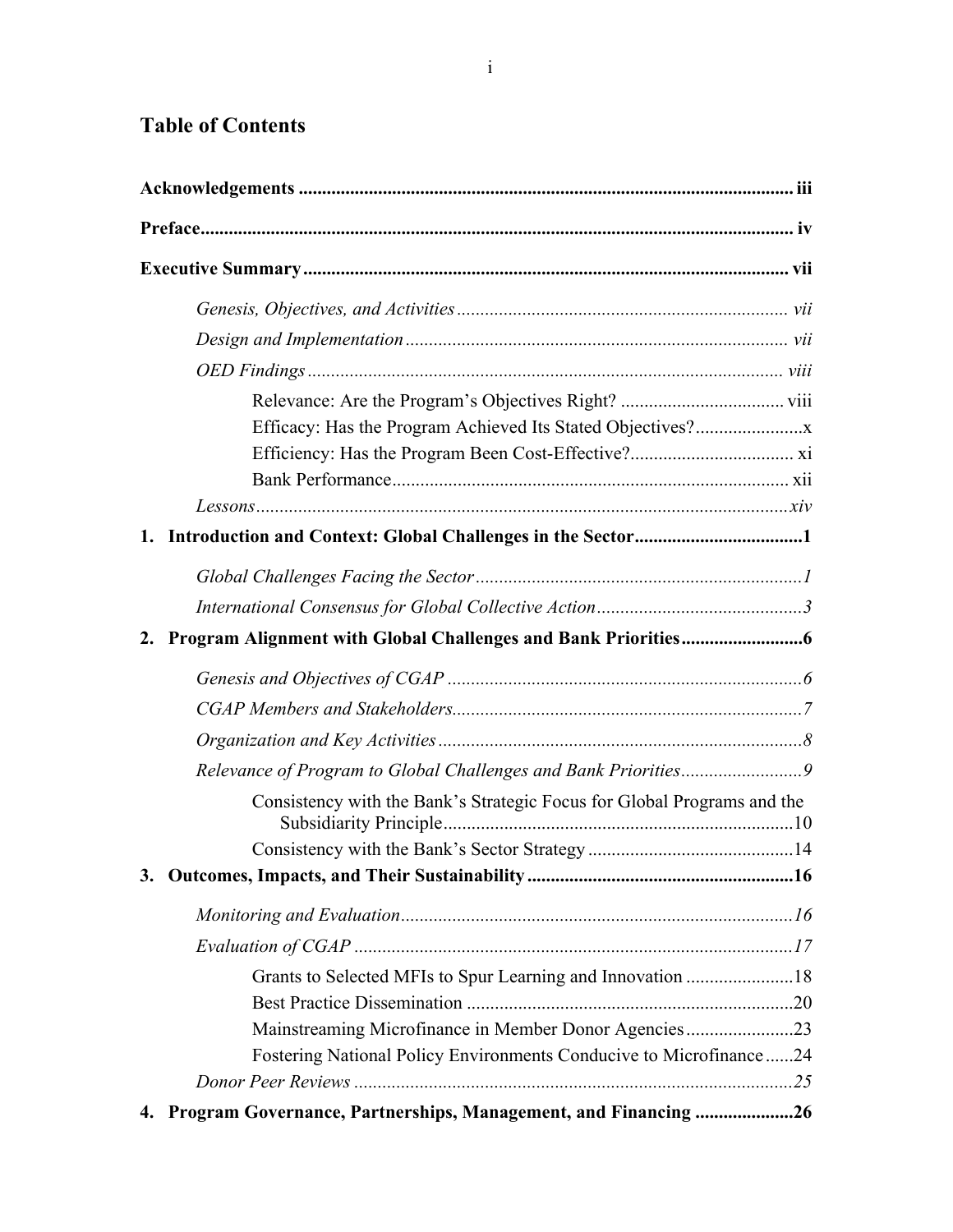| Annex A. Evaluation Framework for Phase 2 Report and Case Studies 51           |  |
|--------------------------------------------------------------------------------|--|
|                                                                                |  |
|                                                                                |  |
|                                                                                |  |
| Annex E. Relationship of CGAP to the Millennium Development Goals              |  |
| Annex F. Rating of CGAP Activities According to the Bank's Strategic Focus for |  |
|                                                                                |  |
|                                                                                |  |
|                                                                                |  |
| Annex J. Current Membership of the CGAP Council of Governors, Executive        |  |
|                                                                                |  |
|                                                                                |  |
| Annex M. Overall Assessment in Relation to Development Committee Criteria95    |  |
|                                                                                |  |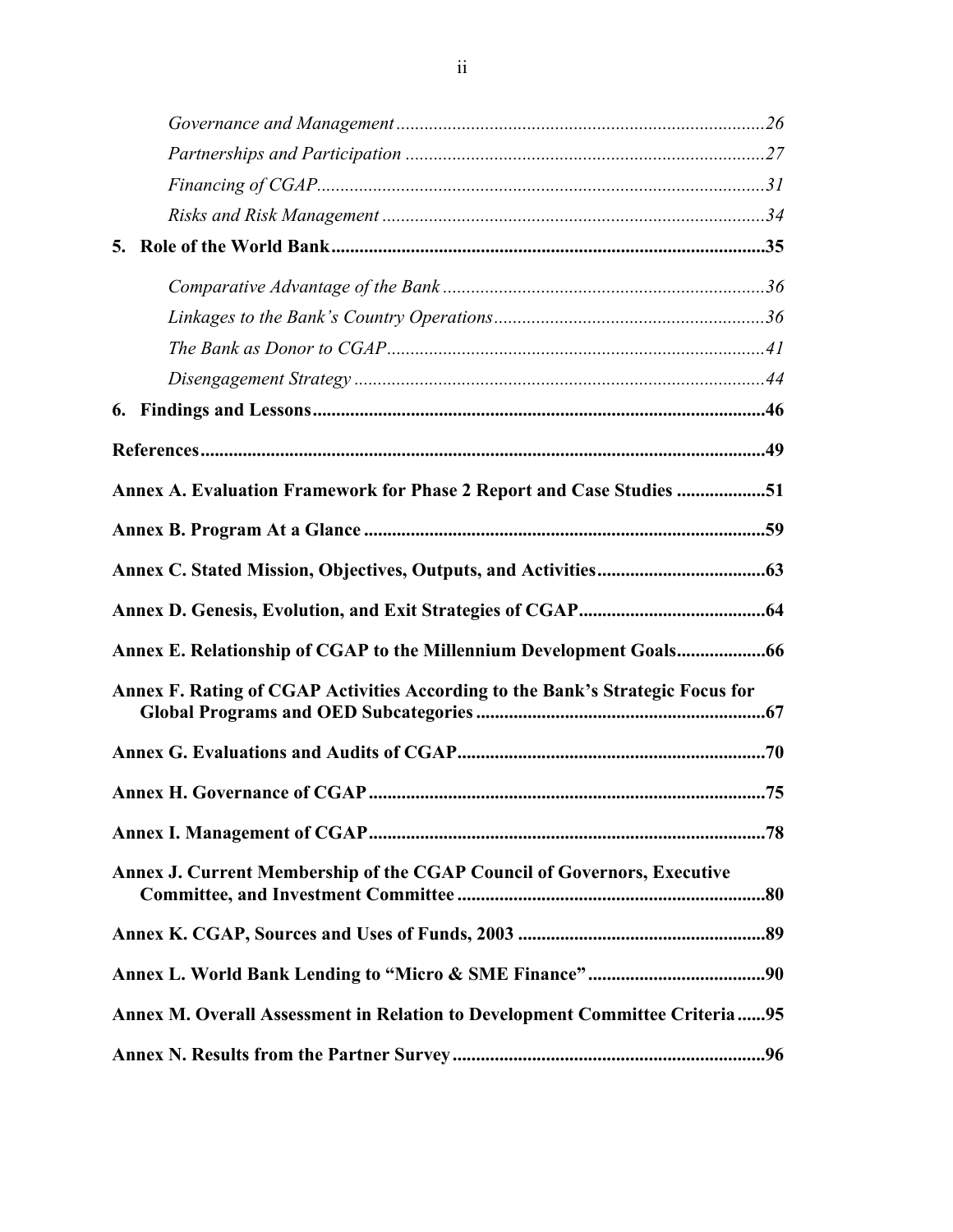# **Acknowledgements**

This report was prepared by Edward Bresnyan under the leadership of Uma Lele and with inputs from Chris Gerrard. Editorial assistance was capably provided by Lisa Block.

The author wishes to thank the CGAP Operational Team based in Washington, D.C., particularly Elizabeth Littlefield, Ousa Sananikone and Tamara Cook, all of whom gave amply of their time as this study took shape, as well as Richard Rosenburg for comments on the initial draft. A note of appreciation is also extended to members of CGAP's Council of Governors (CG) and Executive Committee (EXCOM) – including Carlos Cuevas, the Bank's representative on both the CG and EXCOM – many of whom graciously agreed to be interviewed for the report. Following the distribution of an initial draft of the study, thoughtful comments were received from several CG and EXCOM representatives: Bernd Balkenhol, Richard Boulter, Brian Branch, Odoardo Como, Nimal Fernando, Carlos Labarthe, Alvaro Ramirez, David J.N. Stanton, Marilou van Goldstein, Koenraad Verhagen and Johan de Waard, as well as from Ulrike Haupt, of the German Ministry for Economic Cooperation and Development. The author would also like to acknowledge the myriad other professionals in the microfinance industry, whose comments and observations also contributed to the findings of this study.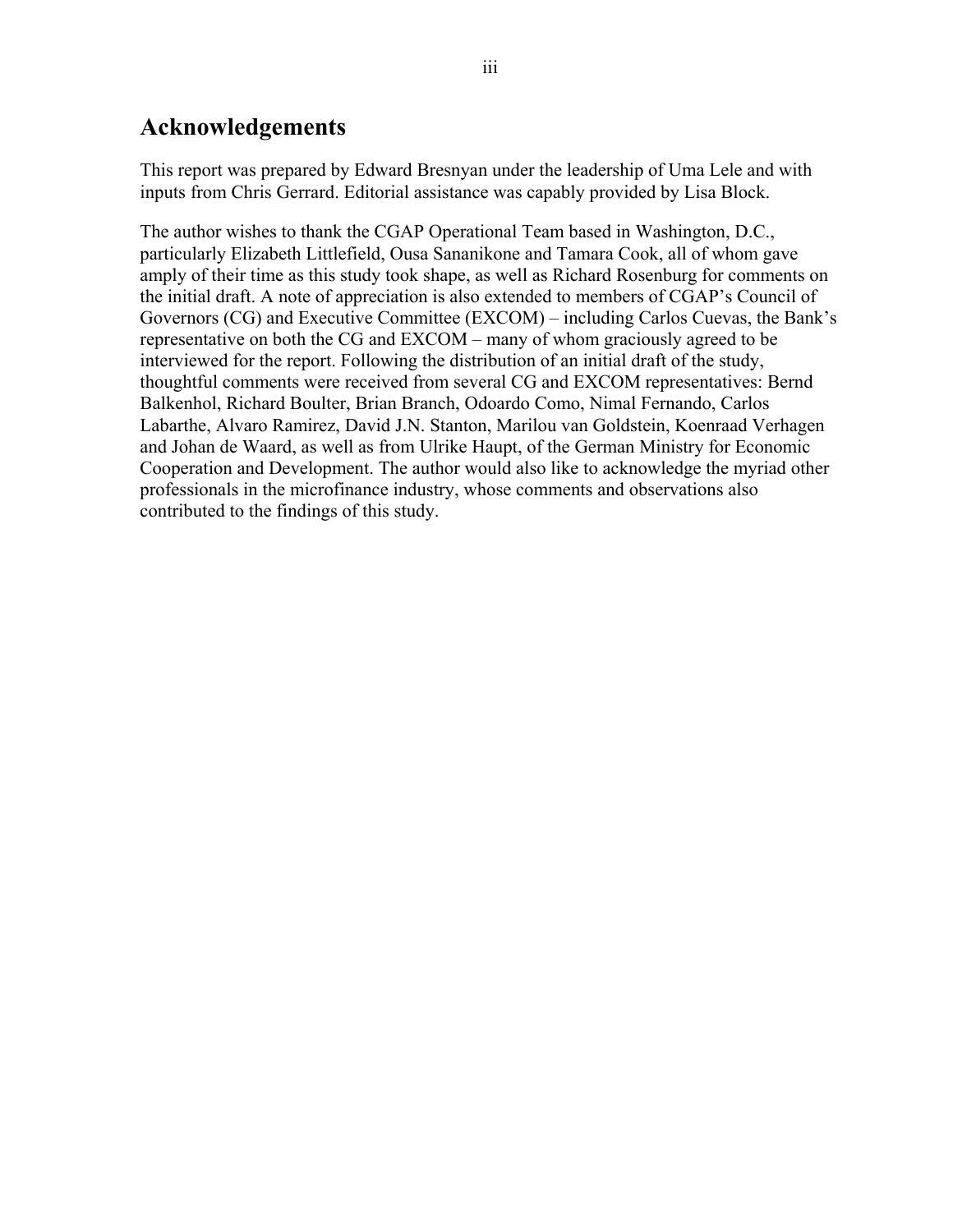# **Preface**

This report on the Consultative Group to Assist the Poor (CGAP) is one of 26 case studies (see list on page vi) that have been prepared as source material for the second phase of OED's independent evaluation of the Bank's involvement in global programs. The Phase 1 Report, *The World Bank's Approach to Global Programs*, which was presented to CODE in June 2002, focused on the strategic and programmatic management of the Bank's global portfolio of 70 programs in five Bank Networks (a cluster of closely related sectors). The Phase 2 Report is based on case studies of 26 global programs and it derives additional lessons for the Bank's strategic and programmatic management of global programs as well as lessons for the design and management of individual programs. The first and largest case study – for the Consultative Group on International Agricultural Research (CGIAR) – was completed in April 2003. OED reports typically contain recommendations only in those reports presented to the Bank's Board or its committees such as the Committee on Development Effectiveness (CODE). While the case studies that underlie OED's Phase 2 Report were not presented to CODE individually, they were distributed in draft to program partners to obtain their feedback, which was taken into account in the final versions of each report before being disclosed to the public.

Each case study follows a common outline and addresses four major evaluation issues, which correspond to the four major sections of each report:

- The overarching global relevance of the program
- Outcomes and impacts of the program and their sustainability
- Organization, management, and financing of the program
- The World Bank's performance as a partner in the program

These four issues correspond roughly to OED's evaluation criteria of relevance, efficacy, efficiency, and Bank performance, appropriately adapted for global programs.

Each case study addresses 20 evaluation questions related to these four evaluation issues (Annex A, Table A.1) that have been derived from OED's standard evaluation criteria (Table A.2), the 14 eligibility and approval criteria for global programs that have been endorsed by the Development Committee and established by Bank Management (Table A.3), and the 8 eligibility criteria for grant support from the Bank's Development Grant Facility (Table A.4). Nineteen out of the 26 case study programs and about two-thirds of the Bank's total portfolio of 70 global programs have received DGF grants.

**Global programs** are defined as "partnerships and related initiatives whose benefits are intended to cut across more than one region of the world and in which the partners (1) reach explicit agreements on objectives, (2) agree to establish a new (formal or informal) organization, (3) generate new products or services, and (4) contribute dedicated resources to the program." (OED, *The World Bank's Approach to Global Programs: Phase 1 Report*, p. 3).

Since November 2000, all new global and regional programs have had to be approved at the initial concept stage, based upon the six approval criteria in Table A.3, by the managing director responsible for the Network or Regional Vice Presidential Unit advocating the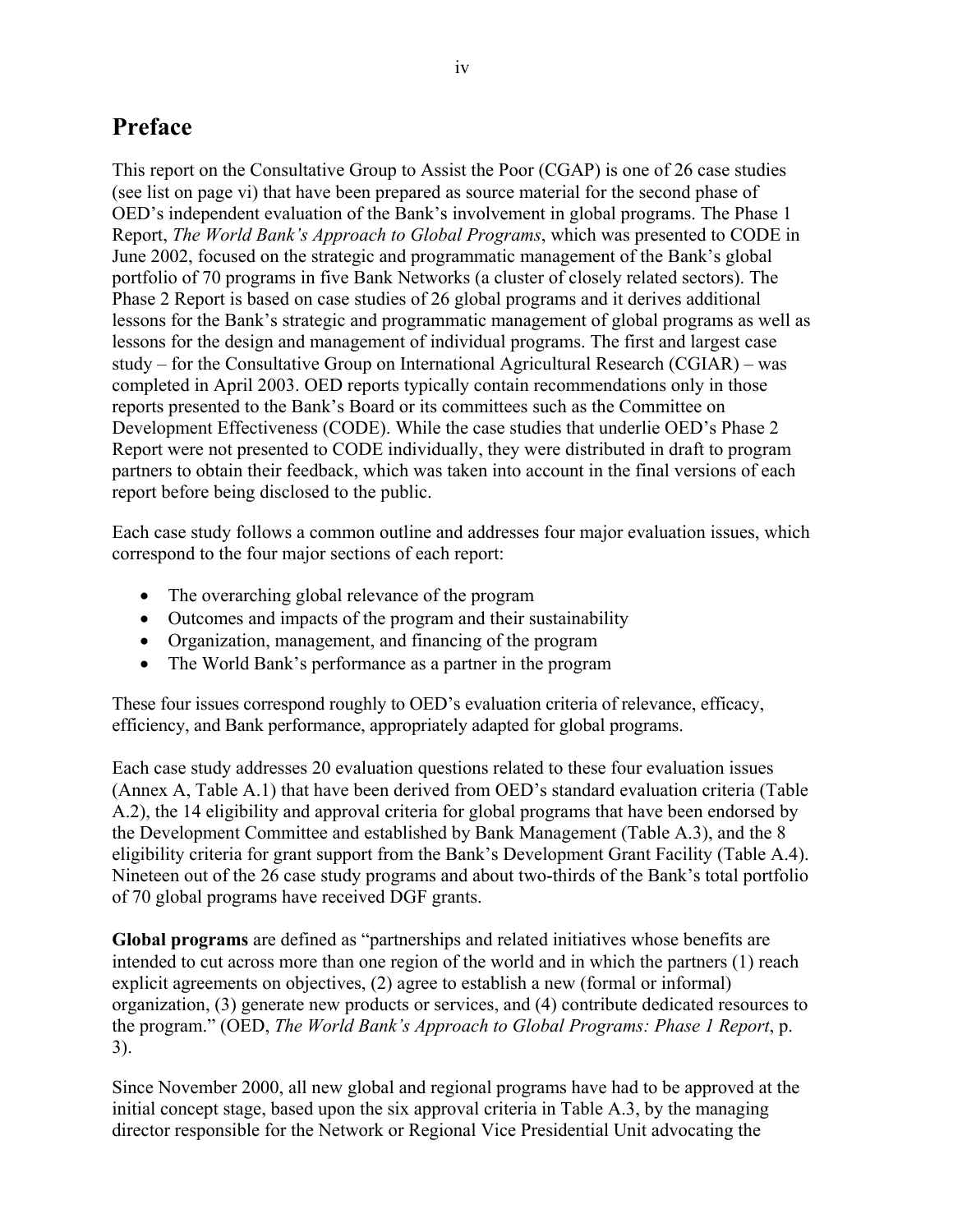Bank's involvement. Such approval authorizes the respective VPU to enter into agreements with partners and to mobilize resources for the program – whether from the DGF, trust funds, or the Bank's administrative budget. Both before and after November 2000, the Bank's participation in some high-profile programs – such as the Global Environment Facility, the Multilateral Fund for the Implementation of the Montreal Protocol, the Prototype Carbon Fund, the Global Fund to Fight AIDS, TB, and Malaria, as well as CGAP (in March 1995) – has been considered and approved by the Bank's Executive Board.

Once a program has been approved at the initial concept stage, the Network vice presidencies are responsible for oversight, management, and quality assurance of their respective portfolios of global programs. This includes establishing priorities among programs in their Networks, ensuring their coherence with the Bank's strategy for each sector, sponsoring applications for DGF grants, managing programs that are housed inside the Bank, fostering links to the Bank's country operations, and promoting synergy among programs within the Network, with the rest of the Bank, and externally with partners. Regional vice presidents oversee and manage the portfolio of regional programs and partnerships in their respective Regions. While regional programs are not covered in this OED evaluation, many global programs have strong regional dimensions, which are addressed in the case studies, in addition to their links to the Bank's country-level economic and sector work, policy advice, and lending.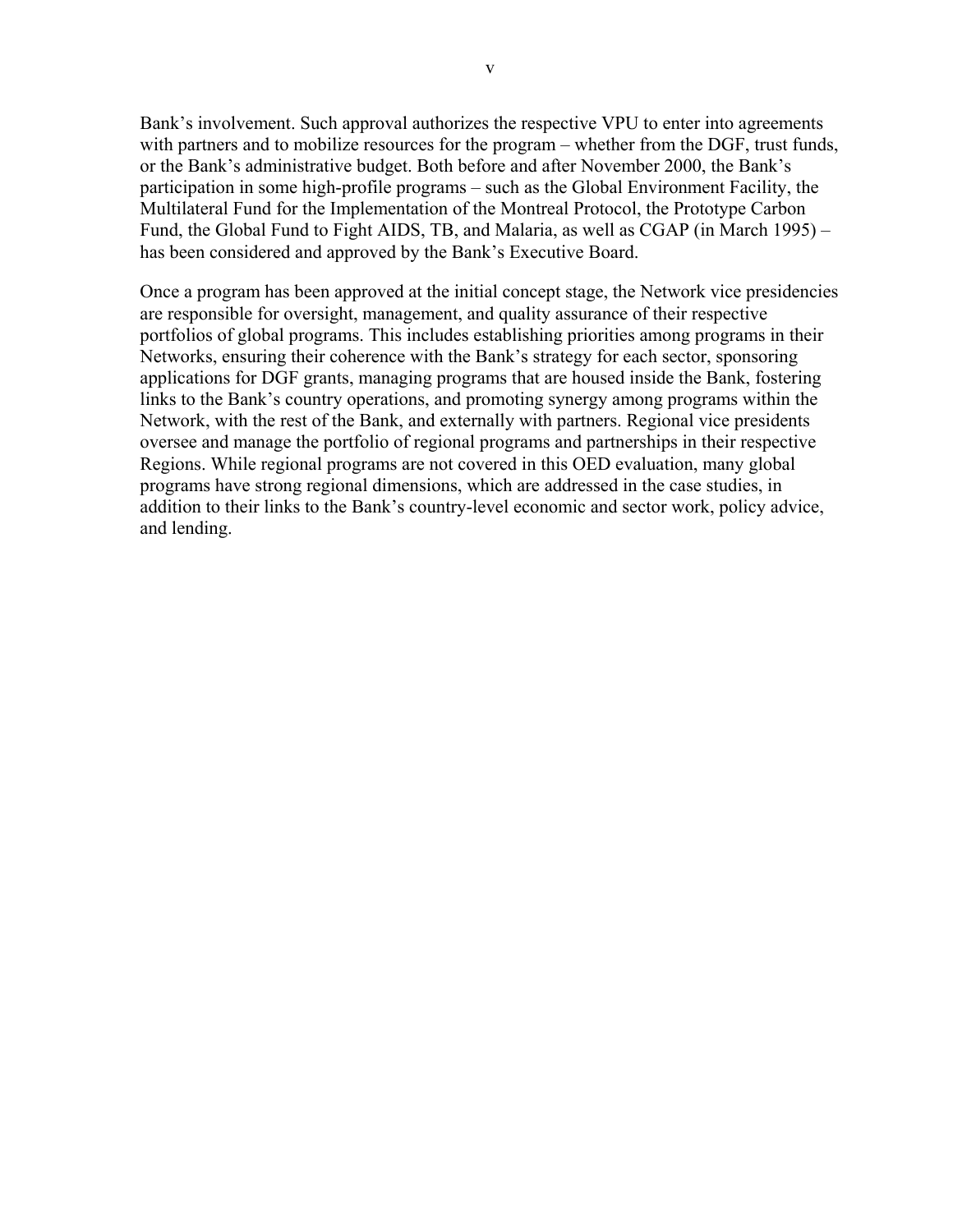|                 | Acronym/<br><b>Full Name</b><br>Short Form |                                                                            | Operational<br><b>Start Date</b> | Size (US\$<br>$millions)^1$ |  |  |  |
|-----------------|--------------------------------------------|----------------------------------------------------------------------------|----------------------------------|-----------------------------|--|--|--|
|                 | <b>Environnent &amp; Agriculture</b>       |                                                                            |                                  |                             |  |  |  |
| 1.              | <b>CGIAR</b>                               | Consultative Group on International Agricultural<br>Research               | 1972                             | 395.0                       |  |  |  |
| 2.              | <b>GEF</b>                                 | <b>Global Environment Facility</b>                                         | 1991                             | 387.53                      |  |  |  |
| 3.              | <b>MLF</b>                                 | Multilateral Fund for the Implementation of the Montreal<br>Protocol       | 1991                             | 158.6                       |  |  |  |
| 4.              | ProCarbFund                                | Prototype Carbon Fund                                                      | 2000                             | 6.5                         |  |  |  |
| 5.              | <b>CEPF</b>                                | Critical Ecosystem Partnership Fund                                        | 2000                             | 20.19                       |  |  |  |
| 6.              | <b>GWP</b>                                 | Global Water Partnership                                                   | 1997                             | 10.25                       |  |  |  |
| 7.              | <b>GIF</b>                                 | Global Integrated Pest Management Facility                                 | 1996                             | 1.3                         |  |  |  |
|                 | <b>Health, Nutrition &amp; Population</b>  |                                                                            |                                  |                             |  |  |  |
| 8.              | <b>TDR</b>                                 | Special Programme for Research and Training in<br><b>Tropical Diseases</b> | Dec 1975                         | 47.5                        |  |  |  |
| 9.              | <b>Global Forum</b>                        | Global Forum for Health Research                                           | Jan 1997                         | 3.07                        |  |  |  |
|                 | 10. UNAIDS                                 | Joint United Nations Programme on HIV/AIDS                                 | Jan 1996                         | 95.0                        |  |  |  |
|                 | 11. RBM                                    | Roll Back Malaria                                                          | Nov 1998                         | 11.4                        |  |  |  |
|                 | 12. Stop TB<br>Partnership                 | Stop TB Partnership                                                        | <b>July 1999</b>                 | 20.8                        |  |  |  |
|                 | 13. GAVI                                   | Global Alliance for Vaccines and Immunization                              | Oct 1999                         | 124.1                       |  |  |  |
|                 |                                            | <b>Infrastructure &amp; Private Sector Development</b>                     |                                  |                             |  |  |  |
|                 | 14. WSP                                    | Water and Sanitation Program                                               | March 1978                       | 12.4                        |  |  |  |
|                 | 15. ESMAP                                  | Energy Sector Management Assistance Programme                              | Jan 1982                         | 7.58                        |  |  |  |
|                 | 16. CGAP                                   | Consultative Group to Assist the Poorest                                   | August 1995                      | 12.67                       |  |  |  |
|                 | 17. infoDev                                | The Information for Development Program                                    | Sept 1995                        | 6.07                        |  |  |  |
|                 | 18. PPIAF                                  | Public-Private Infrastructure Advisory Facility                            | Dec 1999                         | 15.61                       |  |  |  |
|                 | 19. CA                                     | <b>Cities Alliance</b>                                                     | Dec 1999                         | 13.25                       |  |  |  |
|                 |                                            | <b>Social Development &amp; Protection</b>                                 |                                  |                             |  |  |  |
|                 | 20. PostConFund                            | <b>Post-Conflict Fund</b>                                                  | 1998                             | 10.6                        |  |  |  |
|                 | 21. UCW<br>Understanding Children's Work   |                                                                            | 2000                             | 0.56                        |  |  |  |
| Trade & Finance |                                            |                                                                            |                                  |                             |  |  |  |
| 22. IF          |                                            | Integrated Framework for Trade-Related Technical<br>Assistance             | 1997                             | 2.71                        |  |  |  |
|                 | 23. FSAP                                   | Financial Sector Assessment Program                                        | May 1999                         | 10.46                       |  |  |  |
|                 | 24. FIRST                                  | Financial Sector Reform & Strengthening Initiative                         | <b>July 2002</b>                 | 4.64                        |  |  |  |
|                 | <b>Information &amp; Knowledge</b>         |                                                                            |                                  |                             |  |  |  |
|                 | 25. GDN                                    | <b>Global Development Network</b>                                          | Dec 1999                         | 8.67                        |  |  |  |
|                 | 26. World Links                            | World Links for Development                                                | 1998                             | 6.5                         |  |  |  |

**List of 26 Case Studies in Phase 2 of OED's Evaluation of the Bank's Involvement in Global Programs** 

/1 FY04/CY03 expenditures. For the following cases updated, audited data was not readily available so the previous fiscal or calendar year expenditures were used: Global Integrated Pest Management Facility, Water & Sanitation Program, Integrated Framework for Trade-related Technical Assistance.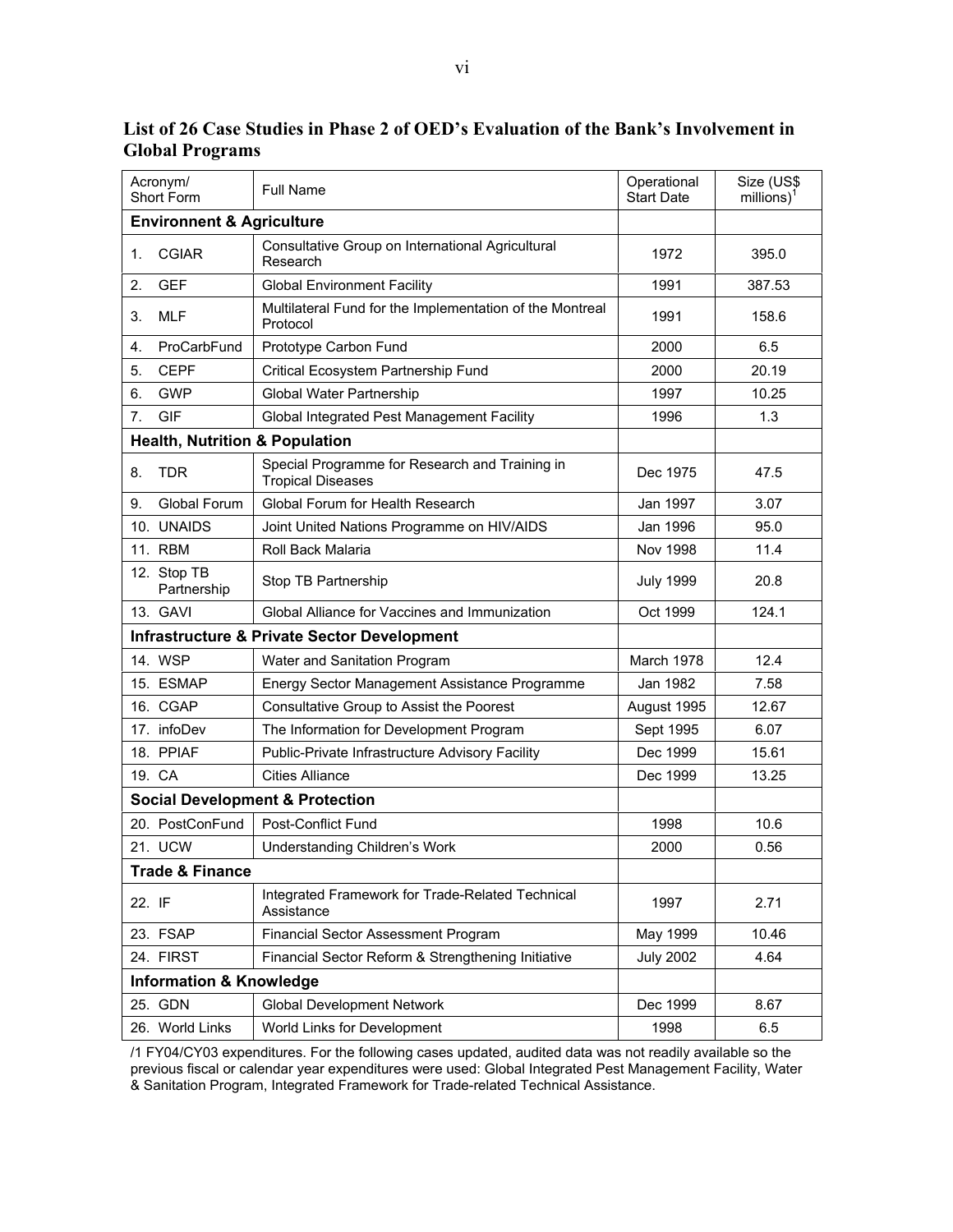# **Executive Summary**

### **GENESIS, OBJECTIVES, AND ACTIVITIES**

1. CGAP traces its roots to a June 1994 Donor Working Group meeting in Paris. Subsequently, nine donors came together to establish the Consultative Group to Assist the Poorest in 1995. Funding and administration of CGAP were sought from the World Bank, which approved a US\$30 million grant from the Special Grants Program in March 1995 for an initial threeyear period (Phase I). Following a 1998 mid-course review, the members of the Consultative Group renewed CGAP for an additional five-year period through 2003 (Phase II). After a second CGAP evaluation took place in 2002, the Consultative Group authorized Phase III for a further five-year period beginning July 2003.

2. CGAP's membership now comprises 28 bilateral and multilateral development institutions and private foundations. Its current objective is to support the development of financial systems that work for the poor, by improving the capacity of microfinance institutions to deliver flexible, high-quality

| <b>Consultative Group to Assist the Poor</b><br>(CGAP) |                                                                                                                                                                                                                    |  |  |  |
|--------------------------------------------------------|--------------------------------------------------------------------------------------------------------------------------------------------------------------------------------------------------------------------|--|--|--|
|                                                        |                                                                                                                                                                                                                    |  |  |  |
| Established:                                           | 1995                                                                                                                                                                                                               |  |  |  |
| Objectives:                                            | To help build financial<br>systems that work for the<br>poor, providing large numbers<br>of people with diverse<br>financial services through a<br>wide range of organizations.                                    |  |  |  |
| <b>Major activities:</b>                               | (1) Disseminating<br>microfinance best practice,<br>(2) grant-making to selected<br>MFIs, (3) mainstreaming<br>microfinance among member<br>donors, and (4) fostering<br>national-level policy on<br>microfinance. |  |  |  |
| <b>FY03</b><br>expenditures:                           | US\$15.2 million                                                                                                                                                                                                   |  |  |  |
| FY03 DGF<br>allocation:                                | US\$6.7 million                                                                                                                                                                                                    |  |  |  |
| FY03 other<br>donor<br>contributions:                  | US\$5.7 million                                                                                                                                                                                                    |  |  |  |
| Location:                                              | <b>World Bank</b>                                                                                                                                                                                                  |  |  |  |
| Governing<br>partners:                                 | 28 member donors,<br>comprising 17 bilateral<br>agencies, 9 multilateral<br>agencies (incl. World Bank),<br>and 2 private foundations.                                                                             |  |  |  |
| Latest program-<br>level evaluation:                   | 2002                                                                                                                                                                                                               |  |  |  |

financial services to the poor on a sustainable basis. Four major activities during Phases I and II have been: (1) disseminating microfinance best practices, (2) grants to selected microfinance institutions (MFIs) to spur learning and innovation, (3) mainstreaming microfinance within member donor agencies, and (4) fostering national policy environments conducive to microfinance.

### **DESIGN AND IMPLEMENTATION**

3. At its core, CGAP is a forum – now called the Council of Governors (CG) – for donor agencies to coordinate support to microfinance, share best practices, and develop consensus on policy guidelines. Comprised of all 28 member donors and chaired by the Infrastructure Vice President of the World Bank, the CG approves CGAP's strategy, sets policy, provides input into the annual work plan and budget, and receives and approves annual reports. CGAP's Executive Committee (EXCOM) – comprised of four CG members elected on a constituency basis, one member appointed by the World Bank, four microfinance industry leaders, and the CGAP Executive Director (ex officio) – provides strategic direction and support for the CGAP Operational Team and approves the annual work plans and budgets.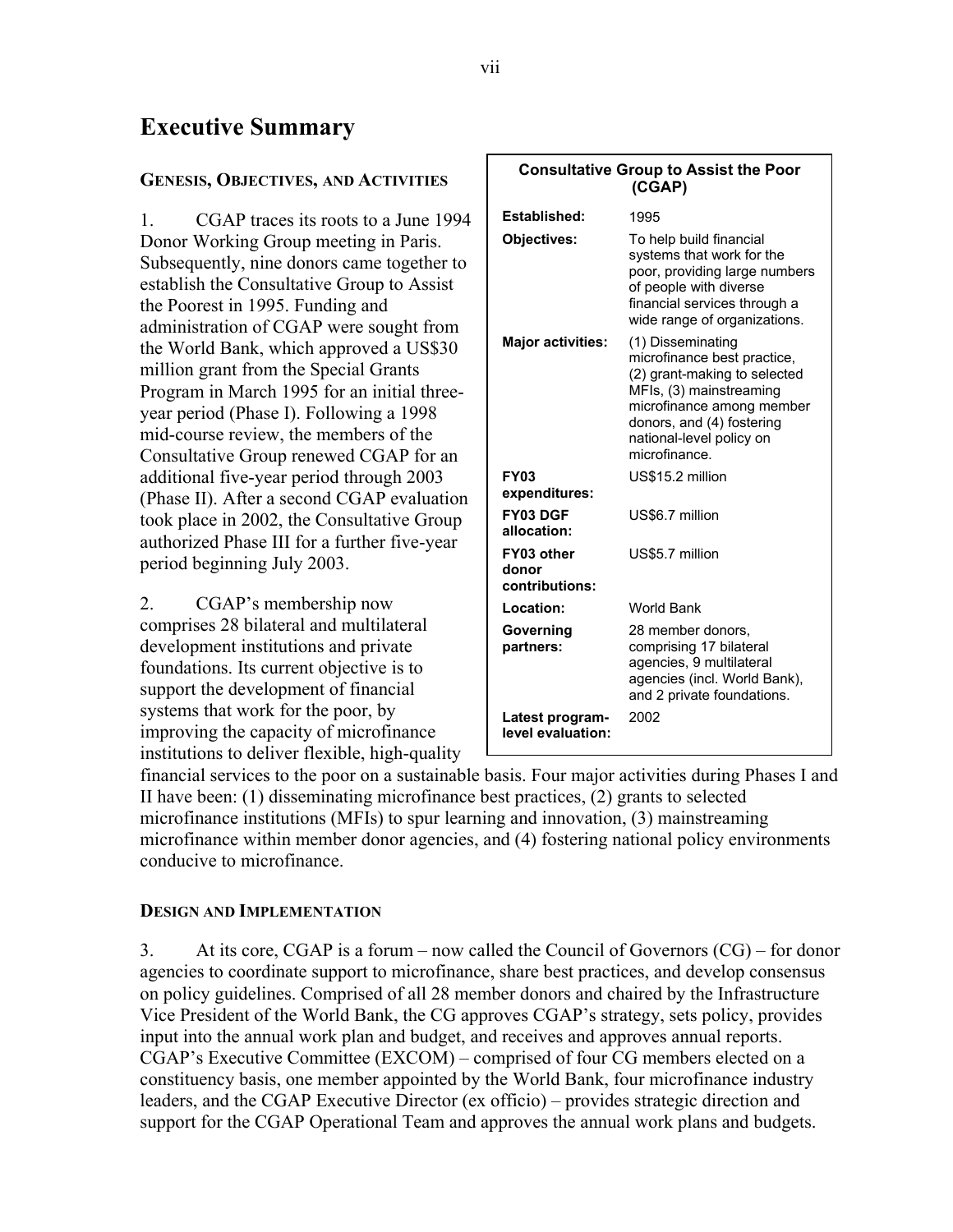The CGAP Operational Team – housed within the World Bank and headed by the Executive Director – carries out activities in accordance with the approved work plans and budgets in the pursuit of the mission of CGAP. The Investment Committee (IC) – composed of seven World Bank and IFC staff members – exercises fiduciary responsibility for CGAP's grant making to external entities.

4. CGAP's products, which are directed at three major client groups – MFIs, member donors, and the broader MFI industry – have consisted of grant funding for MFIs and MFI networks, technical tools, technical advice and exchange, and training and capacity-building. Grants to MFIs and MFI networks represented 67 percent of CGAP expenditures during Phase I. However, CGAP repositioned itself during Phase II as a generator of knowledge and tools, and as a provider of in-kind technical expertise and capacity building, primarily to MFIs but also increasingly to member donors. Grants to MFIs and MFI networks decreased sharply to 28 percent of total expenditures during Phase II, while expenditures on technical tools, advice and exchange increased from 5 percent to 47 percent of total expenditures between Phases I and II. CGAP's strategic priorities for Phase III represent a further shift in focus. CGAP now sees itself as promoting a diversity of financial institutions that serve the poor – not only the NGO/MFI model, but also other financial intermediaries such as credit unions and the commercial banking sector. Overall, nearly 40 percent of CGAP's expenditures during Phases I and II were considered global, with the remaining 60 percent almost equally divided among Africa, Asia, and Latin America. Eastern Europe and the Middle East accounted for less than 2 percent of total expenditures.

# **OED FINDINGS**

# **Relevance: Are the Program's Objectives Right?**

5. There exists a strong international consensus that MFIs can be both financially sustainable and reach the poor, and that access by the poor to microfinance can help to reduce poverty. First, insofar as microfinance can be mainstreamed into the national formal financial architecture, it increases financial intermediation, which promotes economic growth. Second, from an institutional perspective, MFIs have shown an ability to reach the poor with financial services. Third, empirical evidence, although by no means fully conclusive, does support the claim that microfinance contributes to poverty reduction. Fourth, and perhaps most importantly, evidence supports the claim that MFIs can both achieve financial sustainability and serve the poor at the same time. But there is less consensus on precisely what kind of global collective action can most effectively enhance the role of microfinance in developing countries. Advocacy will be required to promote overall macro prudential and other regulatory regimes within which MFIs can effectively operate as they are increasingly woven into the formal financial economy. Yet even such reforms to achieve greater stability in domestic financial markets will not, by themselves, be sufficient to catalyze finance toward small and medium enterprises – let alone micro-enterprises – as noted in a recent joint statement by the Latin American Shadow Finance Regulatory Committee (2004). The Shadow Committee further notes that employment in Latin America is substantially dependent on SMEs, and their improved access to finance through the removal of remaining regulatory impediments as well as a greater technical focus on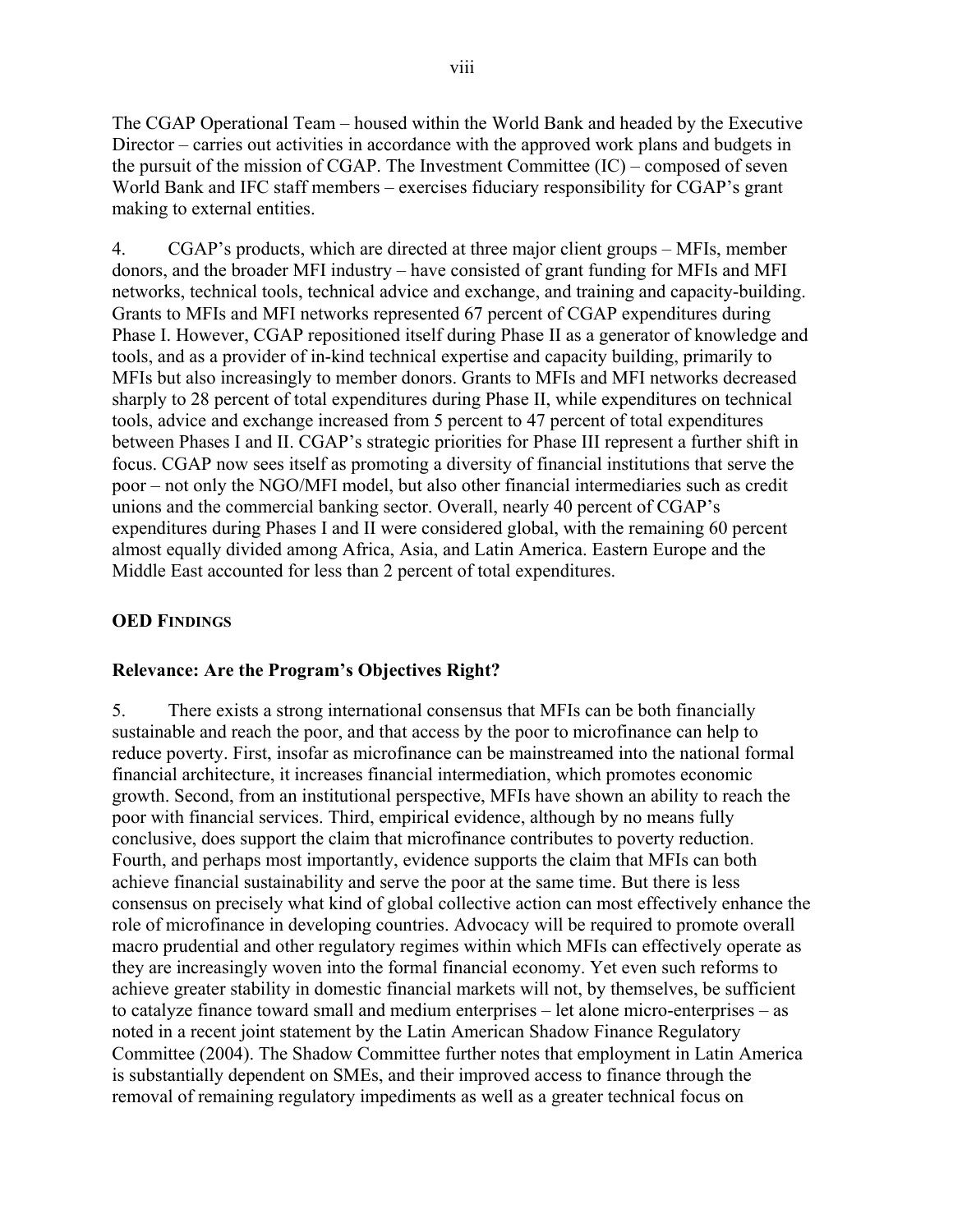outreach by financial institutions or new banking schemes (i.e., second tier banking) will, in large part, determine the extent of job creation in the region.

6. From the Bank's point of view, CGAP's objectives and strategies are broadly consistent with the Bank's most recent Financial Sector Strategy. Upfront, this strategy confirms that the Bank will support MFIs primarily through improving the framework for microfinance, training and building financial institutions, and avoiding the provision of funds for on-lending either at subsidized rates or where local institutional capacity is inadequate. But to what extent are CGAP's current activities consistent with the subsidiarity criterion for grant support from the Bank's Development Grant Facility (DGF) – that DGF grants (CGAP's principal source of funding) should not compete or substitute for regular Bank instruments? And what is the value added of the CGAP partnership to the Bank's clients beyond what the Bank could do in its regular country operations acting through partnerships at the country level alone?

7. During Phase I, CGAP saw itself as adding value with its ability to give grants to and otherwise support MFIs directly, as opposed to brokering its assistance via national governments, as for the Bank's regular country operations. CGAP could operate more quickly, flexibly, and agilely at a level below that of most of Bank's lending operations. Such retailing of grants to MFIs is clearly consistent with the DGF subsidiarity criterion and with the newly clarified (December 2003) rules on the allowable use of Bank budget resources, trust funds, and DGF grants for global programs that DGF grants must flow to entities outside the Bank for funding costs of externally managed entities.

8. Now that CGAP has shifted its focus to a mixture of activities – some of which are similar to the Bank's country operations (such as supporting financial sector reform) and others of which are similar to the Bank's Networks (such as knowledge creation and dissemination) – its compliance with the subsidiarity criterion is less obvious. However, it is clear from the lower than anticipated financial resources mobilized from its member donors, that CGAP does not have a comparative advantage as a major financing facility for MFIs, as was originally envisaged when it was founded in 1995. The Bank initially contributed US\$30 million to CGAP's Phase I in the specific expectation that other donors would contribute an additional US\$70 million to such a facility. Yet, as things have turned out, the Bank provided US\$65.3 million (68 percent) of the US\$96.1 million that CGAP received during Phases I and II combined, while other donor members provided US\$20.8 million (32 percent). By way of comparison, the World Bank committed an average of US\$220 million a year to the micro and SME finance components of 97 investment projects between 1996 and 2003 inclusive, and disbursed an average of US\$140 million a year during this same time period. Over roughly the same time period, USAID's annual grant funding to MFIs averaged US\$155 million, reaching more than 3.7 million micro-entrepreneurs. CGAP's shift in focus towards technical assistance and knowledge creation and dissemination activities – a shift applauded by its constituent members - is also consistent with similar shifts that have occurred in the other infrastructure and private sector development global programs that are housed inside the Bank.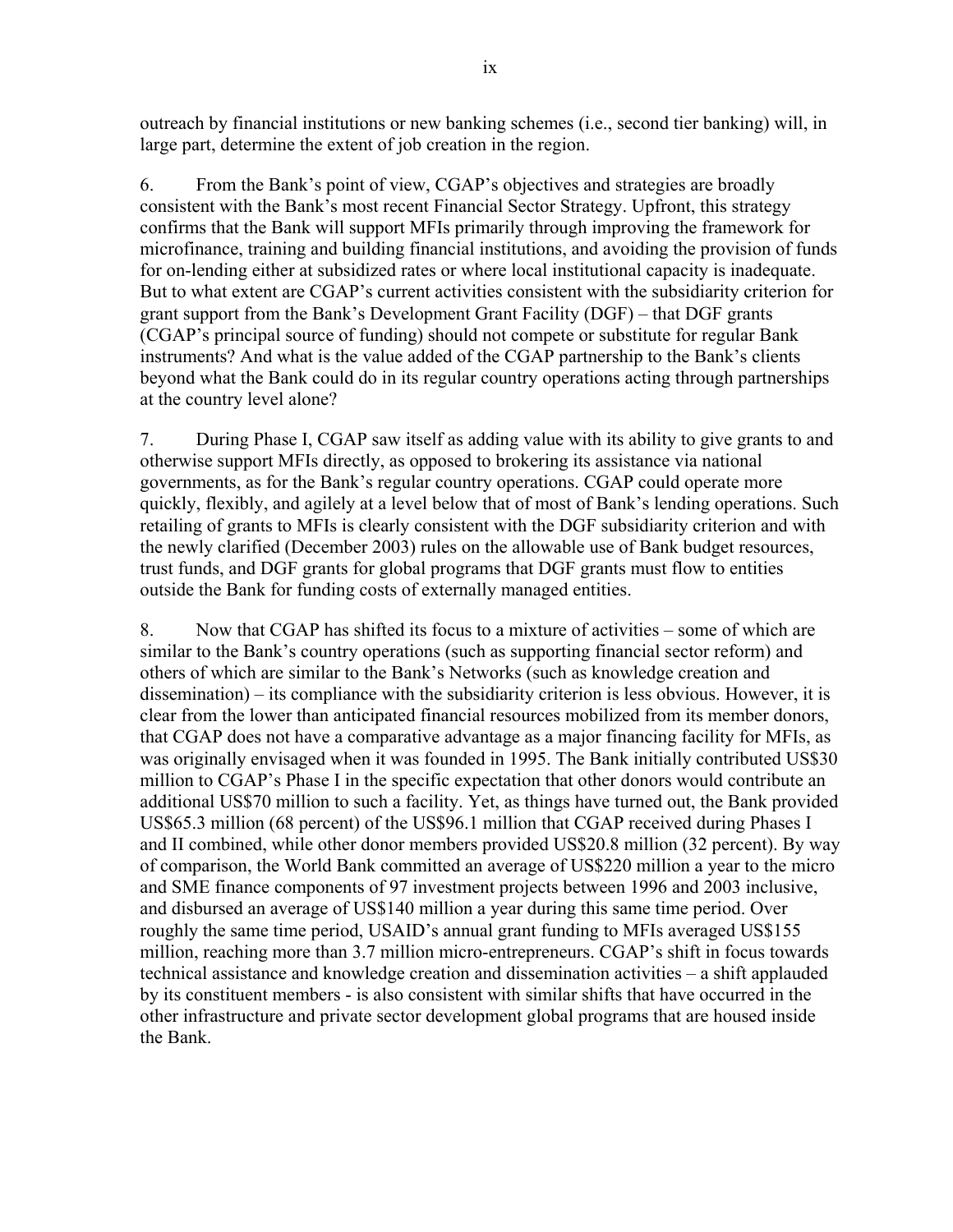### **Efficacy: Has the Program Achieved Its Stated Objectives?**

9. In each phase, CGAP has sought to expand access to microfinance for the world's poor to financially sound MFIs that can continue to deliver such services over the long run. While these objectives are clear and evaluable – since one can measure the financial soundness and sustainability of MFIs, as well as the extent to which they are actually serving poor people (e.g., by means of a poverty assessment tool) – there remains an attribution issue. CGAP does not itself provide financial services to the poor. It simply supports MFIs who provide such financial services, both directly through grants to MFIs (primarily under Phase I activities) and indirectly through its financial and technical support to the donor community and to the MFI industry at large (more so under Phases II and III).

10. CGAP's Phase II evaluation found that, while CGAP has been successful in (1) spurring learning and innovation through grants to selected MFIs and (2) promoting best practices in microfinance, its achievements have been much more modest with respect to (3) mainstreaming microfinance in member donor agencies and (4) fostering national policy environments conducive to microfinance. The programmatic partners of CGAP surveyed by OED – the 44 members of the CGAP's Council of Governors, its former Policy Advisory Group, and its Investment Committee – also rated CGAP the most successful in creating and disseminating knowledge of best practices in microfinance. In many cases, as comments from CG members attest, the donors turn to CGAP to "do the thinking" about microfinance and how best to operationalize it in their existing programs. Fully 96 percent rated CGAP's achievements in this area as high or substantial, compared to the rating of only 46 percent for improving donor coordination and 29 percent for supporting national policy reforms. Yet, while CGAP has indeed produced and disseminated many technical tools, available via the internet, we know little – verifiable through rigorous monitoring and evaluation – about the actual uptake of these by MFIs and, more importantly, about their impact on the administration, outreach, and sustainability of these MFIs. Anecdotal evidence, albeit favorable in some cases, is insufficient to assess the extent to which CGAP is contributing to increased access of the poor to sustainable financial services.

11. Assessing the impact of CGAP remains a thorny issue and has generated a great deal of discussion among CGAP members in the course of the review of the earlier draft of this study. On the one hand, a considerable body of anecdotal evidence – both documented in the body of this paper and supplemented by comments and observations from CG and EXCOM members – asserts the positive impact of CGAP tools, advice and expertise on both donor practices and industry standards. Some examples are the MIX, the MicroBanking Bulletin, the Microfinance Gateway, the IDB-CGAP Rating Fund, the annual microfinance training in Boulder, CO, and the Donor Peer Review process. On the other hand, insofar as they reflect *inputs* toward the objective of microfinance expansion to the poor, the above examples cannot simply be assumed to generate either the expected *outputs* or the subsequent *impact*. To assess the latter, monitoring data are essential and an evaluation framework within which to assess and confirm impact of interventions – especially in regard to their impact on reducing poverty – is critical. CGAP members commenting on the earlier draft of this report expressed a concern about the difficulty of measuring outputs or impacts because of the "degrees of separation" of CGAP members from the institutions that actually provide finance, and the likely high cost of measuring outputs and impacts. A variety of new techniques for measuring impacts now exist. CGAP needs to move forward on both fronts.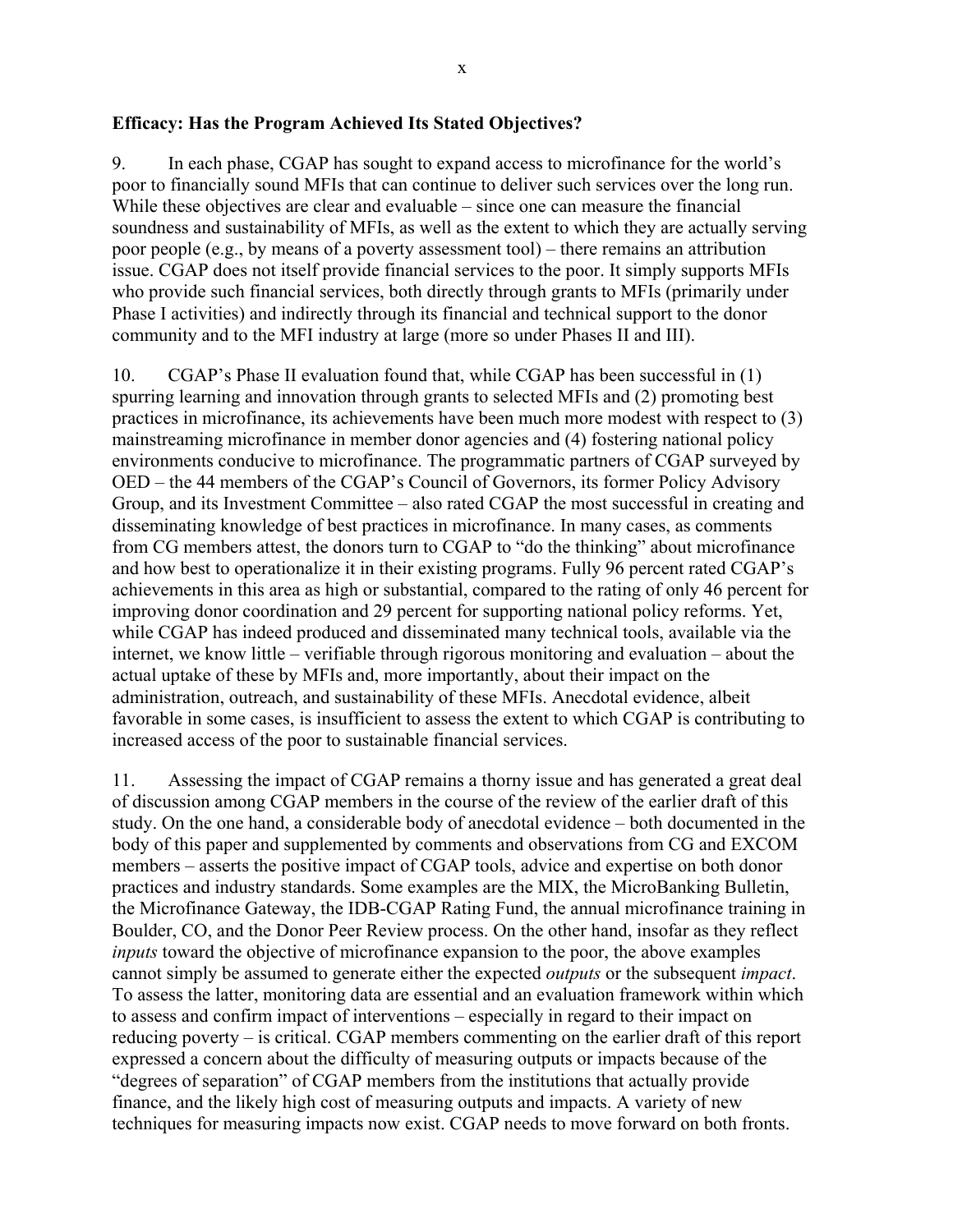### **Efficiency: Has the Program Been Cost-Effective?**

12. Some 66 percent of the programmatic partners surveyed by OED rated the implementation, monitoring, evaluation, and oversight of CGAP as high or substantial. Nonetheless, CGAP's Phase II evaluation identified some weaknesses in its governance and management. For instance, the evaluation found that the EXCOM – established at the onset of Phase II to better facilitate communication between the CG, the Policy Advisory Group (PAG), and the Investment Committee – served primarily as a conduit of information, largely through e-mails, and members tended to participate in more of a personal capacity rather than as a true representative of their intended constituencies. In addition, EXCOM members were not expected to poll their constituents before deciding on issues under consideration, nor did EXCOM play an active role in gathering together the views of its constituencies.

13. It is too early to tell whether the merging of the PAG and EXCOM at the onset of Phase III will improve the effectiveness of CGAP's governance. On the one hand, microfinance expertise is now a requirement for those serving on the EXCOM. This move, combined with the inclusion of additional expertise from industry leaders, should aid in deepening the EXCOM's ability to more effectively guide the activities of CGAP. On the other hand, if the constituency-based model of the EXCOM continues to be ineffective, communication flows may actually worsen. The newly configured EXCOM (under Phase III) may be a means of expediting decision-making at the risk of decreasing member donor representation in the process. The internal strength of the CGAP Operational Team might lead to much of CGAP's decision-making as well as its operations effectively residing with the Operational Team.

14. Although CGAP's Phase II made explicit the responsibilities of member donors with regard to the financing of the program, information sharing, and mainstreaming microfinance, their adherence to and compliance with these responsibilities have been weak. The CGAP Phase II evaluation concluded that only 15 of the 28 member donors actively participated in the CG with appropriate personnel and continuity of representation, 8 others did not, and performance was indeterminate for the remaining 6. The frequent turnover of staff within member donor agencies also made for a weak "institutional memory" in the CG. This raises questions concerning the degree of "buy-in" of member donors to CGAP's objectives and activities. In particular, the low compliance with respect to sharing information about member donors' microfinance portfolios, which has consistently been an agreed commitment upon joining CGAP, strikes at the heart of CGAP's role as a clearinghouse for microfinance knowledge sharing.

15. While CGAP has worked with more than 400 "partners" at the activity level, CGAP remains at its highest governance level essentially a "donor club. Neither developing country governments nor MFIs are currently represented on the Council of Governors, yet the presence of MFIs representatives and industry experts in the revised EXCOM under Phase III is a positive step toward their greater participation in CGAP governance. For an international public sector organization that is concerned, among other things, with improving national policies with respect to microfinance, their absence questions the program's legitimacy and relevance to its intended beneficiaries. If the goal of scaling-up microfinance is to be realized, developing countries and their financial institutions will need to be engaged more directly, especially given the observation from the recent Donor Peer Reviews that there is a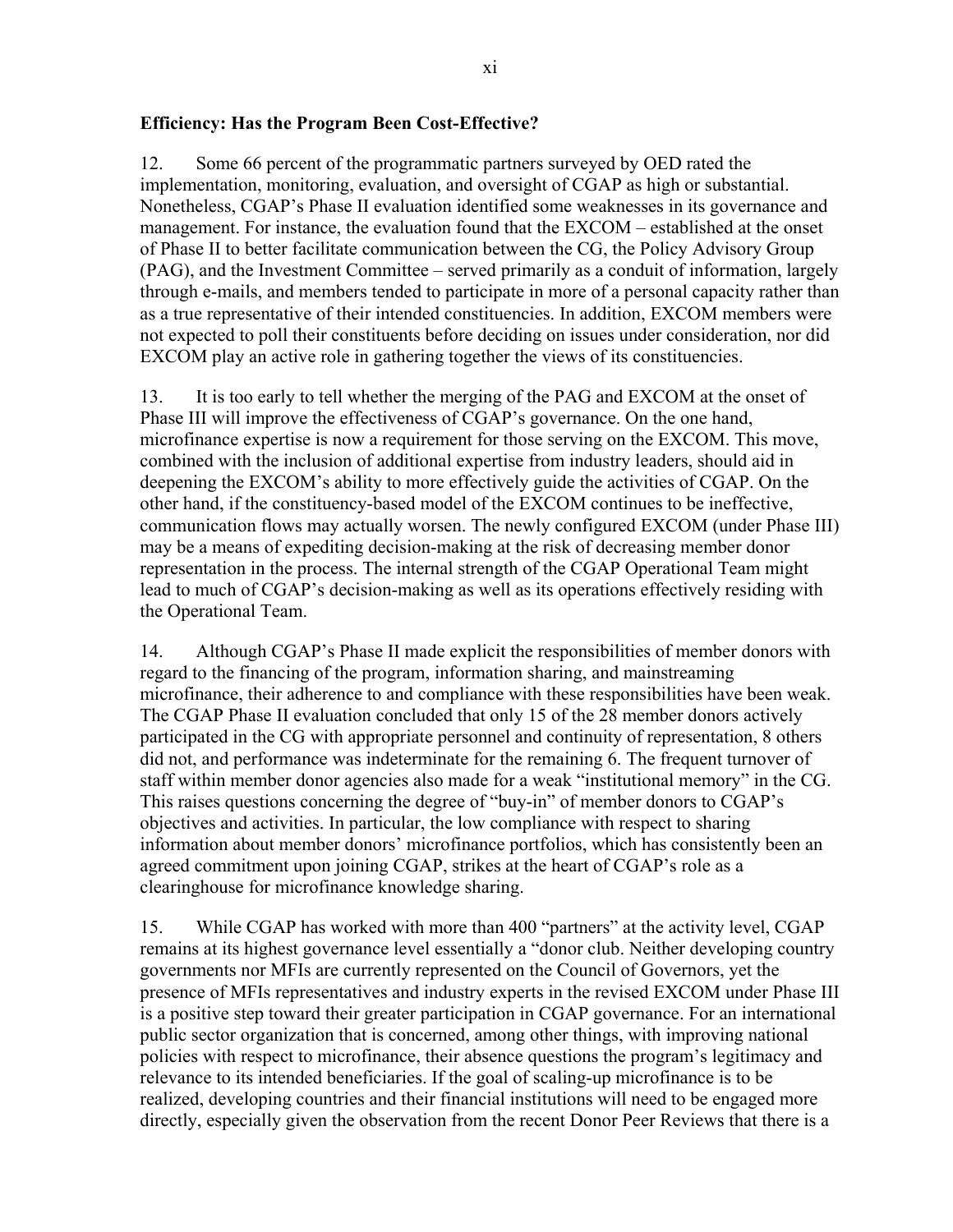dissonance within some agencies concerning what microfinance is and how it can contribute to agency objectives and the larger development picture, with some increasingly viewing microfinance as a small, insignificant activity, unable to produce systemic results. Nevertheless, donor representatives attending recent CGAP meetings have undertaken strong steps towards harmonization of policies and practices of their agencies.

16. CGAP's shaky financial base is the greatest threat to its ability to maintain operations over the long run. Given member donors' relative unwillingness – apart from the World Bank – to make cash contributions to CGAP's core budget, CGAP might be better served by adopting a financing strategy that concentrates more on activities in which member donors could participate via co-financing. Additionally, greater consideration of a "fee-for-services" model may be warranted. But the bigger question remains as to why member donors are so unwilling to channel microfinance funds through the CGAP mechanism. The simple answer may be that member donors do not want to finance the program, and remain content to free ride off any positive outcomes that CGAP offers. Would member donors adopt a different strategy if both the legitimacy of CGAP were raised by increasing stakeholder representation in governance and participation, while simultaneously forging greater transparency in decision-making?

### **Bank Performance**

17. As a partner in CGAP, the Bank has utilized its comparative advantage more at the global level than at the country level, particularly its convening power and its global mandate and reach. Yet, in retrospect, the Bank's role at the inception of CGAP may have been excessive. Effectively, the Bank established the conceptual basis for CGAP, chaired the initial Donor Working Group, and led the thought process to operationalize CGAP. The Bank's founding contribution of US\$30.0 million, along with housing the secretariat, conveyed early on that CGAP was largely a Bank program. Had the Bank held off in making the US\$30.0 million available only after other member donors had actually mobilized the expected remaining US\$70.0 million, CGAP might have developed a stronger ownership at start-up.

18. A review of 52 Country Assistance Strategies, CAS Progress Reports and CAS Updates (from October 2001 to March 2003) indicates that CGAP's linkages to country programs have been rather minimal, at least as conveyed through these documents. While 29 of the 52 CASs treat microfinance explicitly, more often than not this is in relation to collaboration with IFC in the context of the Bank's overall assistance strategy. A review of 37 Poverty Reduction Strategy Papers (PRSPs) finds that 28 mention some form of strategic approach to microfinance, but none mention CGAP explicitly. The influence of CGAP would appear to be indirect at best, or perhaps non-existent in the exercises. This cursory review of linkages to the Bank's country programs raises the question of CGAP's capacity to advocate for microfinance across the countries represented in the aforementioned CAS and PRSP exercises. CGAP would likely be more effective in leveraging its scarce human resources by targeting its advocacy for microfinance among the country economists and other technical experts who typically comprise the CAS and PRSP teams.

19. The Bank has provided its financial contributions to CGAP, before 1998 under the Special Grants Program (SGP) and after 1998 through the Development Grant Facility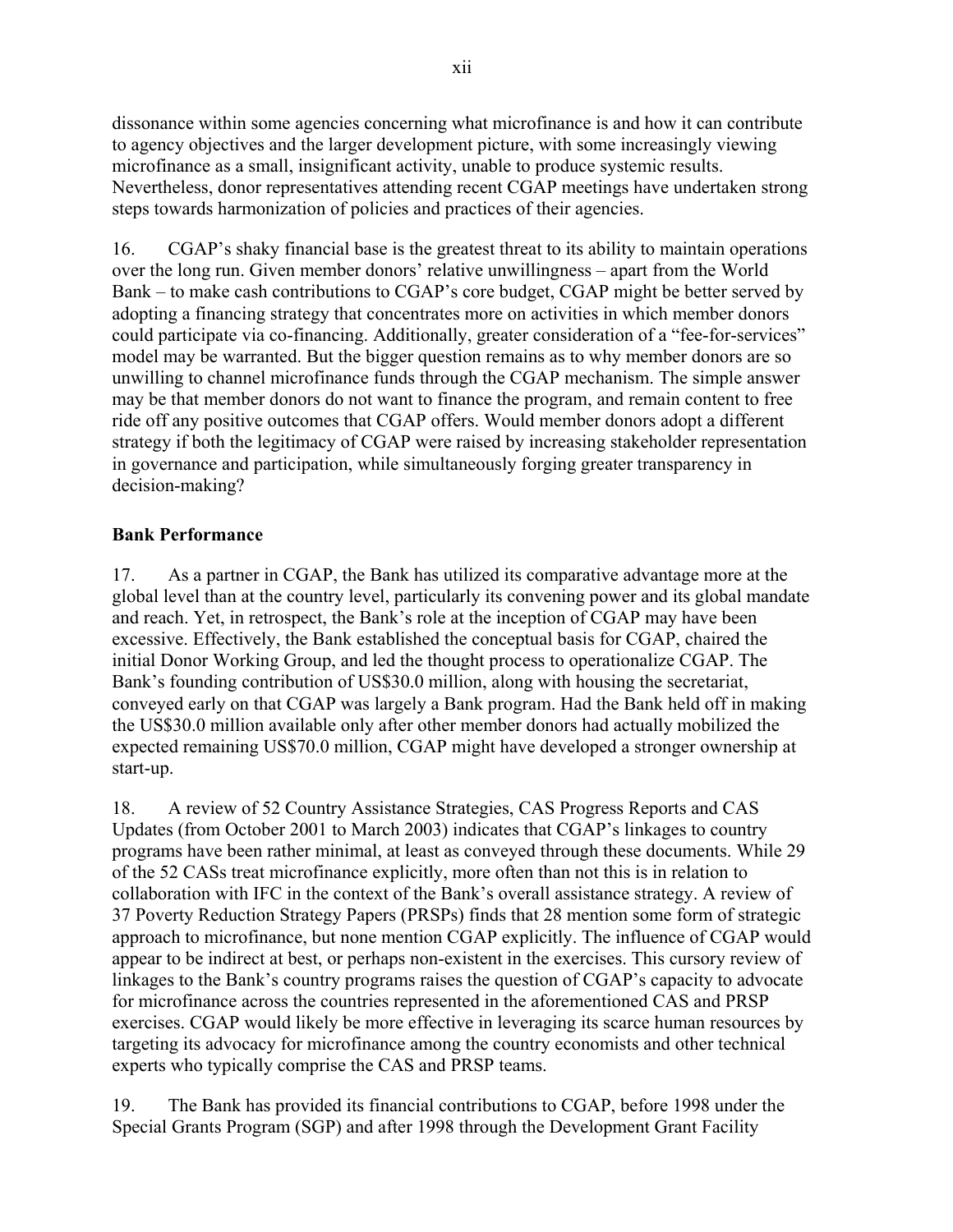(DGF). When the Bank established the DGF as an umbrella for most of the Bank's grant programs and formalized its grant-giving criteria in OP 8.45, the Bank grandfathered CGAP along with the other pre-1998 programs, on the understanding that it would in due course comply with the DGF eligibility criteria. Six years after the establishment of the DGF, CGAP still does not comply with several of these criteria: (1) that the DGF grant should not exceed 15 percent of total funding, (2) an arm's length relationship with the Bank, (3) donor funding of in-house secretariat costs, and potentially (4) the subsidiarity criterion.

20. In their comments on the earlier draft of this paper, some members acknowledged the Bank's dominant role in CGAP – housing the secretariat, chairing the governing body, and providing most of the funding – and that this has not only hindered compliance with these DGF funding criteria but also reduced the responsibility for shared governance and placed an undue share of intellectual and fiduciary responsibility, accountability and risk on the Bank for program performance. To its credit, CGAP has recently instituted two arrangements that serve to reduce the role of the Bank in general and of the Infrastructure Vice Presidency in particular in the governance and management of CGAP, thereby fostering more of an arm's length relationship with the Bank. First, while the Bank's Infrastructure Vice President remains the chair of the Council of Governors, EXCOM elects a chairperson from among its member donors for a two-year renewable term. Second, the Bank's representative on both the CG and EXCOM is a senior Bank staff member (lead economist) located in the Financial Sector Vice Presidency, and therefore outside the Bank's management chain responsible for CGAP – the only such example of the separation of oversight and management among the 12 global programs reviewed by OED that are located inside the Bank. In addition, the FSE Vice Presidency provides an annual budget allocation of US\$30,000 for him to exercise this oversight role. To the outside world, and in particular to the MFI industry, CGAP also seems to have developed an identity at least as independent from the Bank, if not more so, than the other five infrastructure global programs reviewed by OED. Yet it is paradoxical that this independent identity has been established without donors taking on more of the burden sharing in the overhead costs of CGAP and with some reducing the priority they accord to microfinance.

21. Concerning the subsidiarity criterion, now that CGAP has significantly scaled back its grant-making activities, the justification for the Bank's continuing participation in CGAP rests largely on its activities characterized by substantial economies of scale and scope, such as knowledge creation and dissemination, capacity building, and improving donor coordination, that add value to the Bank's clients beyond what the Bank's country operations can do acting through partnerships at the country level alone. While evidence is so far sufficiently compelling with respect to CGAP's knowledge creation and dissemination activities, it is less so with respect to donor coordination or impact on Bank operations. CGAP needs to put in place more systematic monitoring and evaluation processes, including a structured set of quantitative or qualitative output, outcome, and impact indicators to demonstrate the continuing value added of its global partnership to the Bank's client countries.

22. It is not the place for this review, which is a background paper for OED's larger review of the Bank's involvement in global programs, to make a recommendation regarding a disengagement strategy for CGAP. At one extreme, CGAP would appear to be a good candidate for mainstreaming into the Bank's regular budget, supported also by donor trust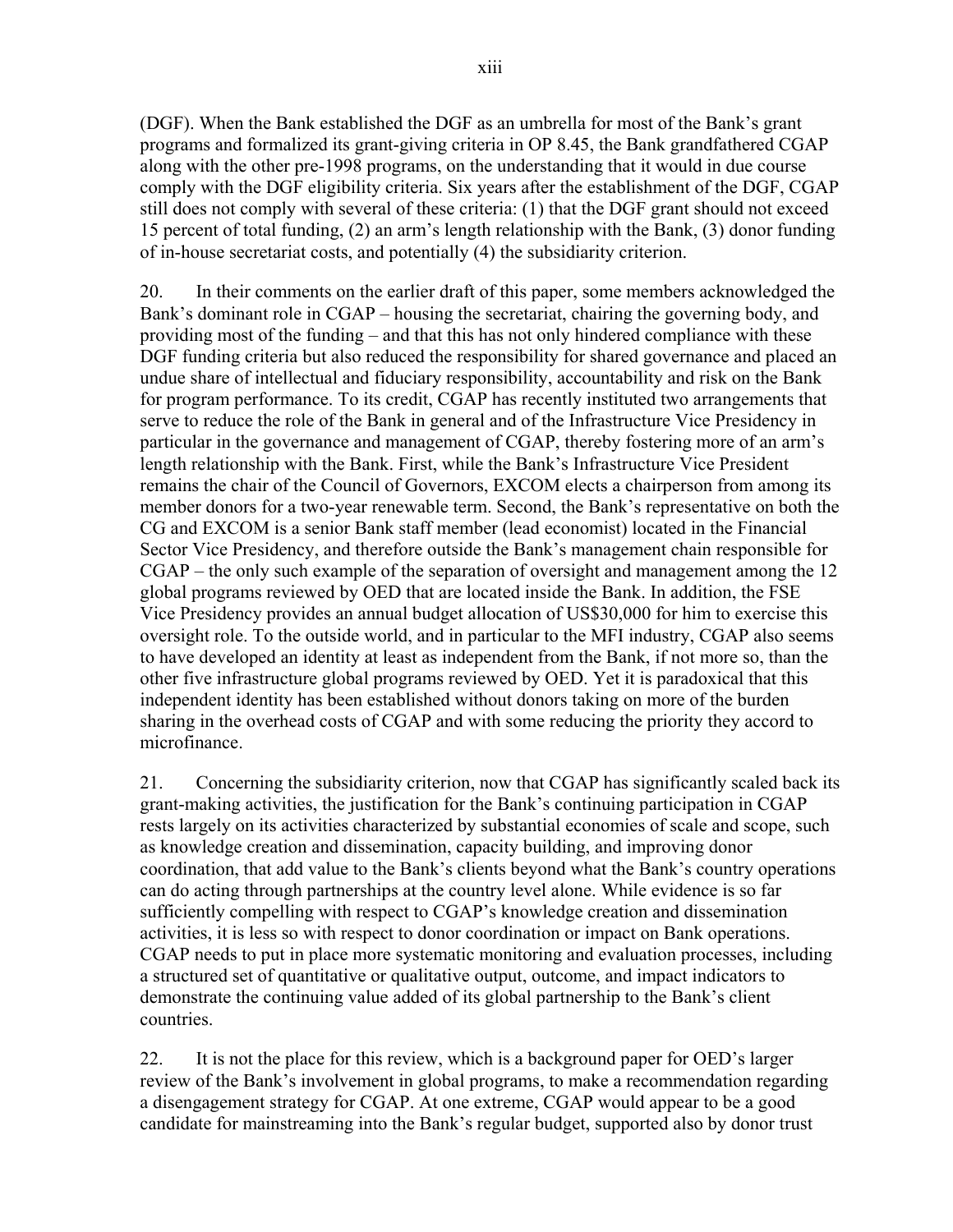funds, in the way that the Water and Sanitation Program (WSP) and the Energy Sector Management Assistance Program (ESMAP) currently operate. This would also be more consistent with the newly clarified rules on the allowable use of Bank budget resources, trust funds, and DGF grants for global programs. The negative side of this option is the risk that CGAP might lose some of its independent identity from the Bank, which it has fostered and which it enjoys in the MFI industry at large.

23. At the other extreme, CGAP could pursue an independent legal status and exit the Bank. This would cement a distinct persona for CGAP, one which many of the member donors express already exists for the program. It might also spark a greater degree of ownership and burden sharing on the part of the other member donors. Encouraging developing countries to become full-fledged members of a CGAP as its own independent legal entity would also enhance its legitimacy in the eyes of its developing country clients.

24. While it may be possible to find a sustainable course of action between these two extremes, staying on the present course seems unsustainable. CGAP would continue its uneasy relationship with its principal source of funding – the DGF. In the face of increasing competition for DGF funds, pressures will mount to enforce DGF's funding criteria equitably among all programs, those that started both before and after 1998. Enforcing the DGF criteria would result in a drastic reduction in Banks' financial support to CGAP, or, in the extreme, a complete withdrawal of DGF support. Under either of these scenarios, and without an alternative plan of action, CGAP would likely cease operations, given the historical importance of DGF support to its livelihood and the as yet unrealized substantive cost sharing from non-Bank member donors.

# **LESSONS**

25. **In the case of programs which were explicitly intended to benefit the poor as was the case with CGAP, Bank-sponsored global programs need to align more closely – and in some cases, realign – with the mission of "a world free of poverty."** CGAP was conceived as a program to foster and expand access to the poor to microfinance, which it pursued quite actively under its Phase I as a retailer of grants to MFIs under a demand-driven approach. However, a shift in focus under Phase II (continued under the current Phase III) has brought about greater concentration of CGAP activities in standard-setting, technical tools development and capacity building, increasingly directed to its member donors as well as to the microfinance industry at large. Grant-making to MFIs, primarily through its Appraisal and Monitoring service, also became more supply-driven since member donors now select those MFIs they have targeted for financing and other assistance. Whether these shifts have been effective in expanding the access of the poor to microfinance remains unclear. Yet, the modest progress toward mainstreaming microfinance in member donor agencies, coupled with donors' diminished view of microfinance, raises questions about this approach.

26. **Adequate monitoring and evaluation must be present to determine progress toward program objectives, realization of intended outputs, and extent of impact from program interventions.** CGAP has indeed produced and disseminated many technical tools, available via the internet, in addition to best-practice exchanges and ongoing policy dialogues. But we know little that is verifiable through rigorous monitoring and evaluation about the actual uptake of these technical tools by MFIs and, more importantly, the impact that such adoption may have had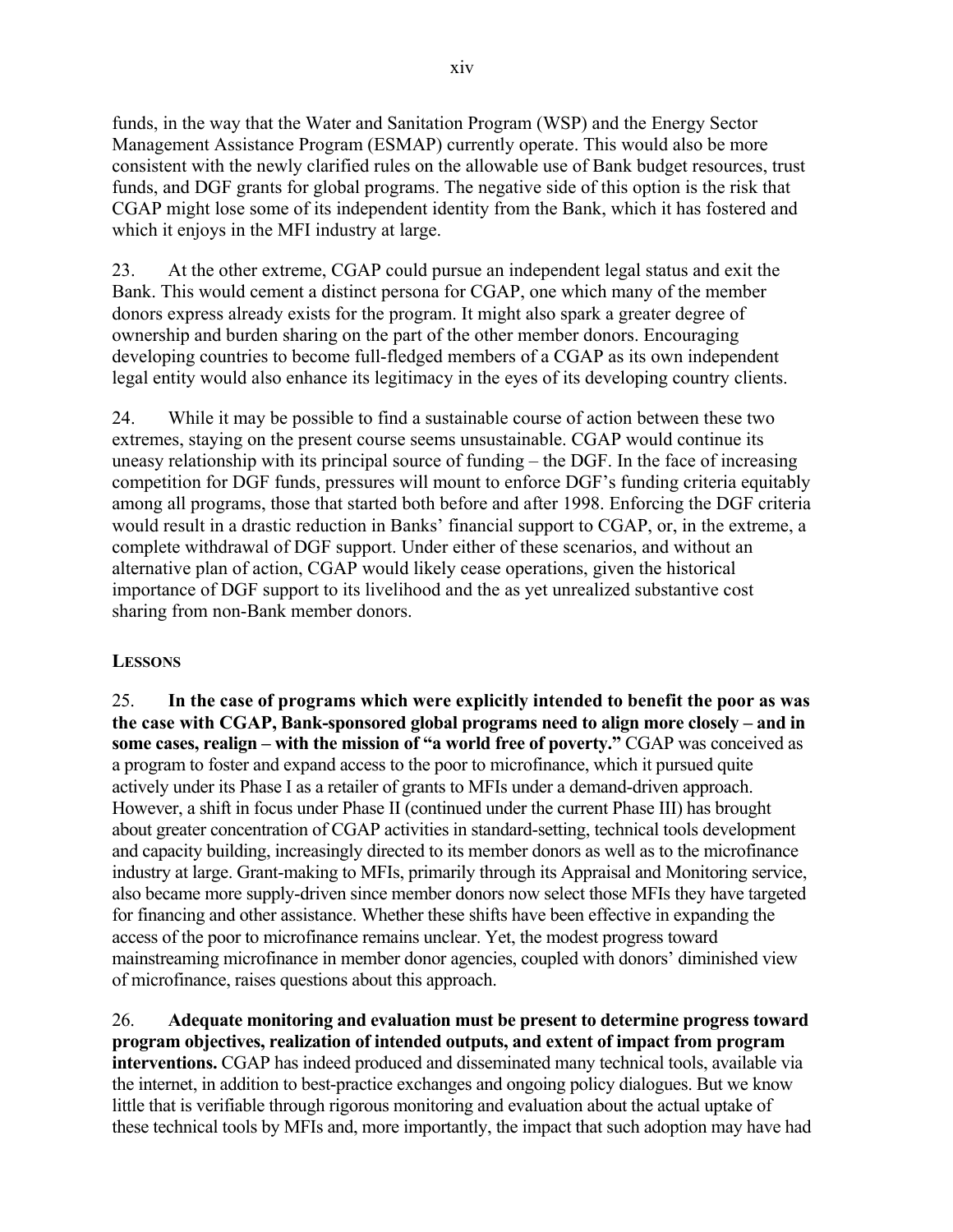in the administration, outreach and sustainability of these MFIs. Anecdotal evidence, albeit favorable in some cases, is nonetheless insufficient to conclude that CGAP is generating the needed impact toward increasing access among the poor to financial services. Commentators on this case study have generally accepted three key points: the need for (1) impact monitoring, (2) expanding participation to developing/beneficiary countries and (3) greater financial burden sharing.

27. **A broader stakeholder representation, not just the voices of donors alone, could contribute to greater legitimacy and relevance of the objectives and activities of global programs like CGAP.** While developing countries and MFIs have benefited from CGAP activities, they are excluded from the strategic direction and oversight processes of the program at the highest governance level and there is little evidence of their influence in CGAP strategy or policy setting. Sustainable microfinance will undoubtedly require a scaling-up of microfinance worldwide, in which both developing country governments and the commercial financial sector must be engaged. Furthermore, donors alone will likely be unable to meet the capital requirements implicit in this scaling-up. The comparative advantage of the private sector, in the guise of commercial financial institutions, can and needs to be brought to bear.

28. **The Bank could be more proactive and selective in its financing obligations, eliminating the incentive for other donors to "free-ride."** While financial contributions to CGAP's budget have, since the inception of the program, been a condition of membership, some members have never made a financial commitment, while others have done so only sporadically. With the Bank contributing a much larger than proportional share and greatly exceeding the 15 percent criterion of the DGF, other member donors have little incentive to carry their own weight, despite the explicit requirement under the CGAP Charter and the Guidelines set forth by the DGF for in-house secretariats.

29. **Tighter linkages to Bank operations are crucial.** Among CGAP's objectives is that of dissemination of best practice, yet the true test of this is the adoption of these practices by the member donors, including the Bank. The evidence suggests that CGAP has had minimal input into both the PRSP and CAS exercises, which serve as base documents for Bank lending programs in its client countries. One reason for this may be the program's lean staffing in relation to the myriad PRSP and CAS processes that are ongoing at any one time. While Bank lending to microfinance has been growing since it bottomed out in 1993, this is usually as a component within a larger overall project. This seems to signal that both the Bank and its client countries do not see the sector as meriting increased activity, except as part of larger, multi-sectoral projects.

30. **An overwhelmingly dominant role in which the World Bank houses the secretariat, chairs the governing body, and provides most of the funding even while ensuring the ownership of other partners, reduces their responsibility for shared governance, and places an undue share of responsibility, accountability and risk on the Bank for program performance.** Proactive establishment of an independent identity for global programs like CGAP would help to determine early on whether sufficient ownership exists among the program partners to sustain its operations. In the absence of the strong and sustained financial support of the Bank, CGAP would likely have ceased activities at the close of its Phase I.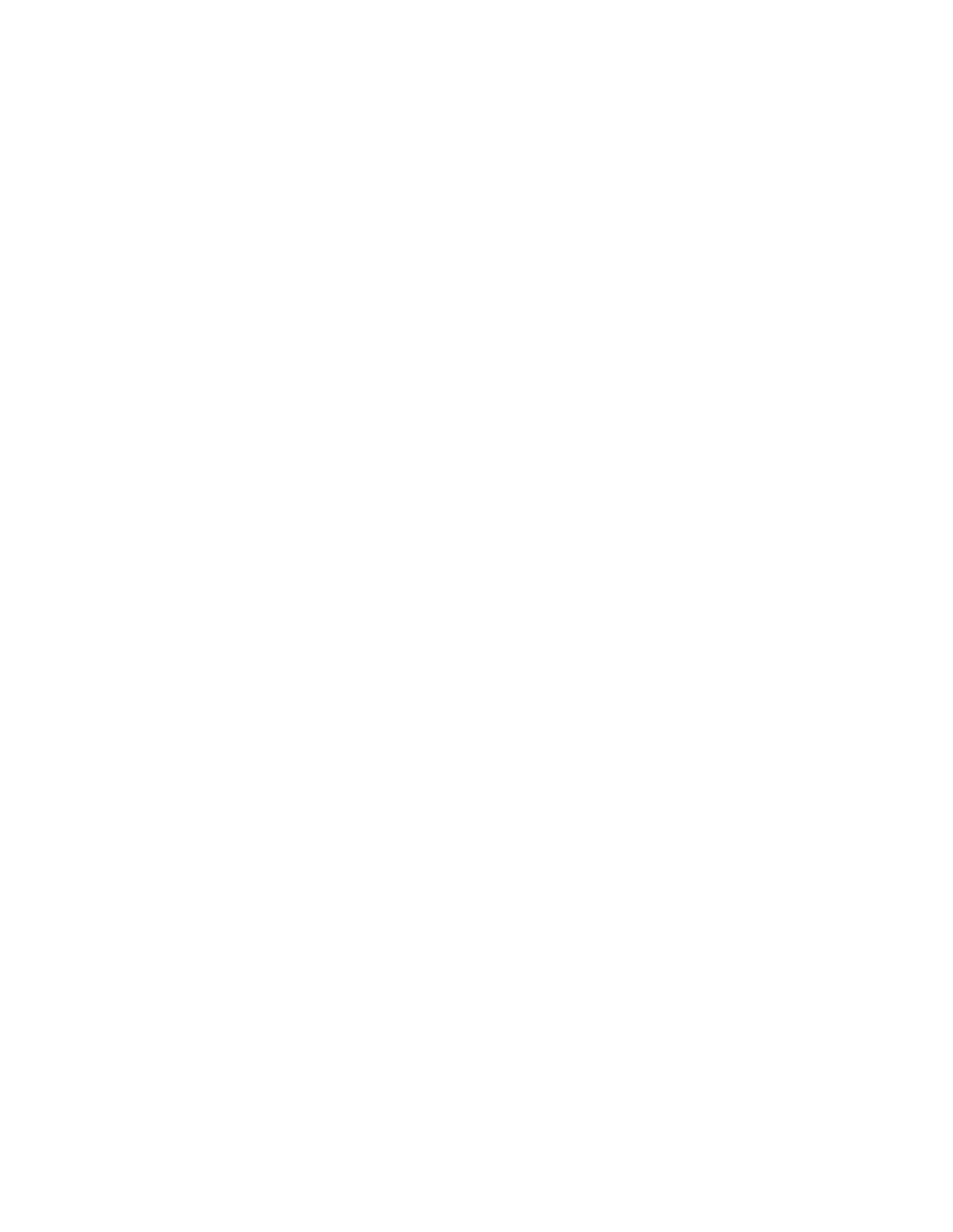# **1. Introduction and Context: Global Challenges in the Sector**

# **GLOBAL CHALLENGES FACING THE SECTOR**

1.1 While absolute numbers upon which to base an estimate for demand for microfinance are elusive, there appears to be a strong consensus – at least among the donor community – that access by the poor to formal financial markets remains extremely scarce in the developing world.<sup>1</sup> For millions of people worldwide, limited access to formal sources of financing has constrained asset formation, whether in the form of acquiring land, buying homes, or establishing and building businesses. Yet the evidence clearly underscores the notion that the poor are indeed "bankable," and that institutions that serve them as a market niche can operate on a financially sustainable basis.

1.2 Any discussion of the potential role of microfinance in reducing world poverty must address the larger issue of financial intermediation and its role in economic development. There is a growing consensus as to the role that increased financial depth can play in spurring economic growth, first through mobilizing resources through savings and subsequently by making these resources available via the lending function for consumption and productive activities.

1.3 Yet increasing financial intermediation among the poor poses myriad challenges. First, asymmetric information is likely to exist, in that the borrower knows more than the financial intermediary about his own financial circumstances and ability to repay a loan, a constraint usually addressed by the requirement of collateral from the prospective client. De Soto (2000) finds that by merely formalizing the title to assets already in their possession, many in the developing world would become potential clients for financial services (namely, credit) through the creation of a negotiable asset to be used as collateral. Much of this involves the so-called "informal sector" and how (or if) it can be successfully absorbed into the formal economy.

1.4 A few examples from De Soto (2000) illustrate this point:

- In 1995, 280,000 farmers in the former Soviet Union out of a possible 10 million actually owned their land, as evidenced through formal titling.
- In the Philippines, about 57 percent of city dwellers and 67 percent of rural people live in housing that is not formally titled and therefore non-negotiable (termed by De Soto as *dead capital*). For Peru, these figures are 53 percent and 81 percent, respectively.
- For the developing world and transition economies, about 85 percent of urban parcels and 40-53 percent of rural parcels are deemed *dead capital*, the total value of which is estimated at *US\$ 9.3 trillion*, a figure that is 20 times the total of direct foreign investment into these countries in the decade after 1989, 46 times as much as all World Bank loans of the past three decades, and 93 times all development assistance from all advanced countries to the Third World over the same period.

 $\overline{a}$ 

<sup>1.</sup> Informal sources (such as moneylenders or relatives) are options open to most.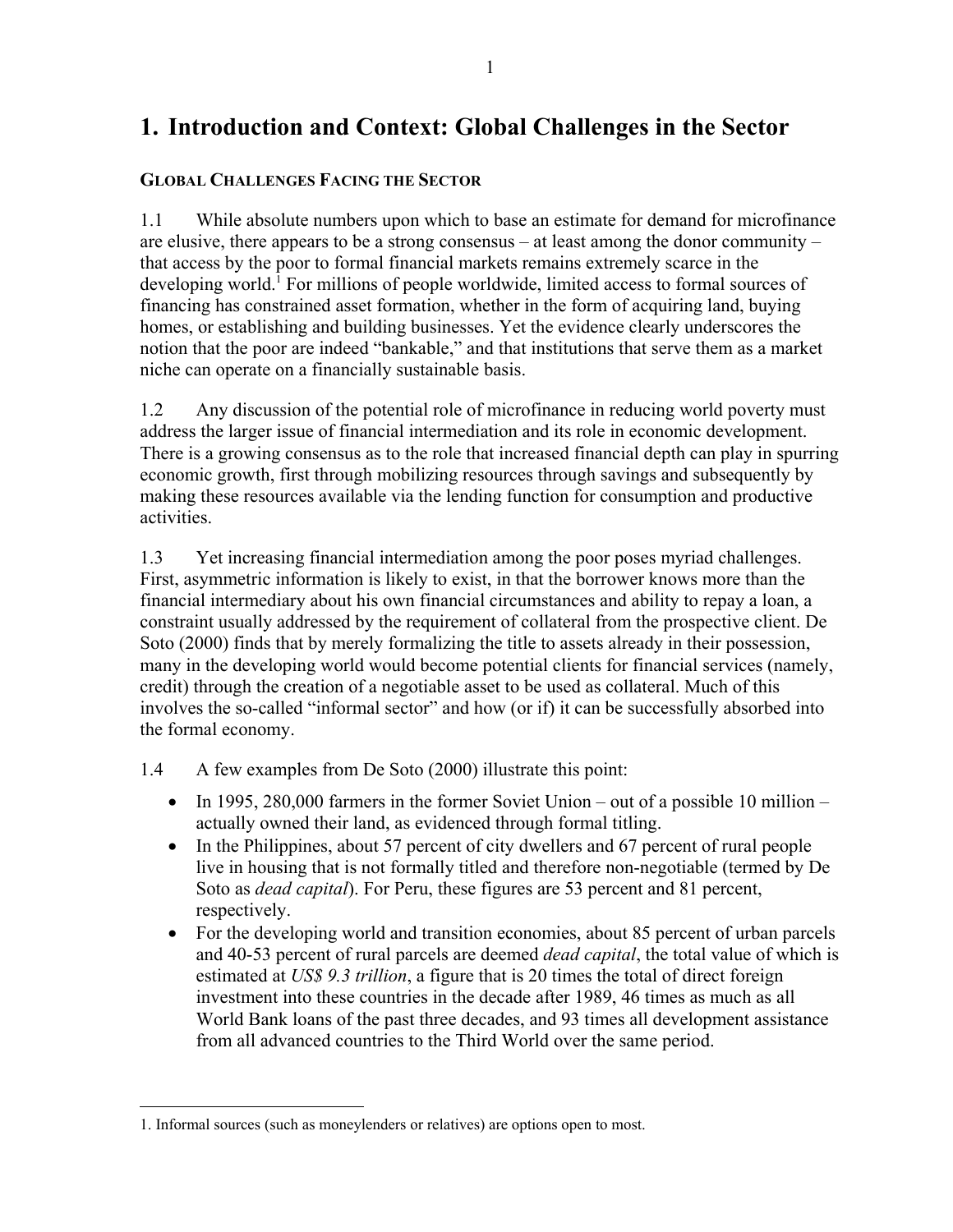However, contributing to "assetization" and hence to financial intermediation in developing economies, while important, does not speak directly to the objective of expanding such access by the poorest to financial intermediation within these economies.

1.5 In 1997, the Microcredit Summit Campaign, drawing on the participation of nearly 3,000 people from 137 countries, launched a nine-year campaign to reach 100 million of the world's poorest families with microcredit by the year 2005. This provides a benchmark for determining the scope of the demand for microfinance. Others (Otero 1999, Robinson 2001) have placed the demand for microfinance as high as 500 million clients. Such financial intermediation has become commonplace in the developed, industrialized world, as can be measured by the number of bank branches per 1,000 as well as the proliferation of consumer banking and financial services in industrialized countries that are targeted to the needs of small businesses and ordinary citizens.

1.6 According to a Microcredit Summit estimate, only 134 million of the world's poorest currently have access to microfinance services.<sup>2</sup> This represents only about 5 percent of people living on less than US\$ 2 per day (Table 1). The knowledge that, at most, about 5 percent of those living on less than US\$ 2 a day have accessed microfinance is another indication of the vast need which remains to be fulfilled. Yet evidence from poverty assessments, conducted by CGAP, on a number of MFIs indicates that while all were reaching the very poor (defined as in the bottom third of the population, when compared to their neighbors), few were actually reaching large numbers of this group. Most MFIs were biased toward less-poor clients, or at best reflected the general population distribution of the neighborhoods being served.

|                                 |         | Less than US\$ 1 per day | Less than US\$ 2 per day |         |  |  |
|---------------------------------|---------|--------------------------|--------------------------|---------|--|--|
| Region                          | 1999    | Percent                  | 1999                     | Percent |  |  |
| East Asia and Pacific           | 279.0   | 15.6                     | 897.0                    | 50.1    |  |  |
| <b>Excluding China</b>          | 57.0    | 10.6                     | 269.0                    | 50.2    |  |  |
| Europe and Central Asia         | 24.0    | 5.1                      | 97.0                     | 20.3    |  |  |
| Latin America and the Caribbean | 57.0    | 11.1                     | 132.0                    | 26.0    |  |  |
| Middle East and North Africa    | 6.0     | 2.2                      | 68.0                     | 23.3    |  |  |
| South Asia                      | 488.0   | 36.6                     | 1,128.0                  | 84.8    |  |  |
| Sub-Saharan Africa              | 315.0   | 49.0                     | 480.0                    | 74.7    |  |  |
| Total                           | 1,169.0 | 23.2                     | 2.802.0                  | 55.6    |  |  |
| <b>Total excluding China</b>    | 945.0   | 25.0                     | 2,173.0                  | 57.5    |  |  |
| Source: World Bank data.        |         |                          |                          |         |  |  |

### **Table 1. World Population Living on < US\$ 1 and < US\$ 2 a day (by region)**

1

<sup>2.</sup> In 2002, the Microcredit Summit Campaign reported that, as of December 31, 2001, some 2,186 MFIs had reached 54.9 million clients, of whom 26.8 million (or 48 percent) were among the poorest when they received their first loan (Tables 2 and 3). Assuming, on average, five persons per household, this implies some 134 million individuals have been impacted by microfinance.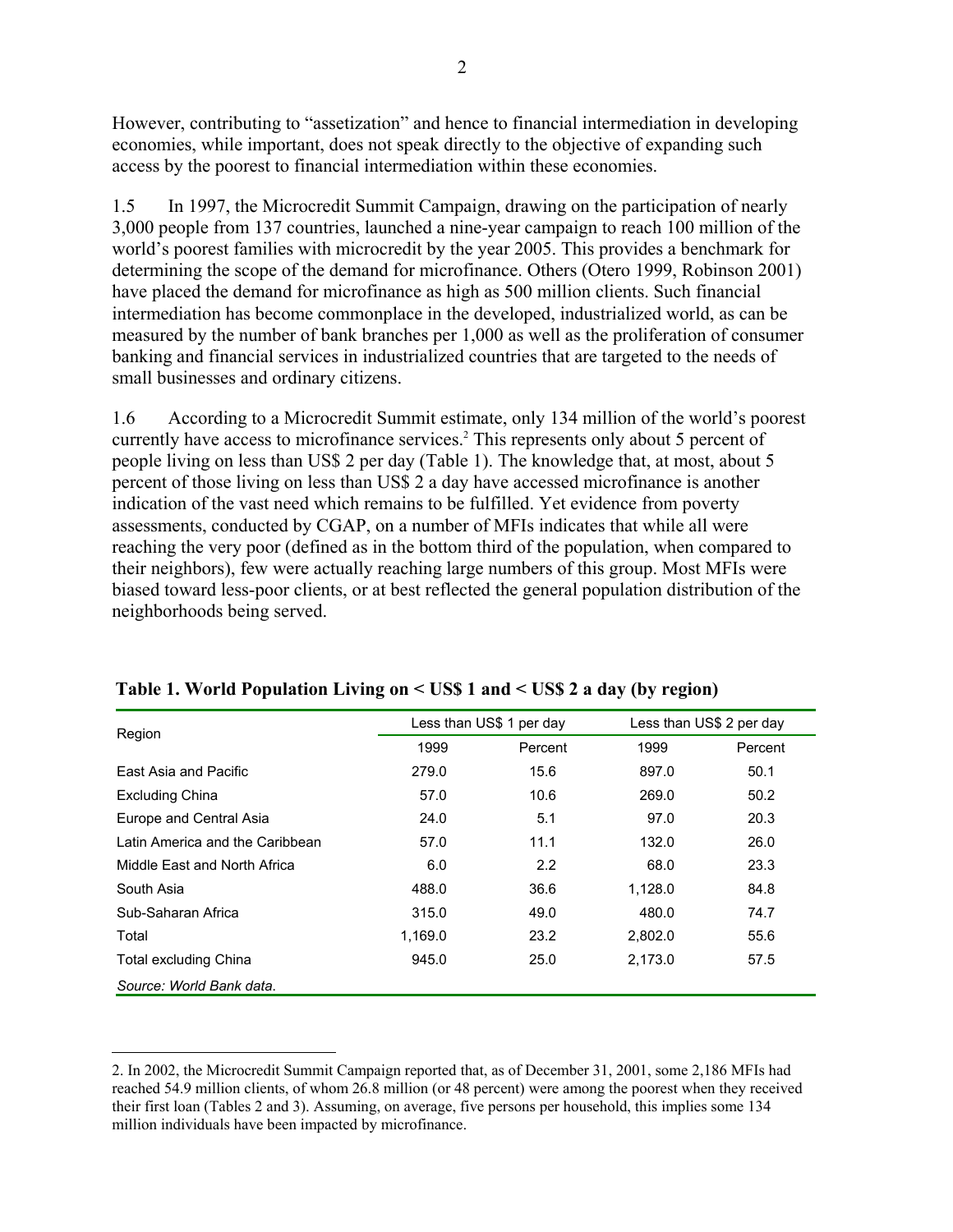1.7 Establishing and supporting MFIs that are capable of extending their reach to the poor while gaining operational sustainability will also be required. Here, technological advancements that work to minimize transactions costs can aid in achieving sustainability while active poverty targeting can assist in increasing outreach to the poor and very poor. The path to sustainability may (and historically does) require operational subsidies, which can be justified under the proviso of effective poverty targeting of microfinance. But how to identify actual and potential winners among the gamut of MFIs will be just as important as providing the operational subsidies needed to permit them to successfully navigate the path toward sustainability. Advocacy will also be required to promote prudential and other regulatory regimes within which MFIs can effectively operate as they are increasingly woven into the formal financial economy. Yet, even such reforms to achieve greater stability in domestic financial markets will not be sufficient to catalyze finance toward small and medium enterprises, let alone micro-enterprises, as noted in recent joint statement by the Latin American Shadow Finance Regulatory Committee (2004). The Shadow Committee further notes that employment in Latin America is substantially dependent on SMEs and their improved access to finance through the removal of remaining regulatory impediments. According to the report, a greater technical focus on outreach by financial institutions or new banking schemes (i.e., second tier banking) will, in large part, determine the extent of job creation in the region.

### **INTERNATIONAL CONSENSUS FOR GLOBAL COLLECTIVE ACTION**

1.8 Why does microfinance matter to the global community? What can it offer to improve the quality of life for the nearly one-half of the world's population that exists on less than US\$ 2 per day? Attention to microfinance can be justified on at least four fronts. First, microfinance, insofar as it can be mainstreamed into the national formal financial architecture, increases financial intermediation, which, in turn, promotes economic growth. In this instance, microfinance is merely one set among several products within the overall financial sector, specifically designed to address the financial needs of, but not limited to the poor. The key here is that financial access is often a precursor to long-term economic growth.

1.9 Second, from an institutional perspective, MFIs have shown an ability to reach the poor with financial services. Nearly one-half of the clients already documented under the Microcredit Summit Campaign (26.8 million households) were determined to be among "the poorest" in their respective countries (Tables 2 and 3).**<sup>3</sup>** While methods for assessing poverty have varied, both across countries and among MFIs, clearly these institutions are demonstrating an ability to target their products toward the poor. Yet, the institutional sustainability of these MFIs, in terms of attaining both operational and administrative selfsufficiency, remains an open question. Several sources in the literature provide ample evidence of strong outreach on the part of MFIs. SHARE in India and CRECER in Bolivia are two examples:4 72.5 percent of SHARE clients and 41 percent of CRECER clients are

 $\overline{a}$ 3. CGAP states that it only works with MFIs with a client base of at least 3,000 micro-entrepreneurs. This would include, at most, about 27 percent of the MFIs in Table 2.

<sup>4.</sup> These are cited in Harris, ed. 2002, and Morduch and Haley 2002. SHARE provides financial services to poor women in Andhra Pradesh, India. As of March 2002, SHARE had a client base of 109,000 across 22,000 "banking centers" (consisting of 35-40 members each) with an average client loan size of US\$ 85, at 20 percent a.p.r., payable over 50 weeks. CRECER provides integrated financial and educational services to very poor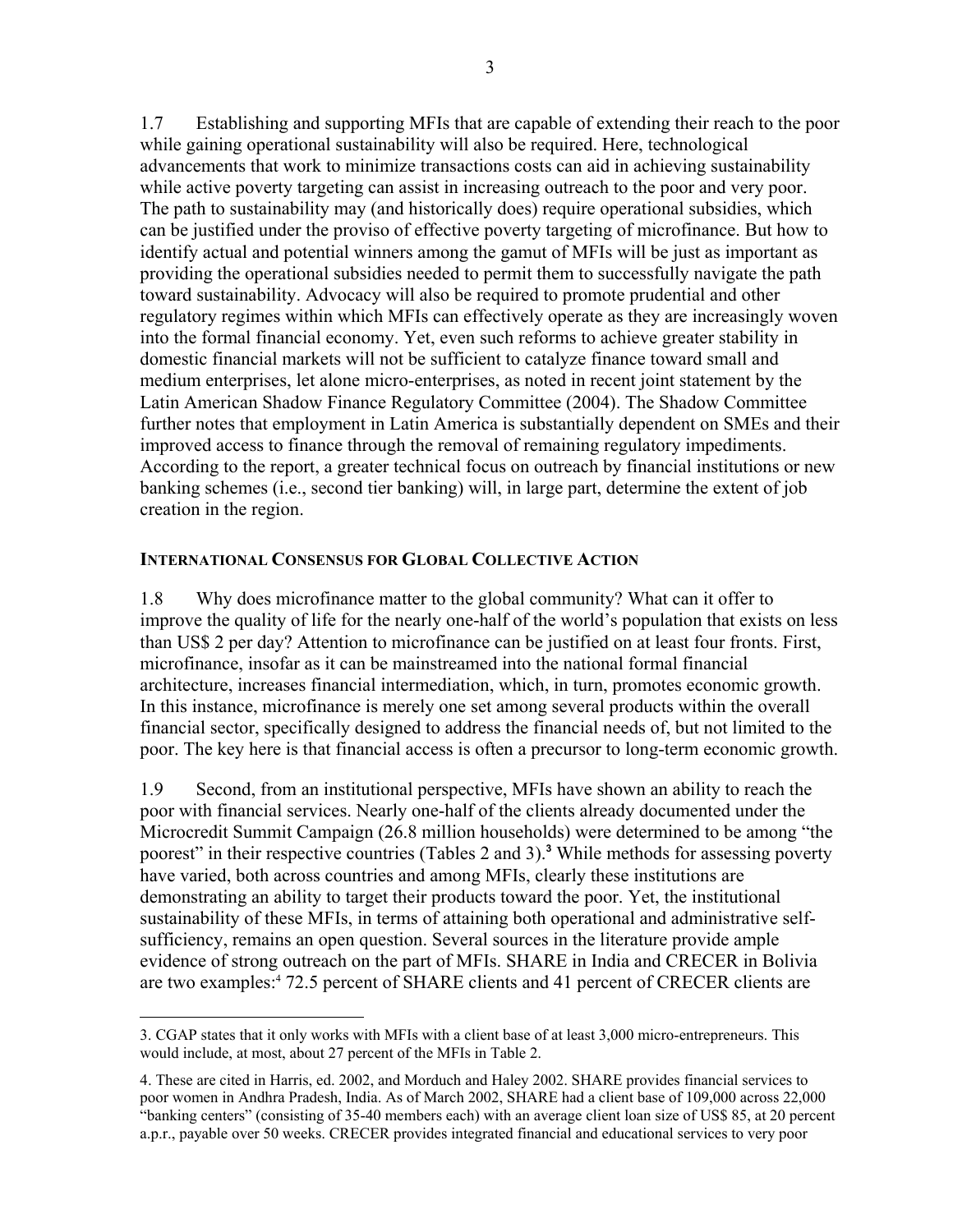living in absolute poverty, defined as less than US\$1 per day. Some 60 percent of SHARE clients and 73 percent of CRECER clients live below their respective national poverty lines, and 58 percent of SHARE clients and 39 percent of CRECER clients are among the poorest one-third of their communities. Finally, both SHARE and CRECER demonstrate a high depth of outreach, since 33 percent of SHARE clients and 20 percent of CRECER clients are among the poorest 20 percent in their own communities. The MFI clientele, at least in regard to capacity to service debt, appear to demonstrate strong sustainability, given the debt loss rates among the best MFIs of between 3-5 percent, rivaling that of many commercial banks.

| <b>Size of Institution</b><br>(# poor clients)                | <b>Number of Institutions</b> | <b>Total Poorest Clients</b><br>(millions) | <b>Percent of Total</b><br><b>Poorest Clients</b> |  |  |  |
|---------------------------------------------------------------|-------------------------------|--------------------------------------------|---------------------------------------------------|--|--|--|
| 1 million or more                                             | 8                             | 13.545                                     | 32.6%                                             |  |  |  |
| 100,000 to 999,999                                            | 25                            | 6.414                                      | 15.4%                                             |  |  |  |
| 10,000 to 99,999                                              | 222                           | 5.962                                      | 14.3%                                             |  |  |  |
| 2,500 to 9,999                                                | 410                           | 1.959                                      | 4.7%                                              |  |  |  |
| Less than 2,500                                               | 1.904                         | 1.003                                      | 2.4%                                              |  |  |  |
| <b>Networks</b>                                               | 3                             | 12.711                                     | 30.6%                                             |  |  |  |
| Total                                                         | 2,572                         | 41.594                                     | 100.0%                                            |  |  |  |
| Source: State of the Microcredit Summit Campaign Report 2003. |                               |                                            |                                                   |  |  |  |

### **Table 2. Reporting MFIs (as of December 2002)**

| Table 3. Regional Breakdown of Reporting MFIs (millions of clients) |  |
|---------------------------------------------------------------------|--|
|---------------------------------------------------------------------|--|

|                                                               | # MFIs | <b>Percent</b> | # Clients |        | # Poorest |        | # Poorest Women |        |
|---------------------------------------------------------------|--------|----------------|-----------|--------|-----------|--------|-----------------|--------|
| <b>Region</b>                                                 |        | of total       | 2001      | 2002   | 2001      | 2002   | 2001            | 2002   |
| Africa                                                        | 811    | 32%            | 4.608     | 5.762  | 3.462     | 4.202  | 2.362           | 2.612  |
| Asia                                                          | 1,377  | 54%            | 47.892    | 59.632 | 22.34     | 36.304 | 18.099          | 29.423 |
| Latin America & Caribbean                                     | 246    | 10%            | 1.973     | 1.942  | 0.928     | 0.976  | 0.644           | 0.589  |
| Middle East                                                   | 23     | $1\%$          | 0.068     | 0.083  | 0.036     | 0.038  | 0.017           | 0.012  |
| Developing world total                                        | 2,457  | 96%            | 54.541    | 67.419 | 26.766    | 41.520 | 21.122          | 32.636 |
| North America                                                 | 47     | 2%             | 0.263     | 0.047  | 0.032     | 0.022  | 0.017           | 0.012  |
| Europe and NIS                                                | 68     | 3%             | 0.127     | 0.14   | 0.081     | 0.052  | 0.031           | 0.028  |
| World total                                                   | 2.572  | 100%           | 54.931    | 67.606 | 26.879    | 41.594 | 21.170          | 32.676 |
| Source: State of the Microcredit Summit Campaign Report 2003. |        |                |           |        |           |        |                 |        |

1.10 Third, empirical evidence, although by no means fully conclusive, does support the claim that microfinance contributes to poverty reduction. Out of SHARE clients with three or more years of participation, 76 percent experienced a significant reduction in economic poverty, with one-third no longer being classified as poor. For CRECER, 66 percent reported

 women and their families in the rural and marginal urban areas of Bolivia. As of December 2001, CRECER had about 31,000 clients in some 1,700 village banks, across five of Bolivia's nine departments.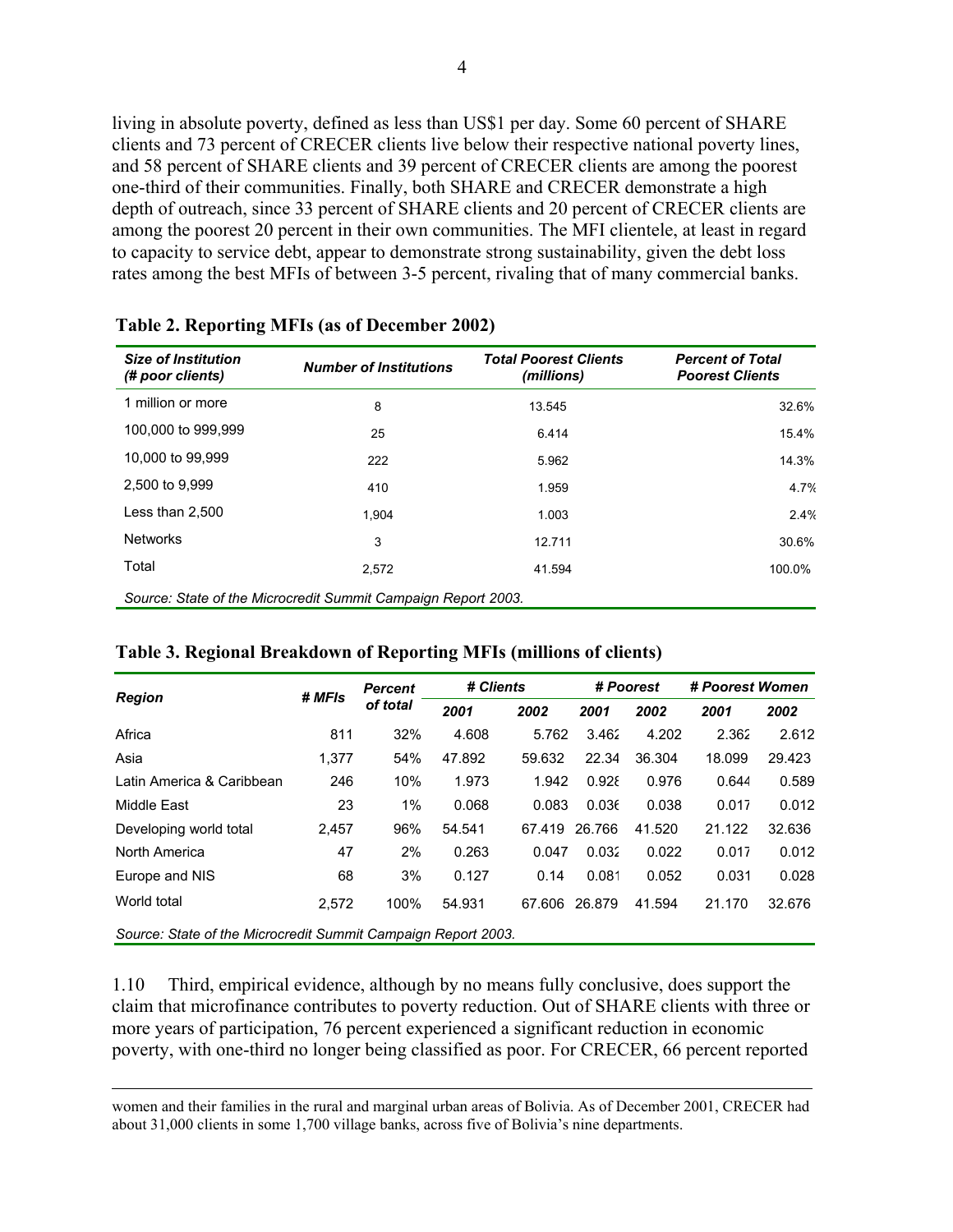an increase in incomes. In both cases, these increases were attributed to investment of loans in income-generating enterprises. A detailed impact assessment of BRAC in Bangladesh suggested that members who stayed in the program for more than four years increased household expenses by 28 percent and assets by 112 percent. Finally, an early study of Grameen Bank found that its members' incomes were 43 percent higher than incomes of control groups in non-program villages and 28 percent higher than non-members in Grameen villages.<sup>5</sup>

1.11 Spanning the 13 years from 1990-2003, Khandker studied three MFIs in Bangladesh<sup>6</sup> – BRAC, Grameen Bank, and RD-12 – and found that (1) as much as 5 percent of programparticipating households should be able to lift their families out of poverty every year by borrowing from a microfinance program, (2) microfinance helps reduce extreme poverty much more than moderate poverty, and (3) the welfare impact of microfinance is also positive for all households, including non-participants, indicating that microfinance programs are helping the poor to increase their incomes, and are not just redistributing existing income. Programs have spillover effects in local economies, Khandker notes, thereby increasing local village welfare.

1.12 Fourth, and perhaps most importantly, evidence supports the claim that MFIs can both achieve financial sustainability and serve the poor at the same time. Microfinance practitioners have tended to divide philosophically along these two major fronts – financial systems and poverty lending. Under the first front (financial systems), the emphasis has been placed on forming and cementing strong institutions capable of serving micro-clients over the long run, under the premise that reaching self-sustainability – meaning no subsidies for administrative support or portfolio expansion – should be the goal for these institutions. Conversely, the second front (poverty lending) has stressed provision of financial services to the poor, which may require more intensive resource allocation and subsidies, precisely for the same reasons that the poor have historically been "off the radar screen" in terms of access to financial services. To some, there is a perceived tradeoff between sustainable MFIs and targeting the poor with financial services. Yet the evidence provided by the results from both SHARE and CRECER tend to bolster the claim that these two objectives are mutually achievable. Both SHARE and CRECER have achieved 100 percent financial self-sufficiency and are rated investment grade by internationally recognized rating agencies.<sup>7</sup> Additionally, the MicroBanking Bulletin reports that only 2.8 percent of loans held by the 124 MFIs in its database were delinquent by more than 90 days.

1.13 The above four points make a strong case for the Bank's involvement in increasing access to microfinance as a means of achieving its expressed mission of "a world free of poverty." In addition, greater access to microfinance, with its demonstrated ability to reach the poor and to reduce poverty can potentially make a substantial contribution toward achieving the Millennium Development Goals. Furthermore, in the 1990 World Development Report, the Bank noted that poverty can be reduced most effectively through a two-fold strategy of (1) promoting the productive use of the poor's most abundant asset, labor, and (2)

 $\overline{a}$ 5. Daley-Harris, ed. 2002, and Morduch and Haley 2002.

<sup>6.</sup> Khandker 1998, and Khandker 2003.

<sup>7.</sup> Daley-Harris, ed. 2002, Chapter 1.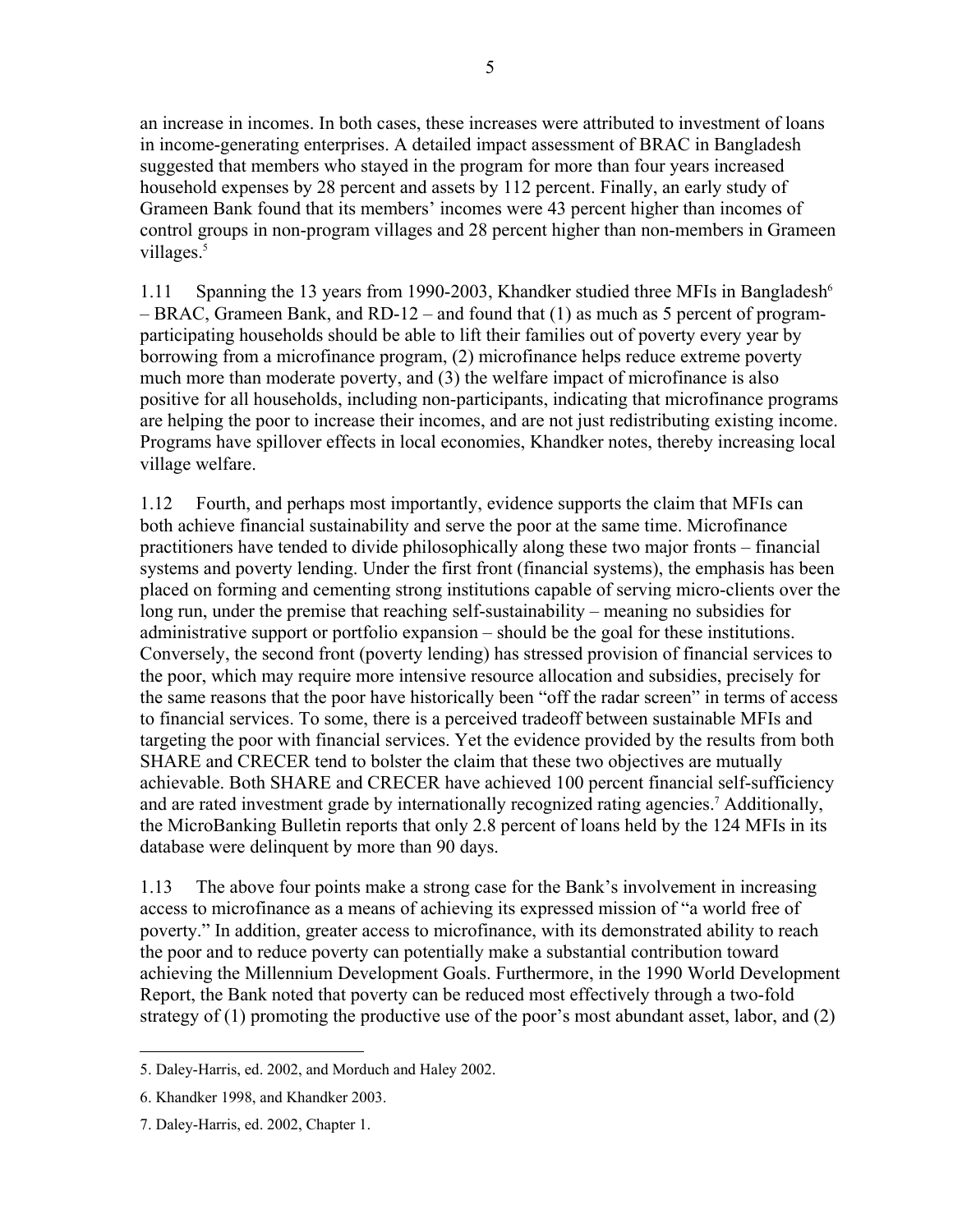providing basic social services to the poor. Microfinance, at least through its more traditional outlet of micro-enterprise lending, makes available financial resources to catalyze this labor into income-generating activities.

1.14 As CGAP affirms in its vision statement, "the vast majority of the world's people are poor and need access to basic financial services. The poor require the means to manage financial resources and increase and diversify income and assets, thereby reducing their vulnerability to shocks and enabling greater access to health services and education."8 Thus, access to microfinance can make an essential contribution to reducing poverty. Yet what are the challenges that must be confronted in order for microfinance to make such a contribution? What kind of global collective action can most effectively enhance the role of microfinance in developing countries? Going to scale with microfinance will require much greater capitalization within the sector than currently exists. To reach the goal of supplying 100 million of the poorest with microfinance, an additional US\$7.3 billion will be required (assuming an average outstanding loan balance of US\$ 100). Applying the same assumption to the earlier cited upper bound of 500 million clients would require some US\$47 billion. Applying a standard capital-adequacy ratio of 8 percent under each case would still require from US\$650 million to US\$3.8 billion as leverage capital.<sup>9</sup> Some of this capitalization may be available from existing or new established MFIs, yet the greater promise of mobilizing and deploying such levels of financial resources lies in the commercial banking sector, where emphasis is currently being placed.

# **2. Program Alignment with Global Challenges and Bank Priorities**

# **GENESIS AND OBJECTIVES OF CGAP**

2.1 CGAP traces its roots to a June 1994 Donor Working Group meeting in Paris, where the creation of a Consultative Group mechanism was proposed to provide assistance to the very poor through a microfinance program. Subsequently, nine donors came together to establish the Consultative Group to Assist the Poorest in 1995.<sup>10</sup> Funding and administration of CGAP were sought from the World Bank, which approved a US\$30 million grant from the Special Grants Program in March 1995 for an initial three-year period (Phase I). Following a 1998 mid-course review,<sup>11</sup> the members of the Consultative Group renewed CGAP for an additional five-year period through 2003 (Phase II). After a second CGAP evaluation took place in 2002,<sup>12</sup> the Consultative Group authorized Phase III for a further five-year period beginning July 2003. The present case study concentrates on the activities of CGAP under Phases I and II.

 $\overline{a}$ 8. CGAP Charter, September 2002.

<sup>9.</sup> Gibbons and Meehan in Daley-Harris, ed. 2002, chapter 5.

<sup>10.</sup> The founding members were Canada, the Netherlands, the United States, AfDB, AsDB, IFAD, UNCDF, UNDP, and the World Bank.

<sup>11.</sup> Egger et al. 1997.

<sup>12.</sup> Fox, Havers, and Maurer 2002.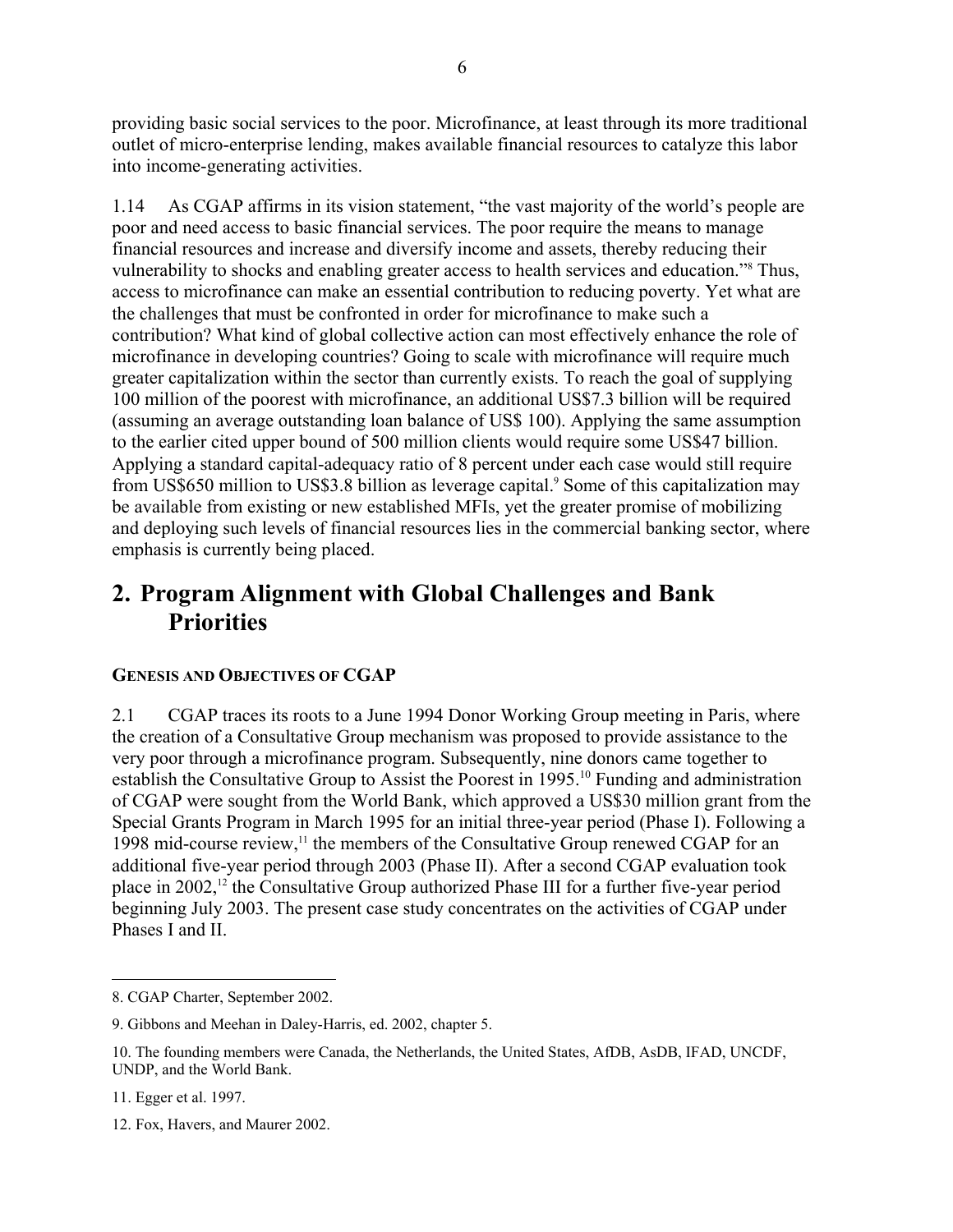2.2 As a precursor to its Phase III, the member donors of CGAP composed and ratified a Charter to sharpen CGAP's mission in the area of microfinance and to formalize the roles, responsibilities, and accountabilities of the officers and bodies that govern and manage the CGAP partnership. The governance structure, broadly similar to other infrastructure and private sector development programs that are housed in the World Bank, has remained fairly constant over the eight-year period, with two noteworthy changes – the creation of an Executive Committee (EXCOM) during Phase II and the merging of the Policy Advisory Group (PAG) into EXCOM at the beginning of Phase III – which are discussed further in Chapter 4.

### **CGAP MEMBERS AND STAKEHOLDERS**

1

2.3 Fundamentally, CGAP's authority is derived from the 28 donor organizations that make up the membership of its Council of Governors. Whereas the Bank's Executive Board initially authorized the establishment of CGAP in March 1995, the Council of Governors alone adopted its new Charter for Phase III in 2002.<sup>13</sup> CGAP has a broad view of partnerships which extends beyond these 28 programmatic partners. Its 2003 Annual Report notes that, through October 2003, CGAP has partnerships with nearly 400 organizations, including MFI grant recipients, international and regional MFI networks, central bankers, rating agencies, and commercial banks, all of which may be viewed as stakeholders.<sup>14</sup>

2.4 By comparison, beginning in February 1997, the Microcredit Summit Campaign brought together more than 2,900 people representing 1,500 institutions from 137 countries under the common objective of reaching 100 million of the world's poorest families, especially the women of those families, with credit for self-employment and other financial and business services by 2005. The Campaign continues to bring together microcredit practitioners, advocates, educational institutions, donor agencies, international financial institutions, non-governmental organizations and others involved with microcredit to promote best practice in the field, to learn from each other, and to work toward reaching this goal.15 In fact, CGAP was itself a key player in helping to organize the Campaign. While CGAP and the Microcredit Summit Campaign have distinct agendas and priorities, it is nonetheless instructive to note the strides achieved by the Summit in regard to monitoring and documenting (1) MFI outreach toward the poor and (2) the impact of microfinance, as was noted in the preceding chapter. Furthermore, the Summit, while including aid agencies and donors among their membership, has moved beyond these groups toward practitioners, country representatives and the private sector. By contrast, membership on CGAP's Council of Governors remains restricted to "public bilateral and multilateral donor agencies and private foundations with a significant involvement in the development of financial services for the poor."<sup>16</sup> As discussed in Chapter 4, this may raise questions about the legitimacy of

<sup>13.</sup> Under the Phase III Charter, the Consultative Group (CG) was renamed the Council of Governors.

<sup>14.</sup> Stakeholders are "parties who are interested in or affected, either positively or negatively, by a program." The programmatic partners of CGAP are a subset of the stakeholders.

<sup>15.</sup> See the RESULTS International website for greater detail on the Microcredit Summit Campaign: www.microcreditsummit.org.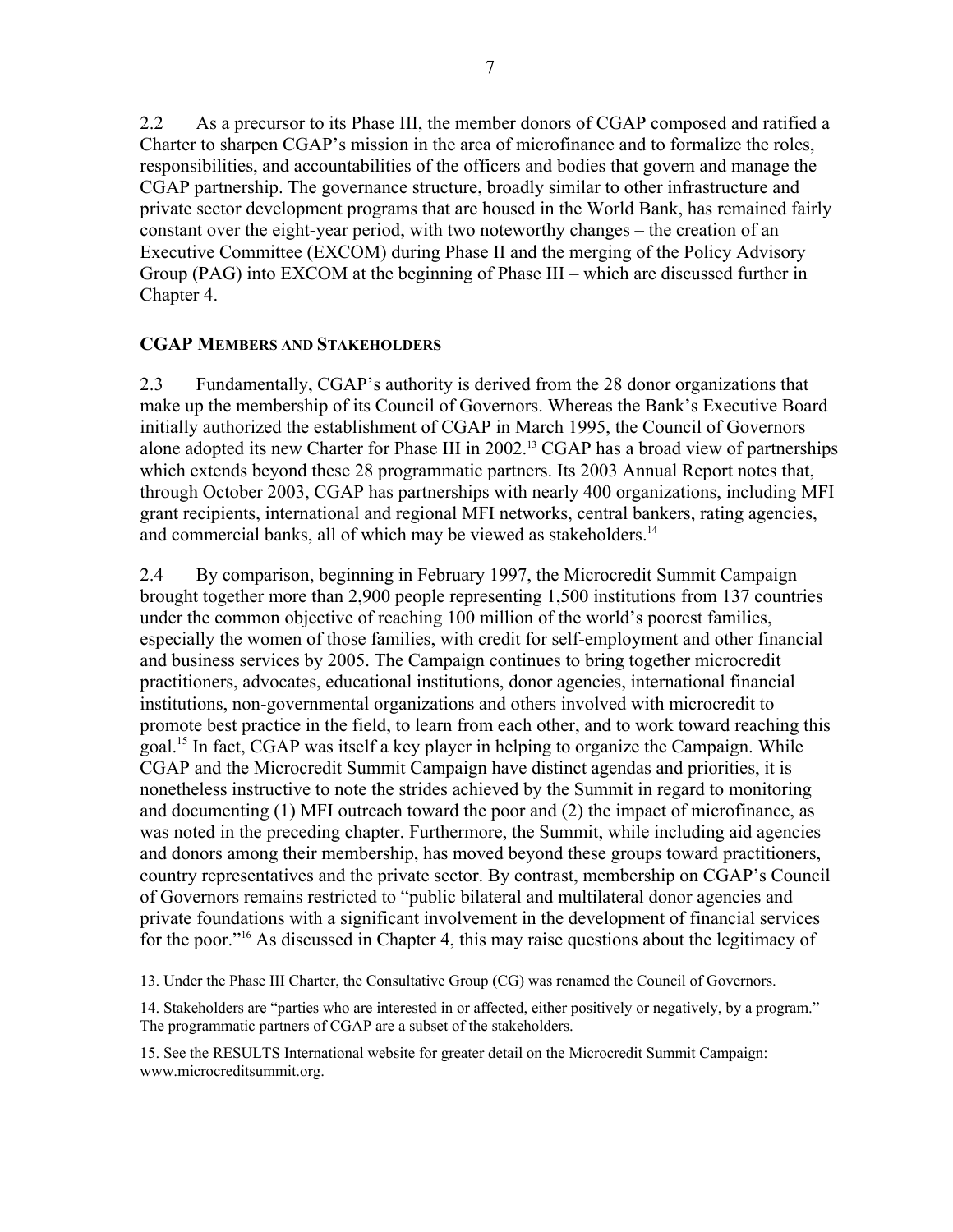CGAP as an international public sector organization serving clients in developing and transition countries<sup>17</sup>

### **ORGANIZATION AND KEY ACTIVITIES**

2.5 With a current membership of 28 donor organizations, annual financial contributions of about US\$15.3 million in FY03, and an operational, Washington-based staff of 22, CGAP pursues its strategic themes through activities in about 50 countries worldwide.18 As a global program housed in the Bank, CGAP benefits from substantial core funding from the Bank's Development Grant Facility (DGF),<sup>19</sup> works within the Bank's internal bureaucracy, and taps into the substantive convening power of the Bank to pursue its agenda of expanding the reach and sustainability of microfinance worldwide.

2.6 CGAP's financial and human resources are directed at three client groups: (1) MFIs, (2) member donors, and (3) the broader MFI industry. CGAP's products to these clients have consisted of funding for MFIs and MFI networks, technical tools, technical advice and exchange, and training and capacity-building (Table 4). Over the life of CGAP, grants to MFIs and MFI networks have accounted for about one-half of CGAP's expenditures (Table 5).<sup>20</sup> Yet these grant-making activities were heaviest under Phase I, and they diminished substantially under Phase II. Grants to MFIs are typically tranched and conditioned on attainment of agreed-upon performance targets for the MFI, which are detailed in a formal *partnership agreement* signed between CGAP and the MFI. To be eligible for CGAP funding, MFIs must (1) use mechanisms and methodologies to respond to the needs of poor entrepreneurs and be devoted to serving the poor, (2) make at least 50 percent of loans to poor women, (3) serve at least 3,000 micro-entrepreneurs, and (4) have achieved operational self-sufficiency and be on a path to full financial self-sufficiency.<sup>21</sup> Overall, nearly 40 percent of total CGAP expenditures are considered global, with the remaining 60 percent almost equally divided among Africa, Asia, and Latin America. Eastern Europe and the Middle East account for less than 2 percent of total expenditures.

18. CGAP has also recently established a small liaison office in Paris with two professional staff.

19. This accounted for 70 percent of CGAP's funding during its first eight years (1995 to 2003), and 52 percent in fiscal year FY03. See Table 12.

20. CGAP uses the term "investments" rather than "expenditures." In a strict accounting sense, these grants are not investments since they do not represent an asset on CGAP's balance sheet.

 <sup>16.</sup> CGAP Charter, September 2002, paragraph 3.1. While this paragraph states that "other types of institutions involved in microfinance may be considered for membership by the CG at some future point," this has not yet happened.

<sup>17.</sup> Legitimacy can be defined as "the extent to which the authorizing environment for the program is effectively derived from those with a legitimate interest in the program (including donors, developing and transition countries, clients, and other stakeholders), taking into account their relative importance."

<sup>21.</sup> CGAP: Status Report and Renewal, March 1998, p. 21. *Operational self-sufficiency* indicates that the MFI is able, through portfolio revenues, to cover all administrative (i.e., operational) expenses, excluding the cost of capital. *Financial self-sufficiency* includes the cost of capital. These criteria were revised (as reflected here) in 2002.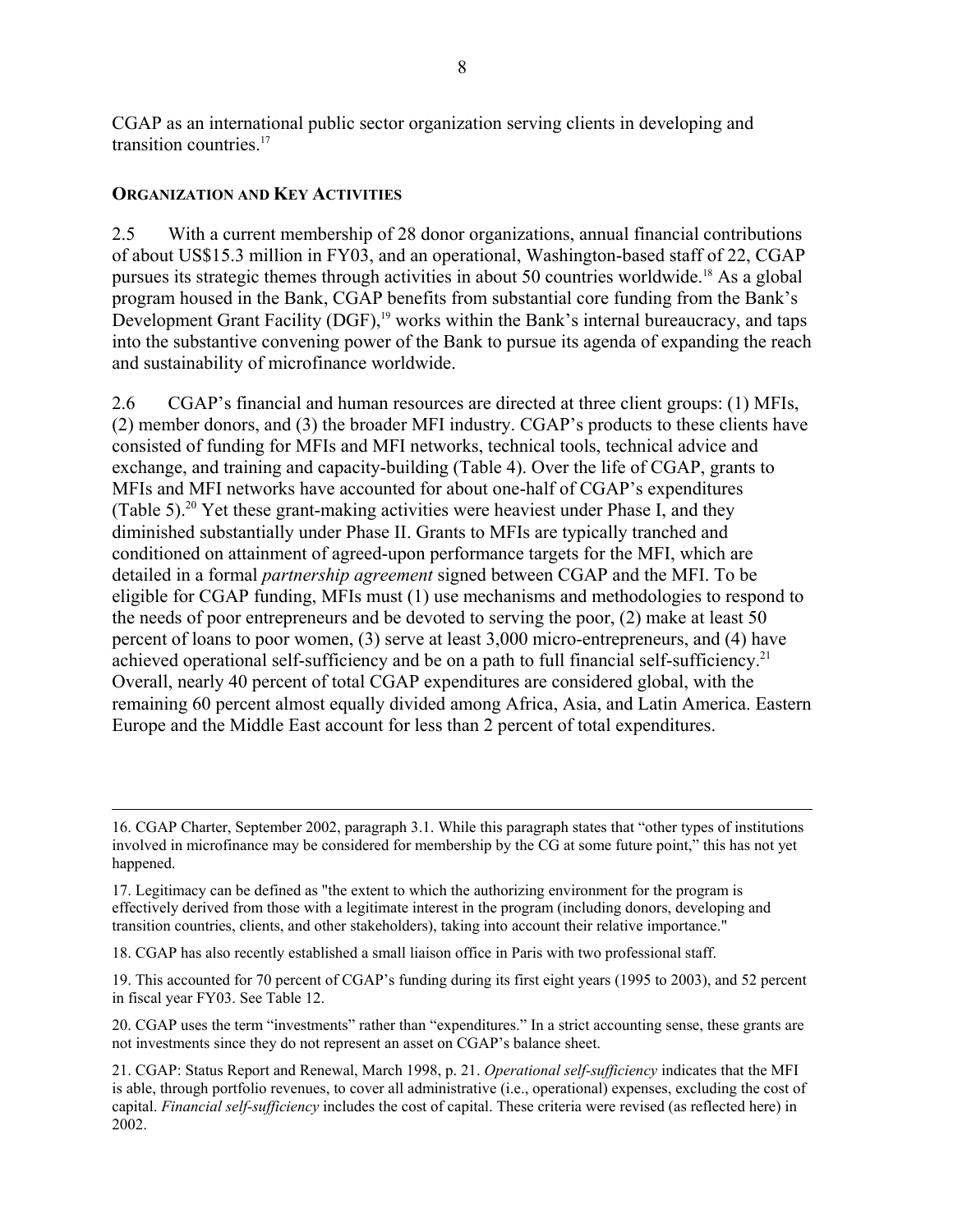### **RELEVANCE OF PROGRAM TO GLOBAL CHALLENGES AND BANK PRIORITIES**

- 2.7 The Bank has four major criteria for assessing the relevance of its global programs:
	- **International consensus:** The program reflects an emerging international consensus that global action is required (endorsed by the Development Committee on September 25, 2000).
	- **Strategic focus:** The program (1) provides global public goods, (2) supports international advocacy for reform agendas that significantly address policy frameworks relevant for developing countries, (3) is a multi-country program that *crucially depends on highly coordinated approaches*, or (4) mobilizes substantial incremental resources that can be effectively used for development.<sup>22</sup>

| <b>Products</b>     | <b>Clients</b>                                  |                                                                                |                                                                     |  |  |  |
|---------------------|-------------------------------------------------|--------------------------------------------------------------------------------|---------------------------------------------------------------------|--|--|--|
|                     | <b>MFIs</b>                                     | <b>Member Donors</b>                                                           | <b>Microfinance Industry</b>                                        |  |  |  |
| Tools               | <b>Technical handbooks</b><br>Occasional papers | <b>Appraisal Format Poverty</b><br>Assessment Manual<br>Global Donor Portfolio | Microfinance Gateway<br>Microbanking Bulletin<br><b>Focus Notes</b> |  |  |  |
| Training and        | Regional hubs and training                      | Donor staff training                                                           | <b>External Audit Capacity-</b>                                     |  |  |  |
| capacity building   | partners                                        | courses                                                                        | <b>Building Program</b>                                             |  |  |  |
| Technical advice    | Appraisals, monitoring,                         | Portfolio reviews                                                              | Regulation and supervision                                          |  |  |  |
| and exchange        | business planning                               | Relationship managers                                                          | Policy Issues                                                       |  |  |  |
| Funding (retail and | Funding in MFIs and                             | Products and services for                                                      | Initiatives to benefit the                                          |  |  |  |
| wholesale)          | networks                                        | member donors                                                                  | entire industry                                                     |  |  |  |

#### **Table 4. CGAP Deliverables Matrix**

Source: CGAP Annual Reports.

### **Table 5. CGAP Expenditures by Product Type and Phase**

|                                | <b>US\$ Millions</b> |                 |        | <b>Percent of Total</b> |                 |              |
|--------------------------------|----------------------|-----------------|--------|-------------------------|-----------------|--------------|
| <b>Product</b>                 | <b>Phase I</b>       | <b>Phase II</b> | Total  | <b>Phase I</b>          | <b>Phase II</b> | <b>Total</b> |
| Funding for MFI networks       | 5.500                | 0.750           | 6.250  | 22%                     | 3%              | 12%          |
| <b>Funding for MFIs</b>        | 11.383               | 4.263           | 15.646 | 45 %                    | $16\%$          | 30%          |
| <b>Funding Networks</b>        | 3.039                | 2.325           | 5.364  | 12%                     | 9%              | 10%          |
| Technical Advice and Exchange  | 0.840                | 2.940           | 3.780  | 3%                      | $11\%$          | 7%           |
| Technical Tools                | 0.461                | 9.424           | 9.884  | 2%                      | 36%             | 19 %         |
| Training and Capacity Building | 3.990                | 6.762           | 10.752 | 16 %                    | 26 %            | 21%          |
| Total                          | 25.213               | 26.464          | 51.676 | 100%                    | 100 %           | 100 %        |

Source: CGAP Annual Reports, 1998-2002.

 $\overline{a}$ 

22. A global program has to meet only one of these criteria to be considered eligible for Bank support. As shown in Annex A, Table A.3, "providing global public goods" and "supporting international advocacy" are direct references to the Bank's global public goods and corporate advocacy priorities as enunciated in the Strategic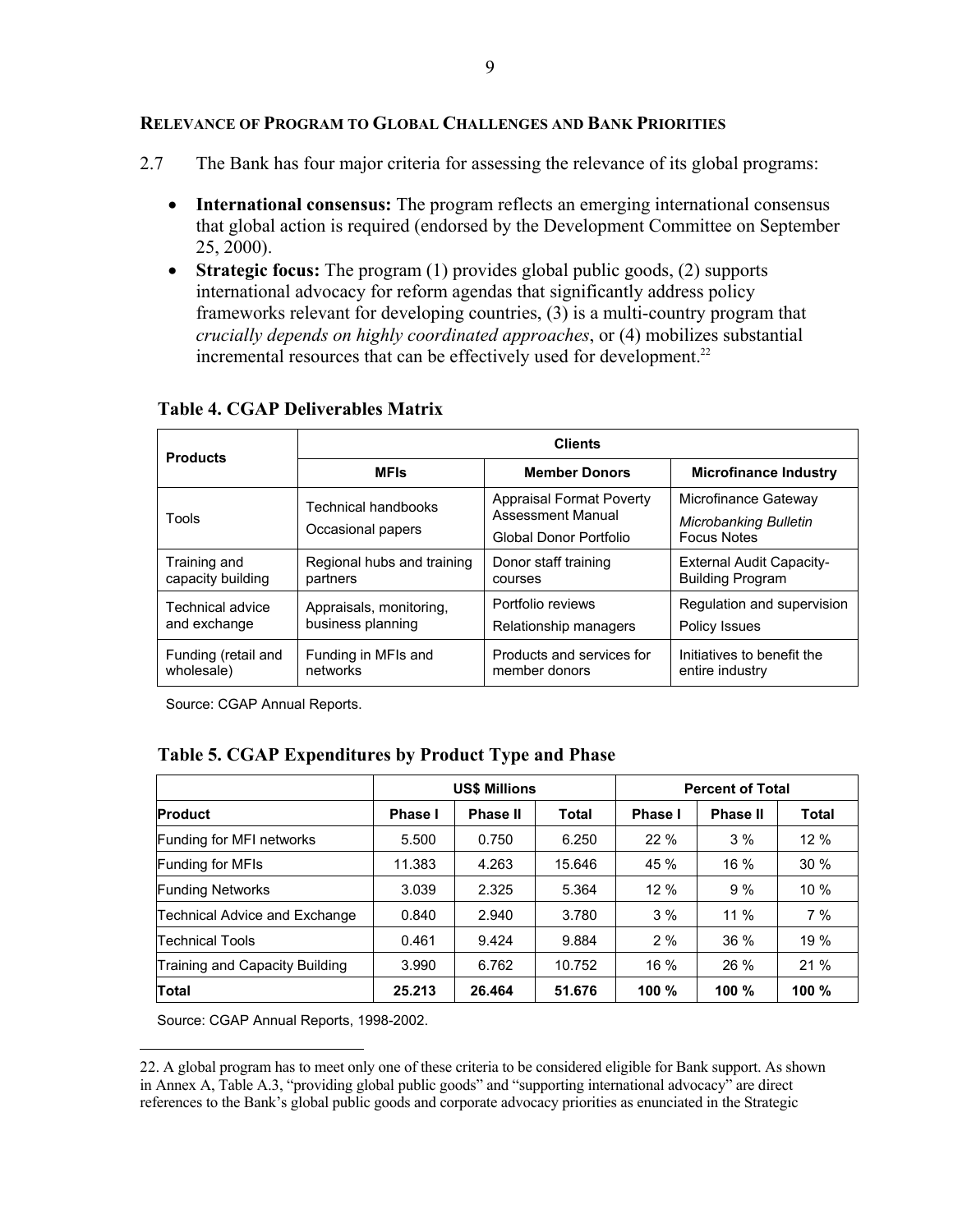- **Subsidiarity:** The program does not compete with or substitute for regular Bank instruments (established by the DGF Council on October 28, 1998).
- **Consistency with sector strategies:** The program has a clear strategic rationale consistent with the relevant sector strategy paper.

2.8 The issue of international consensus was discussed in Chapter 1. While there exists a strong international consensus that MFIs can be both financially sustainable and reach the poor, and that access by the poor to microfinance can help to reduce poverty, there is less consensus on precisely what kind of global collective action can most effectively enhance the role of microfinance in developing countries. And while CGAP has worked with more than 400 "partners" at the activity level, CGAP itself represents primarily a consensus among its 28 member donors at the programmatic level. Some 71 percent of the programmatic partners surveyed by OED acknowledge that the involvement of developing and transition countries in the design, governance, implementation, and monitoring of CGAP at the global level has been modest or negligible. Nonetheless, 71 percent also rate the activities of CGAP as relevant to the priorities of developing and transition economies (Box 1).

# **Consistency with the Bank's Strategic Focus for Global Programs and the Subsidiarity Principle**

2.9 Among the Bank's ten global public goods and corporate advocacy priorities, CGAP is a corporate advocacy program under the category of "investment climate" and the subcategory of "financial sector reform." It advocates an approach to microfinance that focuses on building pro-poor financial systems and the human, technical, institutional, and information infrastructure necessary to support them. This immediately raises the subsidiarity issue, whether an activity should be carried out by the global program rather than, as the preferred option, implemented through country operations. To what extent do CGAP's current activities compete or substitute for regular Bank instruments? What is the value added of the CGAP partnership to the Bank's clients beyond what the Bank could do in its regular country operations acting through partnerships at the country level alone?

2.10 Initially, in Phase I, CGAP saw itself as adding value through its ability to give grants to and otherwise support MFIs directly, rather than brokering its assistance via national governments, as is the case with the Bank's regular country operations. CGAP could operate more quickly, flexibly, and agilely at a level below that of most of the Bank's lending operations. Accordingly, grants to MFIs and MFI networks constituted 67 percent of CGAP expenditures under Phase I (Table 5).

2.11 In Phase II, however, grants to MFIs and MFI networks decreased sharply to 28 percent of total expenditures, while expenditures on technical tools, advice, and exchange increased from 5 percent of total expenditures in Phase I to 47 percent in Phase II. This shift in focus has been a response to the views among member donors and the MFI industry that CGAP should not be providing direct funding to MFIs and MFI networks, as had been the case under Phase I. Specifically, the Phase II evaluation found that a number of donors

Directions Paper for FY02-04, March 28, 2001. By contrast, each global program is supposed to meet, at the concept stage, all six of the approval criteria for global programs established by Bank Management in April 2000.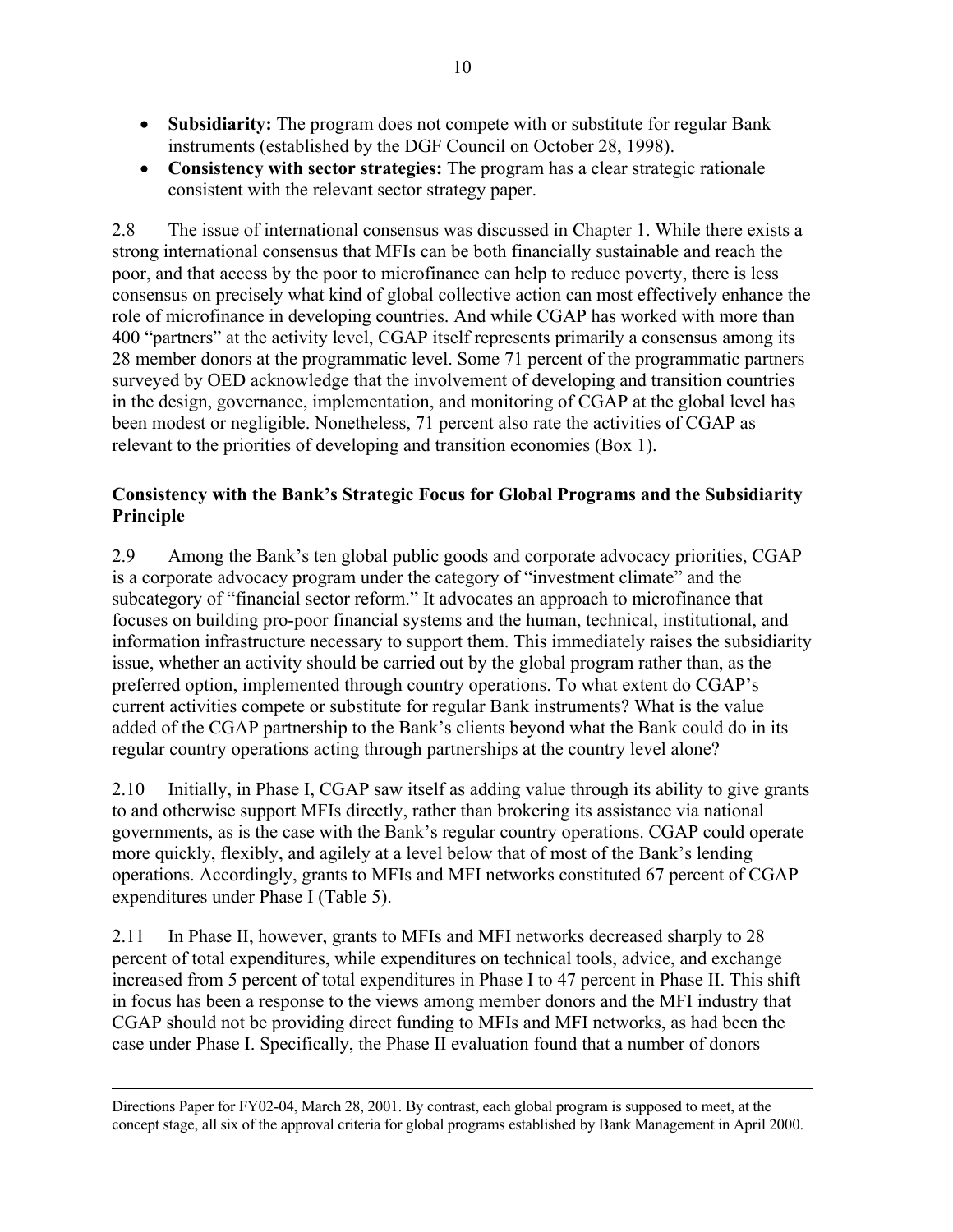complained (when interviewed) about competition from CGAP in working with the betterperforming MFIs. Nonetheless, whether as a strategic turn or in response to criticism from member donors, there is ample evidence that, following the status review of CGAP in 1998, during which the member donors and the Bank considered whether to support a Phase II, CGAP has repositioned itself as primarily a generator of knowledge and tools, and as a provider of in-kind technical expertise and capacity-building, primarily to MFIs but also increasingly to member donors.

### **Box 1. Partner Survey Results**

In June 2002, OED administered a survey questionnaire to the 44 members of the CGAP's Consultative Group, the Policy Advisory Group, and the Investment Committee. Fifty-seven percent (25 members) responded to the questionnaire, the results of which are summarized below.

#### *Relevance*

- 71 percent agreed that the activities of the program are **relevant** to the priorities of developing and transition countries.
- 43 percent said that it would take CGAP 5-10 years to achieve its current objectives, and 30 percent more than 10 years.

#### *Outcomes and Impacts*

- 73 percent said that the principal benefits of CGAP accrue **at the global level**.
- 96 percent rated the success of CGAP as high or substantial in **knowledge creation and dissemination**, 84 percent as high or substantial in **implementing global rules, standards, and norms**, and 79 percent as high or substantial in **advocacy.**

### *Participation*

- 83 percent agreed that the objectives of CGAP can be achieved more cost-effectively by the partners of the program working together within the framework of the program than by the individual partners acting alone.
- 71 percent rated the involvement of developing and transition countries as **modest or negligible** in the design, governance, implementation, and monitoring and evaluation of the program at the global level.
- 64 percent rated the involvement of beneficiaries as **modest or negligible** in the design, implementation, and monitoring and evaluation of the activities of the program at the country level.

### *Governance, Management, and Financing*

- 58 percent agreed that the objectives of the program are **realistic** compared to the currently available resources.
- 83 percent said that the Consultative Group is accountable to **donors** for its results and impact, and 17 percent to **developing countries**.
- 66 percent rated the implementation, monitoring, evaluation, and oversight of CGAP as high or substantial.

### *World Bank's Role*

- 88 percent rated the World Bank's global mandate and convening power as high or substantial comparative advantages that the World Bank brought to CGAP relative to other partners in the program.
- 79 percent said that the World Bank's involvement was critical for the success of CGAP.
- 40 percent said that there are drawbacks to the World Bank's involvement in CGAP.

*Source:* See Annex O for the complete survey results, including the written responses to the open-ended questions.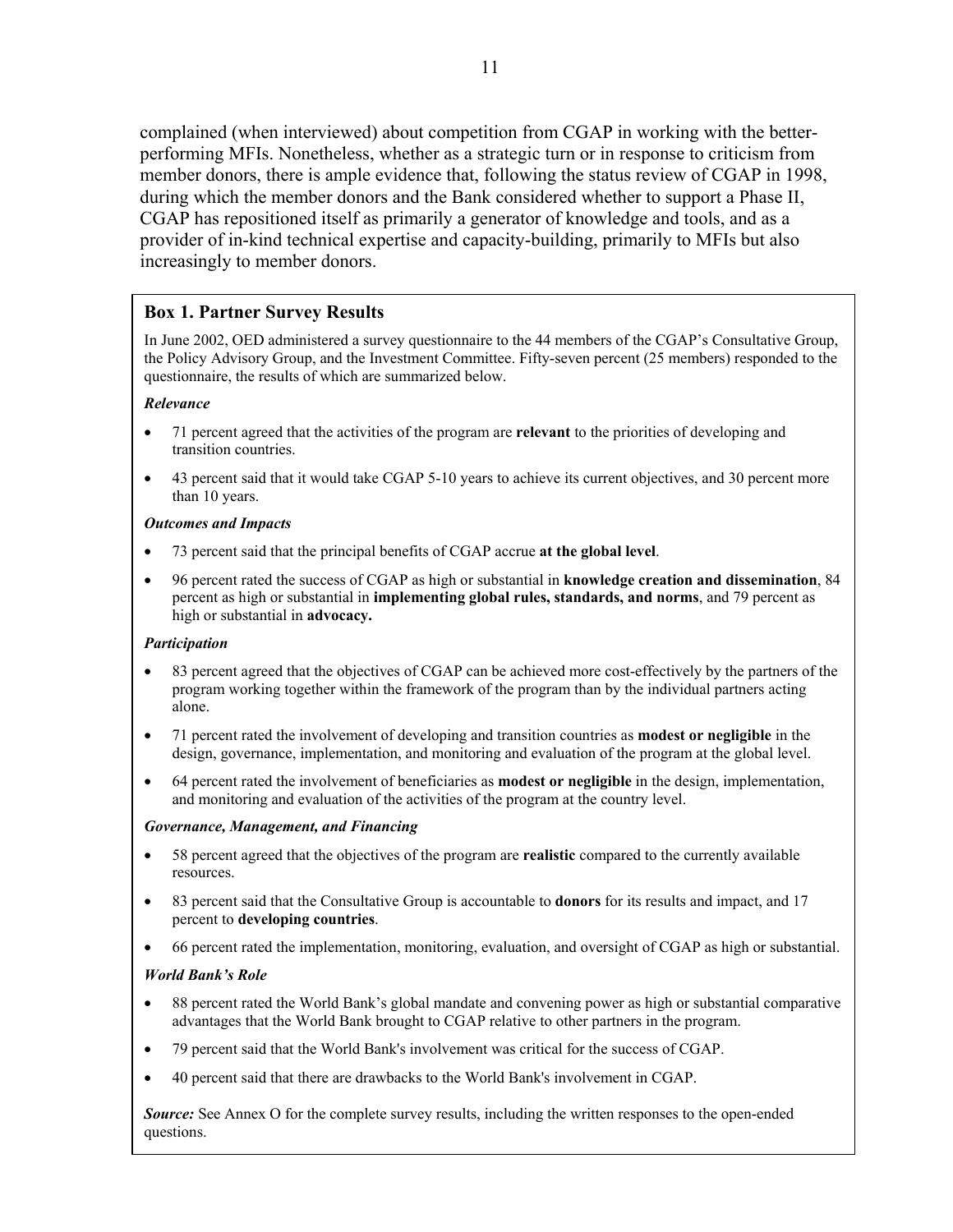2.12 The program's Phase III strategic priorities (Table 7) reflect further significant changes in the focus of CGAP, when compared to the previous two phases of its operation. CGAP now sees itself as promoting a diversity of financial institutions that serve the poor, not only the NGO/MFI model, but also other financial intermediaries such as credit unions and the commercial banking sector. It sees itself as the standard-setter for the microfinance industry, playing a unique role in facilitating consensus on performance standards for MFIs and on guidelines to donors. Through the Microfinance Gateway, CGAP also sees itself as the resource center and information clearing-house for the microfinance industry. Supporting national level policy and institutional reform also looms large among the Phase III themes, as seen in the emphasis on legal and regulatory frameworks that underpin the financial sectors of developing countries.

2.13 CGAP appears to have taken the criticism to heart (as noted in its Phase II evaluation), that its emphasis on the NGO/MFI model during Phases I and II had made it less relevant for member donors that worked with commercial banks and the formal financial sector. In addressing the connection of microfinance and financial sector deepening, the Phase III strategy notes:

It is becoming increasingly apparent that large-scale sustainable microfinance can be achieved only if financial services for the poor are integrated into the overall financial system. This means that microfinance, or financial services for the poor, becomes the lower end of the entire financial sector, opening up access and markets to increasingly poor and geographically remote clients. It means (1) achieving financial sustainability not through high interest rates alone, but by leveraging technology and streamlining business processes to increase cost efficiency in the face of competition; (2) attracting new players and new sources of commercial and quasi-commercial debt and equity capital; (3) promoting transparency that allows the outside world to understand and judge the performance of microfinance vis-à-vis other financial and non-financial services and other development interventions; (4) governmental policies that promote financial sector deepening and expansion; and (5) seeing microfinance as greater than microcredit and microenterprises – as financial services for the poor. $23$ 

 $\overline{a}$ 

<sup>23.</sup> CGAP Phase III Strategy, p. 6.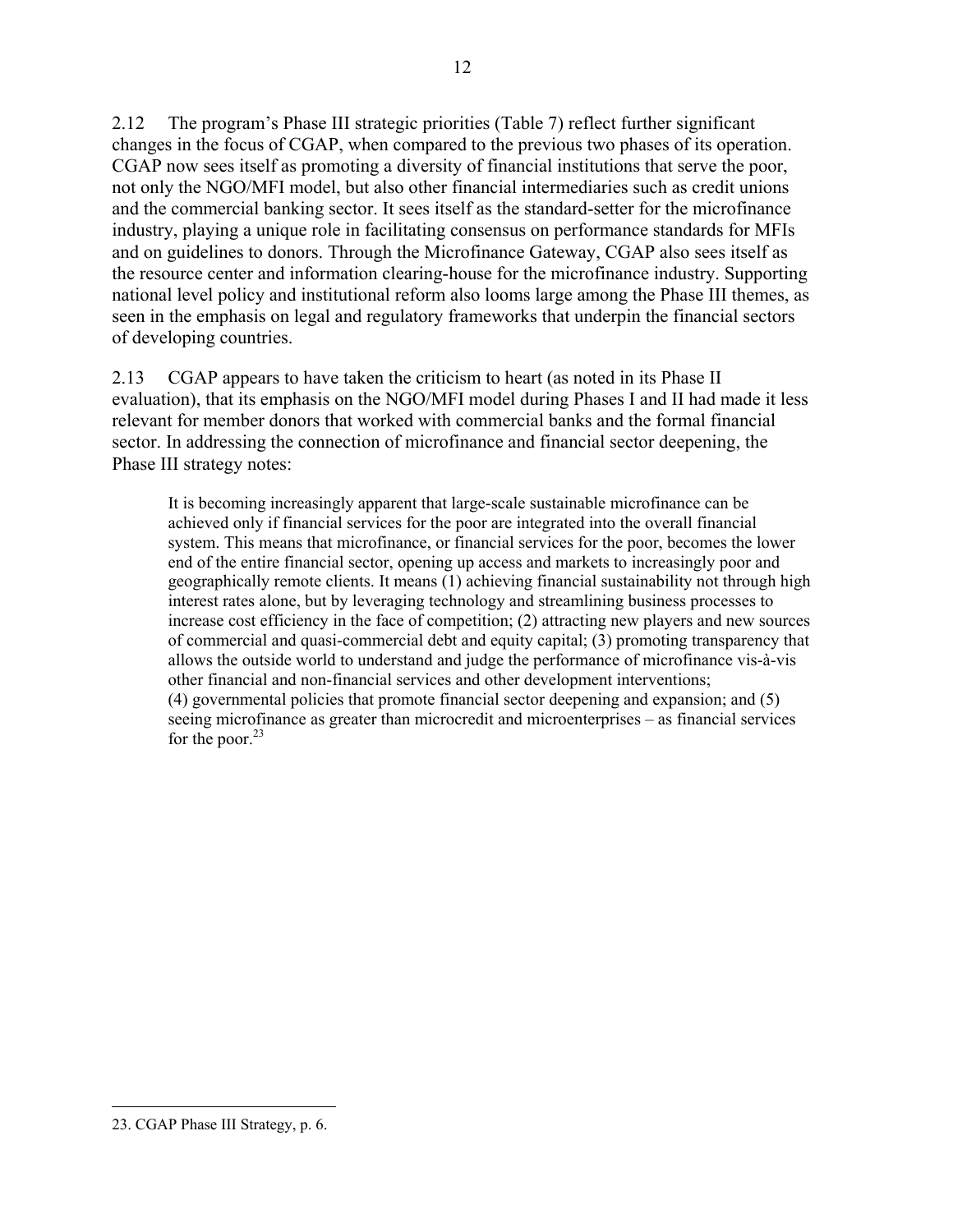2.14 These changes in CGAP's focus from Phase I to III raise two important questions. First, are these changes consistent with CGAP's comparative advantage as a global partnership? Second, now that CGAP has shifted its focus from activities such as grantmaking that were "below" that of the Bank's lending operations, to a mixture of activities, some of which are similar to the Bank's country operations (such as supporting financial sector reform) and others of which are similar to the Bank's Networks (such as knowledge creation and dissemination), what is the value added of the CGAP partnership to the Bank's clients beyond the Bank's regular country-level and Network operations?

2.15 With respect to the first question, it is clear that, after nearly ten years of operation and from the lower than anticipated financial resources mobilized from its member donors, CGAP has not demonstrated a comparative advantage as a major financing facility for MFIs, as was originally envisaged when it was founded in 1995. The Bank contributed US\$30 million to CGAP's Phase I in the expectation that other donors would contribute an additional US\$70 million to the facility. While the Bank commitment to CGAP was fully financial in nature (and explicitly expected to be such), other multilateral and bilateral donors seeking CGAP membership were afforded the option of supporting CGAP either in cash or in kind, through the pledging of their respective microfinance portfolios to be collectively managed by CGAP. The minimum member donor contribution was set at US\$2 million, in funds or eligible programming, plus an initial contribution of US\$250,000 (either in cash or in kind) toward the cost of the CGAP Secretariat.

2.16 Out of the ten founding donor members, only the Netherlands (in addition to the World Bank) made a cash contribution to CGAP Phase I, with four others making in-kind contributions. Four founding member donors (ADB, AfDB, Canada, UNDP) made no contribution to CGAP Phase I. During the first CG meeting of CGAP, it was agreed that the required US\$250,000 contribution to the Secretariat would be waived for the multilateral member donors. Subsequently, the World Bank, realizing that waiting for US\$250,000 from the other bilateral member donors would seriously hamper Secretariat operations, decided to

| Phase I (1995-1998)                                                                                                 | Phase II (1999-2002)                              | Phase III (2003-2008)               |  |  |
|---------------------------------------------------------------------------------------------------------------------|---------------------------------------------------|-------------------------------------|--|--|
| Learning and disseminating best                                                                                     | Support institutional development                 | Fostering a diversity of financial  |  |  |
| practice to governments, donors,                                                                                    | in the microfinance sector                        | institutions that serve the poor    |  |  |
| and MFIs                                                                                                            | Support changes in CG Member                      | Facilitating the access of the poor |  |  |
| Contributing to supportive policies                                                                                 | Donor practices to further improve                | to a wide range of flexible,        |  |  |
| for microfinance activities and                                                                                     | the quality of their microfinance                 | convenient financial services       |  |  |
| institutions in selected countries                                                                                  | operations                                        | Improving the availability and      |  |  |
| Coordinating donor initiatives and                                                                                  | Increase understanding on poverty                 | quality of information on the       |  |  |
| mainstreaming microfinance best                                                                                     | outreach of MFIs                                  | performance of institutions         |  |  |
| practice into donor policies and                                                                                    | Improve the legal and regulatory                  | Promoting a sound policy and        |  |  |
| operations                                                                                                          | framework of the industry                         | legal framework for microfinance    |  |  |
| Channeling funds to broaden and<br>deepen the reach of MFIs that<br>serve the poor and strive for<br>sustainability | Facilitate 'commercialization' of the<br>industry |                                     |  |  |

**Table 7. Evolution of Strategic Themes, CGAP, 1995-present** 

*Source: CGAP Annual Reports, 1997-2002; CGAP Phase III Charter.*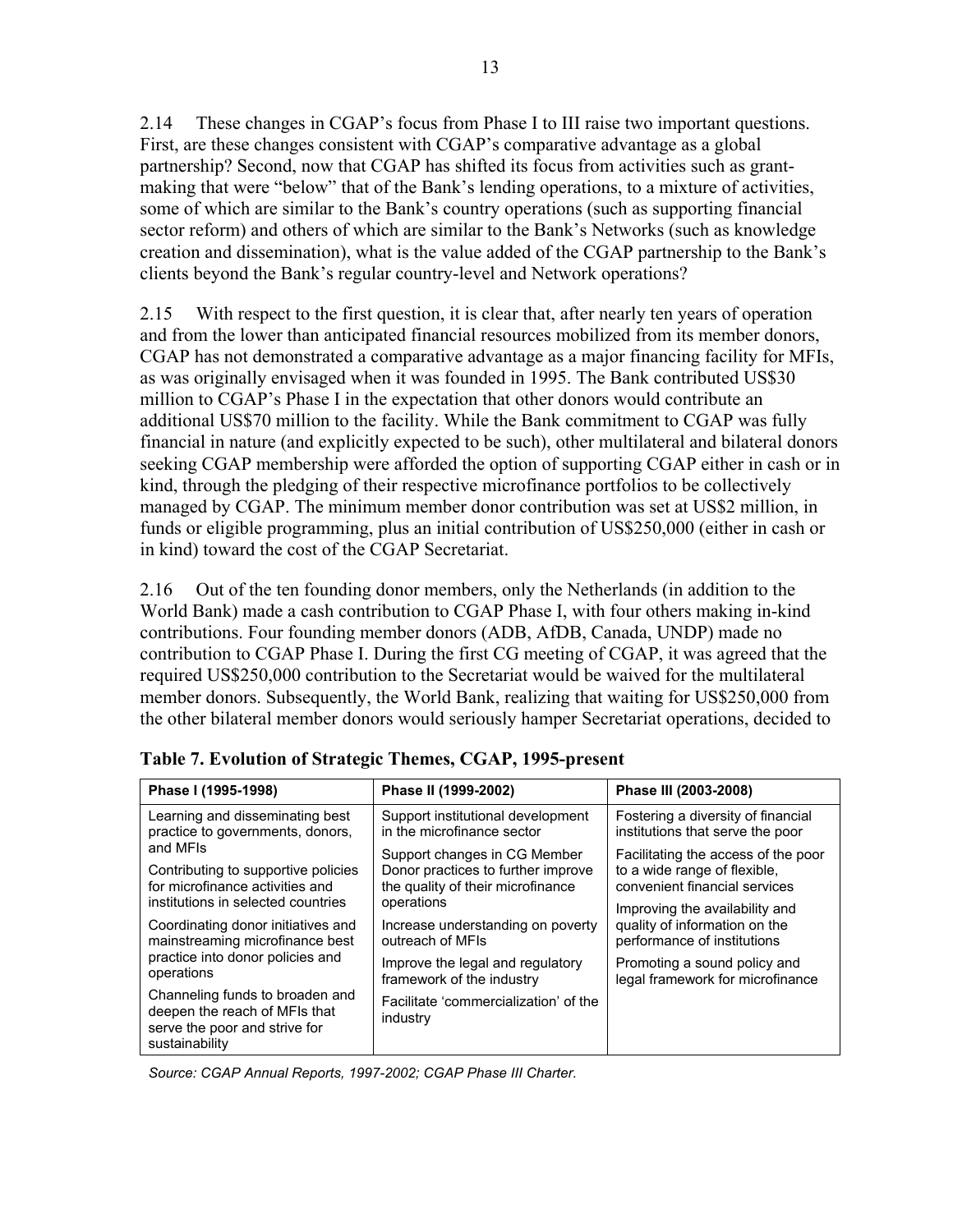reallocate an additional US\$3 million of its US\$30 million contribution to the Secretariat (in addition to its US\$750,000 contribution to the Secretariat also made during Phase I).

2.17 Thus, the Bank provided US\$65.3 million (68 percent) of the US\$96.1 million that CGAP received during Phases I and II combined, bilateral donor members provided US\$28.6 million (30 percent), and other multilaterals and private foundations the remaining US\$2.15 million (2 percent).<sup>24</sup> By way of comparison, the World Bank has committed an average of US\$220 million a year to the micro and SME finance components of 97 investment projects between 1996 and 2003 inclusive, and it disbursed an average of US\$140 million a year during this same time period.<sup>25</sup> Over roughly the same time period, USAID's annual grant funding to MFIs averaged US\$155 million, reaching more than 3.7 million microentrepreneurs.<sup>26</sup>

2.18 With respect to the second question, retailing grants to MFIs is clearly more consistent with the spirit of OP 8.45 on the use of DGF grants – that the DGF should provide grants out of the Bank's net income to external partners, either directly to global and regional partnerships located outside the Bank, or indirectly through arm's length secretariats located inside the Bank. It is also more consistent with the newly clarified rules on the allowable use of Bank budget resources, trust funds, and DGF grants for global programs that DGF grants must flow to entities outside the Bank for funding costs of externally managed entities.<sup>27</sup> Yet, CGAP's shift in focus towards technical assistance and knowledge creation and dissemination activities is consistent with similar shifts that have occurred in the other infrastructure and private sector development global programs that are housed inside the Bank. The value added of these activities will be addressed in Chapters 3 and 4.

# **Consistency with the Bank's Sector Strategy**

2.19 CGAP's objectives and strategies are broadly consistent with the Bank's most recent Financial Sector Strategy. Upfront, this Strategy confirms that the Bank will support MFIs primarily through improving the framework for microfinance, training and building financial institutions, and avoiding the provision of funds for on-lending either at subsidized rates or where local institutional capacity is inadequate.<sup>28</sup>

2.20 The 2001 Strategy notes that, for many years, countries tried unsuccessfully to provide agriculture, small-scale industry, and the poor with access to credit. With the support of the

- 25. See Chapter 5 and Annex L.
- 26. See www.usaidmicro.org.

27. While this clarification is a welcome development, it still leaves some unanswered questions in relation to CGAP and other in-house global programs. Will CGAP's annual DGF allocation, which, unlike the case for most in-house programs, is transferred into a Bank-administered trust fund, have to comply with the rules for DGF grants or for trust funds? If the former, will secretariat costs have to be financed entirely from the Bank's administrative budget and donor trust funds? Will there be a phase-in period for these new rules?

28. It should also be recognized here that various social funds and Community-Driven Development (CDD) projects financed by the Bank have components which act as ad-hoc microfinance (albeit through small-scale grants) for both income-generation and asset formation (such as housing), clearly at odds with the intent of OP 8.30 discussed below.

 $\overline{a}$ 24. See Chapter 4, Table 11.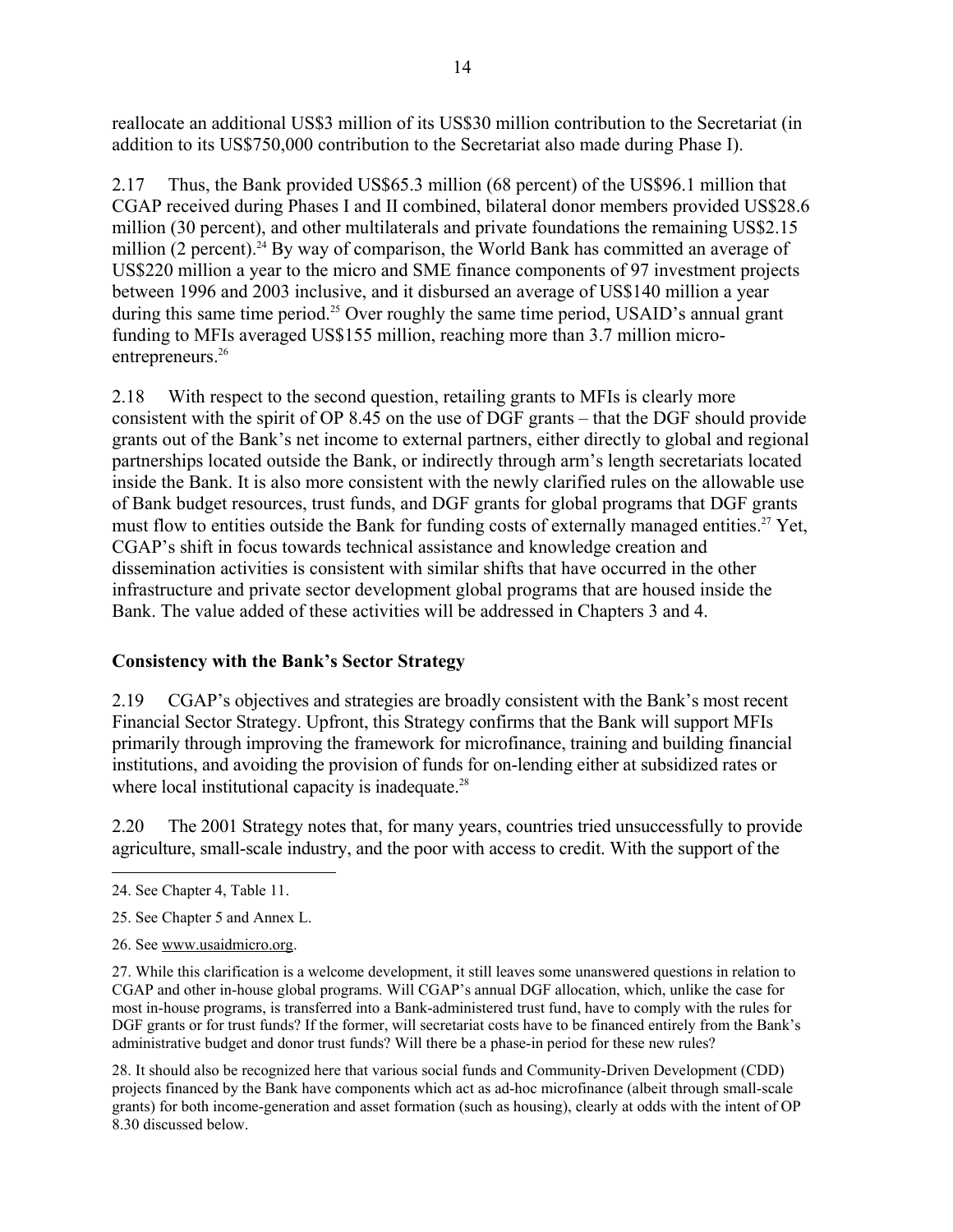Bank and other donors, programs and institutions were set up to provide credit to these sectors with little attention to the provision of other financial services, such as safe savings instruments paying reasonable rates or insurance to help manage risks. A major reason for the failure of these programs was the attempt to provide access to credit below the true cost of doing so, under the rationales that (1) the poor "could not pay" high interest rates and (2) it was politically difficult for state-run programs to charge high rates, in spite of the fact that such high rates are paid regularly to informal moneylenders.

2.21 A second reason for the programs' failures was the multiplicity of their goals (e.g., access to credit, improving the welfare of the poor through transfers via credit, and below market rate credit to offset distortions against agriculture and small-scale industry). A third reason was the neglect of the underlying reasons for lack of credit – the weak legal framework and the biases in the incentive framework against agriculture and small firms. These programs did not bring lasting benefit to borrowers, improve the growth of agriculture or small-scale industry, or increase employment, and usually did not address demand for non-credit financial services by the poor.

2.22 In the late 1980s, the Bank began to think more strategically about its interventions in the financial sector, especially as regards what were then termed Development Finance Institutions. The Report of the Task Force on Financial Sector Operations (1989) made note of the distortions generated by targeting credit and subsidizing interest rates, citing that these were prone to abuse and failed in achieving their stated objectives. As a result of the Task Force report, Operational Directive 8.30 was redrafted in 1992 and again in 1998 (as OP 8.30). The recasting of OP 8.30 rested on three principles, namely: (1) all financial sector lending interventions should be consistent with the CAS and justified as strategically important, (2) expected overall net benefits in the financial and real sectors resulting from a proposed operation should be positive, with those operations that are primarily within the real sector doing no harm to the financial sector, and (3) the analysis of all economic, financial and institutional factors of the intervention should be of the highest professional standard.

2.23 A reading of the current OP 8.30 establishes these same principles and further clarifies the parameters for pursuing Financial Intermediary Loans (FILs), a primary Bank lending instrument to the financial sector. The objectives of FILs include: (1) supporting reform programs in the financial sector or related real sectors, (2) financing real sector investment needs, (3) promoting private sector development, (4) helping to stabilize, broaden, and increase the efficiency of financial markets and their allocation of resources and services, (5) promoting the development of the participating financial intermediaries, and (6) supporting the country's poverty reduction objectives. Specifically, OP 8.30 states that Bank involvement in the financial sector, via FILs, aims to remove or substantially reduce subsidies, whether provided through interest rates, directed credit, or institution-building grants.

2.24 The 2001 Financial Sector Strategy notes that two models have gradually emerged as alternatives to Development Finance Institutions for improving access to credit sustainably for the poor: (1) the Grameen Bank model for microcredit using collective liability (i.e., peergroup lending) and (2) for larger loans, or where the use of collective liability is not effective, a model based on establishing powerful incentives to select good borrowers and to collect payments. These models use much higher interest rates than the subsidized programs, because they must cover the higher costs of collection and risk of default. Various financial institutions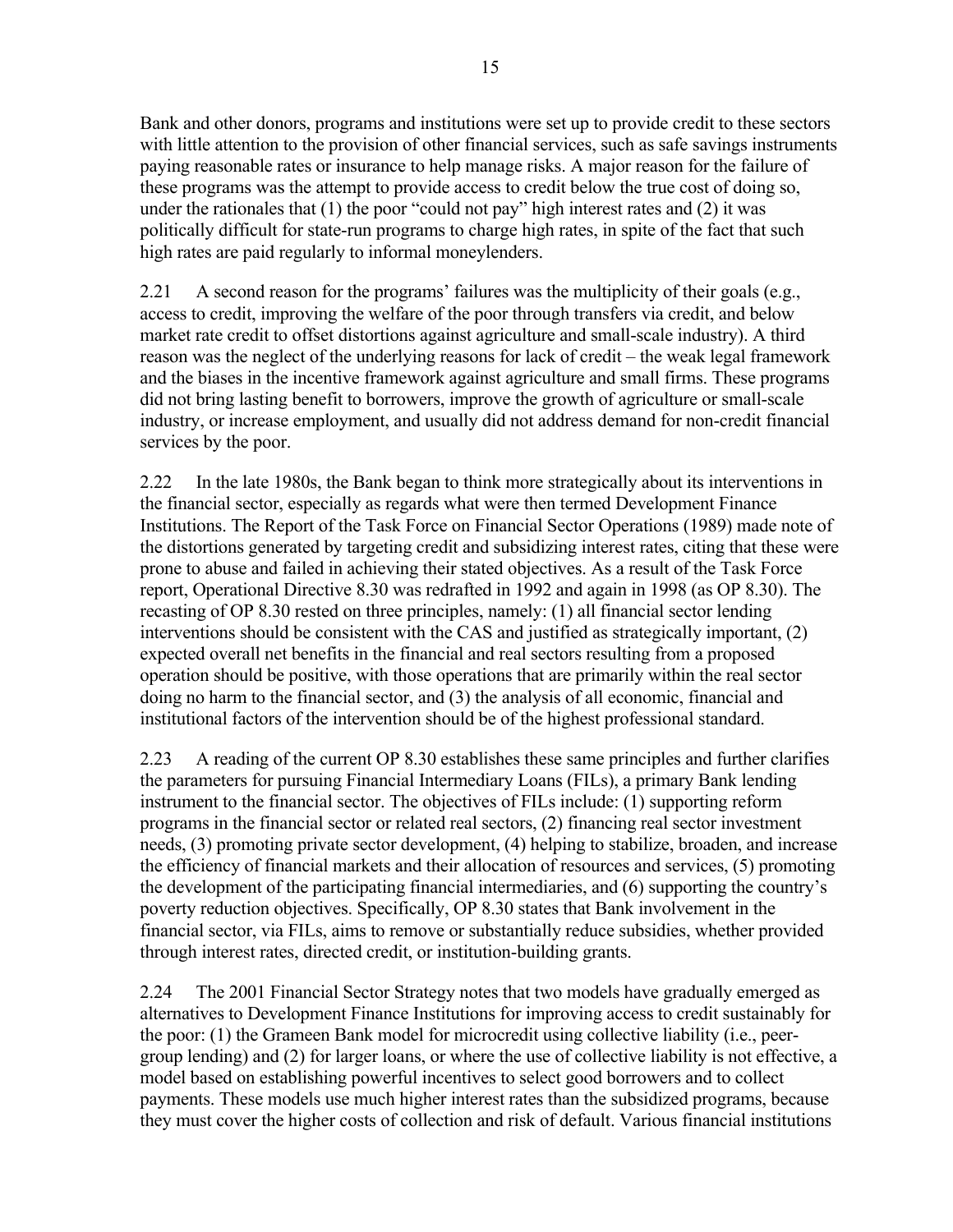are used to reach the borrowers, including commercial banks, specialized credit institutions, NGOs, grassroots saving groups, cooperatives, and credit unions. The Financial Sector Strategy concludes that, because the approach is seen as profitable, the private sector becomes involved.

2.25 The 2001 Strategy also focuses attention on improving the "enabling" environment – stabilizing the macro-economy and reducing the biases in the incentive system against smallscale industry and agriculture, for example by relating agricultural prices more closely to the world market prices. Development of the legal and judicial framework helps, especially protection of property rights and collateral, particularly in agriculture where land titling may be needed. Development of credit bureaus increases the incentives to repay loans. But, in many countries, credit, while essential, is not the only financial service necessary to address the needs of small-to-medium scale enterprises and low-income families. In some cases, for instance, in rural areas in the poorest parts of Africa the total absence of bank branches makes access to means of payment, cash transfers and savings instruments an even more basic need.

2.26 The Bank's 2001 Strategy resonates with the spirit of CGAP's Guiding Principles.<sup>29</sup> Indeed, CGAP arose in the mid-1990s as part of the shift in the Bank's strategic thinking towards financial sector lending in general, and microfinance in particular. Yet, CGAP's direct grants to MFIs and MFI networks, while based on performance-based criteria, nonetheless represent subsidies. CGAP does make a strong case for these subsidies – that grant making is justified if targeted to MFIs that both serve the poor and offer the hope of expanding access to microfinance services. To keep the grant making of CGAP in context, it is also important to recognize that many of the member donors pursue grant making to MFIs in their own programs. Such grant-making can be effective if it affords MFIs a "breathing space" within which they can align their business model toward maximizing sustainability, through a focus on achieving operational self-sufficiency.

# **3. Outcomes, Impacts, and Their Sustainability**

# **MONITORING AND EVALUATION**

3.1 According to CGAP's Charter, the CGAP Operational Team submits Quarterly Reports to EXCOM, as well as an Annual Report for EXCOM approval and further submission to the Council of Governors (CG). In both cases, these reports are expected to detail CGAP's major results, activities, and financial information, including the approvals of new projects and grants. Additionally, an annual work plan is sent to the CG prior to the CGAP annual meetings to solicit feedback on its content. For the past six consecutive years, CGAP has produced annual reports, many of which are available on its web site. These annual reports provide substantive information on the history, objectives, governance structure and activities of CGAP, and should be commended for contributing to the overall transparency of what CGAP is and how it operates.

3.2 Key questions regarding monitoring and evaluation are the extent to which CGAP has:

 $\overline{a}$ 29. Donor Working Group on Financial Sector Development 1994.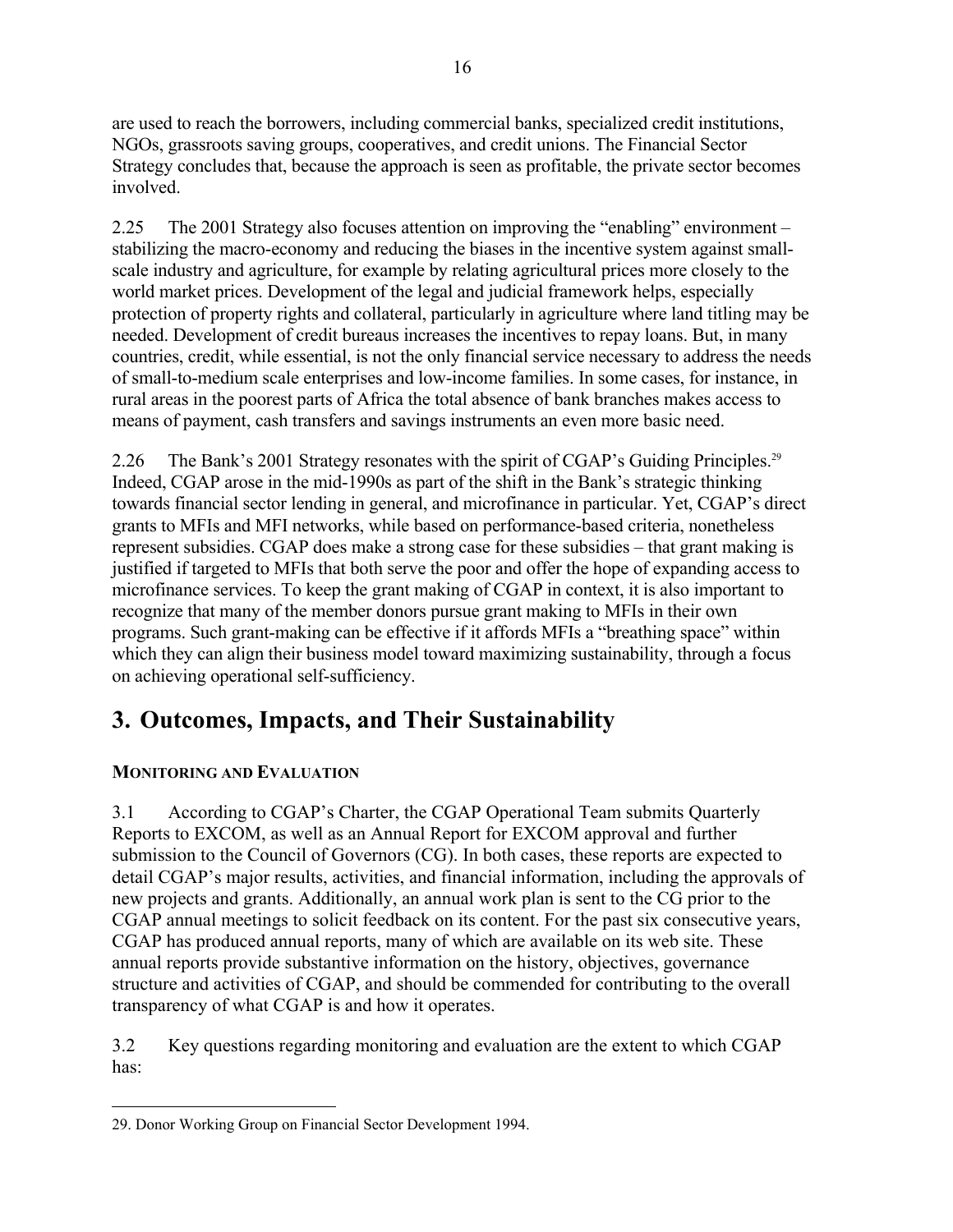- Clear and coherent objectives and strategies that give focus and direction to the program, and provide a basis for evaluating its performance;
- A structured set of qualitative or quantitative indicators;
- Systematic and regular processes for data collection and management;
- Regular, independent program-level evaluations; and
- Effective feedback mechanisms to reflect evaluation findings on strategic focus, organization, management, and financing of the program.

3.3 Across each of its three phases, CGAP has sought to expand access to microfinance for the world's poor while simultaneously striving for financially sound MFIs that can continue to deliver such services over the long run. These objectives are clear and evaluable, since one can measure the financial soundness and sustainability of MFIs as well as the extent to which they are actually serving poor people (e.g., by means of a poverty assessment tool). But there remains an attribution issue. CGAP does not itself provide financial services to the poor. It simply supports MFIs who provide such financial services, both directly through grants to MFIs and indirectly through its financial and technical support to the donor community and to the MFI industry at large. This implies two criteria for assessing the effectiveness of CGAP – (1) what evidence exists of MFIs that have been successful at both reaching the poor with microfinance as well as attaining financial sustainability in the process; and  $(2)$  to what extent has CGAP contributed to this success?<sup>30</sup>

3.4 Assessing the impact of CGAP remains a thorny issue, which has generated a great deal of discussion among CGAP members in the course of the review of the earlier draft of this study. On the one hand, a considerable body of anecdotal evidence – both documented in the body of this paper and supplemented by comments and observations from CG and EXCOM members – asserts the positive impact of CGAP tools, advice and expertise on both donor practices and industry standards. Some examples are the MIX, the MicroBanking Bulletin, the Microfinance Gateway, the IDB-CGAP Rating Fund and the annual microfinance training in Boulder, CO, and the Donor Peer Review process. On the other hand, insofar as they reflect *inputs* toward the objective of microfinance expansion to the poor, the above examples cannot simply be assumed to generate either the expected *outputs* or the subsequent *impact*. To assess the latter, monitoring data are essential and an evaluation framework within which to assess and confirm impact of interventions, especially in regard to their impact on reducing poverty, is critical. CGAP members commenting on the earlier draft of this report expressed a concern about the difficulty of measuring outputs or impacts because of the "degrees of separation" of CGAP members from the institutions that actually provide finance, and the likely high cost of measuring outputs and impacts. A variety of new techniques for measuring impacts now exist. CGAP needs to move forward on both fronts.

## **EVALUATION OF CGAP**

3.5 CGAP has been the subject of evaluations during both Phase I and Phase II (Annex G). The most recent evaluation, an external assessment commissioned by the member

 $\overline{a}$ 30. While beyond the scope of this study, data sources such as the MIX, MicroBanking Bulletin and the more extensive database of the Microcredit Summit – with nearly 2,600 MFIs – could provide the foundation for a more detailed assessment of both MFI effectiveness and outreach and CGAP's role. See also CGAP Occasional Paper No. 8, *Financial Institutions with a Double Bottom Line: Implications for the Future of Microfinance.*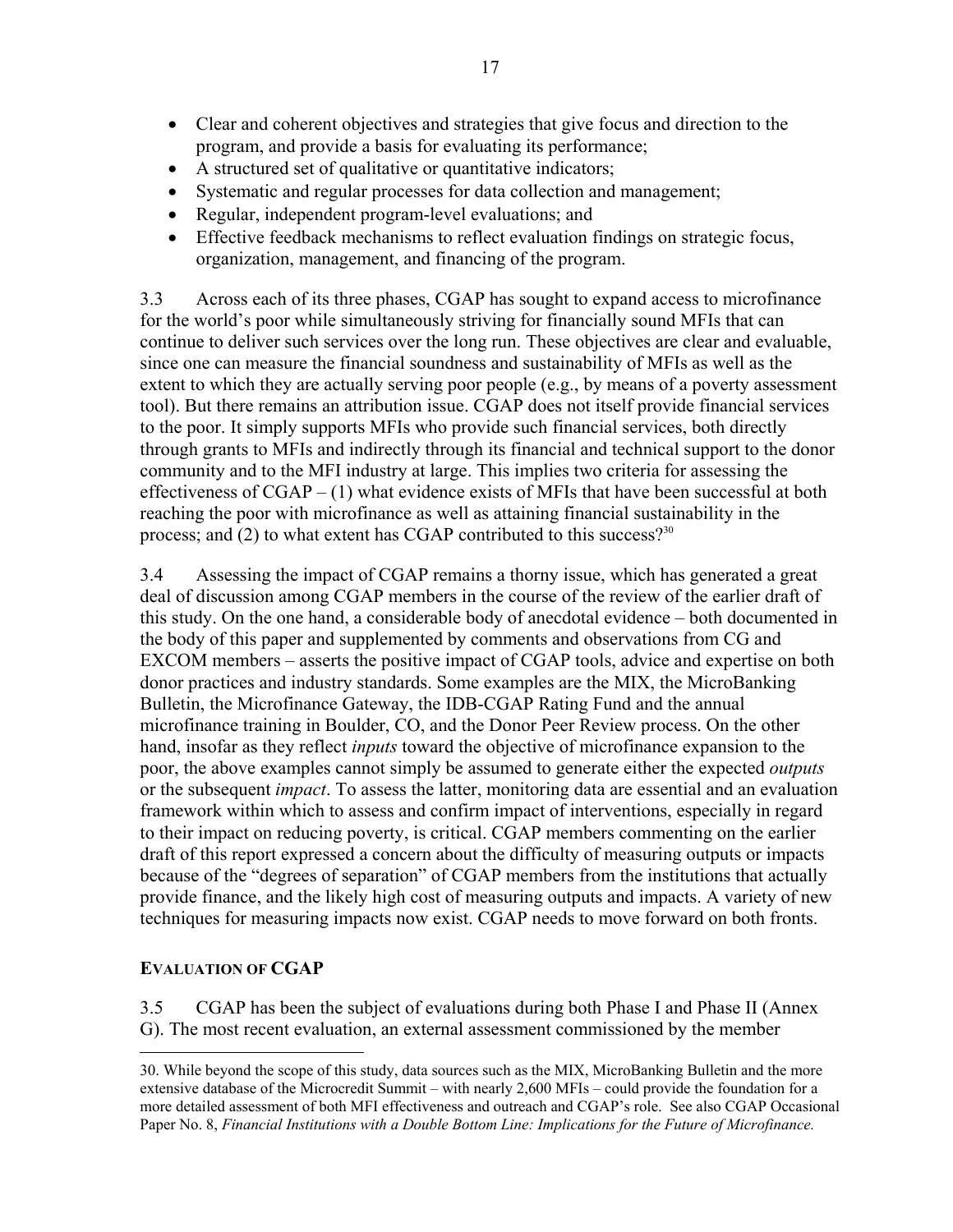donors,31 reviewed the Phase II achievements in relation to four major activities: (1) grants to selected MFIs to spur learning and innovation, (2) disseminating microfinance best practices, (3) mainstreaming microfinance within member donor agencies, and (4) fostering nationallevel policy environments conducive to microfinance.<sup>32</sup> The evaluation concluded the following:

- CGAP's work has been *highly relevant*, of great importance to the development of the microfinance industry, with its secretariat operating at a high level of technical capability, and highly respected throughout the industry for its vision and leadership.
- The *effectiveness* of CGAP has been less clear. While CGAP has been successful in both direct grants in MFIs and promotion of best practices in microfinance, its achievements have been much more modest on donor mainstreaming and the fostering of favorable national policy environments.
- It is too early to address the *efficiency* of CGAP. Capacity building accounts for about 26 percent of total expenditures across Phases I and II (see Table 5). These investments merit some gestation time before they can be fully assessed in terms of outcomes.

## **Grants to Selected MFIs to Spur Learning and Innovation**

3.6 While grants to MFIs and MFI networks decreased markedly under Phase II of CGAP, in line with the shift in thematic priorities under Phases II and III, this activity has nonetheless yielded many lessons for the industry at large, as well as for the member donors. The Partnership Agreements that articulated the funding relationship between MFIs and CGAP were innovative in that they were tied to results-based performance benchmarks, which at the time was not a common practice among donors active in grant making to MFIs. This delegated the decisions regarding application of these grant funds to the beneficiary MFI. The only "conditionality" was the expected progression of the MFI toward administrative and operational self-sufficiency by improving the quality and breadth of its portfolio and building efficiency into financial operations. Many member donors have adopted such performance-based agreements for their MFI programs, precisely because CGAP took the risk to field-test this innovation. $33$ 

3.7 Under Phase I, the period during which the bulk of direct grants to MFIs and MFI networks occurred, CGAP tended to make these grants independently, without the participation and consultation of its member donors. The grant making was essentially a demand-driven process, with interested MFIs completing a standardized application, which the CGAP Operational Team then vetted and approved, with guidance from the Investment

 $\overline{a}$ 

<sup>31.</sup> Fox, et al. 2002.

<sup>32.</sup> Given that Phase III activities have only recently begun (July 2003), this section focuses on CGAP under Phase II.

<sup>33.</sup> In its own internal assessment of MFI grants and lessons learned, CGAP has noted that it has not always been consistent in how it has enforced partnership agreements signed with MFIs prior to their receipt of funds. In some cases, thresholds were changed at mid-course (for reasons external or internal to the MFI). MFIs missed thresholds without repercussions, while in other cases partnerships were closed due to poor performance.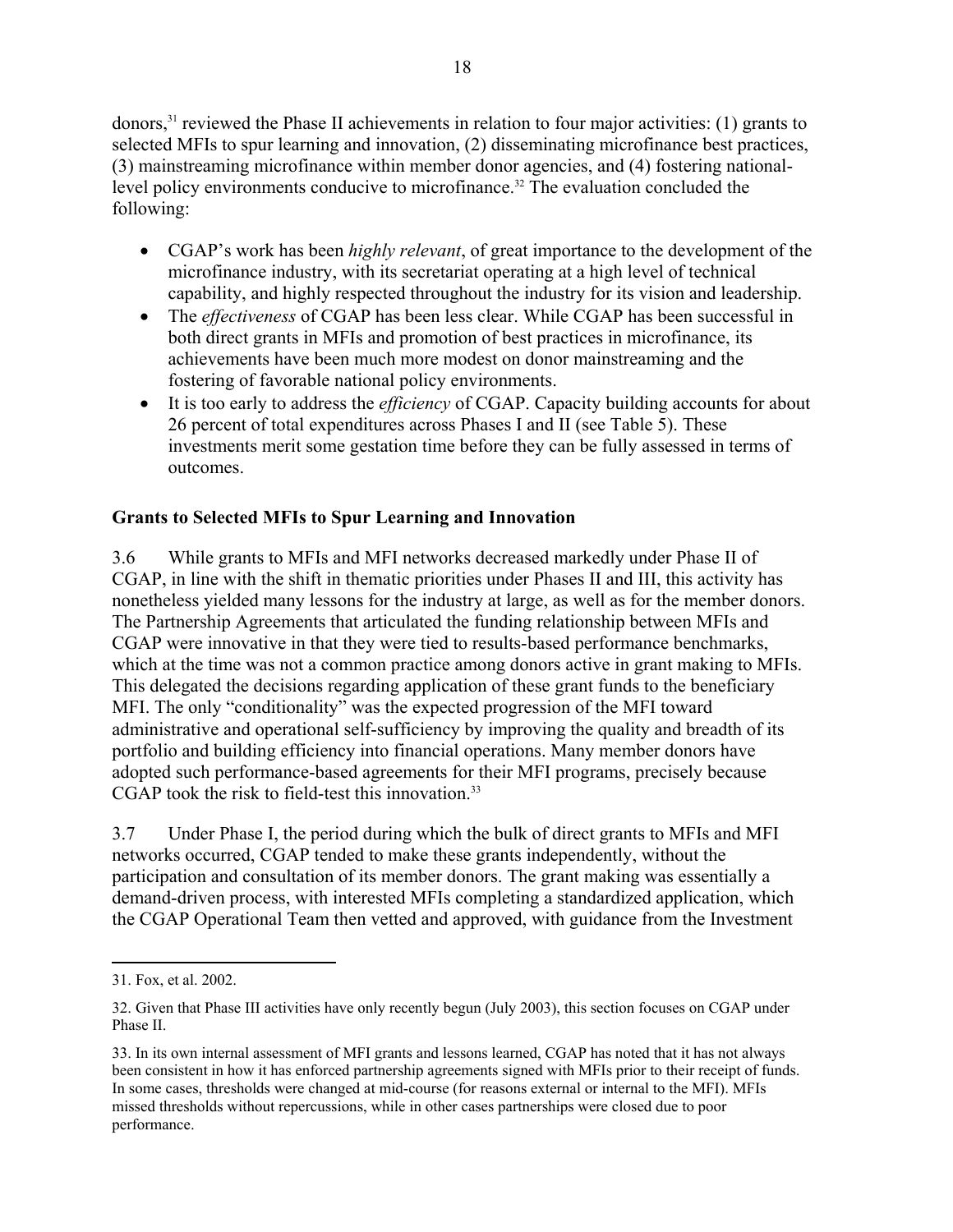Committee. But both the level of direct grants and the methodology for approving them underwent a transformation late in Phase II, with the advent of the Appraisal and Monitoring Service in 2001, which serves as an example of how member donors can collaborate while exploiting the core technical services that CGAP offers. This service conducts joint duediligence of MFIs with interested donors and investors and institutes a consortium approach for funding these MFIs that consolidates the reporting and monitoring requirements.

3.8 This approach changed the grant making to a supply-driven phenomenon, with the member donors recommending to CGAP those MFIs they wished to appraise for potential funding. An advantage of this consortium approach is that it permits CGAP to leverage its scarce resources against those of the member donors in co-financing these selected MFIs. From 2002 to the present, 17 MFIs and MFI networks have received US\$19.4 million through the Appraisal and Monitoring Service, about two-thirds of which came from member donors in the form of co-financing (Table 8). Yet one must consider the wisdom of stepping away from a demand-driven approach, which opened the door for MFIs to benefit directly from CGAP.

3.9 CGAP staff members clearly enjoy CGAP's grant-making activities and find these help to keep them grounded in the day-to-day operational aspects of microfinance. On the downside, the absence of country-level CGAP representation makes follow-up on such grants both time-consuming and a potential drain on other aspects of the CGAP work program. One issue to be raised in this regard is how better to mobilize the member donors in both funding and supervision of these CGAP grants to MFIs. The Appraisal and Monitoring Service is an example of how CGAP's limited human resources and counterpart financing of member donors can be leveraged to assist MFIs.

3.10 Three issues arise from CGAP's grant-making activities: (1) grants made to MFIs and their potential for crowding-out of hard money by other donors, (2) the capacity (and merits) of member donors undertaking similar activities in the absence of CGAP, and (3) the potential global payoff for these local-level investments. In response to the crowding-out of member donor investments, the potential for this has been greatly diminished through CGAP's revised approach to MFI grants under the Appraisal and Monitoring Service. CGAP takes its cue from the requests of member donors, thus matching CGAP's flexibility in dealing directly with MFIs with the member donors' desire to use CGAP as a complement for (rather than substitute for) their respective microfinance portfolios. Another element of the success of the Appraisal and Monitoring Service appears to be the co-financing approach, through which the donors contribute independently, but collectively, to supporting the

|                                                 |              | <b>US\$ Millions</b>    |                                     |  |  |  |
|-------------------------------------------------|--------------|-------------------------|-------------------------------------|--|--|--|
| <b>Grant Category</b>                           | # Recipients | <b>CGAP Commitments</b> | <b>Member Donor Leveraged Funds</b> |  |  |  |
| MFI                                             | 10           | 2.115                   | 4.100                               |  |  |  |
| <b>Network</b>                                  | 6            | 3.853                   | 8.273                               |  |  |  |
| Through network                                 |              | 1.065                   |                                     |  |  |  |
| Total                                           | 17           | 7.033                   | 12.373                              |  |  |  |
| Source: CGAP 2002 Annual Report, CGAP Web site. |              |                         |                                     |  |  |  |

#### **Table 8. Grants Approved Under CGAP Appraisal and Monitoring Service, 2002-03**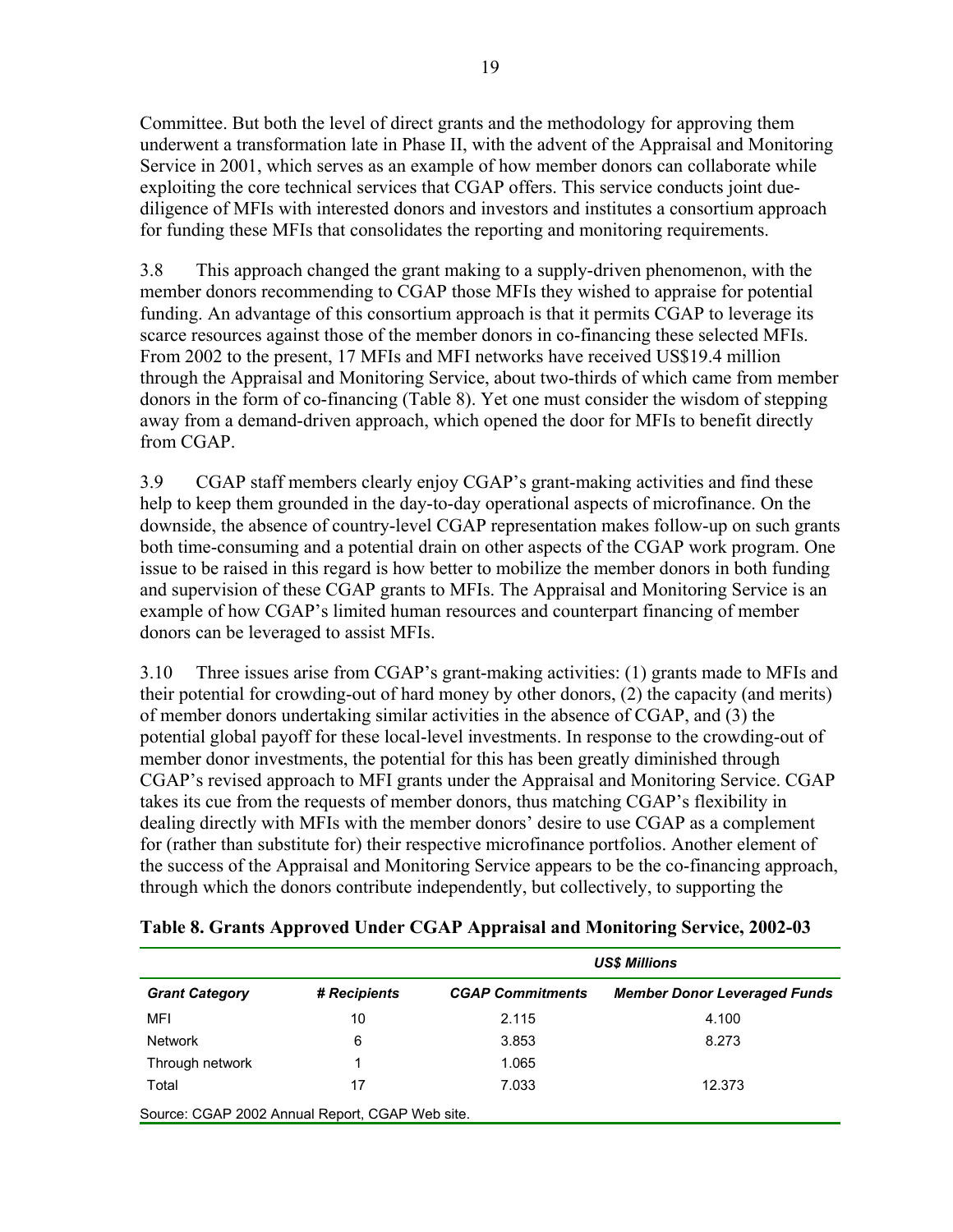appraised MFIs, as opposed to channeling their own funds through CGAP. Finally, the "global payoff" for these local-level investments is simply the lessons learned that can be applied to other MFIs under similar circumstances.

#### **Best Practice Dissemination**

3.11 Major activities by CGAP in disseminating best practices in microfinance have been (1) technical tools (Table 9), publications and the CGAP web-site and (2) the capacitybuilding initiative. In fact, under Phase II, technical tools and capacity-building garnered the largest share of CGAP expenditures (Table 5). The development of technical tools by CGAP, and their subsequent use by member donors, MFIs and the overall industry, is considerably more challenging to assess, particularly due to the absence of a solid monitoring and evaluation framework on the part of CGAP. Such monitoring and evaluation was to be spearheaded by the Donor Committee (proposed under the CGAP Phase II proposal), which never became operational. Clearly, CGAP has been adept at generating knowledge products for the microfinance sector; yet the uptake of these products is neither well-understood nor well-documented. Anecdotal evidence from member donors does, however, confirm that these tools have been helpful in their work with MFIs and have provided a convenient "offthe-shelf" product that member donors with limited staffing, frequent turnover and smaller programs can exploit at little or no additional cost.

3.12 The programmatic partners of CGAP surveyed by OED felt that CGAP has been the

| <b>Technical Tool</b>    | <b>Content</b>                                                                                            | <b>Observations</b>                                                                                                                                                            |  |  |
|--------------------------|-----------------------------------------------------------------------------------------------------------|--------------------------------------------------------------------------------------------------------------------------------------------------------------------------------|--|--|
| <b>Technical Guides</b>  | <b>MIS</b><br>Planning and financial modeling<br><b>External audit</b><br>Appraisal<br>Poverty assessment | Well-received by member donors<br>Low level of familiarity with specific items<br>among MFIs, donors, esp. in Middle East<br>and Africa<br>Complexity and over-design an issue |  |  |
| <b>Focus Notes</b>       | Short overviews of current topics and<br>trends in microfinance                                           | Multi-language, distributed to >5,000<br>institutions in 100 countries                                                                                                         |  |  |
| <b>Occasional Papers</b> | In-depth, analytical treatments of<br>microfinance topics intended for<br>specialists                     |                                                                                                                                                                                |  |  |
| MicroBanking Bulletin    | 124 leading MFIs worldwide provide<br>financial data confidentially to CGAP for                           | Boosts transparency in the industry; now<br>part of MIX exchange                                                                                                               |  |  |
|                          | developing performance benchmarks                                                                         | Peer-monitoring among MFIs                                                                                                                                                     |  |  |
|                          |                                                                                                           | 1,350 hits in December 1999                                                                                                                                                    |  |  |
| CGAP Web site            | Repository of CGAP objectives,                                                                            | 6.600 hits in December 2001                                                                                                                                                    |  |  |
|                          | composition, activities, and publications                                                                 | Average visitor accessed site twice a<br>month                                                                                                                                 |  |  |
|                          | Web-based bibliographic database                                                                          | Frequently cited as CGAP's most valuable                                                                                                                                       |  |  |
| Microfinance<br>Gateway  | Document exchange, discussion                                                                             | product                                                                                                                                                                        |  |  |
|                          | groups, overall "broker" for microfinance<br>information exchange                                         | "Open forum" to share ideas and<br>resources within the microfinance industry                                                                                                  |  |  |

#### **Table 9. Examples of Technical Tools Generated by CGAP**

Source: CGAP publications and Web site.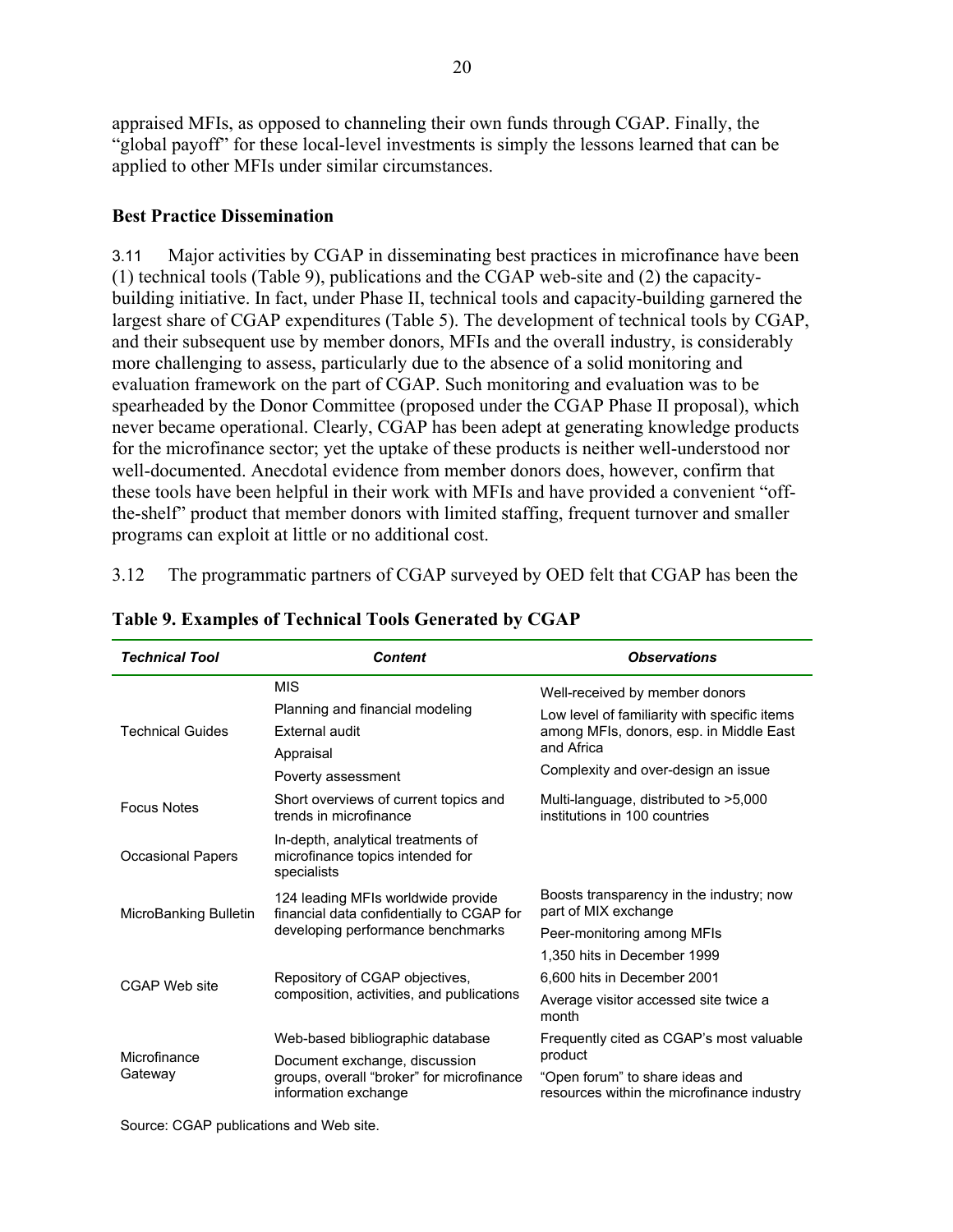most successful, among all its activities, in creating and disseminating knowledge of best practices in microfinance – more successful than, for example, in improving donor coordination and in supporting national level policy and institutional reform with respect to microfinance (Figure 1).

3.13 The Guiding Principles on Regulation and Supervision of Microfinance, agreed by



Significantly different among objectives: P = 0.0%

donor agencies as part of the CGAP 2002 Phase III Charter, define two degrees of selfsufficiency for MFIs and establish indicative 'timetables' for the period over which MFIs should be able to achieve them. CGAP has further clarified these definitions. "Operational self-sufficiency" requires MFIs to cover all administrative costs and loan losses from operating income. This is calculated by dividing operating income by operating expenses. The Guiding Principles suggest that, based on international experience, successful MFIs should be able to achieve operational self-sufficiency within three to seven years. "Financial self-sufficiency" requires microfinance programs to cover all administrative costs, loan losses and financing costs from operating income, after adjusting for inflation and subsidies and treating all funding as if it had a commercial cost. It is suggested that successful intermediaries should achieve financial self-sufficiency within 5 to 10 years. These have proven to be useful performance benchmarks for the member donors, yet the degree to which each member donor applies such criteria in its country-level operations remains to be seen.

3.14 Yet this consensus on the regulation and supervision speaks nothing about the donors' degree of consensus on using microfinance to reduce poverty. In fact, there appears to be a broad note of discord on this issue, despite the general view of donors that microfinance can and should reach the poor and that it can have a significant impact on bringing them out of poverty.34 Take, for example, the current debate over the so-called "50-percent solution," proffered by USAID (Box 2). The U.S. government has mandated that methods must be developed to verify that at least 50 percent of its microfinance grants to MFIs are reaching the poorest, defined as either those living on less than US\$ 1 per capita per day, or those found in the bottom half of the distribution below the national poverty line. Five of six EXCOM members in a virtual discussion group hosted through the Microfinance Gateway voiced opposition to such policies, generally noting that the legislation would place unnecessary transactions costs on MFIs and stifle their growth.

1

<sup>34.</sup> See earlier findings on this account from Khandker 1998.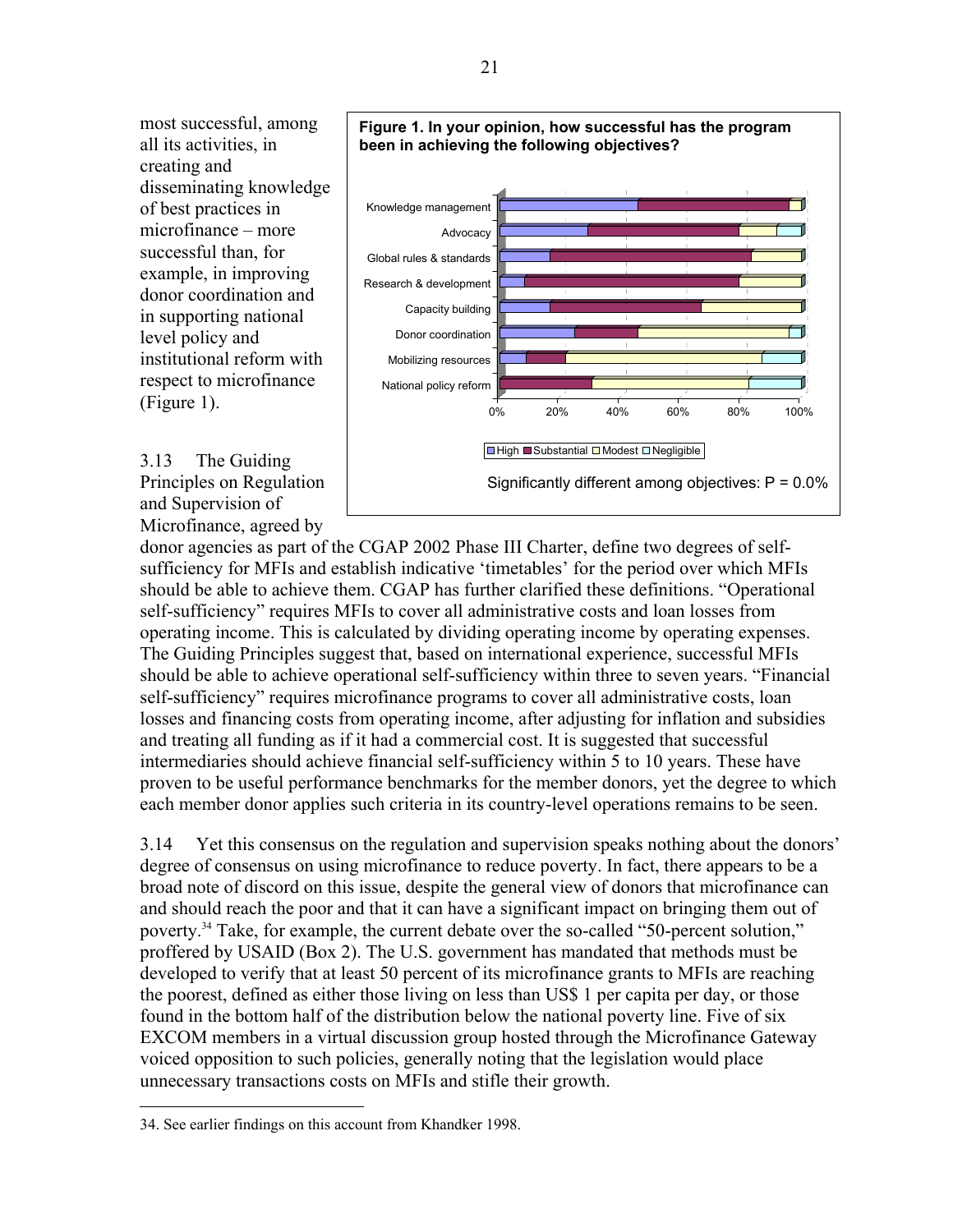## **Box 2. Partners in Poverty-Focused CGAP Disagree on Need to Verify Program Impact on the Poor**

The U.S. Microenterprise for Self-Reliance Act of 2000 made available \$310 million over a two-year period for grants to microfinance institutions. The 2002 reauthorization of the act allocates an additional \$176 million for FY03 and stipulates that USAID, in consultation with microfinance institutions and other organizations, develop and certify at least two methods for measuring the poverty levels of microfinance clients served by microfinance institutions that receive USAID grants. These methods are meant to ensure that at least 50 percent of USAID micro-enterprise assistance is set aside for the "very poor," defined as those who either live on less than \$1 a day or who are in the bottom half below a country's poverty line.

Prior to the reauthorization, the Microfinance Gateway (an Internet-based forum for microfinance professionals) hosted a virtual discussion, the objective of which was to "better inform [the microfinance community] on ground-level realities and thus enable [it] to take well-reasoned positions to promote a financial sector that serves the needs of the poor."

Six members of the CGAP Executive Committee, representing the partners, participated and offered their views on the subject. Five voiced opposition to the required outreach verification, saying it would "stifle [MFI] freedom and growth," "increase compliance costs, deter investments," and result in "formulaic restrictions (to) choke private sector incentives to serve the poor." One EXCOM member indicated that the new U.S. legislation would advance the poverty focus of microfinance by: (a) encouraging more effort in deepening outreach, and (b) increasing openness and transparency in its assessment.

Another discussant noted that this is not regulation, but rather an investment target for subsidies paid for by U.S. taxpayers and added, "Is there a cost to getting to know your clients? Yes. Is investing in that knowledge bad for business? Absolutely not! Any [microfinance institution] who does not believe that has a range of other investors who will offer different constraints and expectations. That's the nature of the market for sourcing funds (both publicly and privately). If you need a subsidy and can provide some informed analysis about the wealth of your clients, go to USAID. If you don't feel knowing the wealth of your clients is worth the effort, go somewhere else."

*Source:* CGAP Web site, Microfinance Gateway.

3.15 To place this move in perspective, USAID, over the three years from 2000 to 2003, made available US\$486 million to MFIs as grant support for on-lending to micro-enterprises. This exceeds CGAP grant-making to MFIs over its eight-year history by a factor of twenty. This level of funding is also "nipping at the heels" of the range of required funding to reach the Microcredit Summit Challenge goals. CGAP has strongly promoted its poverty assessment tool, and this would appear to be an excellent opportunity to deploy it for maximum visibility and validity, yet not even the EXCOM concurs that such verification of clientele is necessary.

3.16 As noted in its Phase II evaluation, CGAP is in the process of merging the various regional capacity-building programs (Table 10) into a global initiative under a common strategy, branding, and marketing platform. Assessments for all of these regional initiatives are currently under way and, when completed, will provide the necessary inputs into the formation of this strategy. A major challenge confronting CGAP is how best to expand the base of service providers for capacity-building, especially in South and East Asia, where demand is high. Similarly, coverage among the stronger MFIs appears high, while outreach to the less experienced and smaller MFIs appears to be sparse. This also may speak to a need to more tightly design and adapt current course content to the disparate demands among the MFIs in terms of capacity deficits. Nonetheless, the open access, via the Internet, to training materials and course guides is a step in the right direction and can help to build a broader base of service providers.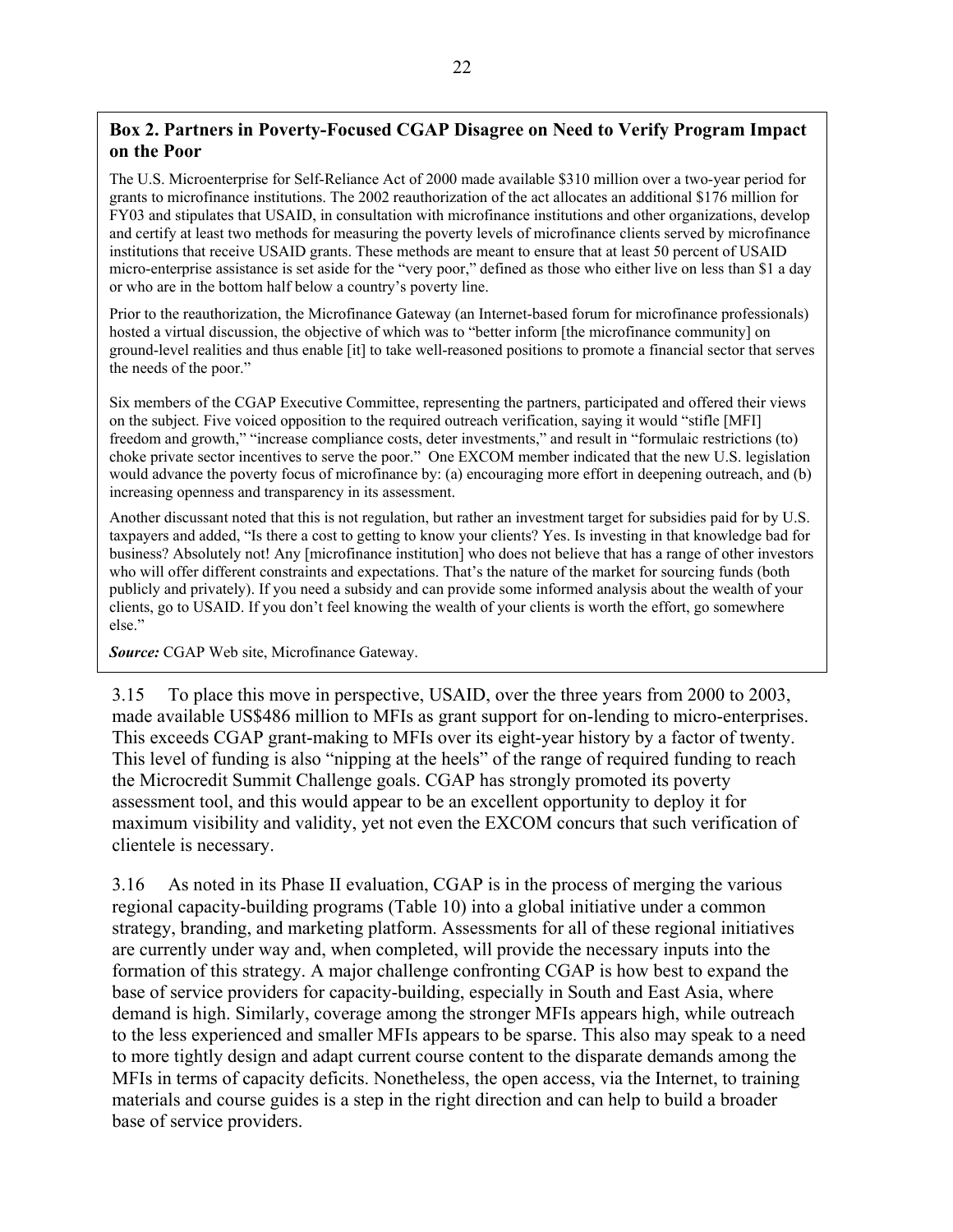| <b>Region</b> | <b>Programs</b>                                                                                                  | <b>US\$ Million</b> |
|---------------|------------------------------------------------------------------------------------------------------------------|---------------------|
| Africa        | AFCAP (East Africa); CAPAF (West Africa); Microsave Africa                                                       | 5.206               |
| Asia          | Microfinance Training Center (China); Capacity-building Asia (India,<br>Philippines); BRI Int'l Visitors Program | 1.736               |
| E. Europe     | Microfinance Center (Poland)                                                                                     | 0.438               |
| Global        | Product Manager, new course development                                                                          | 0.500               |
| Other         | CGAP donor training; staff training UNDP/UNCDF; external audit<br>capacity-building                              | 1.427               |
| Total         |                                                                                                                  | 9.307               |

**Table 10. Regional Initiatives Funded Under CGAP** 

#### **Mainstreaming Microfinance in Member Donor Agencies**

3.17 CGAP has pursued a number of initiatives in this area over the years. First, it offered to conduct portfolio reviews for member donors, yet only two member donors – the World Bank and UNCDF – submitted to such reviews, both in 1997. Again in 2003, both the Bank and UNDP asked for such reviews. Second, in response to member donors, CGAP agreed in 2000 to manage a joint donor portfolio database as a means of consolidating data on microfinance worldwide. Since that time, only 11 member donors (less than one-half of the total CG) have provided information for the database, and often these data are inconsistent with the information independently disseminated by the member donors.<sup>35</sup> It now appears that CGAP has abandoned this activity. Third, appraisal and monitoring services were offered by CGAP to member donors in the preparation of microfinance projects under their respective aid portfolios. Through FY03, 17 appraisals had been completed. Fourth, donor working groups – chaired by different CG members and including academic researchers, microfinance practitioners, and other member donors – were established in four key areas: impact assessment methodologies, poverty yardsticks and measuring tools, agricultural development bank reform, and savings mobilization.<sup>36</sup> The Phase II evaluation concluded that these working groups were not well integrated into overall CGAP activities, especially in regard to the CGAP Operational Team.

3.18 Fifth, CGAP has been quite successful in delivering *donor training*, specifically courses in the basic principles of microfinance and appraisal of MFIs. Sixth, CGAP has completed *standardized appraisal formats* for MFI assessment, as well as a poverty assessment tool and poverty audit. Drafts of three other tools are also available to member donors (financial statements disclosure guidelines, consensus guidelines on regulation and supervision, and consensus guidelines on supporting savings institutions). Seventh and finally, CGAP has assigned *relationship managers* (i.e., a CGAP staff member) as a focal point for contacts with each member donor.

 $\overline{a}$ 

<sup>35.</sup> For example, the database reports IDB disbursed about US\$3.0 million annually for microfinance in 1999 and 2000, while the IDB reports some US\$295 million in microfinance projects approved from 1997-99, and another US\$30.0 million in 2000.

<sup>36.</sup> The CGAP 2002 Annual Report, however, only cites three working groups to which CGAP provides support: savings mobilization, micro-insurance, and public banks.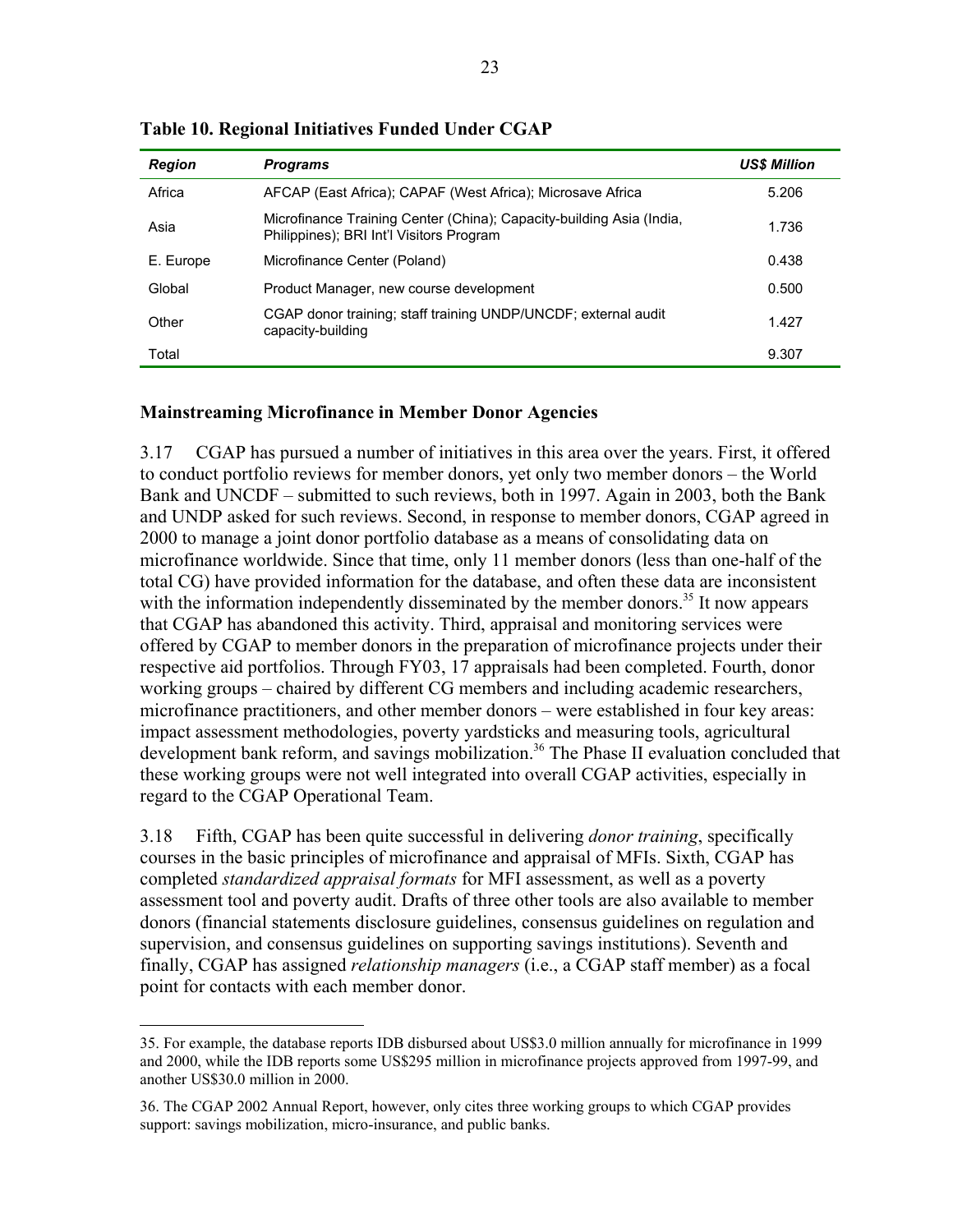#### **Box 3. Selected CGAP Initiatives and Programs**

*Microfinance Information eXchange (MIX):* The MIX, launched in October 2002, integrates two CGAP transparency initiatives. The first – the MIX Market (http://www.mixmarket.org/) – is a web-based information service linking MFIs, donors, and investors. The service provides in-depth information on MFI performance, including financial statements, ratings, outreach and impact data, together with terms and conditions of donor and investor funding. To date, 153 MFIs, 36 investors and 48 markets facilitators (raters and networks) have posted their information on the MIX Market site. A second initiative – the Microbanking Bulletin – is billed as the premier benchmarking source for the microfinance industry. Its benchmarks are widely used by investors, donors and other service providers to facilitate greater standardization and a better understanding of the development of the microfinance sector.

*IDB-CGAP Rating Fund:* A joint IDB-CGAP initiative, the Rating Fund has approved partial financing for 66 ratings and evaluations of MFIs. Most of these MFIs are publicly disclosing these ratings for the first time. Ample funding remains for more MFIs interested in sharing the cost of a professional rating and/or evaluation.

*Microfinance Regulation Database:* CGAP has signed an agreement with the IRIS (Institutional Reform and the Informal Sector) Center at the University of Maryland to develop a database on country laws and regulations relevant to microfinance. When the database is functional, it will be available through the MIX.

*Rural Pro-Poor Innovation Challenge (PPIC):* Launched in 2000 jointly with IFAD and now administered by them independently, the Rural PPIC supports pro-poor innovations in rural microfinance. From 2000-02, 24 MFIs received an aggregate US\$ 1.1 million. In FY03, 10 recipients were chosen from an applicant pool of 500.

*Agricultural Microfinance Research:* In response to the increasing need and interest of CGAP's member donors in guidelines and models for rural and agricultural finance, CGAP has been assessing nearly 80 promising agricultural microfinance providers with a combination of desk-based research, communication, and brief consultant field visits. CGAP hopes to uncover and profile models and approaches that offer potentially sustainable financial services for poor agriculture-dependent households.

Source: CGAP Quarterly Report, September 2002.

3.19 On the whole, as stated in its own Phase II Evaluation, CGAP efforts toward donor mainstreaming have not yielded much success. That CGAP should have little success in this area raises fundamental questions as to the overall "buy-in" of member donors to its objectives and as to the constraints all donors face in improving their effectiveness in areas such as private sector development and financial sector development that require high technical inputs and relatively lower financial sums. Information sharing of member donor's microfinance portfolios was an agreed commitment upon their joining CGAP under both Phase I and II, and it remains a condition of membership under the CGAP Phase III Charter. The lack of compliance with this commitment strikes at the heart of CGAP's purpose and would appear to be another instance of a disconnect between the positive rhetoric about CGAP and the member donors' actual participation in it.

#### **Fostering National Policy Environments Conducive to Microfinance**

3.20 On the whole, the CGAP Phase II evaluation notes that policy work has received less emphasis than other CGAP activities. The major activities in pursuit of this objective have been a model for supervising credit unions in Guatemala, a workshop for West African MFIs on developing a legal framework for microfinance in the region, and widely circulated publications such as "*The Rush to Regulate: Legal Frameworks for Microfinance"* and *"CGAP Consensus Guidelines on Microfinance Regulation and Supervision*.*"* There has also been considerable work on issues of MFI transparency, as evidenced by efforts on the MicroBanking Bulletin, standardized MFI appraisal formats, and overall MFI ratings. According to the CGAP Operational Team, these are key inputs toward the longer-run achievement of a favorable policy environment for microfinance. Responding to specific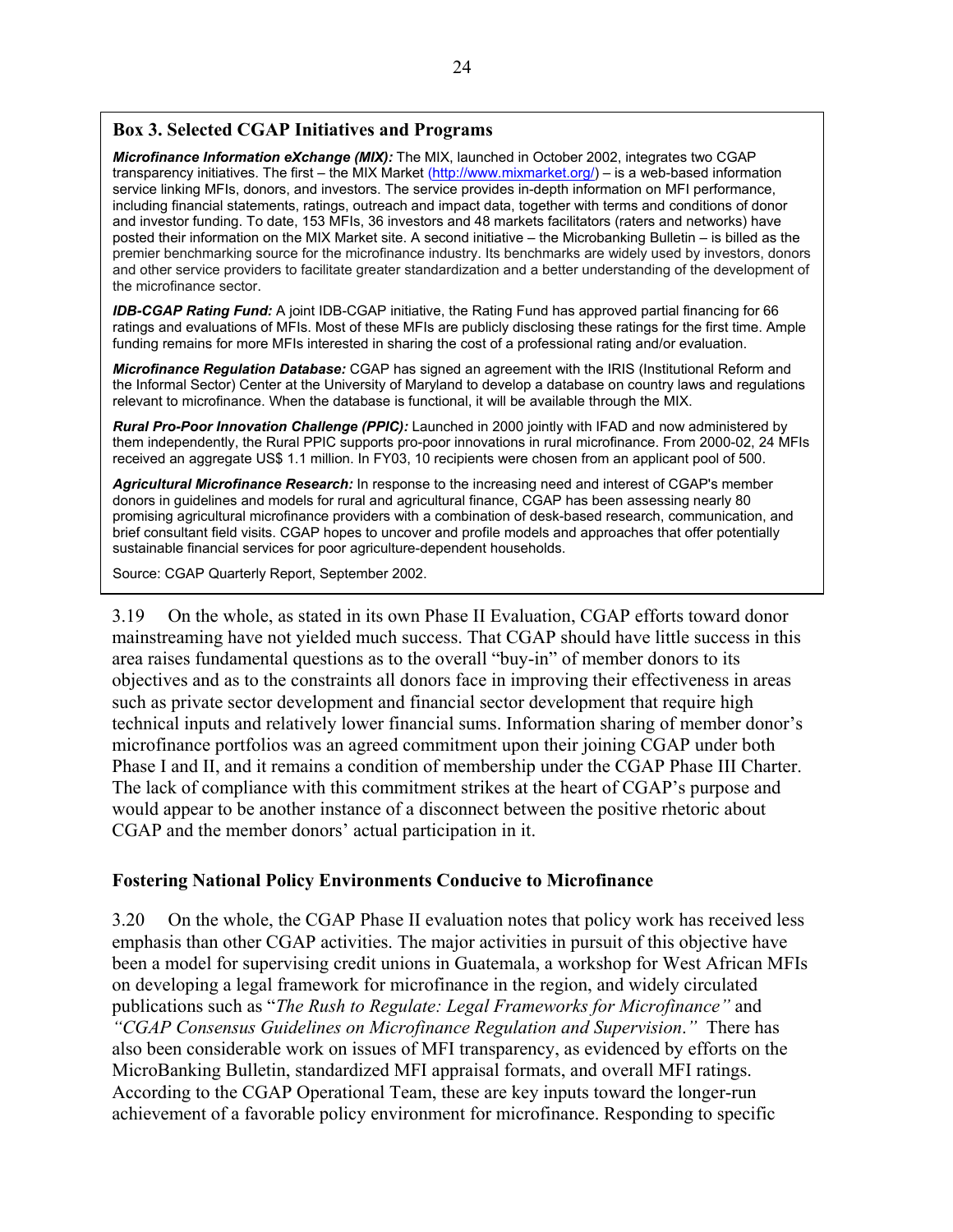country requests, CGAP has provided analysis of proposed laws or regulations in about two dozen countries in the last three years. Finally, CGAP has recently developed a database on microfinance-relevant laws and regulations in 25 countries (soon to be on Microfinance Gateway) with another 25 countries in process. More recently and on a global front, the EXCOM suggested principles for the UN year of Microfinance, which were presented to and adopted by the G8 Group in Spring 2004.

## **DONOR PEER REVIEWS**

3.21 Subsequent to the CGAP Phase II evaluation, and perhaps in an effort to bolster the effectiveness of its mainstreaming activities with member donors, CGAP undertook a series of Donor Peer Reviews. At present, 17 member donors have submitted to peer reviews since they were initiated in 2002. As of February 2004, the World Bank had not yet taken part in this exercise. Rather than concentrate on constraints at the country level (such as governance, corruption, and macroeconomic instability), the peer reviews focus on what donor agencies can most directly influence: their own procedures, practices, processes and systems. The reviews identify success factors and constraints to good practices in microfinance and provide concrete recommendations for each agency.<sup>37</sup> Several donor agencies that took part in these reviews indicate that policy changes are underway in response to these findings. CGAP has circulated a series of documents that analyze the emerging lessons from the reviews – among them a summary of the major findings from a policy perspective, aimed at policy-makers and top-level management, and a synthesis report of the first six peer reviews.38

3.22 Key findings emerging from the peer reviews were the following:

- Lack of a clear vision by the member donors reviewed on the role of the financial sector – and microfinance as an element within it – in development;
- Increased focus on moving "upstream," concentrating on policy and sector-level work, while de-emphasizing retail-level work with MFIs;
- Little accountability for quality;
- Inability to work directly with the private sector, a key element in expanding financial access among the poor;
- Thin technical capacity among donor staff;
- Interest (on the part of the donors) in defining their comparative advantage and in collaboration across donors; and
- Recognition of common challenges that need to be tackled by working together.

3.23 Donors themselves are uncertain as to their role vis-à-vis increased access to financial services and its contribution to the MDGs, which may help to explain the perception of decreased interest in microfinance among the agencies reviewed. Microfinance, at least by these member donors, is increasingly viewed as a small, insignificant activity, unable to

 $\overline{a}$ 

<sup>37.</sup> CGAP 2003c.

<sup>38.</sup> One MFI practitioner notes that communication from donors, in the post peer review period, is more consistent and that better quality guidelines for microfinance are being formed.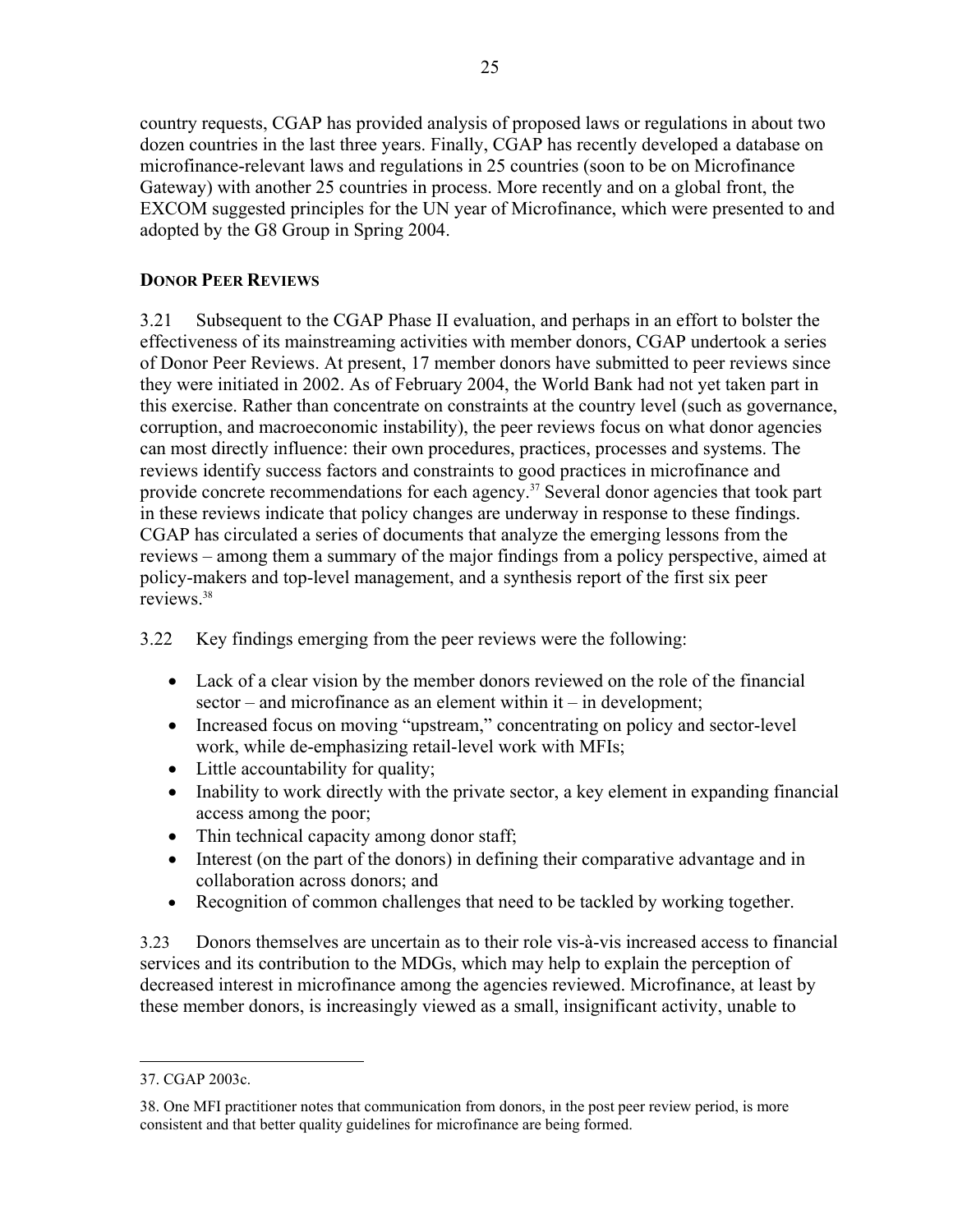produce systemic results.39 In sum, a disconnect between support to microfinance expansion and how it can contribute to financial sector deepening and overall improvement in financial intermediation is often present among the very member donors who have banded together under CGAP. That a review covering 60 percent of CGAP member donors would generate such a finding also implies a disconnect with the increasing evidence that microfinance can indeed produce lasting results in terms of poverty reduction, as cited earlier in this study.

# **4. Program Governance, Partnerships, Management, and Financing**

## **GOVERNANCE AND MANAGEMENT**

4.1 At its core, CGAP is a forum for donor agencies to coordinate support to microfinance, share best practices, and develop consensus on policy guidelines.<sup>40</sup> This forum – the Council of Governors (CG) – is the membership body of CGAP. Comprised of all 28 member donors and chaired by the Infrastructure Vice President of the World Bank, the CG approves CGAP's strategy, sets policy, provides input into the annual work plan and budget, and receives and approves annual reports (Annex H). CGAP's Executive Committee (EXCOM), comprised of four CG members elected on a constituency basis - one member appointed by the World Bank, four microfinance industry leaders, and the CGAP Executive Director (ex officio) - provides strategic direction and support for the CGAP Operational Team and approves the annual work plans and budgets. The CGAP Operational Team, housed within the World Bank and headed by the Executive Director, carries out activities in accordance with the approved work plans and budgets in the pursuit of CGAP's mission.

4.2 The Investment Committee (IC), composed of seven World Bank and IFC staff, exercises fiduciary responsibility for CGAP's grant making to external entities. As custodian of the CGAP Investment Fund, the IC ensures adherence to the overall strategy for funding MFIs as established by the CG. The IC evaluates and approves the CGAP Operational Team's recommendations on grants to be made from the Investment Fund.

4.3 CGAP first established its EXCOM at the onset of Phase II to better facilitate the communication between the CG, its Policy Advisory Group (PAG), the Investment Committee, and the CGAP Operational Team.41 Originally, this six-member constituencybased committee was expected to meet once or twice annually, with membership rotating among the member donors every 1-2 years. Under both Phase I and II, the PAG, composed of recognized, national-level microfinance practitioners and experts worldwide, provided technical advice and guidance to the CG. With the ratification of the CGAP Phase III Charter, the PAG has now been merged with the EXCOM.

4.4 Some 66 percent of the programmatic partners surveyed by OED rated the implementation, monitoring, evaluation, and oversight of CGAP as high or substantial

 $\overline{a}$ 39. Ibid, page 2.

<sup>40.</sup> CGAP Charter, p. 2 (para. 3.2)

<sup>41.</sup> See CGAP Annual Report 2000, among others.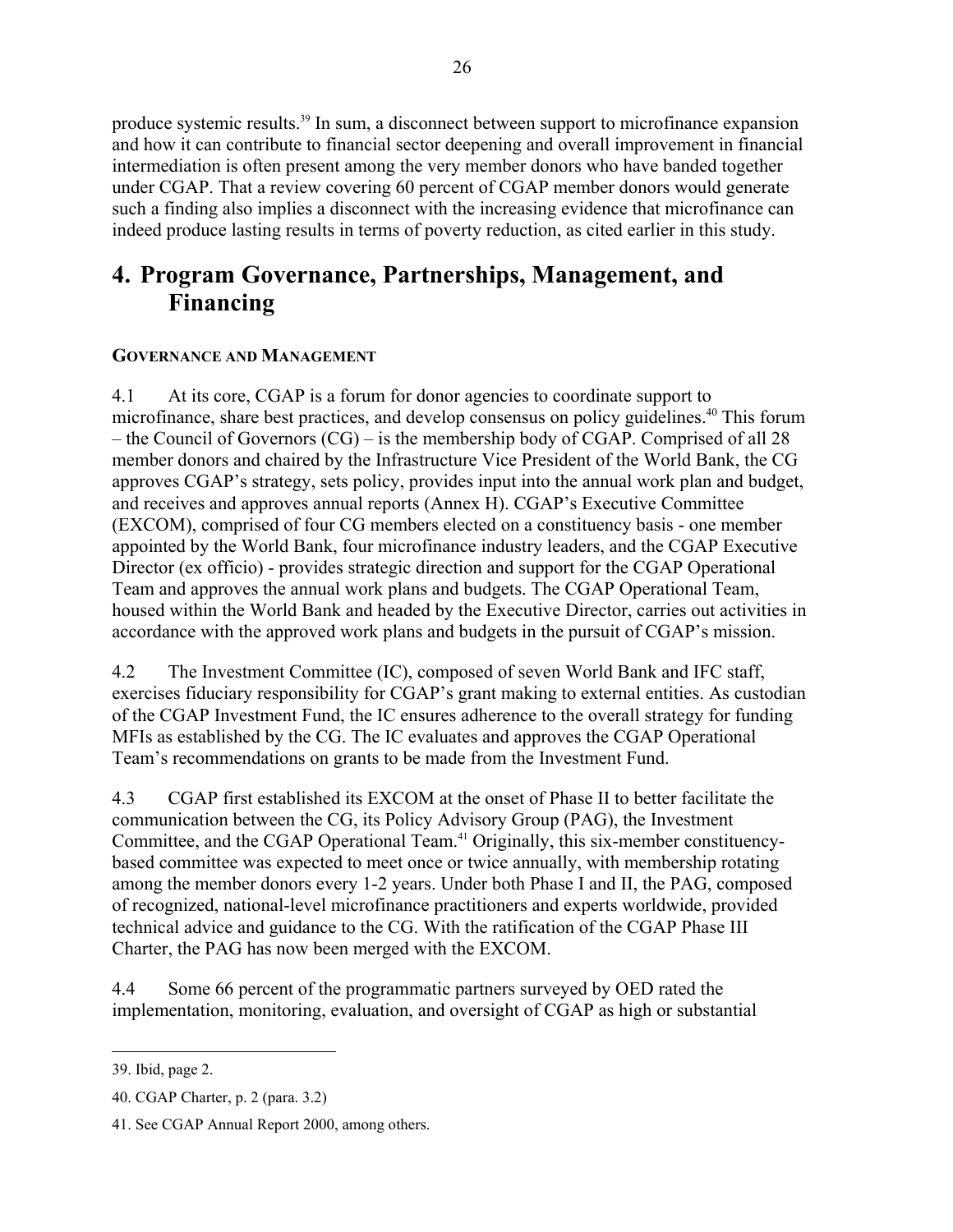(Figure 2). Nonetheless, the Phase II evaluation found that the interaction of CGAP's Operational Team was stronger with EXCOM than with the CG. For most of the constituencies, the respective EXCOM member served primarily as a conduit of information, largely through emails, and tended to participate in more of a personal capacity rather than as a true representative of their intended constituency. In addition, the Phase II evaluation found that the EXCOM was not expected to poll its constituents before



deciding on issues under consideration, nor did it take an active role in gathering together the views of its constituencies.

4.5 The next evaluation of Phase III of CGAP needs to address the question as to whether the merging of the PAG and EXCOM has brought about an effective improvement in the governance structure of CGAP. On the one hand, microfinance expertise became a requirement in Phase III for those wishing to serve on the EXCOM. This move, combined with the inclusion of additional expertise in the guise of industry leaders, should aid in deepening the EXCOM's ability to more effectively guide the activities of CGAP. On the other hand, if the constituency-based model of the EXCOM continues to be ineffective (as the Phase II evaluation concluded), communication flows may actually worsen. The newly configured EXCOM may be a means of expediting decision-making at the risk of decreasing member donor representation in the process. The internal strength of the CGAP Operational Team might lead to much of CGAP's effective decision-making (as well as its operations) truly residing with the Operational Team.

#### **PARTNERSHIPS AND PARTICIPATION**

4.6 CGAP membership has historically been open to both multilateral and bilateral donor agencies, and more recently to private foundations. While there was ambiguity regarding the financial responsibilities of member donors during Phase I of CGAP, the Phase II renewal brought greater clarity to the member donors' role by explicitly defining their responsibilities. The Phase III Charter enumerates four explicit conditions with which prospective and current members of the Council of Governors are expected to comply (Box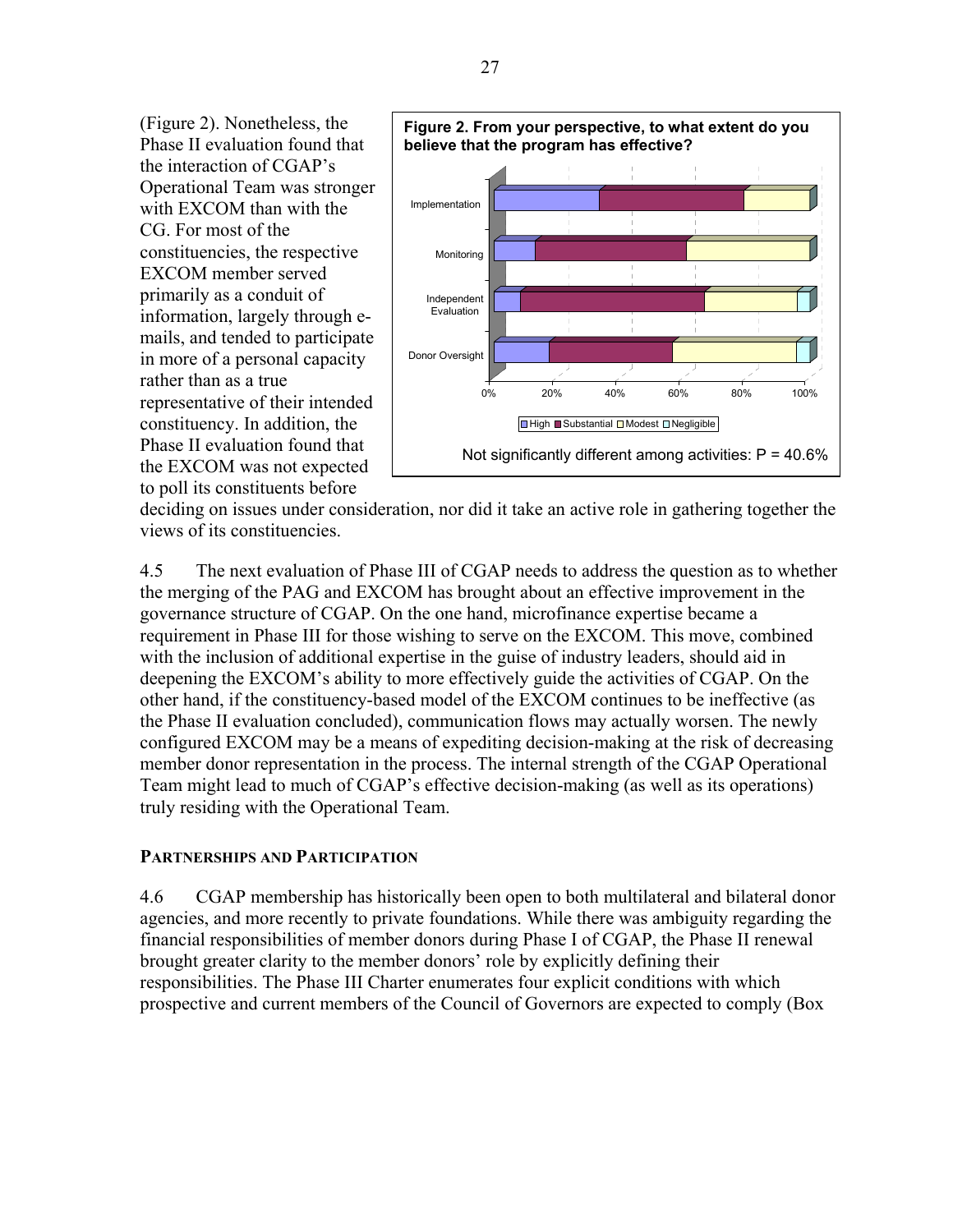## **Box 4. Conditions for Membership on the Council of Governors**

- Contribute funding in cash, through flexible mechanisms, to carry out CGAP's operations.
- Adopt and actively promote implementation of standards and basic principles of donor support to MF as outlined in CGAP consensus documents including, "Micro and Small Enterprise Finance: Guiding Principles for Selecting and Supporting Intermediaries" or successor documents to be agreed upon.
- Participate actively in the CGAP Annual Meetings with representatives who are appropriately placed within the organization and have the necessary knowledge to support mainstreaming of MF best practice within their respective agency.
- Agree to open the institution to sharing experiences with other donors, including providing aggregate information on its portfolio of MF activities, reporting on how it is applying the consensus documents, and providing contact information for all staff working in microfinance. This information should be submitted to CGAP on an annual basis prior to the CGAP Annual Meeting.

Source: CGAP Charter, September 2002.

4). But the Phase II evaluation found that, on most of these criteria, past adherence to the agreed responsibilities had been weak.42

4.7 **Contribution (in cash or in kind) to CGAP.** Drawing on CGAP Annual Reports for 2002 and 2003, all 16 bilateral members had contributed in cash to the program, providing, on average, US\$242,000 annually, primarily under Phase II. Among the ten multilateral donors (aside from the World Bank), the AsDB began contributing in FY02 with US\$250,000 and the IDB made a one-time contribution of US\$50,000 in 1996 under Phase I. Those who have not yet contributed are AfDB, EBRD, EC, ILO, and UNCDF/UNDP. While many of the multilateral member donors are precluded from making cash contributions under their respective charters and legal frameworks (primarily since CGAP funds are administered by the World Bank), one must question their wisdom in agreeing to participate in an alliance with other donors that they are prohibited from supporting financially.

#### 4.8 **Official adoption of Donor Committee Guidelines and willingness to apply them.**

The Phase II evaluation found that the CGAP Secretariat did not have a system for determining whether adoption had taken place, or whether these Guidelines were being applied in programming within the donor agency. Note also that the Phase III conditions of membership stipulate that the consensus documents, including, *Micro and Small Enterprise Finance: Guiding Principles for Selecting and Supporting Intermediaries* (1995), would be adopted and applied in member donor agencies. CGAP's web site currently lists five consensus documents:

- Key Principles of Microfinance;
- Guiding Principles on Regulation and Supervision of Microfinance Institutions;
- Definitions of Selected Financial Terms, Ratios, and Adjustments for Microfinance;
- Developing Deposit Services for the Poor: Preliminary Guidance for Donors; and
- Disclosure Guidelines for Financial Reporting by Microfinance Institutions.

 $\overline{a}$ 42. The responsibilities of Council of Governor members (Phase III), as given in Box 3, are the same as those of the Consultative Group members under Phase II. Hence, in this section, the findings of membership compliance under Phase II are reported.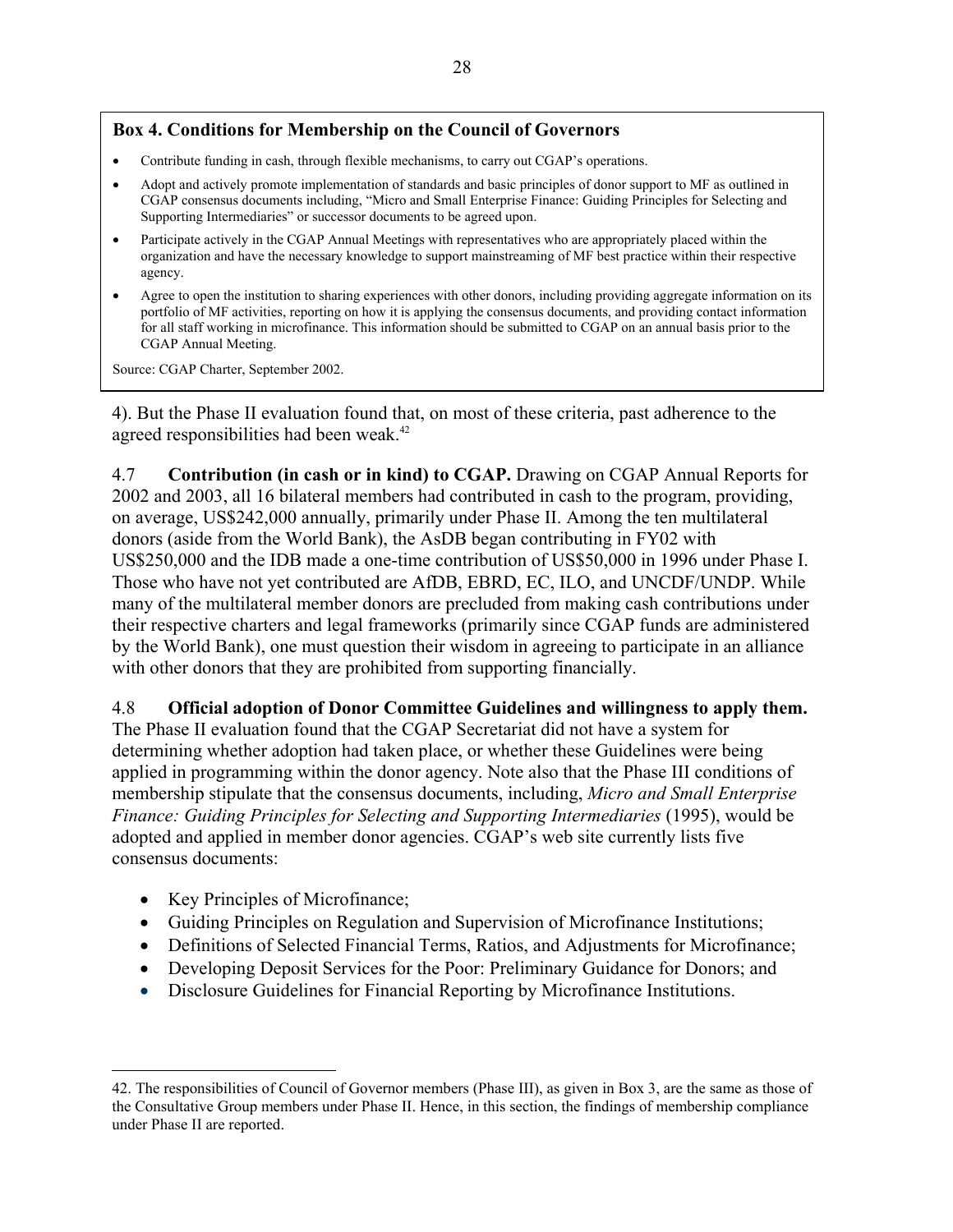4.9 **Active participation in the CG, with appropriate personnel and continuity of representation.** The Phase II evaluation concluded that 15 member donors met this criterion, 8 did not, and the performance was indeterminate for 6 others.<sup>43</sup> Even where the representative was sufficiently grounded in the subject of microfinance, the frequent turnover of staff within member donor agencies made for a weak "institutional memory" in the CG.

4.10 **Willingness to mainstream microfinance.** While there appeared to be progress made in consolidating microfinance within donor programming, the Phase II evaluation found that CGAP did not have a mechanism to track such compliance. To their defense, many member donors had established internal microfinance policies and issued operational guidelines. Those with Microfinance Sector Policies in place during Phase I of CGAP included USAID and BMZ/Germany (1994), IDB (1997), and SDC/Switzerland (1998). Under Phase II, the list extends to CIDA/Canada and UNCDF (1998), AfDB, IFAD, and AsDB (2000). The IDB also produced a Rural Finance Strategy in 2000. Similarly, in 1999 and in preparation for the Microcredit Summit Meeting of Councils, the World Bank issued its Microfinance Institutional Action Plan, which it has updated annually ever since.

4.11 The Phase II evaluation concludes that donors have moved away from direct funding of MFIs – precisely when scaling-up of microfinance is paramount – and toward capacitybuilding (as is the case for CGAP). This finding is also consistent with the previously mentioned Peer Review exercise, in that donors are repositioning toward the "high end" or "upstream" activities of policy and sector work, and away from retail microfinance activity. The donors now almost universally accept the commitment to sustainable MFI operations, combined with effective targeting of the poor, at least in rhetoric. While a review of the above mentioned microfinance strategies for member donors indicates that, at least as conveyed in these documents, CGAP does not play a particularly active role in support of operationalizing the strategies, subsequent comments from CG members on an earlier draft of this study indicate otherwise, for example, in regard to the recent drafting and approval of the *Key Principles of Microfinance*, as well as their endorsement by the G8 summit in June 2004.

4.12 **Provision of information to CGAP on donor microfinance activities.** While some member donors had demonstrated a willingness to share experiences through dissemination of studies and research (e.g., USAID, Germany, IDB), the sharing of donor microfinance portfolio information, especially in the context of the desired CGAP Donor Portfolio database, was characterized as poor.

4.13 At this juncture, an obvious question arises as to the enforceability of the responsibilities outlined in the CGAP Charter. Specifically, who is tasked with enforcing the responsibilities laid out for the CG, EXCOM, Investment Committee, and CGAP Operational Team? Are there remedies or penalties for non-compliance? The Charter is decidedly silent on all these issues.

4.14 On the issue of membership and compliance with the conditions thereof, only one member donor, UNCTAD, has withdrawn from CGAP membership since its inception. Hence, we are left with the dilemma not only as to why some participate in spite of their

 $\overline{a}$ 43. These numbers include UNCTAD, which was still part of the CG at the time of the Phase II evaluation.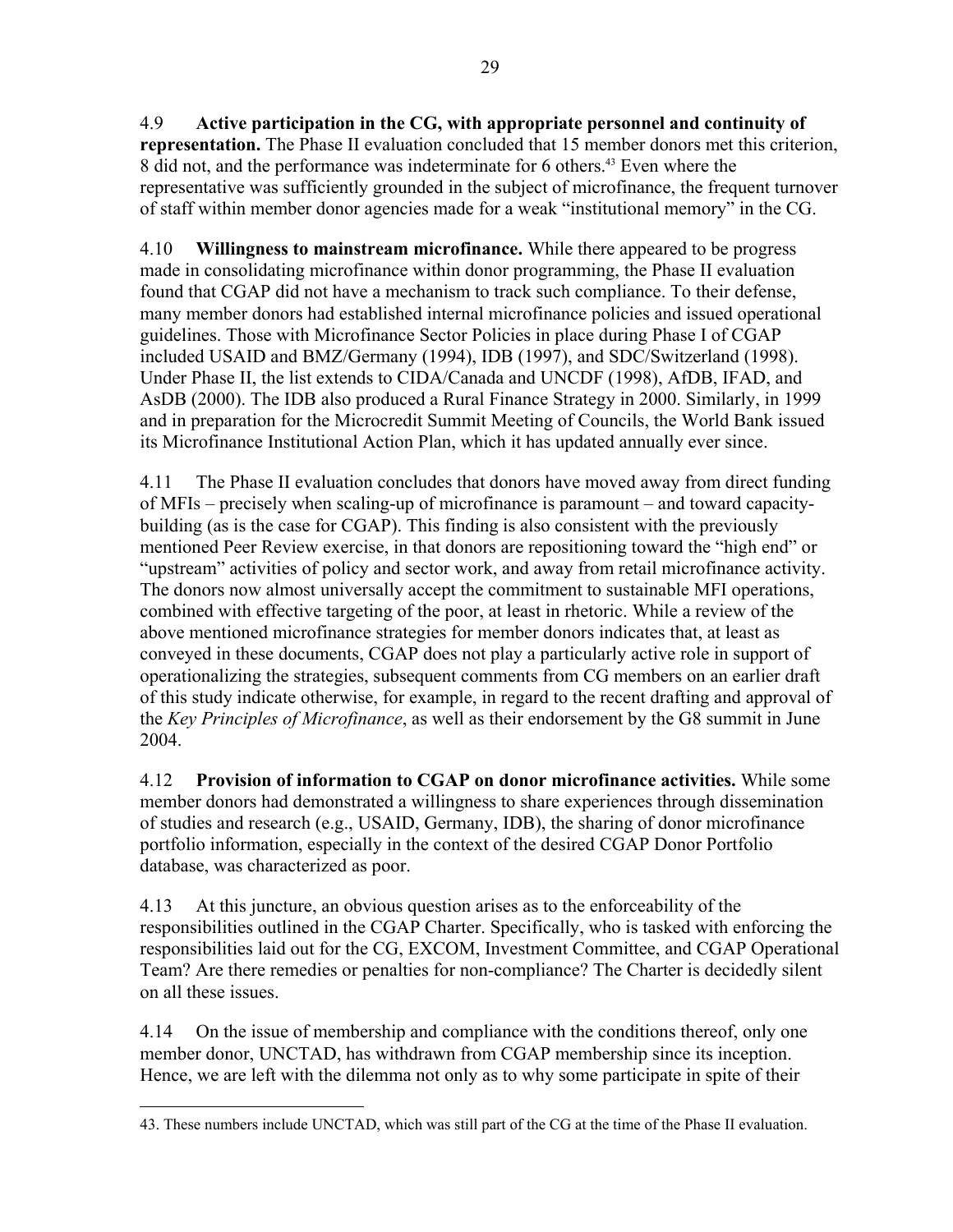weak adherence to the membership criteria, but also why other potential members of the CG are excluded from the process in an apparently ad hoc fashion when current member donors are not penalized for non-compliance with their conditions of membership.

4.15 At the highest governance level, CGAP remains essentially a "donor club." The programmatic partners surveyed by OED confirm this reality (Figure 3). As an international public

 $\overline{a}$ 



sector organization that is concerned, among other things, with improving national level policies with respect to microfinance, there are gaps in the representation that might be expected within the CG. The most obvious gap is the lack of formal representation from the Bank's client countries. This lack of representation by developing country governments is common to all six infrastructure and private sector development global programs reviewed by OED, with the recent exception of the Cities Alliance, where the Government of Brazil became the developing country member in 2003. While sponsorship of a program by international organizations like the World Bank and the United Nations (sometimes enshrined in formal co-sponsorship agreements) may enhance the relevance of a global program in the Bank's client countries, this is not a sufficient condition for developing countries' ownership of the program or for ensuring its development effectiveness. Relevance and ownership by the Bank's client countries is more assured if they demand the program or if it removes some critical constraint in their countries, such as lack of access to international markets, lack of infrastructure, lack of human skills, or simply a lack of computers and staff to more effectively perform the tasks that global programs are advocating.

4.16 Global programs that are housed in U.N. organizations (such as Roll Back Malaria and Stop TB in WHO) as well as global programs that are independent legal entities (such as the Multilateral Fund for the Implementation of the Montreal Protocol, the Global Water Partnership, the Global Forum for Health Research, and UNAIDS) tend to have direct representation of developing country governments on their governing bodies. Such representation has generally had a positive impact on the relevance and ownership of global program activities from the point of view of developing countries, although there is concern among some CGAP members that including developing country government representatives would result in political responses.<sup>44</sup>

<sup>44.</sup> Bilateral donors also represent their respective governments and are no less immune to political incentives, which would likely impact the role of developing country representatives within the CG.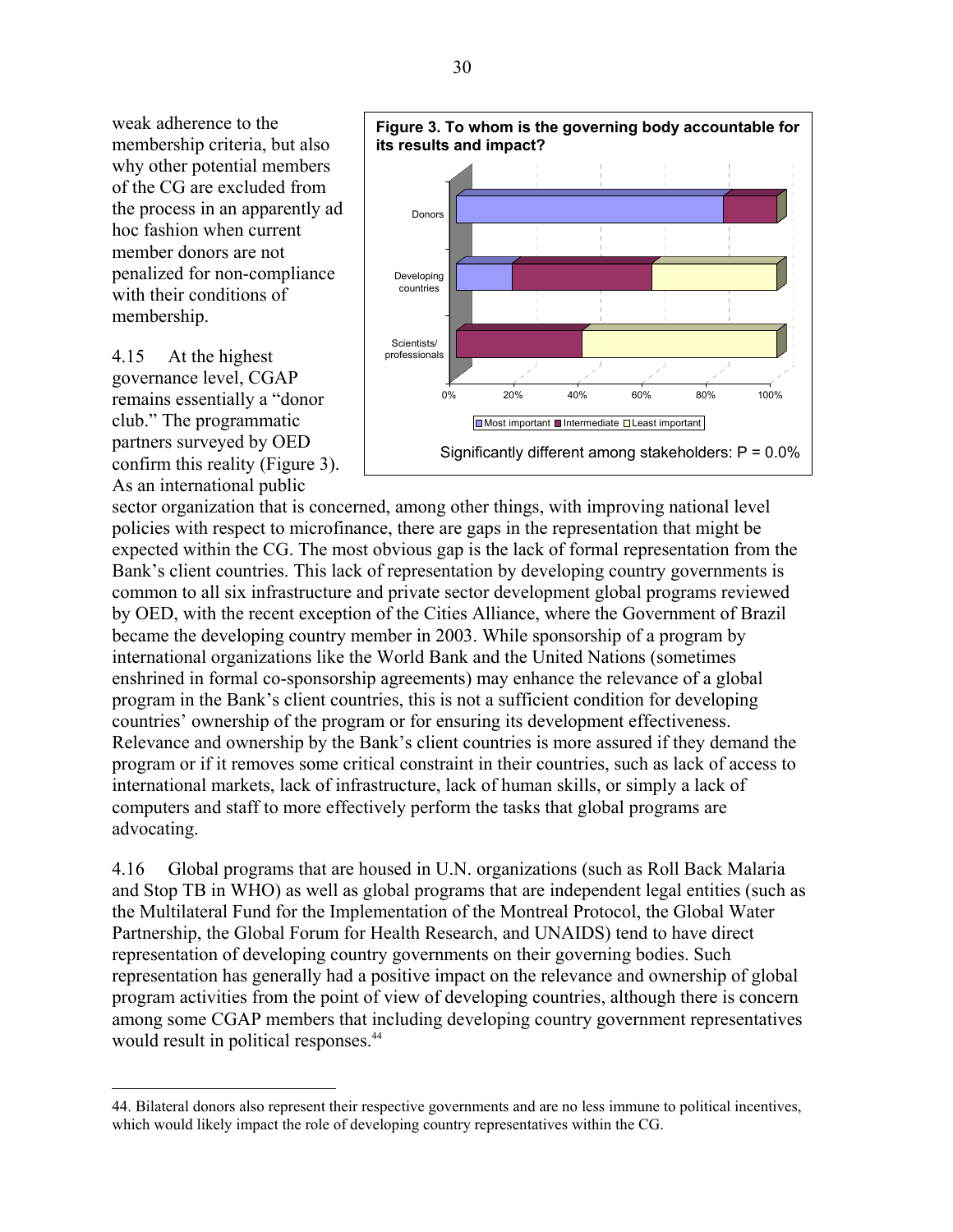4.17 CGAP's Council of Governors also lacks representation from MFIs or umbrella organizations of financial institutions such as the World Council of Credit Unions, although four individual industry leaders are members of EXCOM.<sup>45</sup> With ready portfolios of microfinance clients, track records of financial and administrative performance, and knowledge of the challenges that they and other practitioners face in expanding the market of microfinance, MFI representation could add first-level pragmatic insight that currently is not available on the CG.<sup>46</sup> MFIs could also provide a counterpoint to the donor-beneficiary relationship that prevails in much of CGAP's interaction with them.<sup>47</sup>

4.18 While some may argue that the PAG historically provided such insights (and, with its absorption into the EXCOM under Phase III, perhaps even more effectively than in the past), the Phase II CGAP evaluation notes that the PAG's technical and advisory role had diminished significantly in recent years. The same evaluation also found that most current PAG members, as directors of growing MFIs, had both limited time to devote to CGAP and were relatively removed from the broad industry-wide issues that CGAP attempts to address. Thus far under CGAP Phase III, according to several CG and EXCOM representatives who commented on an earlier draft of this study, the revised composition of the EXCOM has substantially improved the level of engagement on the part of MFIs, including some from developing countries. This is a positive development.

4.19 Yet, the primary governing body, the CG, lacks representation in two key elements of current and future microfinance delivery – developing country governments and MFIs themselves. Without their active participation, it is questionable whether CGAP's stated Phase III strategy to widen the access of financial services for the poor can be achieved.

## **FINANCING OF CGAP**

4.20 While member donors, over most of CGAP's existence, have been afforded the option of in cash or in-kind contributions, the program nonetheless requires cash resources to defray its ongoing activities. Since FY95, member donor financial contributions have totaled US\$96.1 million, with the Bank providing US\$65.3 million, bilateral member donors an additional US\$28.6 million and other multilaterals and private foundations the remaining US\$2.15 million (Table 11). Through both the Special Grants Program (SGP) and later the DGF, the Bank has provided 68 percent of CGAP's core funding. Under Phase I, in two of the four calendar years, virtually 100 percent of CGAP core funds were resourced from the Bank's SGP. Donors were slow to make financial commitments to CGAP, despite the aforementioned member donor responsibilities. Seventeen donor organizations were admitted as CGAP members, yet made no financial contributions at the time of their admission.

 $\overline{a}$ 45. In fact, while the President of the World Council of Credit Unions does serve on the EXCOM, he does so in his own capacity as a recognized leader in the microfinance industry, not because the World Council has a permanent seat on EXCOM.

<sup>46.</sup> However, it is arguable whether MFIs would be able to meet the financial obligations of CG membership as set forth in the Phase III Charter. Other global programs have different contributing requirements for membership for low-income countries or those representing the poor.

<sup>47.</sup> The Cities Alliance provides an example of a global program housed inside the Bank that includes representation from umbrella organizations of clients – in its case, associations of urban municipalities – on its highest level governing body.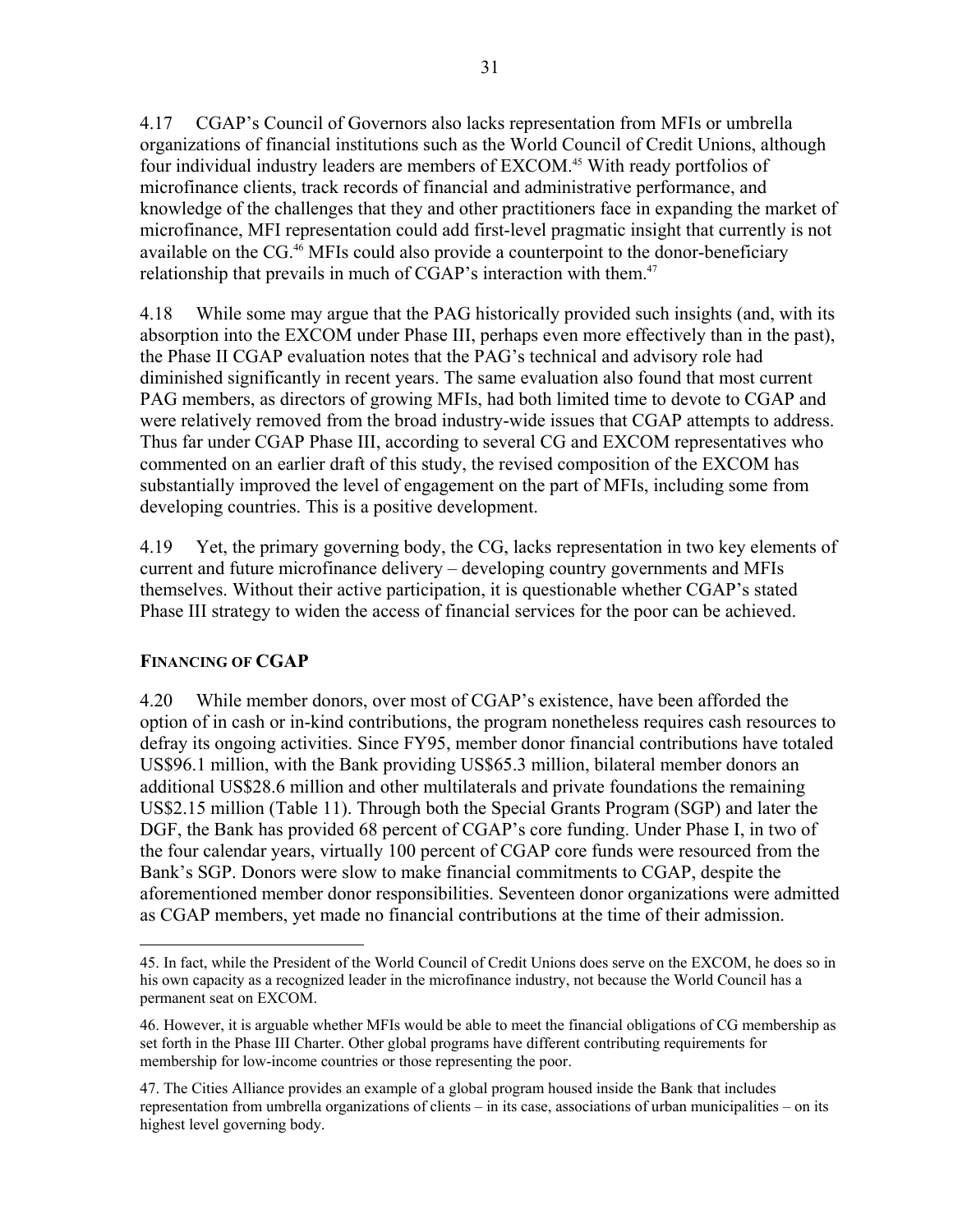4.21 Phase II brought a decrease in CGAP's dependency on Bank funding, with other member donors ramping up their collective contributions. Financial commitments from bilateral member donors have steadily increased, with over one-half of all these commitments coming from five donors – Netherlands, Norway, United States, Switzerland, and Canada. In FY03, the Bank still provided 54 percent of CGAP's core funding, and is projected to provide 50.4 percent in FY04 (Figure 4).

4.22 This being said, several CG representatives, in comments on the earlier draft of this study, expressed a concern that the analysis of CGAP financing alone does not adequately reflect the level of donor buy-in and commitment to CGAP, particularly with respect to the more recent Phase III activities in which they indicate there is substantially greater donor ownership. Others have challenged the notion as to whether the financial contribution either to the secretariat (as one of several criteria outlined in the Phase III Charter) should be a defining element of CGAP membership, particularly regarding any eventual inclusion of either MFI representatives or developing country governments in the CG. Still others have offered the suggestion of charging user fees for CGAP's products and services, but whether and by how much this would dampen the uptake of tools and materials by MFIs remains an open question. A "fee-for-services" model could serve to better inform CGAP as to the

applicability of the products it generates, thereby fine-tuning supply with demand. Expanding CGAP membership, the financing obligations for the program, and the degree to which these remain linked in the future will need further exploration.

4.23 While member donors have been slow in making cash contributions to CGAP, they have nonetheless participated with CGAP in co-financing certain activities directly from their own funds.<sup>48</sup> Overall, member donors have matched

 $\overline{a}$ 



CGAP expenditures with a collective US\$48.1 million, or about 72 percent of the level of total CGAP expenditures (Table 12). The significance of these matching funds is that they were committed by the individual member donors, rather than pooled under the CGAP umbrella. More non-Bank funds have been mobilized through this co-financing mechanism than through direct cash contributions to CGAP. Member donor financial contributions (other than World Bank) under this co-financing regime over Phases I and II total US\$27.4 million, which is just 56 percent of total co-financing over the same period. This leads to the question of why member donors are more comfortable in their role as co-financiers than in complying with their membership responsibilities under CGAP.

<sup>48.</sup> For example, one EXCOM member notes that approximately 15 percent of their staff time is currently allocated to CGAP-related activities.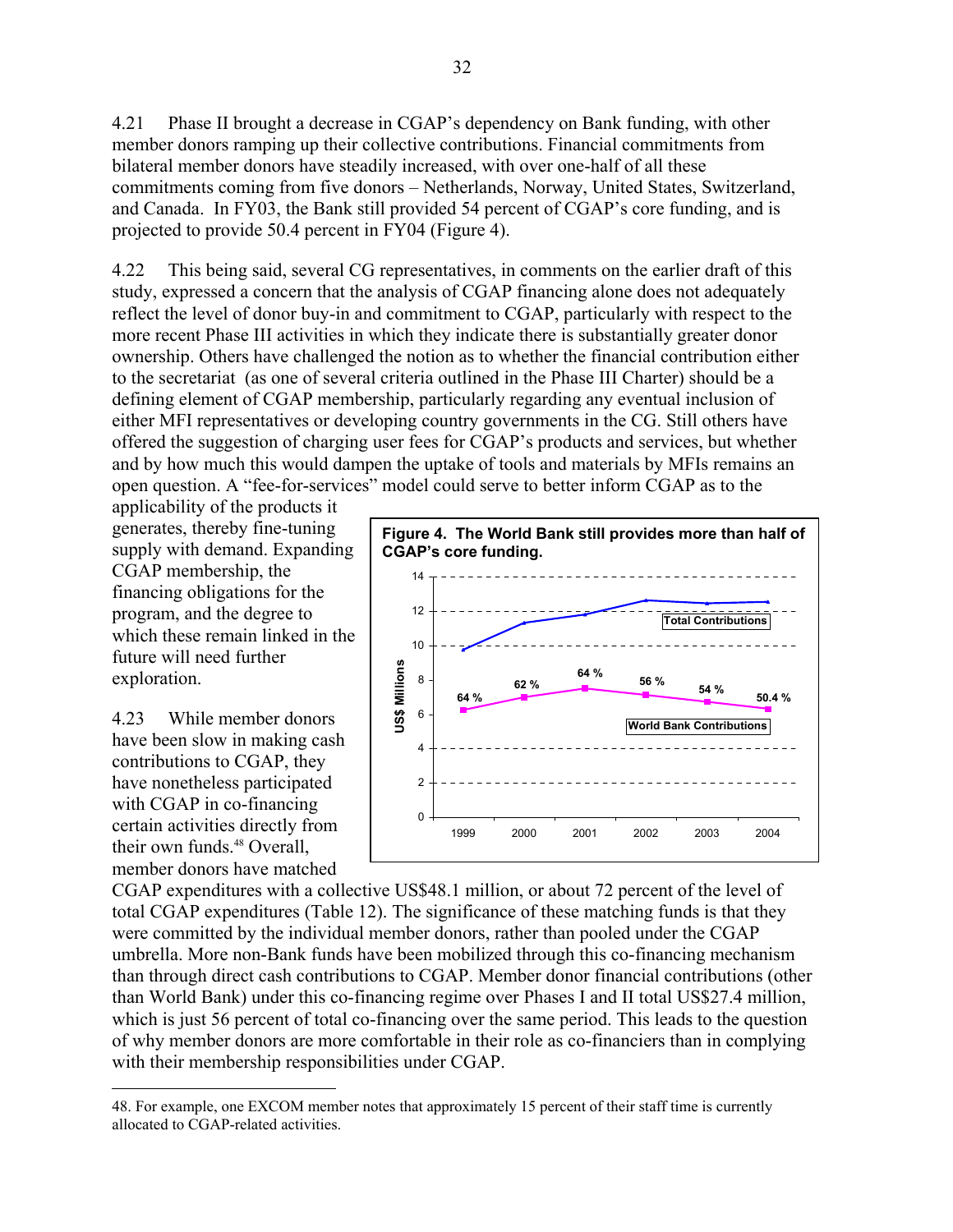4.24 To what extent has the Bank's presence been critical in coalescing support from other donors? From an inaugural membership base of 9 donors, CGAP has tripled in size to include 26 multilateral and bilateral donors and 2 private foundations. Something has attracted them to CGAP, and it is likely that it has been the strong technical expertise that CGAP brings to microfinance and the simple fact that the donors active in microfinance have a convenient forum, under the Bank's auspices, through which they can interact, exchange lessons learned, and otherwise attempt to bring a degree of homogeneity to the field.

4.25 Is there a compelling reason for a larger financial resource base for CGAP? In other words, is CGAP in need of larger budget in order to achieve its Phase III objectives? Some 58 percent of the programmatic partners surveyed by OED agreed that the objectives of CGAP are realistic compared to its currently available resources (Box 1). As CGAP has now successfully (and, according to many of the member donors, correctly) moved from primarily grant-making to MFIs toward a much stronger program of technical assistance, knowledge sharing, standard-setting and information exchange, budget growth may not be an issue. However, the scale effects of the knowledge being generated by CGAP, in the form of MFI assessment tools and guidelines should be of value to the member donor community, and this value should be recognized through greater, collective financial burden sharing of CGAP's annual budget envelope.

4.26 CGAP's shaky financial base is the greatest threat to its ability to maintain operations over the long run. That member donors, aside from the World Bank, have not been strong in providing cash contributions to CGAP must be recognized as a chief obstacle. CGAP might be better served by adopting a financing strategy that concentrates more on activities in which member donors could participate via co-financing, as distinct from requiring contributions to CGAP's core budget. Additionally, greater consideration of the "fee-forservices" model discussed earlier may be warranted. Perhaps the experience under the Appraisal and Monitoring Service can serve as a lesson for how best to engage the donors in activities for which they are also willing to bring money to the table. But the bigger question is why member donors are not willing to channel microfinance funds through the CGAP mechanism. The simple answer may be the best: the member donors simply don't want to finance the program, and are more than content to free-ride off any positive outcomes that CGAP offers. Would member donors adopt a different strategy if the legitimacy of CGAP were raised by increasing stakeholder representation in governance and participation, while forging greater transparency in decision-making?

4.27 Furthermore, how should CGAP position itself in light of the future capital requirements in microfinance? With a range of US\$650 million to US\$3.8 billion needed to meet the expected demand for microfinance worldwide, should CGAP be mobilized to aid in resourcing such capital? Or, as evidence from Phase II indicates and comments from CG members support, should CGAP continue to primarily make intellectual contributions toward the expansion of microfinance, through tools, best-practice dissemination and efforts to promote greater transparency in MFIs? Over its eight-year history, CGAP's own funding base has totaled some US\$93 million, of which some US\$27.0 million has been expensed as additional capital funding to MFIs. There is no doubt therefore that a "capital gap" must be closed in order to bring the benefits of microfinance to a greater portion of the poor. But the figures above would suggest that the capital being mobilized for microfinance will have to be sourced outside the auspices of CGAP. While this is at odds with CGAP's original objective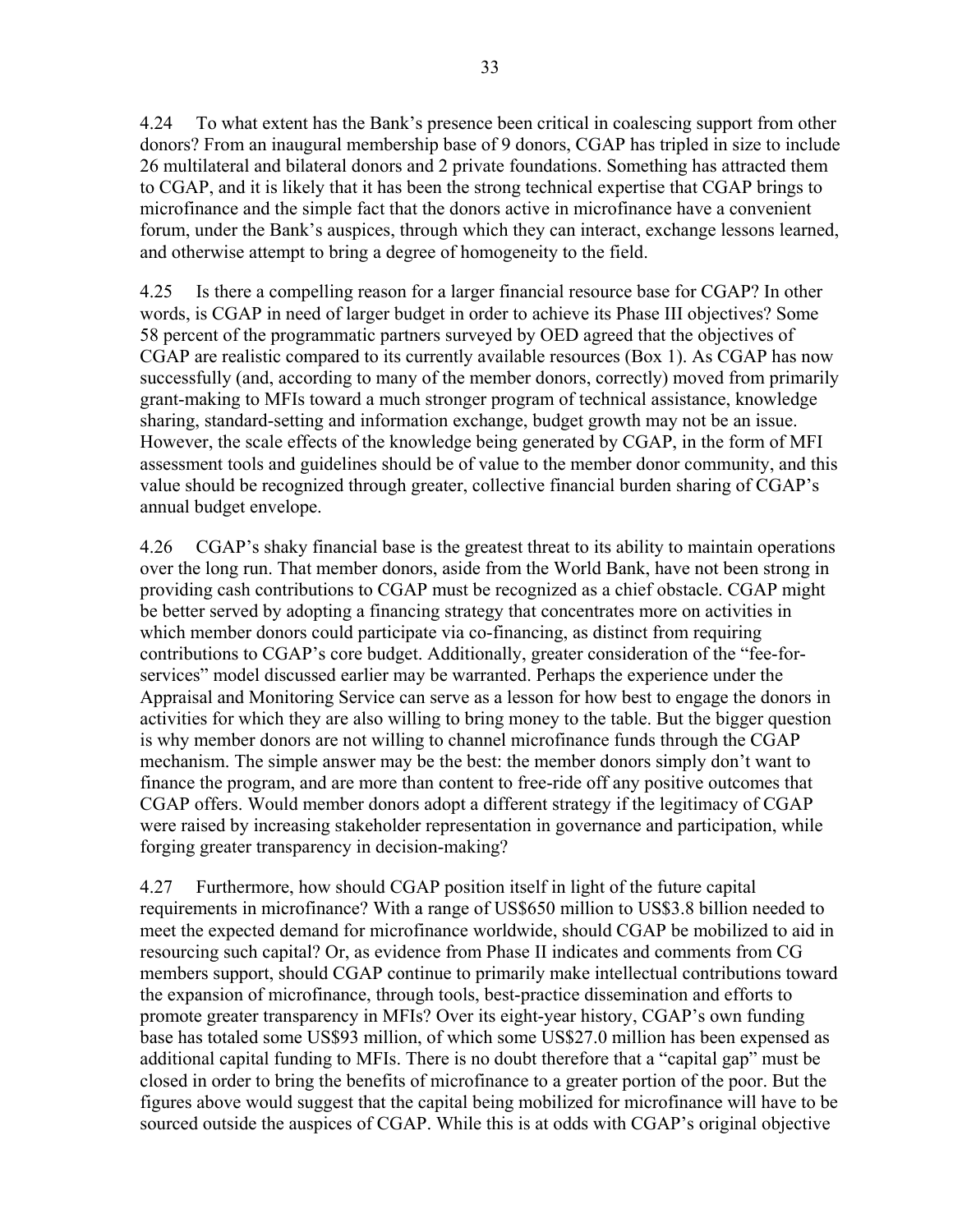of mobilizing a US\$100 million fund for expanding access to microfinance for the poor, it is nonetheless clear that the private sector, and specifically commercial banking, will be the key player in closing this financial gap.

|                            | <b>US\$ Millions</b>        |                              |              | <b>Percent of Total</b>     |                              |              |
|----------------------------|-----------------------------|------------------------------|--------------|-----------------------------|------------------------------|--------------|
| <b>Donor Member Group</b>  | <b>Phase I</b><br>(FY95-98) | <b>Phase II</b><br>(FY99-03) | <b>TOTAL</b> | <b>Phase I</b><br>(FY95-98) | <b>Phase II</b><br>(FY99-03) | <b>TOTAL</b> |
| World Bank                 | 30.750                      | 34.593                       | 65.343       | 80.6%                       | 59.7%                        | 68.0%        |
| <b>Bilaterals</b>          | 6.755                       | 21.862                       | 28.617       | 17.7%                       | 37.7%                        | 29.8%        |
| <b>Other Multilaterals</b> | 0.650                       | 0.900                        | 1.550        | 1.7%                        | 1.6%                         | 1.6%         |
| <b>Private Foundations</b> | 0.000                       | 0.600                        | 0.600        | $0.0\%$                     | 1.0%                         | 0.6%         |
| Total                      | 38.155                      | 57.955                       | 96.110       | 100.0%                      | 100.0%                       | 100.0%       |

| Table 11. Member Donor Contributions to Core CGAP Budget, FY95-FY03 |
|---------------------------------------------------------------------|
|---------------------------------------------------------------------|

Source: CGAP Annual Report 2002, Annex 3, and CGAP Annual Report, Table 1.

Note: These include the estimated dollar value of in-kind contributions (primarily staff secondments) provided by France, IFAD, Netherlands, U.K., and U.S.A. in various years.

## **Table 12. CGAP and Member Donor Co-financing, by Expenditure Category, Phase I and II (in US\$ millions)**

|                                | <b>Phase I</b> |                                |             | Phase II                       | <b>Total</b> |                                |
|--------------------------------|----------------|--------------------------------|-------------|--------------------------------|--------------|--------------------------------|
| <b>Expenditure</b><br>Category | <b>CGAP</b>    | <b>Member</b><br><b>Donors</b> | <b>CGAP</b> | <b>Member</b><br><b>Donors</b> | <b>CGAP</b>  | <b>Member</b><br><b>Donors</b> |
| Capacity                       | 2.829          | 2.175                          | 9.608       | 5.438                          | 12.437       | 7.613                          |
| <b>MFI</b>                     | 11.349         | 8.300                          | 4.339       | 5.107                          | 15.688       | 13.407                         |
| <b>Network</b>                 | 2.788          | 0.000                          | 6.128       | 14.373                         | 8.916        | 14.373                         |
| Other                          | 1.758          | 0.085                          | 13.187      | 3.464                          | 14.945       | 3.549                          |
| ТA                             | 0.189          | 0.037                          | 2.269       | 0.000                          | 2.459        | 0.037                          |
| Through<br>network             | 5.750          | 2.500                          | 1.815       | 0.000                          | 7.565        | 2.500                          |
| Donor                          | 0.000          | 0.000                          | 3.904       | 6.700                          | 3.904        | 6.700                          |
| Total                          | 24.663         | 13.097                         | 41.251      | 35.082                         | 65.914       | 48.179                         |

Source: CGAP.

Note: Excludes Banco do Nordeste (US\$51.6 million) under Phase I and ABL (US\$50.0 million) under Phase II

#### **RISKS AND RISK MANAGEMENT**

4.28 The risks to the World Bank of its involvement with CGAP result primarily from the significant financing burden that the Bank bears in the program, and the close, in-house relationship that the CGAP Operational Team enjoys in the use of various Bank services.

4.29 **Financial risk.** Grants approved through CGAP's Investment Committee are formally executed by means of legal agreements signed between CGAP and the recipient institution. These agreements are drafted by the Bank's legal department, and the Executive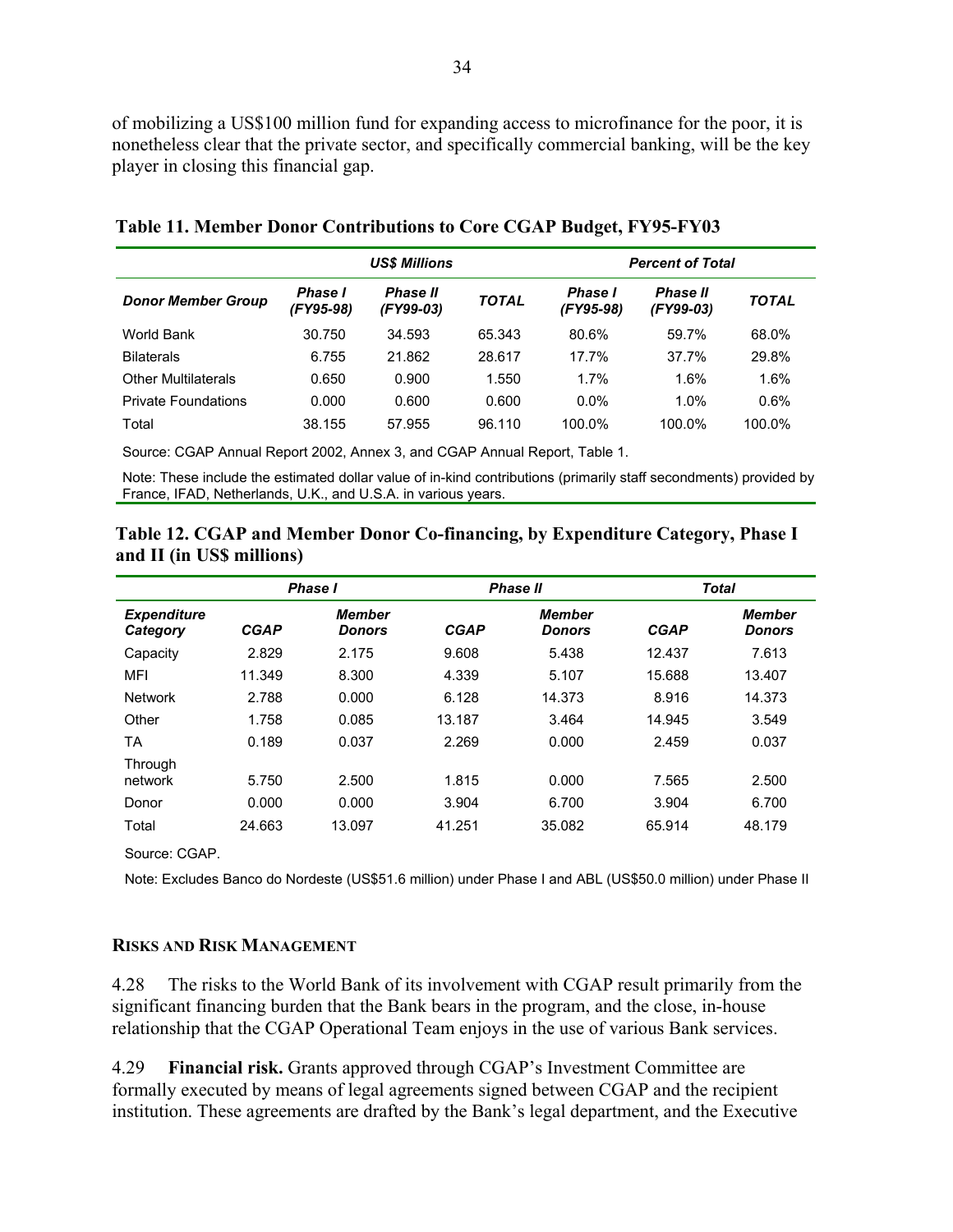Director of CGAP signs them as a representative of the World Bank. Given the financing burden already carried by the Bank, as majority funder of CGAP, any reduction in its support without a commensurate increase in burden sharing by the remaining member donors would require cuts in CGAP core programming. Yet, this is precisely the logic behind the DGF's 15 percent criterion – to effectively spread the financial risk among the partners to the program, such that others can "pick up the slack" if there are changes in the funding dynamics of any individual member. While member donors (other than the World Bank) collectively increased their financial contributions under Phase II, the Bank nevertheless remained the dominant financier, contributing 61 percent of total member donor contributions to date (see Table 11).

4.30 **Institutional risk.** This would appear to be substantial, given the level of "embeddedness" of Bank staff and Bank processes within CGAP. The Chair of the CG is the Infrastructure Vice President, the staff of the Operational Team are Bank employees, and the CGAP Investment Committee is composed of senior-level World Bank staff considered to be experts in the field of microfinance. While the risk is indeed substantial, the mere fact that the Bank is in control of so many of the issues that could potentially generate the downside risk plays to its favor. Yet again, the sheer weight of Bank involvement calls into question whose voices are being heard (and listened to) within the CG, EXCOM and the Investment Committee, as well as why other member donors are not actively seeking a greater role in such leadership.

4.31 Also, CGAP's ability to deal directly with MFIs opens the door for the potential of a disconnect between on-going Bank projects and CGAP activities in the respective countries. Minimizing this risk, therefore, becomes a function of the coordination of CGAP's activities in the context of the CAS and PRSP exercises.

# **5. Role of the World Bank**

5.1 This chapter assesses the Bank's performance as a partner in CGAP in accordance with four criteria:

- **Comparative advantage:** Whether the Bank is employing its comparative advantages in relation to other partners in the programs (endorsed by the Development Committee September 2000).<sup>49</sup>
- **Global-country linkages:** Whether the global program has effective operational linkages to the Bank's country operational work, where appropriate (one of the six approval criteria established by Bank Management in April 2000).
- **Oversight:** Whether the Bank is exercising effective and independent oversight of its involvement in the program, as appropriate, for in-house and externally managed programs.
- **Exit strategy:** Whether the Bank is facilitating effective, flexible, and transparent disengagement strategies, as appropriate (established by the DGF Council in October 1998).

 $\overline{a}$ 49. This is also one of the six criteria for approving a global program at the initial concept stage established by Bank Management in April 2000 and one of the eight eligibility criteria for grant support established by the DGF Council in September 1998.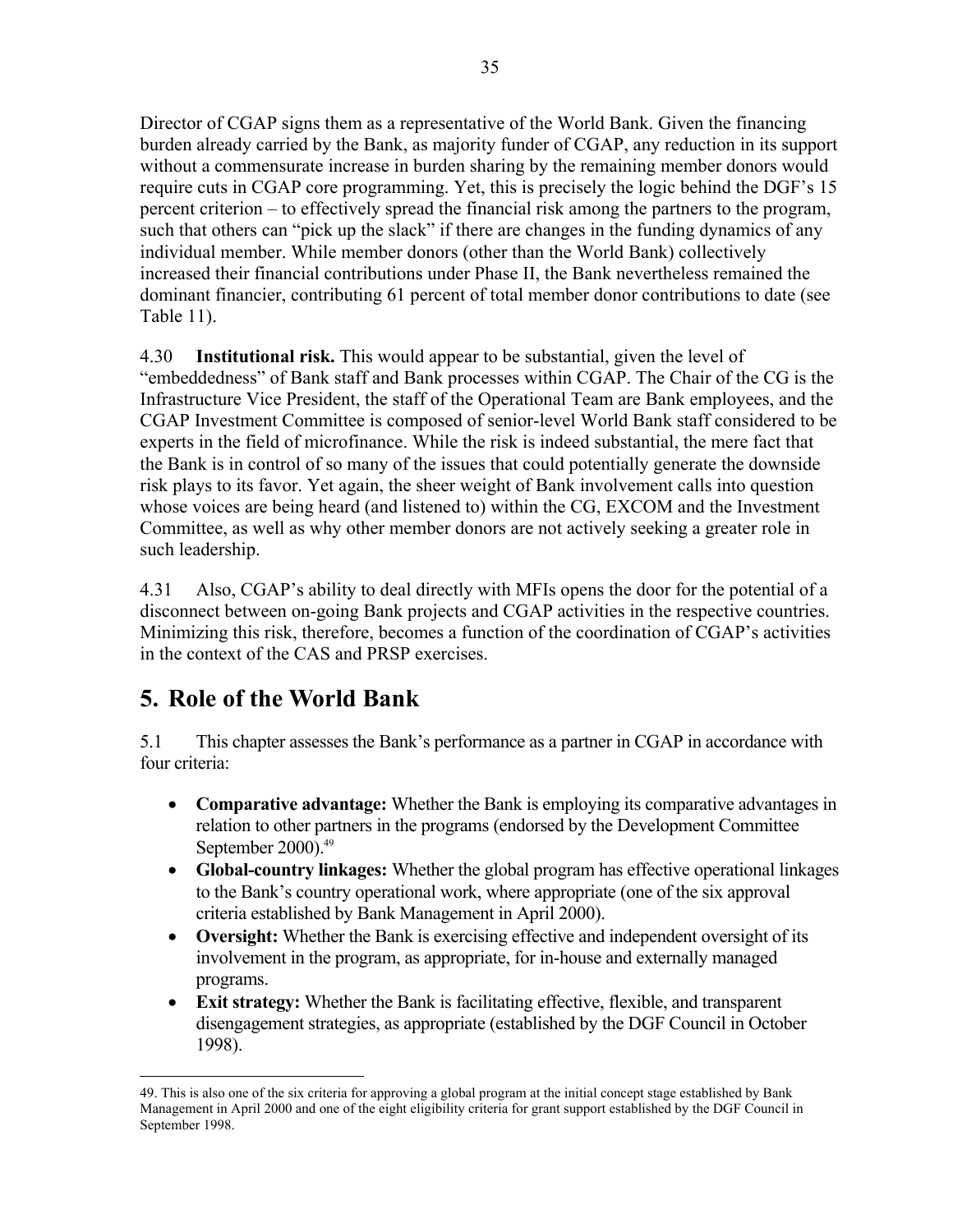#### **COMPARATIVE ADVANTAGE OF THE BANK**

5.2 According to the programmatic partners surveyed by OED, the Bank has utilized its comparative advantage as a partner in CGAP more at the global level than at the country level (Figure 5), particularly in regards to the Bank's global mandate and reach and its convening power relative to its expertise in country and sector-level analysis, its multi-sector capacity, and its country-level knowledge. With the Bank as its backdrop and institutional anchor, CGAP gains significant legitimacy by accessing the Bank's substantial goodwill among both donors and developing countries. The Bank's convening power is self-evident, with its own membership base of 184 countries, and CGAP has made extensive use of such power in bringing its member donors together and building a consensus around the basic parameters of how best to build strong financial institutions for the poor. Almost in unison, donors are voicing their collective belief that microfinance serves as one among several alternatives through which the poor worldwide can effectively emerge from poverty.

5.3 But in retrospect, the Bank's role at the inception of CGAP may have been excessive. Effectively, the Bank established the conceptual basis for CGAP, chaired the initial Donor Working Group, and led the thought process to operationalize CGAP. The Bank's founding contribution of US\$30.0 million, along with housing the secretariat at the Bank's headquarters in Washington, D.C., conveyed early on that CGAP was largely a Bank program. Had the Bank held off in making the US\$30.0 million available only after other member donors had actually mobilized the expected remaining US\$70.0 million, CGAP may have developed a stronger ownership at start-up.



## **LINKAGES TO THE BANK'S COUNTRY OPERATIONS**

5.4 In its engagement with the World Bank, the shift in CGAP's focus toward more policy-level work at the country level will make possible a stronger and more consistent linkage to country operations than has been possible up to the present, but it will also require a reallocation of scarce staff time from other CGAP products and services. The stronger focus on financial

sector policy plays both to CGAP's strengths in terms of global knowledge of best practices and the Bank's capacity to open doors to senior level policy makers to more effectively place microfinance on the table in ongoing consultations with member countries in the process of preparing both the CAS and/or the PRSP. Yet, if this policy dialogue is to be effective,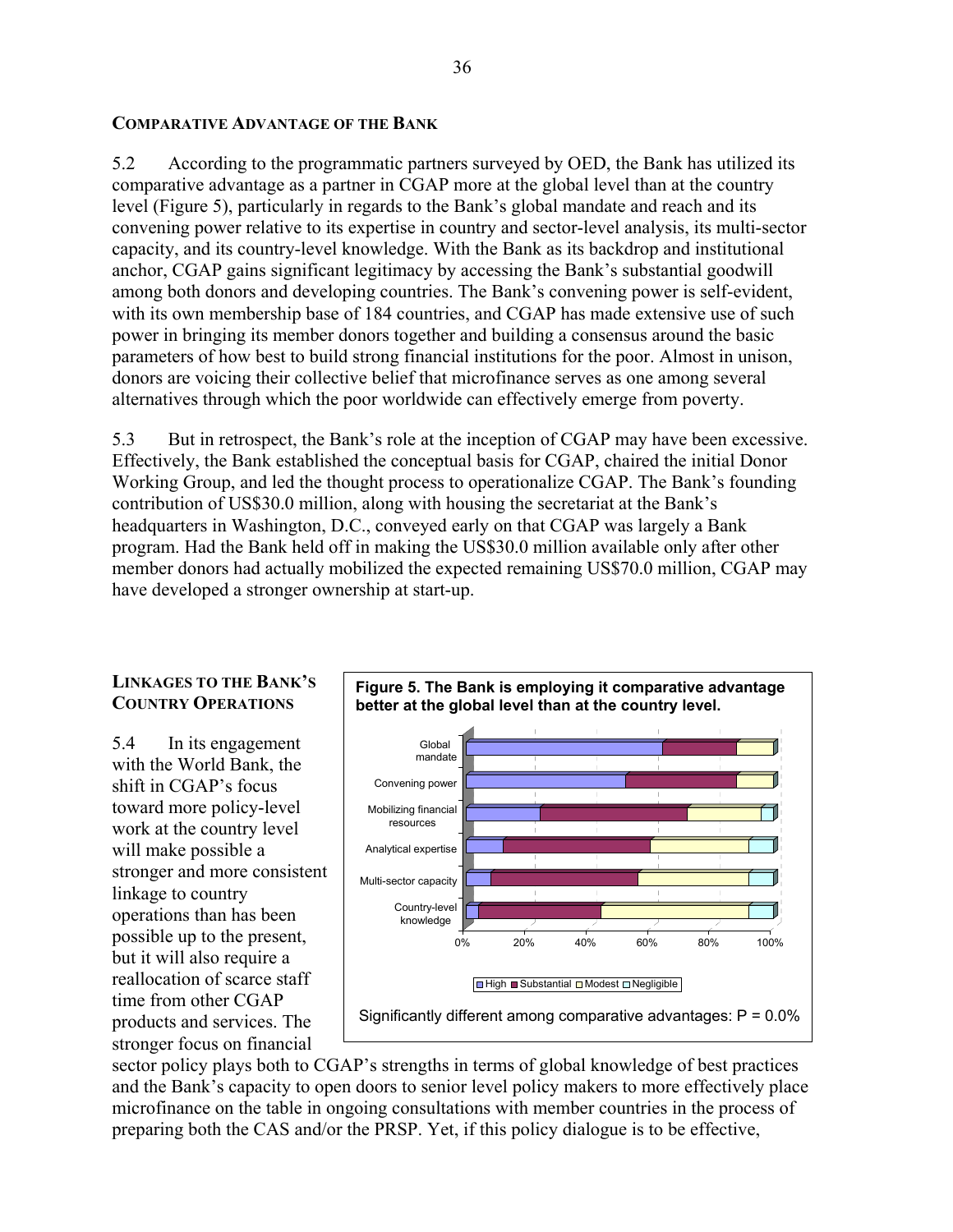stronger ties with core country teams, especially during the CAS preparation stage, will be an important element.

5.5 But the broader membership of CGAP should also be able to avail itself of much stronger linkages to their respective microfinance operations. This brings to light two issues for the future of CGAP – its human and financial resources, and its own institutionality. On the resource side, effective country-level engagement will require either substantially greater staffing and budget levels than CGAP currently possesses or equipping in-country member donor staff with the right microfinance messages, information, and technical tools that they can share and disseminate to national-level policymakers and other stakeholders. Maintaining CGAP under the auspices of the World Bank headquarters will also perpetuate the sense of entitlement among CGAP staff (which remain Bank staff in actuality). This may be precisely why the member donors have been hesitant to take up a greater burden sharing of the financing of CGAP.

5.6 Perhaps the best indicator of the Bank's role as a development partner with CGAP would be the extent to which microfinance has been "mainstreamed" or internalized within the Bank's country-level operations. Clearly, the Bank has been a strong partner with CGAP in terms of the financial and institutional support that it has provided (e.g., staffing, access to the Bank's legal and other business services, management of trust funds). Yet, the expected outcome of this participation should have been a deeper appreciation for the role that microfinance can play in creating assets for the poor by providing a potential pathway out of poverty.

5.7 A review of Bank lending indicates that the Bank's Board approved some 97 new projects with "micro and SME finance" components from FY96 to FY03 inclusive, corresponding to CGAP's Phases I and II (Table 13). Europe and Central Asia, Sub-Saharan Africa, and Latin America and the Caribbean have been the dominant regions in the micro and SME portfolio in terms of the number of lending operations, while Latin America and South Asia have received the largest volume of commitments. More than three-quarters of these operations had micro and SME finance components that constituted less than 50 percent of the total project costs, suggesting that a general strategy for microfinance lending at the Bank entails "bundling" microfinance within a multi-component, multi-sectoral context, as opposed to a separate focus on microfinance.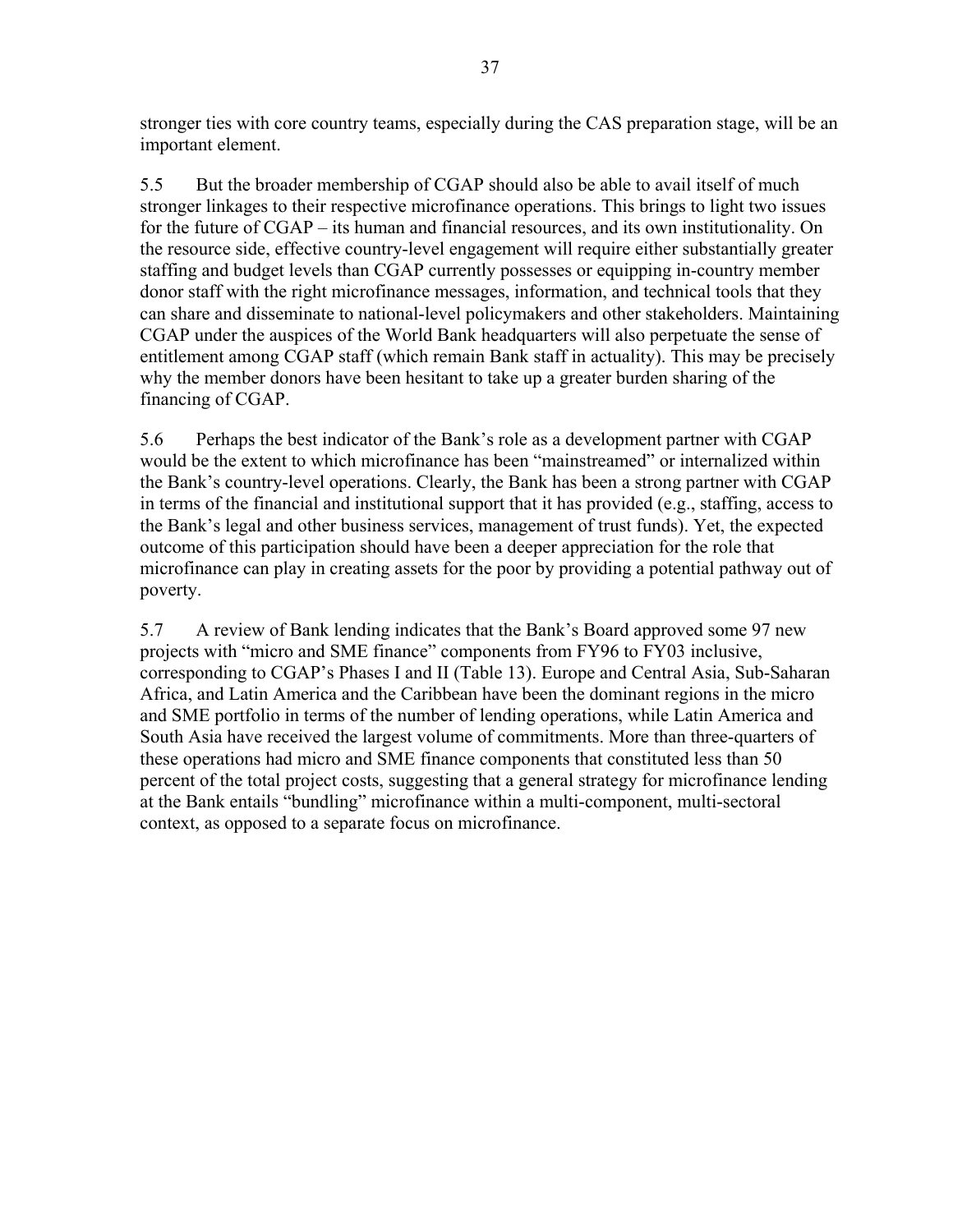| <b>Region</b>                                           | # Operations      | <b>Percent of Total</b> | <b>US\$ Millions</b> | <b>Percent of Total</b> |
|---------------------------------------------------------|-------------------|-------------------------|----------------------|-------------------------|
| Africa                                                  | 24                | 25%                     | 154.5                | 9%                      |
| East Asia and Pacific                                   | $12 \overline{ }$ | 12%                     | 246.9                | 14%                     |
| Europe and Central Asia                                 | 27                | 28%                     | 265.7                | 15%                     |
| Latin America and Caribbean                             | 20                | 21%                     | 715.8                | 40%                     |
| Middle East and North Africa                            | 9                 | 9%                      | 100.4                | 6%                      |
| South Asia                                              | 5                 | 5%                      | 294.0                | 17%                     |
| Total                                                   | 97                | 100%                    | 1,777.3              | 100%                    |
| <b>Percent of Micro and</b><br><b>SME Finance Loans</b> | # Operations      | <b>Percent of Total</b> | <b>US\$ Millions</b> | <b>Percent of Total</b> |
| $1 - 10%$                                               | 26                | 27%                     | 146.1                | 8%                      |
| 11-25%                                                  | 30                | 31%                     | 212.6                | 12%                     |
| 26-50%                                                  | 19                | 20%                     | 345.6                | 19%                     |
| 51-75%                                                  | 5                 | 5%                      | 71.8                 | 4%                      |
| 76-99%                                                  | 15                | 15%                     | 921.9                | 52%                     |
| 100%                                                    | 2                 | 2%                      | 79.3                 | 4%                      |
| <b>Total</b>                                            | 97                | 100%                    | 1,777.3              | 100%                    |
| Source: Annex O.                                        |                   |                         |                      |                         |

**Table 13. Bank-Financed Operations, Micro and SME Finance, FY96-03** 

5.8 Figure 6 shows the impact on Bank lending of the Report on the Task Force on Financial Sector Operations (1989), the recasting of the Bank's strategic thinking towards interventions in the financial sector, and the redrafting of Operational Directive 8.30 in 1992 (discussed in Chapter 2). New commitments to micro and SME finance plummeted to a mere US\$20.1 million in 1993. Since that time, however, there appears to be a discernable upward trend, albeit fluctuating considerably from one year to the next (as Bank commitments tend to do in every sector). Plotting a log-linear trend line to the data, new commitments have increased at an average annual rate of about 15 percent a year between 1993 and 2003. While actual disbursements have been relatively flat, the rising level of commitments appears finally to be having an impact on disbursements in 2003 and 2004.

5.9 It may be tempting to attribute these rising trends to the presence of CGAP. In fact, CGAP's view has been that the Bank spends too much money on "bad" microfinance, precisely in multi-sector projects. As CGAP sees it, a large proportion of CGAP-Bank interactions have involved trying to dissuade project staff from doing "bad" projects. A review of 52 Country Assistance Strategies (CAS), CAS Progress Reports and CAS Updates (reported and approved by the Board over the period October 2001 to March 2003) indicates that CGAP's linkages to country programs, at least as conveyed through these documents, has been rather minimal. Explicit mention of CGAP is made in only one CAS (Mexico). While 29 of the 52 CASs treat microfinance explicitly within their strategy, more often than not it is in relation to collaboration with IFC in the context of the Bank's overall assistance strategy. Given that these are consensus documents developed over several months of incountry consultation, it is somewhat striking that, despite the rather notable collective emphasis given to microfinance across these documents, CGAP is not more frequently cited.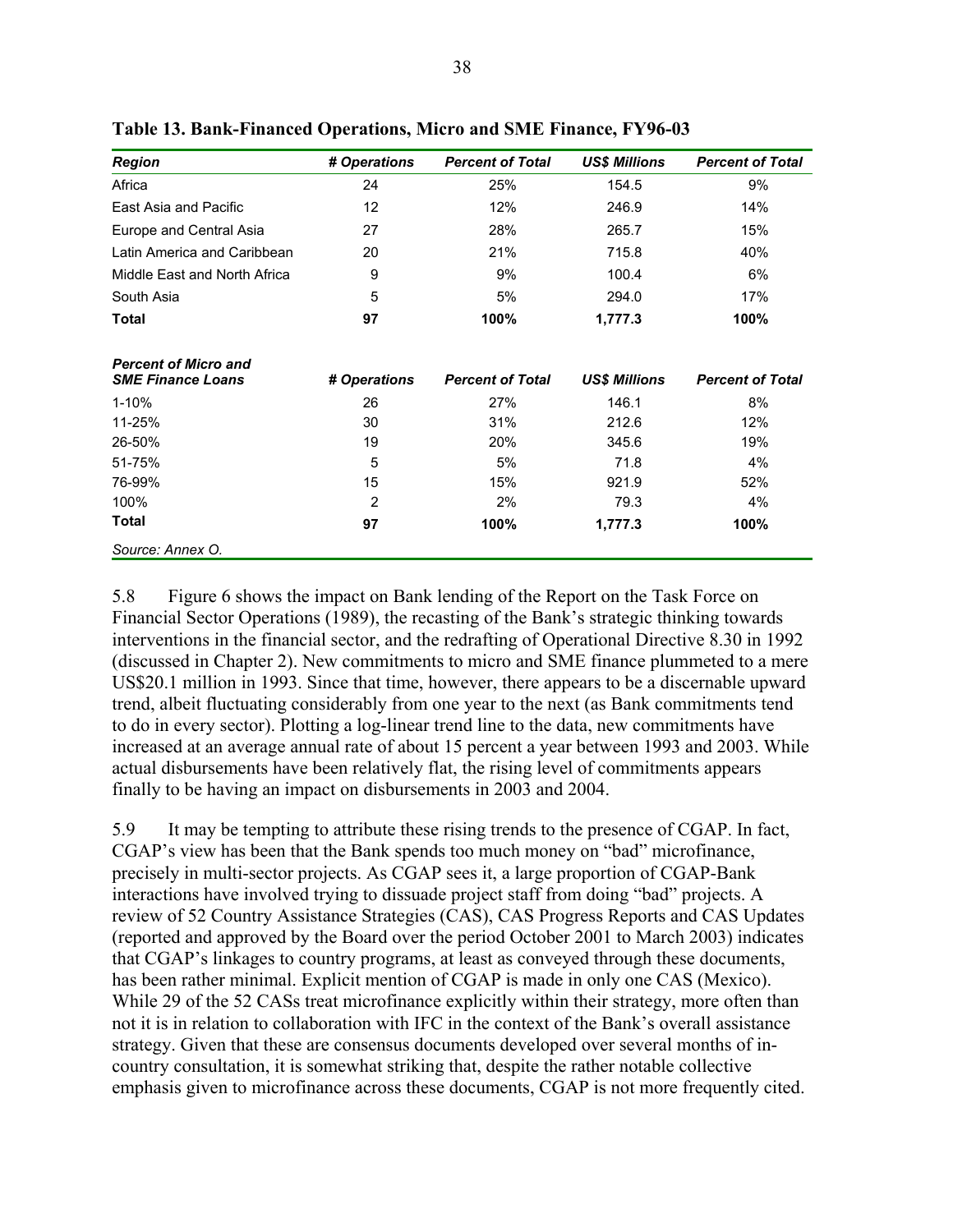

5.10 One might also ask whether CGAP's interactions with Bank staff have resulted in significant quality improvements in the Bank's microfinance operations. It would appear that they have not, as evidenced by a recent OED study of Bank Lines of Credit (LOC) operations. For the period FY93-03, a total of US\$13.4 billion was committed for LOC operations (representing 8.4 percent of total Bank commitments during the period), of which US\$11.7 billion was for regular LOC and US\$1.7 billion was for microfinance LOC. Over this time period, the share of microfinance LOC has been more or less steady in terms of overall commitments and it increased slightly in terms of number of operations. The rural sector accounted for the largest share (31 percent) of all LOC operations, while the financial sector accounted for only 17 percent (Table 14). The pre-dominance of LOC in sectors other than finance persists across time and for all Regions.

5.11 As a result, microfinance lending has become a substantial part of both the number and amounts of Bank lending operations for LOC. This may be partly the result of the increased focus on poverty alleviation and the perception that microfinance is an effective and efficient tool for fighting poverty.

5.12 An analysis, conducted by CGAP in conjunction with the OED LOC report, reveals an overall inferior quality among the microfinance LOCs. A scoring exercise was performed to determine the quality of microfinance LOC. The projects were scored on an index from 1 (exceptionally bad) to 5 (exceptionally good), with 3 being a weak but acceptable quality and 2 unacceptable. The average score for 64 microfinance LOC was 2.77, or on the low end of weak. Only 11 of the 64 were rated "good" or better. Thus, CGAP has been instrumental in identifying areas of needed improvement in the Bank's microfinance LOC portfolio, yet the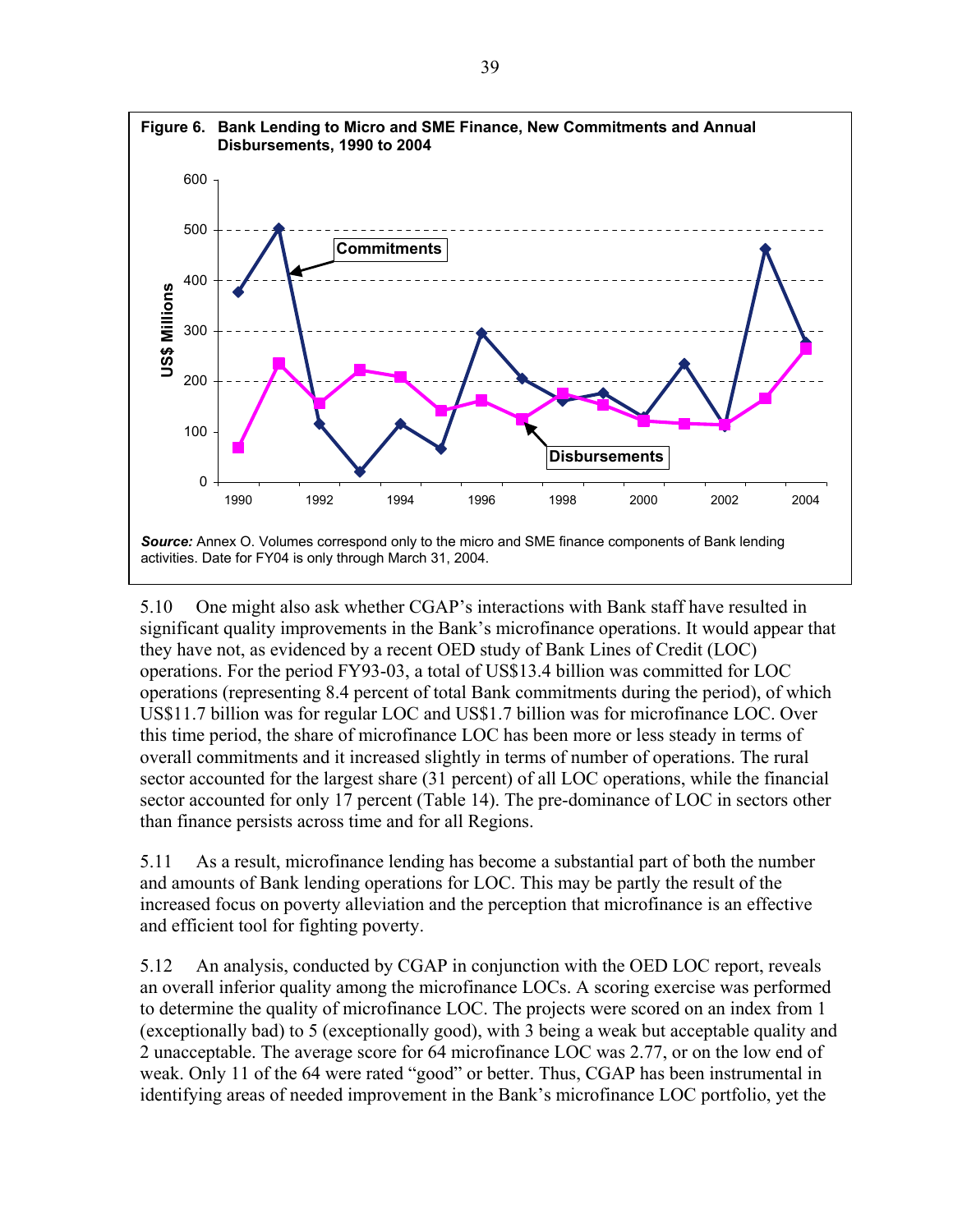time frame of analysis (FY93-03) – encompassing seven of CGAP's eight-year history – gives pause to reflect on CGAP's role (if any) in the decision to initially pursue these LOCs.

5.13 Another country-level exercise, the Poverty Reduction Strategy Paper (PRSP), provides the basis for Bank assistance as well as debt relief under the HIPC initiative. PRSPs are designed to be country-driven, comprehensive in scope, partnership-oriented, and participatory.<sup>50</sup> A country prepares a PRSP every three years. To date, some 44 PRSPs have been prepared worldwide. As stated in its FY02 Annual Report, CGAP staff contributed to the World Bank PRSP Sourcebook, numerous specific country PRSPs, and project appraisals. Other technical advice included the review of Bank-funded microfinance and rural finance projects in 15 countries.<sup>51</sup> In a review of 37 PRSPs, while 28 mention some form of strategic approach to the microfinance sector, none mention CGAP by name. This would seem to imply that, while the microfinance sector is gaining more weight in discussions concerning effective methods to achieve poverty reduction, the influence of CGAP is indirect at best in this process.

5.14 This cursory review of CASs and PRSPs leads to the bigger question of the capacity of CGAP to effectively advocate microfinance issues across the 89 countries represented in these CAS and PRSP exercises. Raising awareness among those embedded in the CAS process on the potential for poverty reduction through microfinance interventions requires frequent and consistent dialogue. Given that the CAS process is typically a three-year cycle, missing the window of opportunity to influence the policy discussion could effectively stifle both the policy engagement on microfinance and the lending pipeline that could help to facilitate it. CGAP, at present, has a staff of 22, only a subset of whom would have the requisite expertise to actively participate in such consultations. Rather than focusing on direct participation, CGAP would likely be more effective by targeting its advocacy for microfinance among the country economists and other technical experts who typically comprise the CAS and PRSP teams. This would allow CGAP to better leverage its scarce human resources in a wholesale manner, perhaps in the form of periodic workshops and scheduled seminars, in which other member donors could also take part.

 $\overline{a}$ 

<sup>50.</sup> This contrasts with country assistance strategies (CASs), which are Bank-driven, albeit with greater country-level consultation of late. For low-income, HIPC-eligible countries, however, PRSPs are supposed to feed into and influence the CASs.

<sup>51.</sup> Afghanistan, Bulgaria, El Salvador, Eritrea, East Timor, Ghana, Kazakhstan, Mali, Malawi, Mexico, Nicaragua, Pakistan, the Philippines, Sri Lanka, and Tajikistan.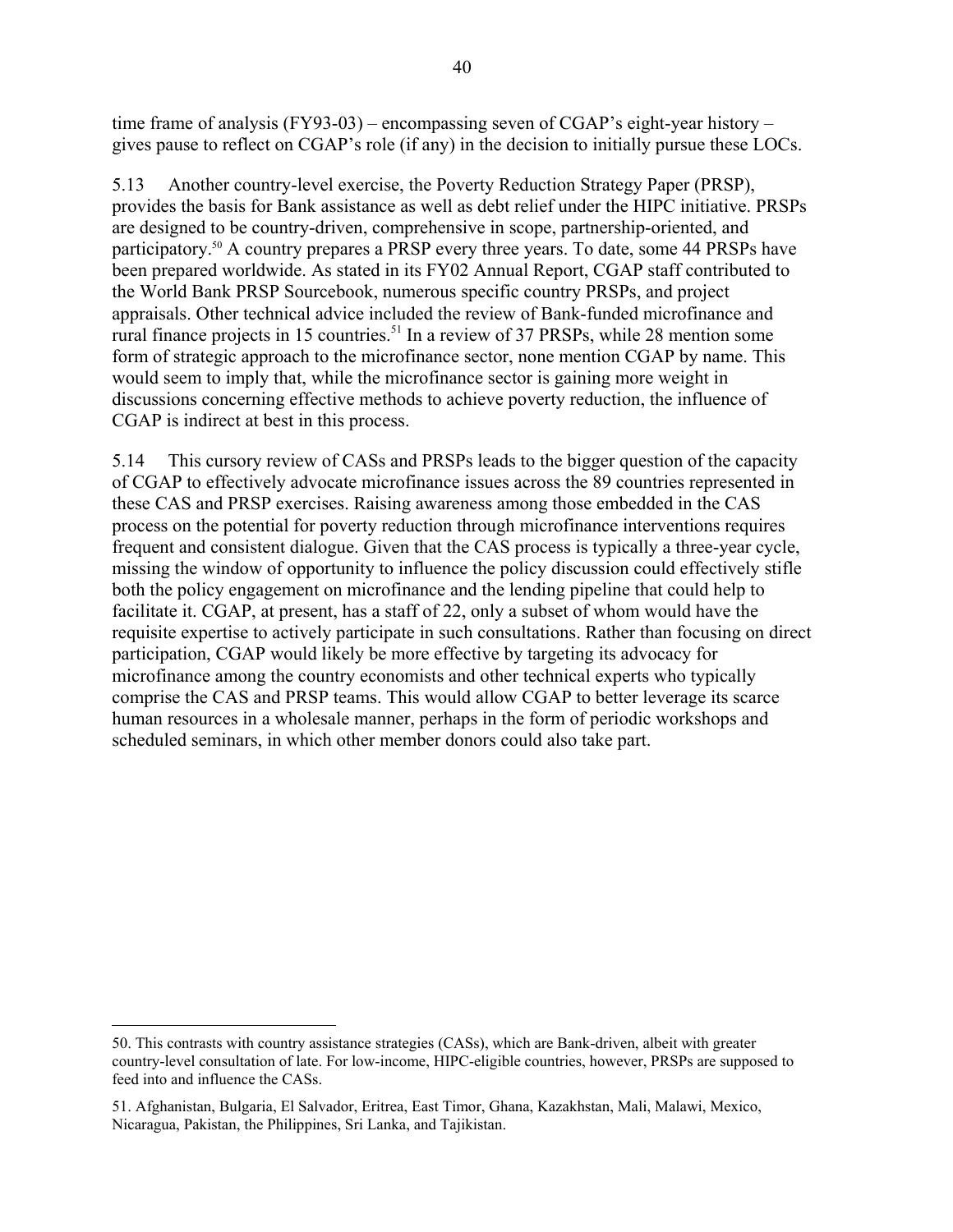5.15 Not only the World Bank, but also the International Finance Corporation (IFC) supports the development of microfinance in developing countries. In 2000, IFC independently launched its Small and Medium Enterprise Capacity Building Facility (CBF) to finance, through one-time grants, promising pilot projects with replication and scaling-up potential. Partnerships are also sponsored under the CBF, which are characterized as broader, enduring strategic alliances with on-the-ground institutions that can stimulate other new future projects. CBF funding is drawn from IFC net income, similar to that of DGF funding for CGAP. With annual allocations of approximately US\$7.0 million, CBF has funded eight partnerships and over 30 pilot projects, totaling US\$9.7 million under FY01 and FY02. Whether partnership or pilot project, the CBF funding, on average, constitutes slightly more than 20 percent of total project cost for any given investment. Interestingly, about one-half of the CBF commitments over this period have been made to MFIs or Microenterprise capacitybuilding institutions, some of which (e.g., Acción, Women's World Banking, FINCA) have also benefited from CGAP assistance. The IFC, through the CBF, appears to be following a similar path to that pursued by CGAP during its Phase I, since grant-making to MFIs and related institutions constitutes a primary activity. The cost-sharing approach under the CBF is also comparable in design to the Appraisal and Monitoring service instituted by CGAP in Phase II. However, the IFC generally finances MFIs at a later and more developed stage in comparison with CGAP. Few of the MFIs in which CGAP has invested would have qualified at the time for IFC investments.

### **THE BANK AS DONOR TO CGAP**

5.16 The Bank's financial support to CGAP has always been through grants, first under the Special Grants Program (SGP) during Phase I, and later under the DGF in Phase II. In moving from the SGP to the DGF, the Bank recognized the importance of grants as a complement to the Bank's core business of operational lending. When criteria were

|                   | <b>US\$ Millions</b> |        |              | <b>Percent of Total</b> |         |              |
|-------------------|----------------------|--------|--------------|-------------------------|---------|--------------|
|                   | <b>FY01</b>          | FY02   | <b>TOTAL</b> | <b>FY01</b>             | FY02    | <b>TOTAL</b> |
| Partnerships      | 2.570                | 2.200  | 4.770        | $10\%$                  | 9%      | 10%          |
| Pilots            | 1.855                | 3.075  | 4.930        | 7%                      | $13\%$  | 10%          |
| Leveraged Capital | 20.875               | 19.129 | 40.004       | 83%                     | 78 %    | 80%          |
| <b>TOTAL</b>      | 25.300               | 24.404 | 49.704       | 100 $%$                 | 100 $%$ | 100%         |

**Table 15: IFC SME Capacity-Building Facility, Commitments FY01 and FY02** 

established for DGF funding in 1998, CGAP, like other programs that had received grants from the SGP, was grandfathered into the DGF, with the proviso that it would in due course comply with the DGF eligibility criteria (Annex A, Table A.4).

5.17 Six years after the establishment of the DGF, CGAP still does not comply with several criteria for DGF funding. First, Bank support constituted 68 percent of CGAP's core funding from FY95 to FY03. While Bank support declined to 60 percent of total support during Phase II (the period during which DGF support began), and to 54 percent of core funding in FY03, this remains well in excess of the DGF criterion of 15 percent.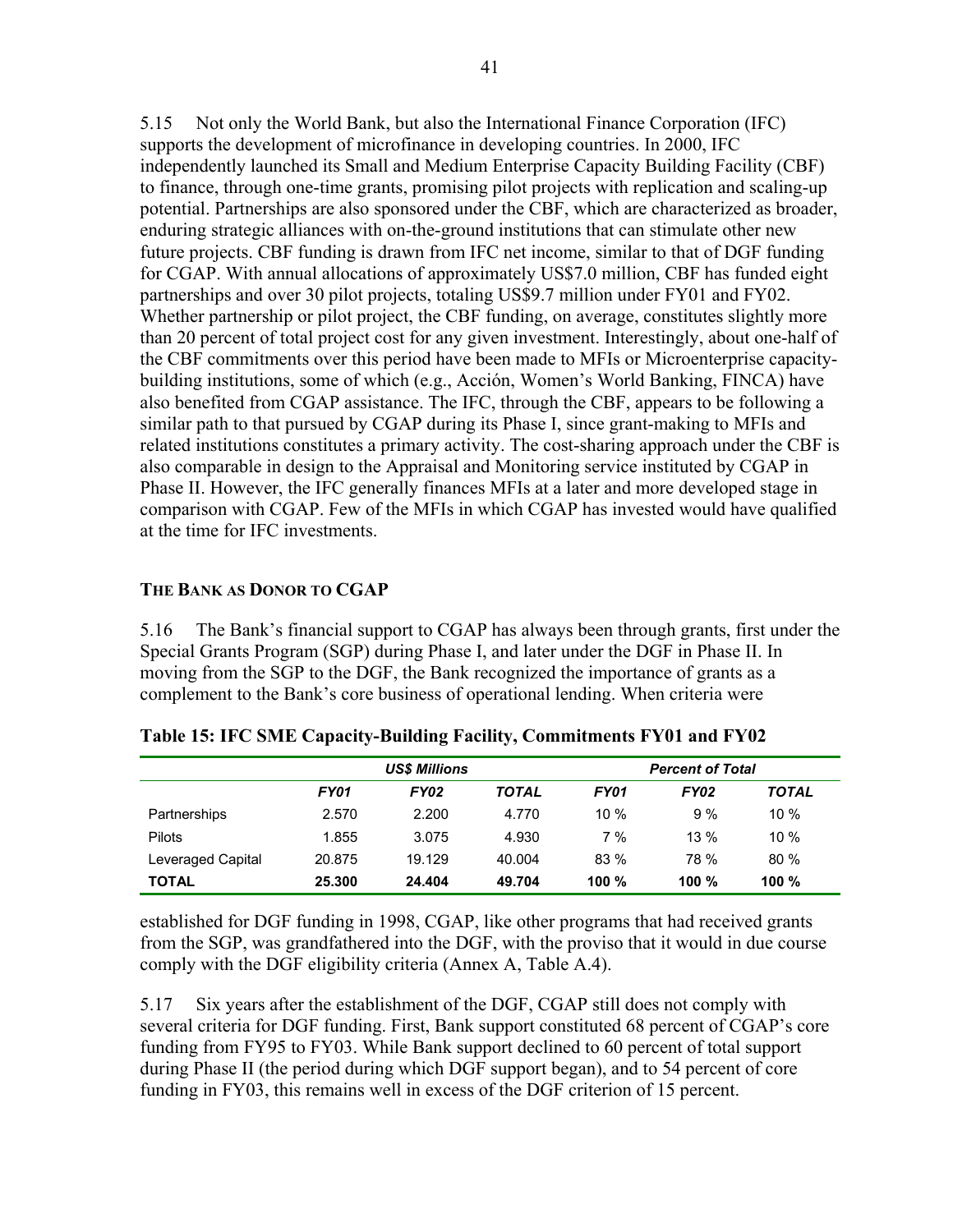5.18 To its credit, CGAP has made strides to correct this funding imbalance. Its 2000 Annual Report clearly confirms CGAP's own awareness of the need to diversify its funding base and reduce Bank participation. In fact, the EXCOM and the Operational Team launched an initiative that same year to boost commitments from existing multilateral and bilateral members, as well as recruit new members to CGAP, particularly private donors.<sup>52</sup> CGAP cited three reasons for the need to broaden its funding base: (1) to reflect its multi-donor nature, (2) to comply with the 15 percent DGF guideline and (3) to demonstrate a disengagement strategy from Bank funding. The Bank reinforced this initiative in 2001, when Bank President James Wolfensohn, in a speech to the Spring Meetings, made the case for "equal partnership in funding such important partnerships [as CGAP]."53 Despite these efforts, as well as a noticeable increase in bilateral commitments during the Phase II period, goals for decreased Bank share in financing CGAP have clearly not been achieved.

5.19 Second, the arm's-length relationship of CGAP with the Bank is questionable. The CGAP Phase II evaluation asks the question, "Who owns CGAP?" and responds by finding that ownership lies squarely with the World Bank:

CGAP [Operational Team] staff are employees of the World Bank, the CG chair is a World Bank employee, oversight of CGAP investments is provided by a group of World Bank employees (on the Investment Committee), more than 60 percent of the CGAP budget comes from the World Bank (through the DGF), and fiduciary responsibility for CGAP financial management is exercised by the World Bank."54

5.20 The Charter reinforces this notion in its declaration that CGAP is not an independent entity, but rather a group of trust funds managed by the World Bank. As the CGAP Charter states, "Bilateral trust fund agreements between CGAP member donors and the World Bank govern CGAP, and these same agreements delegate to the Bank the role of execution and oversight of CGAP."<sup>55</sup> This recognition of the Bank's role in CGAP, while simultaneously defining a governance role for the CG, sets up an internal dissonance within CGAP. Technically, and perhaps legally, the Bank is CGAP and CGAP is the Bank, while philosophically, rhetorically and operationally, CGAP is termed a consortium of its member donors. Here again, the voices of several CG members, in providing inputs on an earlier draft of this study, convey a solid sense of ownership, as least in regard to Phase III of CGAP. Yet, one might expect to see this ownership more substantially reflected in the CGAP Charter, for example in a reduced role of the Bank in the execution and oversight of CGAP and a commensurate increase in such responsibilities by the remaining CG members. Another sign of greater ownership would be the CG members' greater input in developing strategies and assessing their impacts in light of their own operational experience on the ground rather than "leaving much of the thinking to CGAP secretariat," as some acknowledged may be the case currently.

1

<sup>52.</sup> CGAP Annual Report 2000, pg. 15.

<sup>53.</sup> CGAP Annual Report 2001, pg. 23.

<sup>54.</sup> CGAP External Evaluation, 2002, p. 30.

<sup>55.</sup> CGAP Charter, p. 2.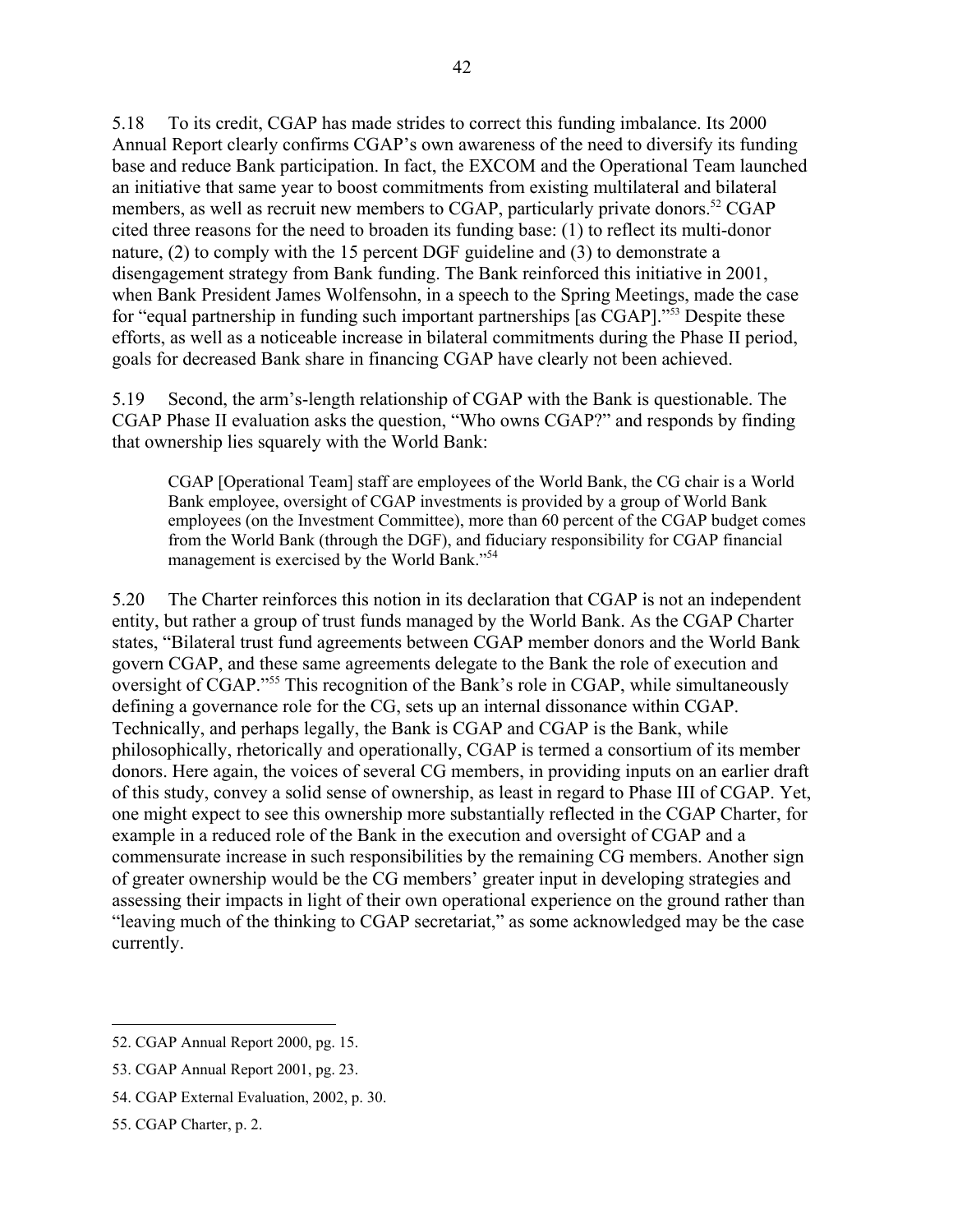5.21 Again to its credit, CGAP has instituted two arrangements to reduce the dominant role of the Bank, in general, and of the Infrastructure Vice Presidency, in particular, in the governance and management of CGAP, and thereby foster more of an arm's length relationship with the Bank. First, while the Bank's Vice President for Infrastructure remains the chair of the Council of Governors, EXCOM elects a chairperson from among its member donors for a two-year renewable term.<sup>56</sup> Second, the Bank's representative on both the CG and EXCOM is a senior Bank staff member (lead economist) located in the Financial Sector Vice Presidency, and therefore outside the Bank's management chain responsible for CGAP – the only such example of the separation of oversight and management among the 12 global programs reviewed by OED that are located inside the Bank. In addition, the FSE Vice Presidency provides an annual budget allocation of US\$30,000 for him to exercise this oversight role.<sup>57</sup> To the outside world, and in particular to the MFI industry, CGAP also seems to have developed an identity from the Bank that is at least as independent, if not more so, than the other five infrastructure global programs.

5.22 Nonetheless, CGAP has not yet complied with the DGF guidelines that were approved in June 2000 in relation to the funding of in-house secretariat costs. Under "promoting and reinforcing partnerships" these guidelines provide the following:

Except during the first year of operation where majority funding from the Bank could be necessary as partnership support crystallizes, the Bank should not fund more than fifty percent of such secretariat costs to avoid a program's over-reliance on the Bank. After no more than three years, a decision should be made to either move the secretariat out of the Bank, keep it in the Bank with strong donor support, or discontinue the effort due to lack of donor interest or other reasons. In exceptional cases where there is strong donor interest in maintaining an in-house secretariat in the Bank after three years, then this secretariat should be financed 100% by partners.<sup>58</sup>

5.23 There is also the subsidiarity issue that was first introduced in Chapter 2. Now that CGAP has significantly scaled back its grant-making activities, the justification for the Bank's continuing participation in CGAP rests largely on its activities characterized by substantial economies of scale and scope – such as knowledge creation and dissemination, capacity building, and improving donor coordination – that add value to the Bank's clients beyond what the Bank's country operations can do acting through partnerships at the country level alone.<sup>59</sup> The evidence presented in Chapter 3 is so far sufficiently compelling with respect to CGAP's knowledge creation and dissemination activities, but less so with respect to donor coordination. CGAP needs to put in place more systematic monitoring and evaluation processes, including a structured set of quantitative or qualitative output, outcome,

 $\overline{a}$ 56. CGAP Charter, p. 4. The representative of the Department for International Development (U.K.) is currently the chair of EXCOM.

<sup>57.</sup> Presumably, this means that any conflicts that arose between the INF and FSE Vice Presidencies in terms of the strategic direction or performance of CGAP would be resolved at the Vice Presidential or Managing Director levels.

<sup>58.</sup> Guidelines for DGF Funding for Programs with In-House Secretariats (approved June 2000), http://wbln0023/rmc/rmc.nsf/DOCs/DGF+Guidelines+on+In-House+Secretariat?OpenDocument .

<sup>59.</sup> This corresponds to the Bank's third strategic focus for global programs, "multi-country programs that crucially depend on highly coordinated approaches." See Annex A, Table A.3.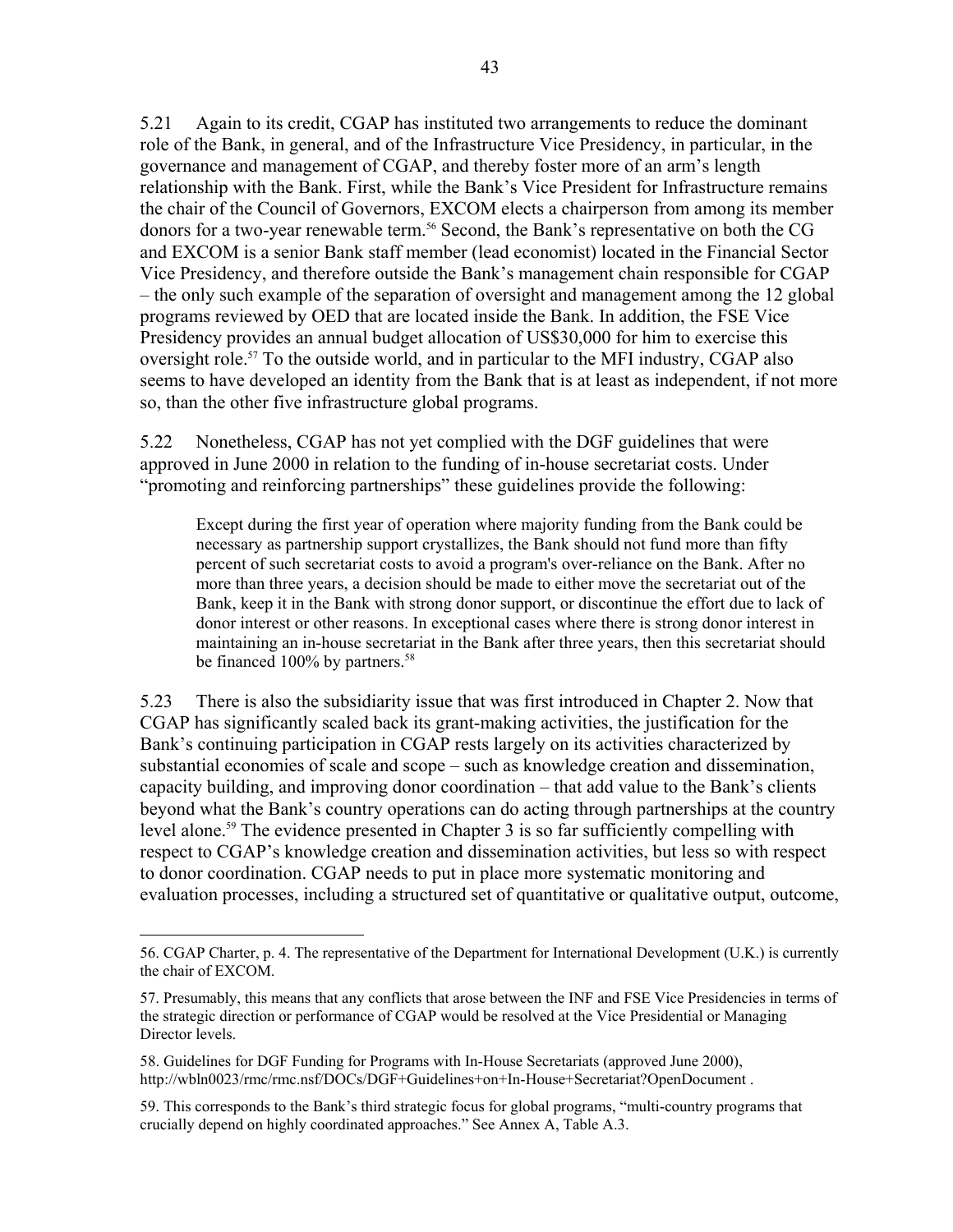and impact indicators to demonstrate the continuing value added of its global partnership to the Bank's client countries.

5.24 CGAP has clearly been a positive beneficiary of the differential application of DGF funding rules between those global programs that started before 1998 and those that started afterwards. But this lack of compliance with so many DGF funding rules produces a doubleedged dilemma for the Bank that is the subject of the next section.

## **DISENGAGEMENT STRATEGY**

5.25 OED's review of the Bank's involvement in global programs distinguishes exit strategies from three perspectives: (1) the program declares "mission accomplished" and closes; (2) the program continues, but the Bank withdraws from all aspects of its participation; and (3) the program continues and the Bank remains engaged, though the degree of engagement in some or all aspects declines over time.

5.26 Regarding (1), the present mandate of CGAP extends through FY08. The Council of Governors will conduct a review in FY06 in order to determine post FY08 options for CGAP such as disbanding, expanding or transforming.<sup>60</sup> Regarding  $(2)$ , the two sponsoring vice presidencies, FSE and INF, have no strategy at the present time for completely disengaging the Bank from CGAP. Regarding (3), CGAP was designated a Window 1 program when the DGF introduced its two-window approach commencing with the FY02 DGF funding allocation. This means that the DGF regards CGAP either (a) as an established program with long-term development objectives, a track record of success, and strong partnership support, or (b) as a priority program with a time horizon for DGF funding that goes beyond three years.<sup>61</sup> CGAP's current strategy for disengaging from DGF financial support, which was instituted in FY02, is to reduce its financial dependence on DGF funding by US\$400,000 each year.

5.27 It is not the place for this review, which is a background paper for OED's larger review of the Bank's involvement in global programs, to make a recommendation regarding a disengagement strategy for CGAP. In any event, what the Bank, the DGF, and CGAP's partners decide to do in this regard will clearly be influenced by the Bank's Board and Management response to OED's recommendations in its larger review. Rather, this review simply offers some insights into CGAP's current situation.

5.28 At one extreme, CGAP would appear to be a good candidate for mainstreaming into the Bank's regular budget, supported also by donor trust funds, in the way that the Water and Sanitation Program (WSP) and the Energy Sector Management Assistance Program (ESMAP) currently operate. Indeed, in shifting the focus of its activities from grant-making to in-kind technical assistance and knowledge creation and dissemination activities, CGAP has been transforming itself into a program that is structurally very similar to WSP. Mainstreaming CGAP into the Bank's regular budget would also be more consistent with the

 $\overline{a}$ 

<sup>60.</sup> See Annex D.

<sup>61.</sup> DGF Guidelines on the Two-Window Approach,

http://wbln0023/rmc/rmc.nsf/DOCs/DGF+Two+Window+Approach?OpenDocument.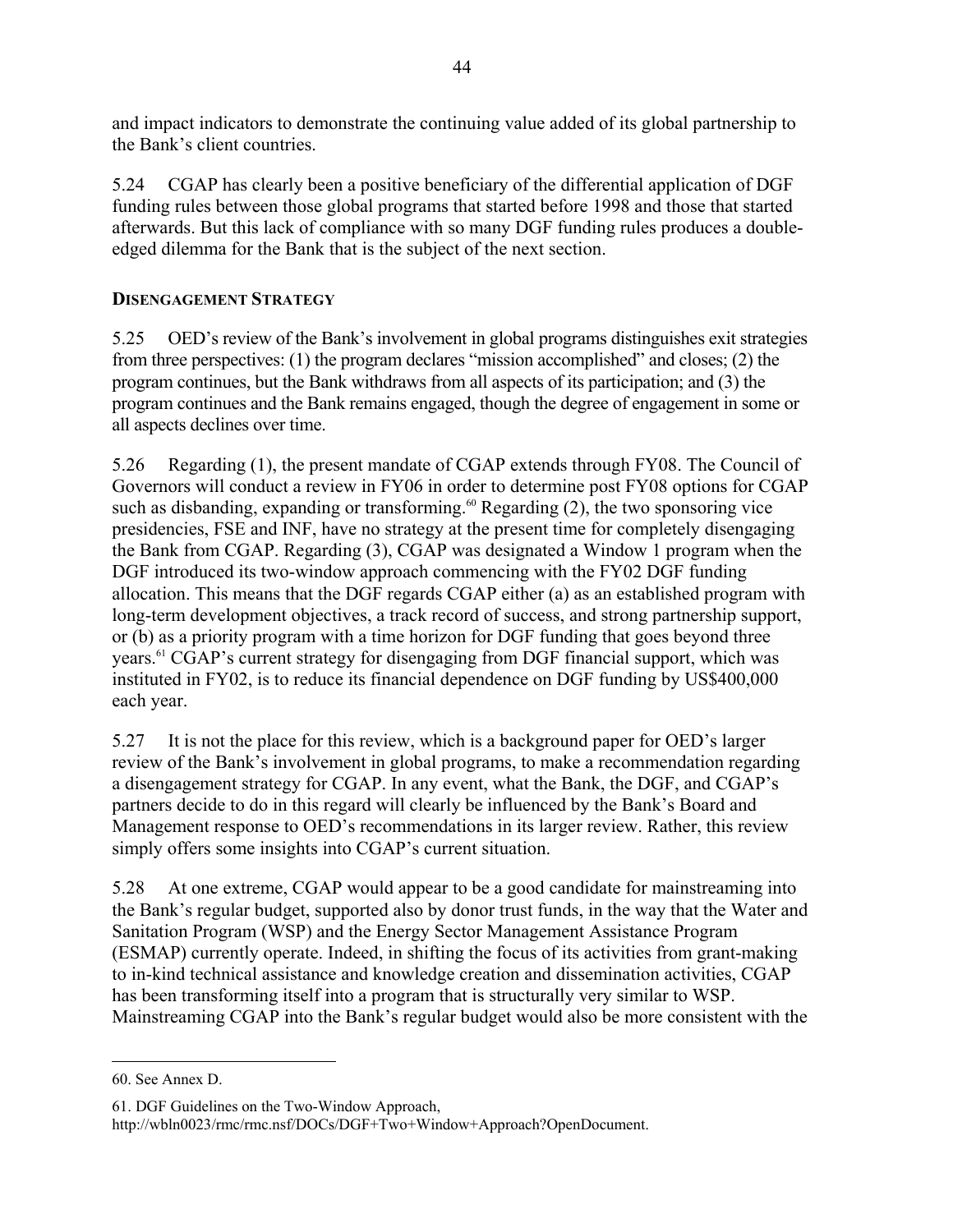newly clarified rules on the allowable use of Bank budget resources, trust funds, and DGF grants for global programs that "DGF grants must flow to entities outside the Bank for funding costs of externally managed entities." While the DGF might choose to grandfather CGAP once again, or CGAP might escape the application of these rules on a technicality, $62$ using DGF grants to fund the staff costs of a growing secretariat to provide in-kind technical assistance is clearly inconsistent with the spirit of these rules. The negative side of this option is the risk that CGAP might lose some of its independent identity from the Bank, which it has fostered and which it enjoys in the MFI industry at large. Pursuing this option would also require the Bank to replace CGAP's DGF grant with the Bank's regular budgetary resources, and for CGAP and the Bank to make a more concerted effort to raise trust fund resources from its member donors.

5.29 At the other extreme, CGAP could pursue an independent legal status and exit the Bank, like the Global Water Partnership (GWP), the Global Development Network (GDN), and World Links have done. This would cement a distinct persona for CGAP, one which many member donors express already exists for the program, and might also spark a greater degree of ownership and burden sharing on the part of the other member donors. While the Bank could continue to provide DGF grants to CGAP without being in violation its own funding rules, the Bank would scale back its role in CGAP to a level more commensurate with that of a member donor, while other donors would "step up to the plate" and begin to comply with the conditions of their own membership in CGAP. Greater proportionality in terms of financial burden sharing, given the varying capital bases among the member donors, and perhaps making this explicit within the CGAP Charter, would be steps in the right direction. Encouraging developing countries to become full-fledged members of a CGAP that is its own independent legal entity would also enhance its legitimacy in the eyes of its developing country clients.

5.30 It may be possible to find a sustainable course of action between these two extremes. But staying on its present course seems unsustainable. CGAP would continue its uneasy relationship with its principal source of funding – the DGF. In the face of increasing competition for DGF funds, pressures will mount to enforce DGF's funding criteria equitably among all programs – those that started both before and after 1998. Enforcing the DGF criteria would result in a drastic reduction in Banks' financial support to CGAP in order to comply with the 15 percent criterion, or, in the extreme, a complete withdrawal of DGF support. Under either of these scenarios, and without an alternative plan of action, CGAP would likely cease operations, given the historical importance of DGF support to its livelihood and the as yet unrealized substantive cost-sharing from non-Bank member donors. Even if the CGAP partnership is objectively judged as adding value to the Bank's clients beyond what the Bank can do through its country operations alone, why should the Bank unilaterally continue to support its activities and disregard its own policies regarding grantmaking? Equally perplexing, why do the other donors remain so reticent about financing CGAP?

5.31 There is little doubt that increasing the access of the poor to sustainable microfinance will remain a long-term development challenge for the immediate future, and that this is

<sup>&</sup>lt;u>.</u> 62. Unlike the case for most in-house programs, CGAP's annual DGF allocation is transferred into a Bankadministered trust fund, and trust funds can be used to pay for in-house secretariat staff costs.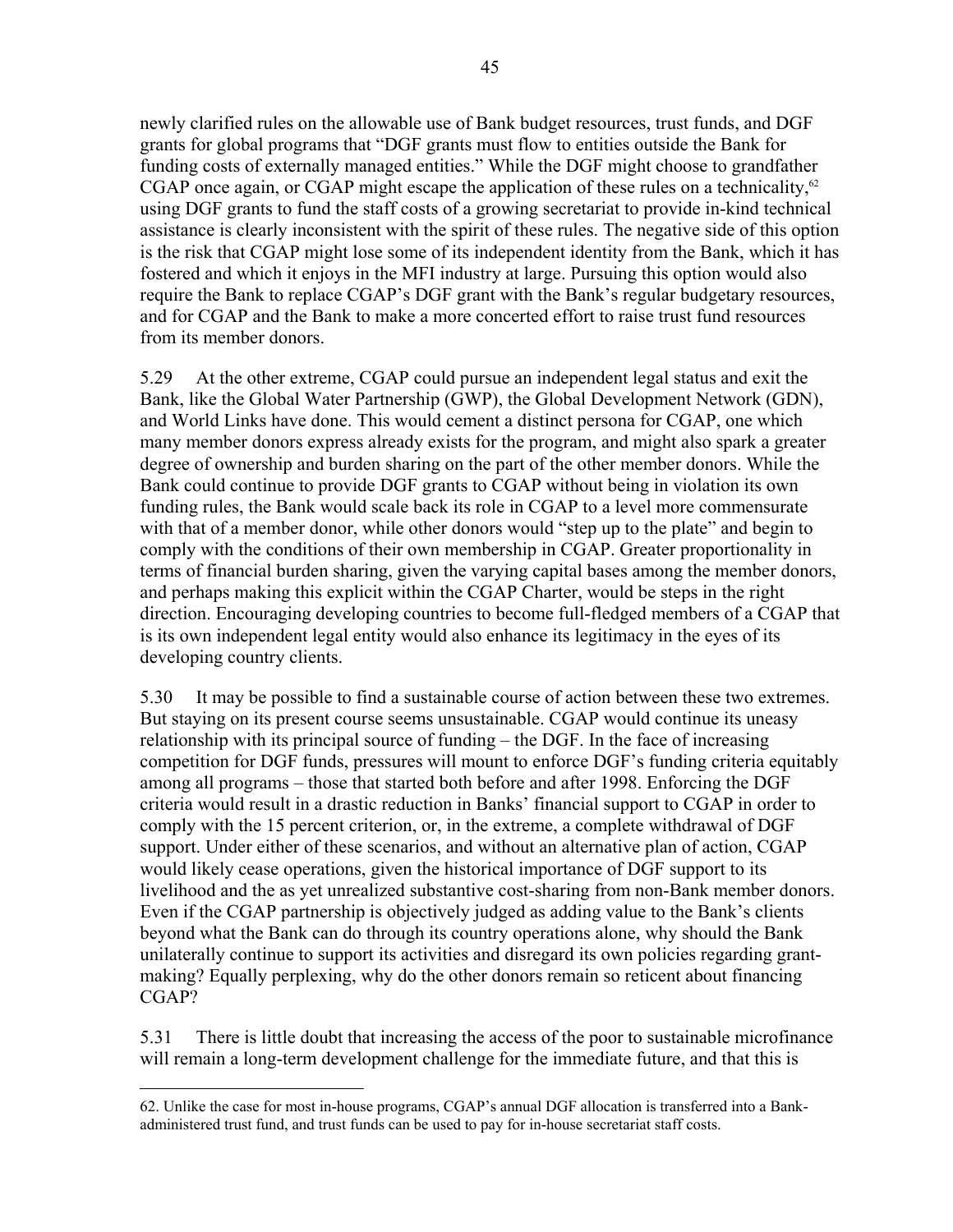based on a solid international consensus that microfinance institutions can be both financially sustainable and reach the poor, and that access by the poor to microfinance can help to reduce poverty. The Microcredit Summit Campaign once again provides a snapshot of this challenge in expanding access to microfinance and achieving its stated goal of 100 million clients by 2005. It is also clear that CGAP has contributed both to increasing the reach and sustainability of selected MFIs and to increasing the world's knowledge about best practices in microfinance. It is less clear what CGAP's contribution to the broader microfinance industry has been in the past, and what kind of global collective action can most effectively enhance the role of microfinance in developing countries in the future. While the donordriven model of expanding access to microfinance will likely remain in place for some time to come, this is something that individual donors, including the Bank, can undertake by themselves. One can also envisage a progression away from donor interventions and toward an ever-increasing presence of commercial financial institutions engaged in both retail or wholesale lending for microfinance. In fact, this is precisely what must occur if the desired mainstreaming of microfinance is ever to take place. It may be necessary for CGAP's partners to answer the question of the most effective role of global collective action in this process before CGAP will be able to reconfigure itself on a more sustainable course of action.

## **6. Findings and Lessons**

6.1 **In the case of programs which were explicitly intended to benefit the poor as was the case with CGAP, Bank-sponsored global programs need to align more closely – and in some cases, realign – with the mission of "a world free of poverty."** CGAP was conceived as a program to foster and expand financial access to the poor, which it pursued quite actively under its Phase I as a retailer of grants to MFIs under a demand-driven approach. However, a shift in focus under Phase II (and continued under the current Phase III) has brought about greater concentration of CGAP activities in standard-setting, technical tools development and capacity building, increasingly directed to its member donors as well as to the microfinance industry at large. Grant-making to MFIs – primarily through its Appraisal and Monitoring service – became supply-driven, in that member donors now select those MFIs they have targeted for financing and other assistance. Whether this shift in focus away from MFIs directly and toward member donors has been effective in expanding financial access to the poor is still unclear, yet the modest progress toward mainstreaming microfinance, coupled with donors' diminished view of microfinance (as given in the Peer Review exercise) suggest a weakened effectiveness of this approach.

6.2 **Adequate monitoring and evaluation must be present to determine progress toward program objectives, realization of intended outputs, and extent of impact from program interventions.** CGAP has indeed produced and disseminated many technical tools, available via the internet, in addition to its grant-making to MFIs and MFI networks, bestpractice exchanges and ongoing policy dialogues. But we know little – verifiable through rigorous monitoring and evaluation – about the actual uptake of these by MFIs and, more importantly, their impact on the administration, outreach, and sustainability of these MFIs. Anecdotal evidence, albeit favorable in some cases, is insufficient to conclude that CGAP is increasing the desired access of the poor to sustainable financial services. A lesson from the actions of one of its member donors – USAID, through its so-called "50-percent solution" – can and should be applied to CGAP in terms of tighter monitoring and evaluation processes,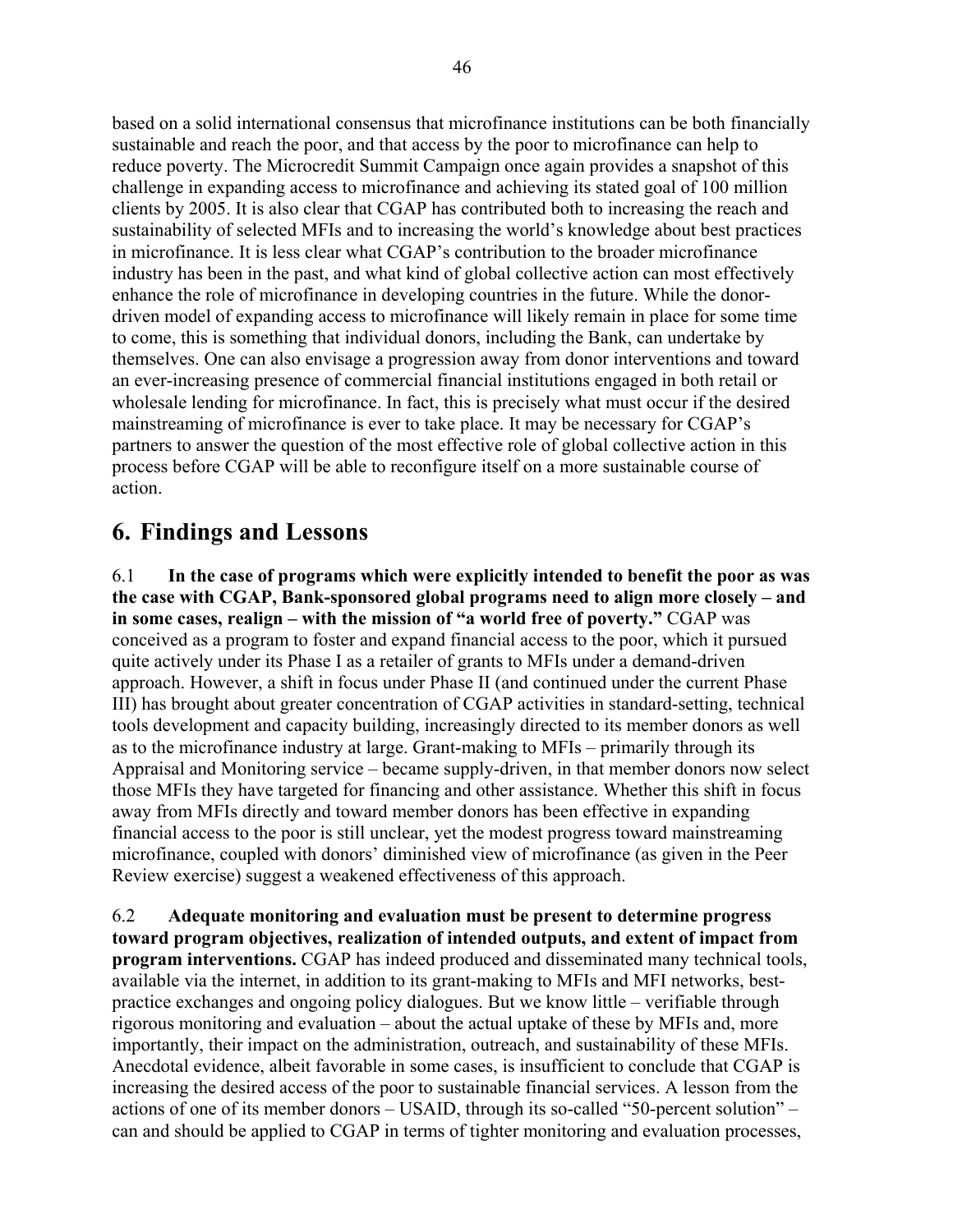and the construction of objectives and activities that are indeed evaluable and can be assessed over time. Future Bank support to CGAP should be contingent on the adoption of such procedures. Commentators on this case study have generally accepted three key points: the need for (1) impact monitoring, (2) expanding participation to developing/beneficiary countries, and (3) greater financial burden sharing.

6.3 **A broader stakeholder representation, not just the voices of donors alone, could contribute to greater legitimacy and relevance of the program objectives and activities of global programs like CGAP.** While developing countries and MFIs have benefited from CGAP activities, they are excluded from the strategic direction and oversight processes of the program at the highest governance level (the Council of Governors) and there is little evidence of their influence in CGAP strategy or policy setting. Sustainable microfinance will undoubtedly require a scaling-up of microfinance worldwide, in which both developing country governments and the commercial financial sector must be engaged. Furthermore, donors alone will likely be unable to meet the capital requirements implicit in this scaling-up. Clearly, CGAP has not demonstrated a capacity to "go to scale" with microfinance, and the donors – as of Phase II – have signaled a greatly reduced role for CGAP in the actual capital financing of MFIs. The comparative advantage of the private sector – in the guise of commercial financial institutions – can and should be brought to bear.

6.4 **The Bank could be more proactive and selective in its financing obligations, eliminating the incentive for other donors to "free-ride."** Financial contributions to CGAP's budget have, since the inception of the program, been a condition of membership, yet some members have never made a financial commitment, while others have done so, albeit sporadically. With the Bank continuously maintaining a much larger than proportional financial burden of  $CGAP -$  and greatly exceeding the 15 percent criterion of the  $DGF$ other member donors have little incentive to carry their own weight, despite the explicit requirement under the CGAP Charter and the Guidelines set forth by the DGF for in-house secretariats.

6.5 **Tighter linkages to Bank operations are crucial.** Among CGAP's objectives is that of dissemination of best practice, yet the true test of this is the adoption of these practices by the member donors, including the Bank. The evidence suggests that CGAP has had minimal input into both the PRSP and CAS exercises, which serve as base documents for Bank lending programs in its client countries. One reason for this may be the program's lean staffing in relation to the myriad PRSP and CAS processes that are ongoing at any one time. While Bank lending to microfinance has been growing since it bottomed out in 1993, this is usually as a component within a larger overall project. This seems to signal that both the Bank and its client countries do not see the sector as meriting increased activity, except as part of larger, multi-sectoral projects.

6.6 **An overwhelmingly dominant role in which the World Bank houses the secretariat, chairs the governing body, and provides most of the funding, even though ensuring the ownership of other partners, reduces the responsibility for shared governance, and places an undue share of responsibility, accountability and risk on the Bank for program performance.** The CGAP Phase III Charter clearly places fiduciary responsibility for the program with the Bank. The weight of the Bank is also felt in both the Council of Governors (CG) and the Investment Committee – which is comprised in its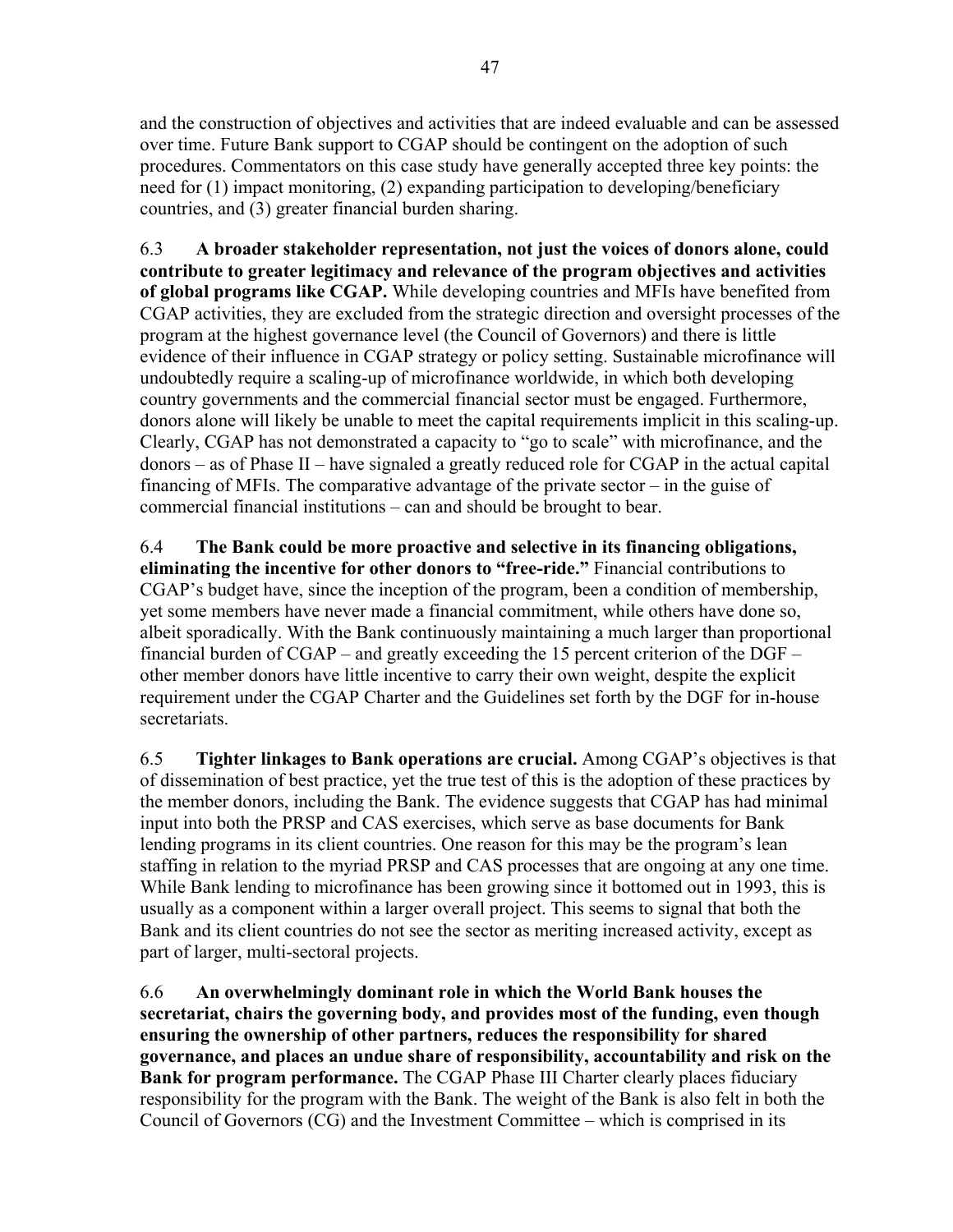entirety of Bank and IFC staff with CG and EXCOM representatives as observers. Add to these the financial weight carried by the Bank in the context of CGAP's operational budget, and the line dividing the Bank and CGAP is further blurred. Proactive establishment of an independent identity for global programs like CGAP would help to determine early on whether sufficient ownership exists among the program partners to sustain its operations. In the absence of the strong and sustained financial support of the Bank, CGAP would likely have ceased activities at the close of its Phase I.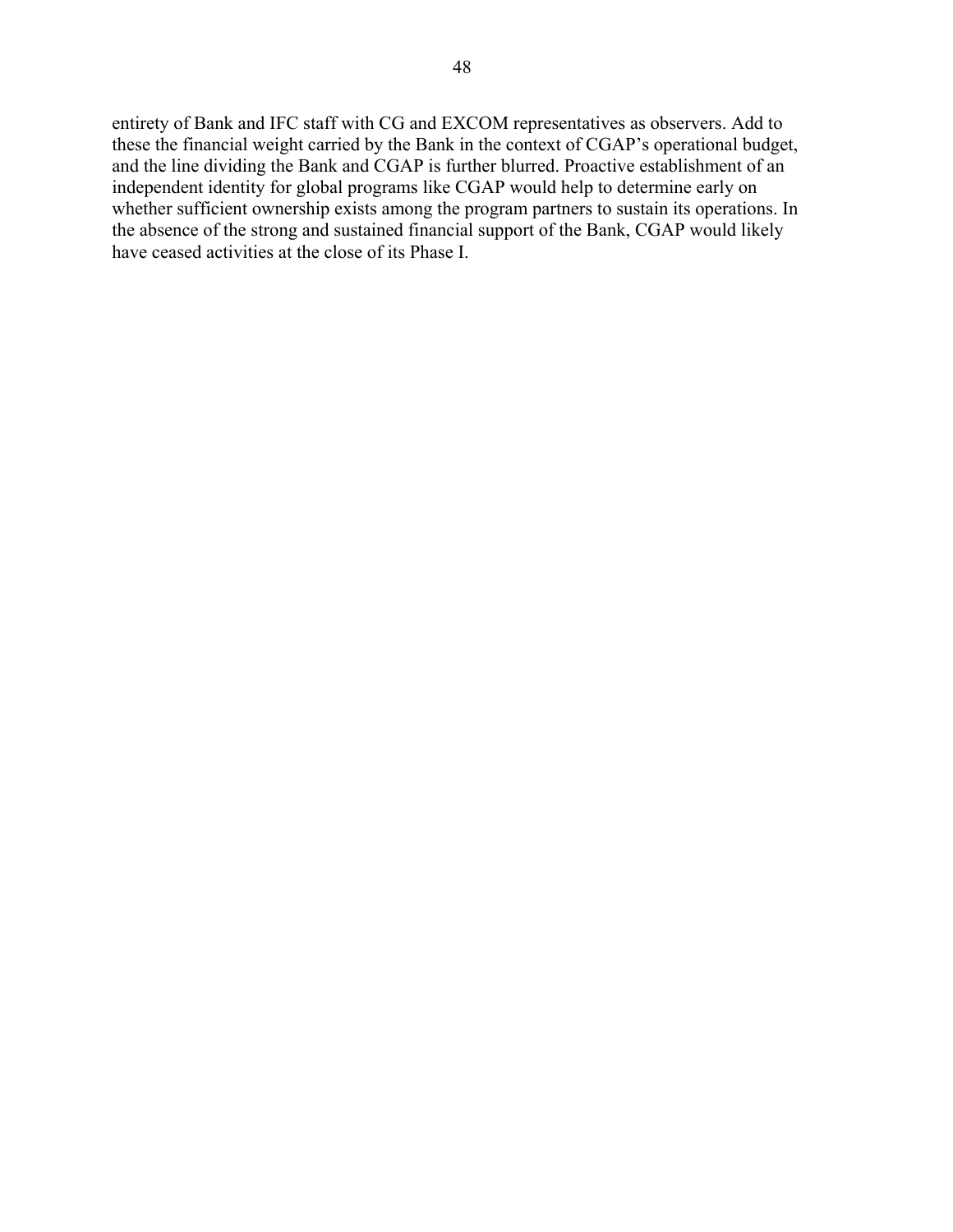## **References**

CGAP. 1998. "CGAP: Status Report and Renewal, March 1998."

- \_\_\_\_\_\_. Occasional Paper No. 8, *Financial Institutions with a Double Bottom Line: Implications for the Future of Microfinance.*
- \_\_\_\_\_\_. 1999. *Annual Report*.
- \_\_\_\_\_\_. 2000. *Annual Report.*
- \_\_\_\_\_\_. 2001. *Annual Report*.
- \_\_\_\_\_\_. 2002a. *Annual Report*.
- \_\_\_\_\_\_. 2002b. "Tackling Aid Effectiveness from the Top: Microfinance as a Test Case, Donor Peer Reviews."
- \_\_\_\_\_\_. 2003a. *Annual Report.*

\_\_\_\_\_\_. 2003b. "Phase III Strategy: 2003-2008."

- \_\_\_\_\_\_. 2004. "Aid Effectiveness Initiative: Microfinance Donor Peer Reviews". Mimeo.
- Daley-Harris, Sam, ed. 2002. *Pathways out of Poverty.* Bloomfield, CT: Kumarian Press.
- Daley-Harris, Sam. 2003. *State of the Microcredit Summit Campaign Report 2003*.
- de Soto, Hernando. 2000. *The Mystery of Capital: Why Capitalism Triumphs in the West and Fails Everywhere Else*. New York: Basic Books.
- Development Grant Facility. "Guidelines on In-House Secretariats," updated July 23, 2003.
- Donor Working Group on Financial Sector Development. 1994. *Micro and Small Enterprise Finance: Guiding Principles for Selecting and Supporting Intermediaries*.
- Egger, Ruth, Klaus Maurer, and Cristina Ortiz. 1997. "CGAP Mid-Course Review."
- Fox, James W., Mark Havers, Klaus Maurer. 2002. "Evaluation and Strategic Review of the Consultative Group to Assist the Poorest (CGAP)."
- Khandker, Shahid. 1998. *Fighting Poverty with Microcredit: Experience in Bangladesh*. Oxford University Press. New York.
	- \_\_\_\_\_\_\_. 2003. "Does Microfinance Really Benefit the Poor? Evidence from Bangladesh." Paper delivered at Asia and Pacific Forum on Poverty: Reforming Policies and Institutions for Poverty Reduction. Asian Development Bank, Manila.
- Latin American Shadow Financial Regulatory Committee. 2004. "Small and Medium Size Enterprises Finance in Latin America: Developing Markets, Institutions and Instruments." Statement #11. Mimeo.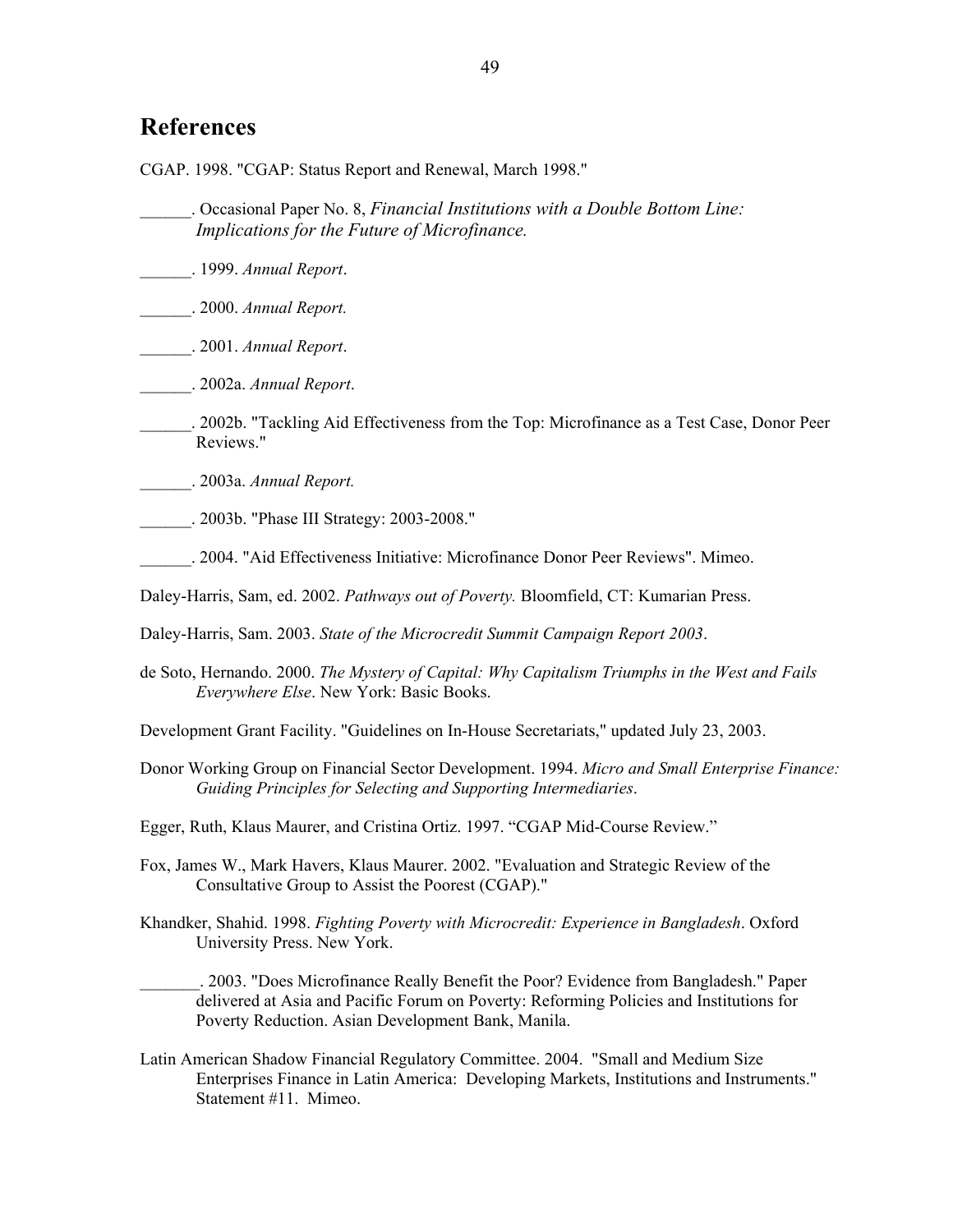- Morduch, Jonathan and Barbara Haley. 2002. "Analysis of the Effects of Microfinance on Poverty Reduction." New York University Wagner Working Paper Series no. 1014.
- Operations Evaluation Department. 1998. *Financial Sector Reform. A Review of World Bank Assistance.* Washington, D.C.: The World Bank.
- Otero, Maria. 1999. "Bringing Development Back into Microfinance." Paper delivered at Conference for New Development Finance, Goethe University, Frankfurt.
- Robinson, Marguerite S.. 2001. *The Microfinance Revolution: Sustainable Finance for the Poor.* World Bank/Open Society Institute.
- United States General Accounting Office. 2003. *Microenterprise Development: USAID's Program Has Met Some Goals; Annual Reporting Has its Limitations*, Report number GAO 04-171, November 2003.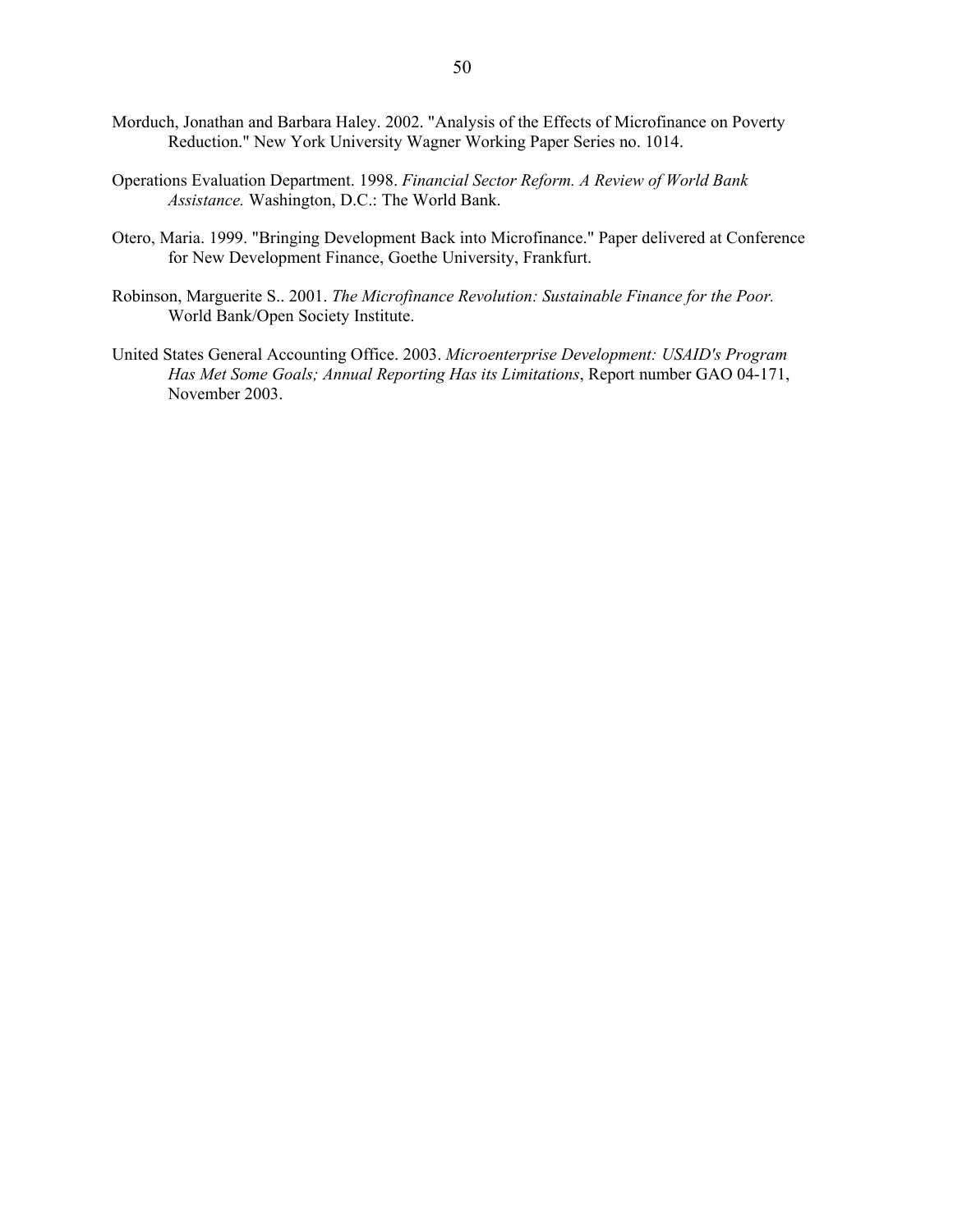# **Annex A. Evaluation Framework for Phase 2 Report and Case Studies**

The Phase 2 Report and each case study follows a common outline and addresses 20 evaluation questions (Table A.1) that have been derived from OED's standard evaluation criteria (Table A.2), the 14 eligibility and approval criteria for global programs (Table A.3), and the 8 eligibility criteria for grant support from the Development Grant Facility (Table A.4).

The sheer number of these criteria, some of which overlap, can be daunting even to an evaluator. Hence the OED evaluation team has reorganized these criteria into four major evaluation issues, which correspond to the four major sections of each report (Table A.1):

- -The overarching global relevance of the program
- -Outcomes and impacts of the program and their sustainability
- -Governance, management, and financing of the program
- -The World Bank's performance as a partner in the program

These four issues correspond roughly to OED's evaluation criteria of relevance, efficacy, efficiency, and Bank performance, **appropriately interpreted and expanded for the case of global programs**. In the case of global programs, **relevance** must be measured not only against individual borrowing countries' priorities and Bank priorities, but also in terms of the interplay between global challenges and concerns on the one hand and country needs and priorities on the other. The former are typically articulated by the "global community" by a variety of different stakeholders and are reflected in a variety of ways such as formal international conventions to which developing countries are signatories; less formal international agreements reached at major international meetings and conferences; formal and informal international standards and protocols promoted by international organizations, NGOs, etc.; the Millennium Development Goals; and the Bank's and the Development Committee' eligibility criteria for global programs. While sponsorship of a program by significant international organizations may enhance "legitimacy" of a global program in the Bank's client countries, it is by no means a sufficient condition for developing country ownership, nor for ensuring its development effectiveness. "Relevance" and ownership by the Bank's client countries is more assured if the program is demanded by them. On other hand some "supply-led" programs may also acquire ownership over time by demonstrating substantial impacts, as in the case of the internet. Assessing relevance is by far the most challenging task in global programs since global and country resources, comparative advantages, benefit, costs, and priorities do not always coincide. Indeed the divergence of benefits and costs between the global level and the country level is often a fundamental reason for the provision of global public goods. Evaluating the relevance of global action to the Bank's client countries is however important because the global *development* agenda is becoming highly crowded and resources to finance it have remained relatively stagnant, therefore highlighting issues of selectivity.

For the global programs that have been operating for some time, **efficacy** can be assessed not only in terms of program outcomes but more crucially in terms of impacts on the ground in developing countries. Outcomes and impacts in turn depend on the clarity and evaluability of each program's objectives, the quality of the monitoring and evaluation of results and, where appropriate, the effectiveness of the links of global program activities to the country level.

Since global programs are partnerships, **efficiency** must include an assessment of the extent to which the benefit-cost calculus in collective organizational, management and financing arrangements is superior to achieving the same results by the individual partners acting alone. The institutional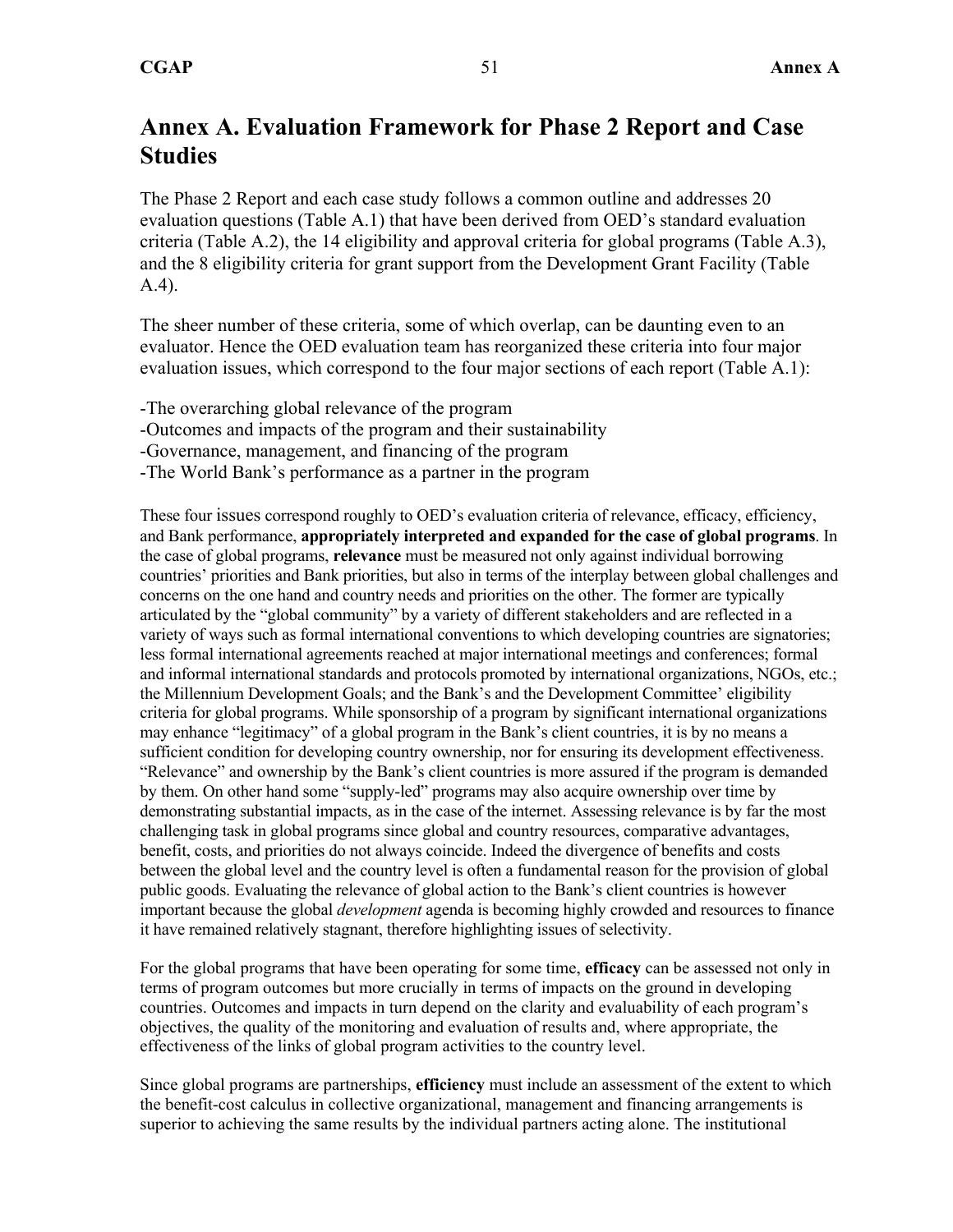$\overline{a}$ 

development impact and the sustainability of the program itself (as opposed to that of the outcomes and impacts of the program's activities) are also addressed in this section of each report.

Finally, this being an OED evaluation, it focuses primarily on the **Bank's strategic role and performance** in playing up to its comparative advantage relative to other partners in each program. The Bank plays varied roles in global programs as a convener, trustee, donor to global programs, and lender to developing countries. The Bank's financial support to global programs – including oversight and liaison activities and linkages to the Bank's regional operations – comes from a combination of the Bank's net income (for DGF grants), the Bank's administrative budget, and Bank-administered trust funds. In the case of the Global Environmental Facility (GEF) the Bank is a trustee and in the case of the Global Fund to Fight HIV/AIDS, Tuberculosis, and Malaria (GFATM), a "limited" trustee. In the case of GEF and MLF the Bank is also an implementing agency. Thus, the assessment of Bank performance includes the use of the Bank's convening power, the Bank's trusteeship, Bank financing and implementation of global programs, and, where appropriate and necessary, linkages to the Bank's country operations. Bank oversight of this entire set of activities is an important aspect of the Bank's strategic and programmatic management of its portfolio of global programs.

The first column in Table A.1 indicates how the four sections and 20 evaluation questions addressed in the Phase 2 Report and case studies relates to the eight evaluation issues that were raised by the Bank's Executive Board in the various Board discussions of global programs during the design phase of OED's global evaluation and identified in the OED's Evaluation Strategy paper:1

> -Selectivity -Monitoring and evaluation -Governance and management -Partnerships and participation -Financing -Risks and risk management -Linkages to country operations

The third column in Table A.1 indicates how the four sections and 20 evaluation questions relate to OED's standard evaluation criteria for investment projects (Table A.2), the 14 criteria endorsed by the Development Committee and established by Bank management for approving the Bank's involvement in global programs (Table A.3), and the 8 criteria for grant support from the Development Grant Facility (Table A.4).

The 14 **eligibility and approval criteria** for the Bank's involvement in global programs have evolved since April 2000 when Bank management first proposed a strategy to the Bank's Executive Board for the Bank's involvement in global programs and include the *four overarching criteria* endorsed by the Development Committee, and the *four eligibility criteria* and *six approval criteria*  presented by Bank management to the Bank's Executive Board. Each global program must meet at least *one* of the four relatively more substantive eligibility criteria and *all six* of the relatively more process-oriented approval criteria. The first two eligibility criteria relate directly to the Bank's global public goods and corporate advocacy priorities (Table A.3). Although the six approval criteria resemble the topics covered in a project concept or appraisal document for Bank lending operations, unlike for Bank lending operations, there is currently only a one-step approval process for new global

<sup>&</sup>lt;sup>1</sup> OED. The World Bank and Global Public Policies and Programs: An Evaluation Strategy, July 16, 2001, page 21.

<sup>&</sup>quot;Partnerships and participation" were originally listed as two separate evaluation issues in the evaluation strategy document. "Monitoring and evaluation" is now interpreted more broadly to include not only an assessment of the monitoring and evaluation procedures of each program but also the findings of previous evaluations with respect to the outcomes and impacts of each program, and their sustainability.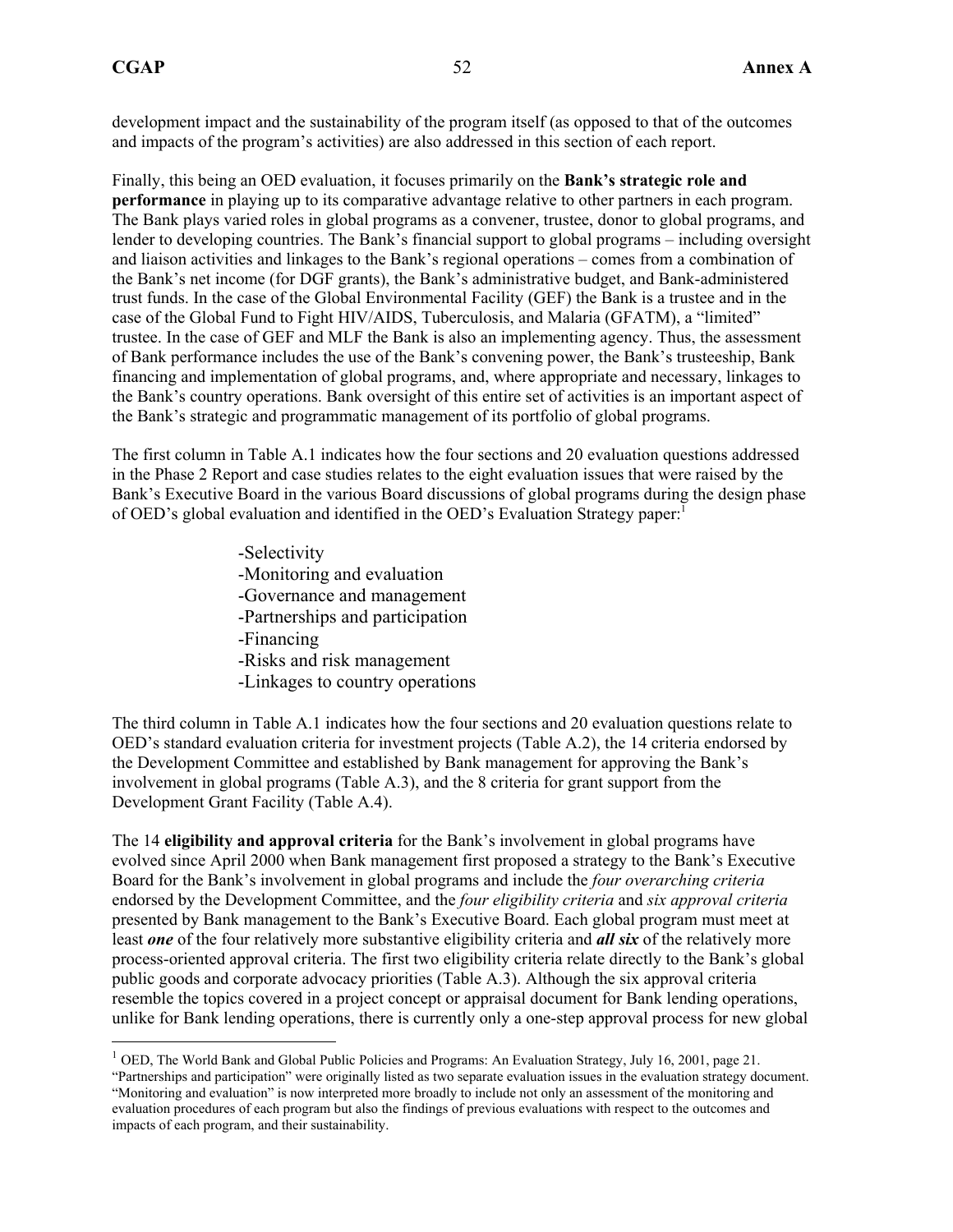programs – at the concept stage and not at the appraisal stage. And new global programs only have to be approved by the Bank managing director responsible for the Network proposing a new program, not by the Bank's Executive Board.

While the approval of new global programs is logically separate from and prior to their financing (whether from the DGF, trust funds, or other sources), the eight **DGF eligibility criteria** for grant support from the DGF (Table A.4) were actually established in 1998. Twenty out of the 26 case study programs and about two-thirds of the Bank's total portfolio of 70 global programs have received DGF grants.

| <b>Evaluation</b><br><b>Issues</b>                     | <b>Evaluation Questions</b>                                                                                                                                                                                                                                                                                                      | <b>Reference</b>                                                                                                                                                                     |  |  |  |  |  |  |  |
|--------------------------------------------------------|----------------------------------------------------------------------------------------------------------------------------------------------------------------------------------------------------------------------------------------------------------------------------------------------------------------------------------|--------------------------------------------------------------------------------------------------------------------------------------------------------------------------------------|--|--|--|--|--|--|--|
| Section I. Overarching Global Relevance of the Program |                                                                                                                                                                                                                                                                                                                                  |                                                                                                                                                                                      |  |  |  |  |  |  |  |
|                                                        | Relevance. To what extent are the programs:<br>- Addressing global challenges and concerns in<br>the sector<br>- Consistent with client countries' current                                                                                                                                                                       | A modification of OED's<br>relevance criterion (Table<br>A.2) for the purpose of<br>global programs.                                                                                 |  |  |  |  |  |  |  |
|                                                        | development priorities<br>- Consistent with the Bank's mission, corporate<br>priorities, and sectoral and country assistance<br>strategies?                                                                                                                                                                                      | The third bullet also relates<br>to managing director (MD)<br>approval criterion #1<br>regarding a "clear linkage<br>to the Bank's core<br>institutional objectives"<br>(Table A.3). |  |  |  |  |  |  |  |
|                                                        | <b>International consensus.</b> To what extent did the<br>programs arise out of an international consensus,<br>formal or informal:                                                                                                                                                                                               | <b>Development Committee</b><br>(DC) criterion #4 (Table<br>$(A.3)$ .                                                                                                                |  |  |  |  |  |  |  |
| Selectivity                                            | - Concerning the main global challenges and concerns<br>in the sector<br>- That global collective action is required to address<br>these challenges and concerns?                                                                                                                                                                |                                                                                                                                                                                      |  |  |  |  |  |  |  |
|                                                        | Strategic focus. To what extent are the programs:<br>- Providing global and regional public goods<br>- Supporting international advocacy to improve policies<br>at the national level<br>- Producing and delivering cross-country lessons of<br>relevance to client countries<br>- Mobilizing substantial incremental resources? | The four bullets<br>correspond to the four MD<br>eligibility criteria (Table<br>$A.3$ ).                                                                                             |  |  |  |  |  |  |  |
|                                                        | <b>Subsidiarity</b> . To what extent do the activities of the<br>programs complement, substitute for, or compete<br>with regular Bank instruments?                                                                                                                                                                               | DGF eligibility criterion #1<br>(Table A.4).                                                                                                                                         |  |  |  |  |  |  |  |
|                                                        | Section II. Outcomes, Impacts, and their Sustainability                                                                                                                                                                                                                                                                          |                                                                                                                                                                                      |  |  |  |  |  |  |  |
|                                                        | Efficacy. To what extent have the programs achieved,<br>or are expected to achieve, their stated objectives,<br>taking into account their relative importance?                                                                                                                                                                   | OED's efficacy criterion<br>(Table A.2).                                                                                                                                             |  |  |  |  |  |  |  |
| Monitoring and<br>evaluation                           | Value added. To what extent are the programs adding<br>value to:<br>- What the Bank is doing in the sector to achieve its<br>core mission of poverty alleviation and sustainable<br>development<br>- What developing and transition countries are doing in<br>the sector in accordance with their own priorities?                | The first bullet corresponds<br>to DC criterion #1 (Table<br>$A.3$ ).                                                                                                                |  |  |  |  |  |  |  |

**Table A.1. Key Evaluation Issues and Questions**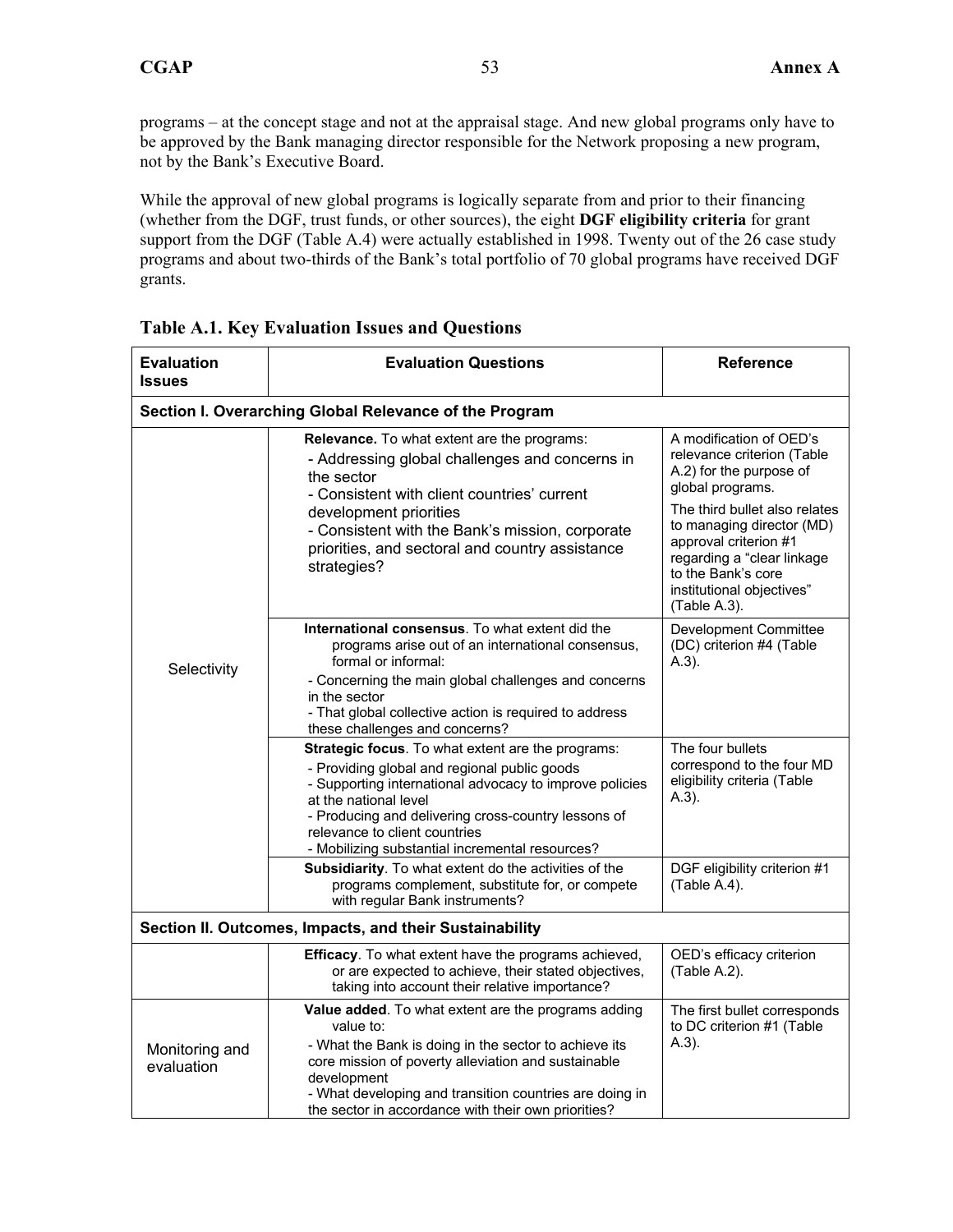| <b>Evaluation</b><br><b>Issues</b>   | <b>Evaluation Questions</b>                                                                                                                                                                                                                                                                                                                                                                                                                                                                          | <b>Reference</b>                                                                                                                                                                                                     |
|--------------------------------------|------------------------------------------------------------------------------------------------------------------------------------------------------------------------------------------------------------------------------------------------------------------------------------------------------------------------------------------------------------------------------------------------------------------------------------------------------------------------------------------------------|----------------------------------------------------------------------------------------------------------------------------------------------------------------------------------------------------------------------|
|                                      | Monitoring and evaluation. To what extent do the<br>programs have effective monitoring and evaluation:<br>- Clear program and component objectives verifiable by<br>indicators<br>- A structured set of quantitative or qualitative indicators<br>- Systematic and regular processes for data collection<br>and management<br>- Independence of program-level evaluations<br>- Effective feedback from monitoring and evaluation to<br>program objectives, governance, management, and<br>financing? | MD approval criterion #6<br>(Table A.3), since effective<br>communications with key<br>stakeholders, including the<br><b>Bank's Executive</b><br>Directors, requires good<br>monitoring and evaluation<br>practices. |
|                                      | Sustainability of outcomes and impacts. To what<br>extent are the outcomes and impacts of the<br>programs resilient to risk over time?                                                                                                                                                                                                                                                                                                                                                               | OED's sustainability<br>criterion (Table A.2).                                                                                                                                                                       |
|                                      | Section III. Organization, Management, and Financing of the Program                                                                                                                                                                                                                                                                                                                                                                                                                                  |                                                                                                                                                                                                                      |
| Governance<br>and<br>management      | <b>Efficiency.</b> To what extent have the programs<br>achieved, or are expected to achieve:<br>- Benefits more cost-effectively than providing the same<br>service on a country-by-country basis                                                                                                                                                                                                                                                                                                    | A modification of OED's<br>efficacy criterion for the<br>purpose of global<br>programs (Table A.2).                                                                                                                  |
|                                      | - Benefits more cost-effectively than if the individual<br>contributors to the program acted alone?                                                                                                                                                                                                                                                                                                                                                                                                  | The first bullet also relates<br>to MD eligibility criterion #3<br>(Table A.3) and DGF<br>eligibility criterion #3<br>(Table A.4).                                                                                   |
|                                      | Legitimacy. To what extent is the authorizing<br>environment for the programs effectively derived<br>from those with a legitimate interest in the program<br>(including donors, developing and transition<br>countries, clients, and other stakeholders), taking<br>into account their relative importance.                                                                                                                                                                                          | A modification of OED's<br>evaluation criteria (Table<br>A.2) for the purpose of<br>global programs.                                                                                                                 |
|                                      | Governance and management. To what extent are the<br>governance and management of the programs:<br>- Transparent in providing information about the<br>programs<br>- Clear with respect to roles & responsibilities<br>- Fair to immediate clients<br>- Accountable to donors, developing and transition<br>countries, scientists/professionals, and other<br>stakeholders?                                                                                                                          | MD approval criterion #5<br>(Tables B.3) and DGF<br>eligibility criterion #5<br>(Table A.4).                                                                                                                         |
| Partnerships<br>and<br>participation | Partnerships and participation. To what extent do<br>developing and transition country partners, clients,<br>and beneficiaries participate and exercise effective<br>voice in the various aspects of the programs:<br>- Design<br>- Governance<br>- Implementation<br>- Monitoring and evaluation?                                                                                                                                                                                                   | DGF eligibility criterion #8<br>(Table A.4).                                                                                                                                                                         |
| Financing                            | MD approval criterion #4.<br>(Table A.3).<br>The third bullet also relates<br>to OED's sustainability<br>criterion (Table A.2).                                                                                                                                                                                                                                                                                                                                                                      |                                                                                                                                                                                                                      |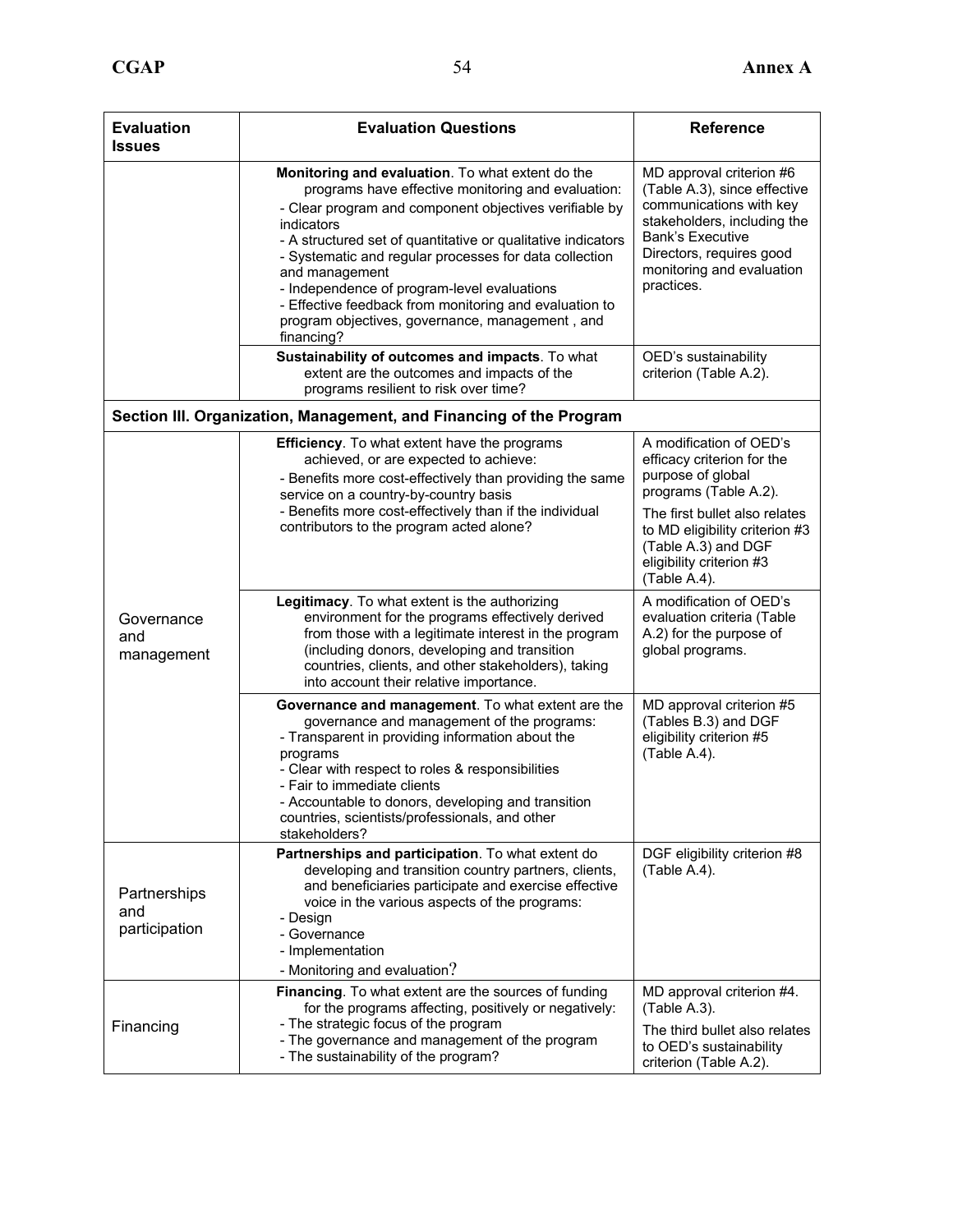| <b>Evaluation</b><br><b>Issues</b>   | <b>Evaluation Questions</b>                                                                                                                                                                                                                                         | <b>Reference</b>                                                                                                               |
|--------------------------------------|---------------------------------------------------------------------------------------------------------------------------------------------------------------------------------------------------------------------------------------------------------------------|--------------------------------------------------------------------------------------------------------------------------------|
|                                      | Bank action to catalyze. To what extent has the<br>Bank's presence as a partner in the programs<br>catalyzed, or is catalyzing non-Bank resources for<br>the programs?                                                                                              | DC criterion #2 (Table A.3)<br>and DGF eligibility criterion<br>#4 (Table A.4).                                                |
|                                      | Institutional development impact. To what extent has<br>the program established effective institutional<br>arrangements to make efficient, equitable, and<br>sustainable use of the collective financial, human,<br>and other resources contributed to the program. | A modification of OED's<br>institutional development<br>impact criterion (Table A.2)<br>for the purpose of global<br>programs. |
| Risks and risk<br>management         | Risks and risk management. To what extent have the<br>risks associated with the programs been identified<br>and are being effectively managed?                                                                                                                      | MD approval criterion #3<br>(Table A.3).                                                                                       |
|                                      | <b>Section IV. World Bank's Performance</b>                                                                                                                                                                                                                         |                                                                                                                                |
|                                      | Comparative advantage. To what extent is the Bank<br>playing up to its comparative advantages in relation<br>to other partners in the programs:                                                                                                                     | DC criterion #3 (Table<br>A.3), MD approval criterion<br>#2 (Table A.3), and DGF                                               |
|                                      | - At the global level (global mandate and reach,<br>convening power, mobilizing resources)                                                                                                                                                                          | eligibility criterion #2<br>(Table A.4).                                                                                       |
| Linkages to<br>country<br>operations | - At the country level (multi-sector capacity, analytical<br>expertise, country-level knowledge)?                                                                                                                                                                   |                                                                                                                                |
|                                      | Linkages to country operations. To what extent are<br>there effective and complementary linkages, where<br>needed, between global program activities and the<br>Bank's country operations, to the mutual benefit of<br>each?                                        | MD approval criterion #1<br>(Table A.3) regarding<br>"linkages to the Bank's<br>country operational work."                     |
|                                      | <b>Oversight.</b> To what extent is the Bank exercising<br>effective and independent oversight of its<br>involvement in the programs, as appropriate, for in-<br>house and externally managed programs,                                                             | This relates to DGF<br>eligibility criterion #6 on<br>"arm's length relationship"<br>(Table A.4).                              |
|                                      | respectively.                                                                                                                                                                                                                                                       | Both questions 17 and 18<br>together relate to OED's<br>Bank performance criterion<br>(Table A.2).                             |
|                                      | Disengagement strategy. To what extent is the Bank<br>facilitating effective, flexible, and transparent<br>disengagement strategies, as appropriate?                                                                                                                | DGF eligibility criterion #7<br>(Table A.4).                                                                                   |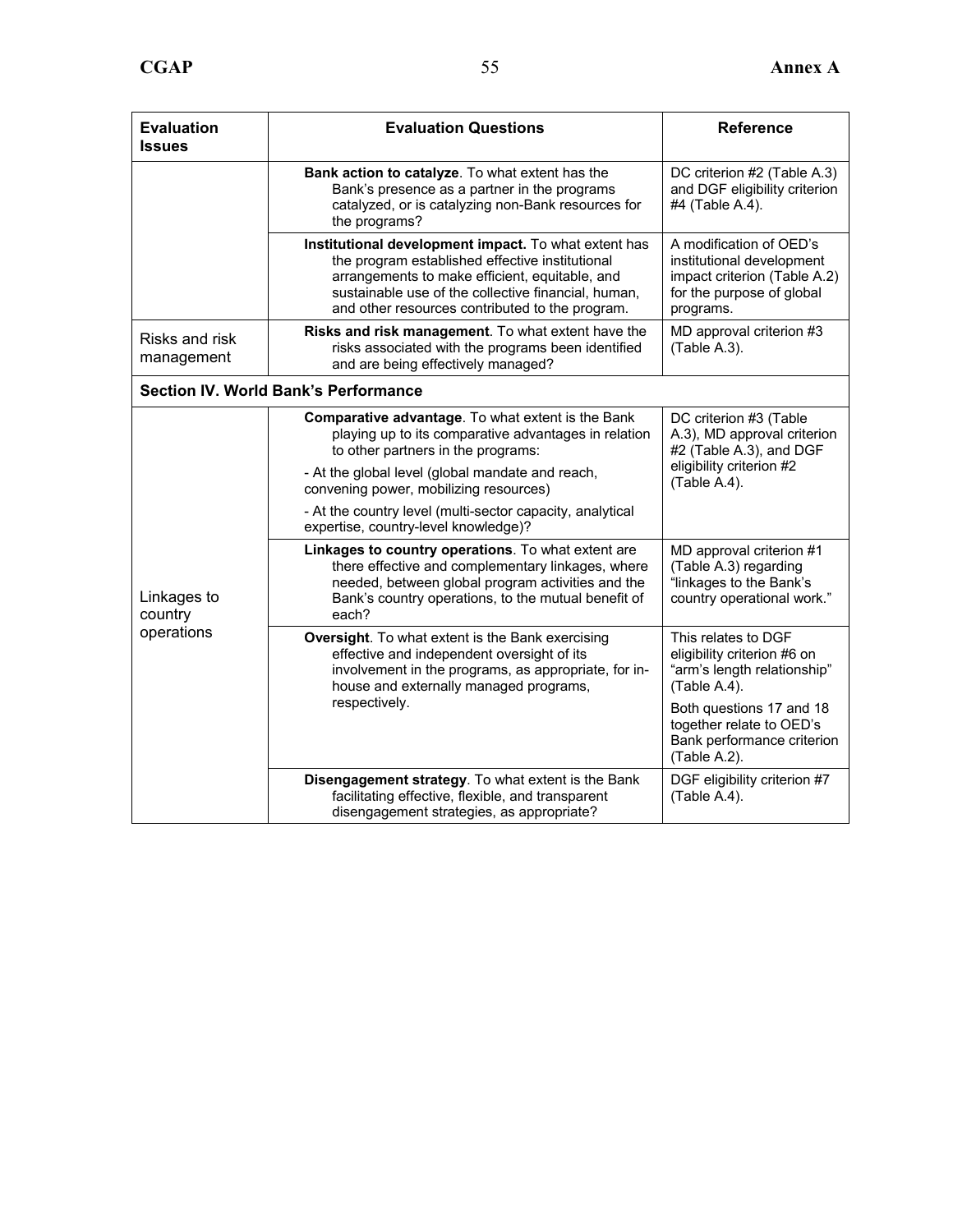| Criterion                              | Standard Definitions for Lending Operations                                                                                                                                                                                                                                                                                                                                                                                                                                                                                                     | Possible Ratings                                                                                                                            |
|----------------------------------------|-------------------------------------------------------------------------------------------------------------------------------------------------------------------------------------------------------------------------------------------------------------------------------------------------------------------------------------------------------------------------------------------------------------------------------------------------------------------------------------------------------------------------------------------------|---------------------------------------------------------------------------------------------------------------------------------------------|
| Relevance                              | The extent to which the project's objectives are consistent (1) with<br>the country's current development priorities and (2) with current<br>Bank country and sectoral assistance strategies and corporate<br>goals (expressed in Poverty Reduction Strategy Papers, Country<br>Assistance Strategies, Sector Strategy Papers, Operational<br>Policies).                                                                                                                                                                                        | High, substantial, modest,<br>negligible.                                                                                                   |
| Efficacy                               | The extent to which the project's objectives were achieved, or<br>expected to be achieved, taking into account their relative<br>importance.                                                                                                                                                                                                                                                                                                                                                                                                    | High, substantial, modest,<br>negligible.                                                                                                   |
| Efficiency                             | The extent to which the project achieved, or is expected to<br>achieve, a return higher than the opportunity cost of capital and<br>benefits at least cost compared to alternatives.                                                                                                                                                                                                                                                                                                                                                            | High, substantial, modest,<br>negligible.                                                                                                   |
| Legitimacy /1                          | The extent to which the authority exercised by the program is<br>effectively derived from those with a legitimate interest in the<br>program (including donors, developing and transition countries,<br>clients, and other stakeholders), taking into account their relative<br>importance.                                                                                                                                                                                                                                                     | High, substantial, modest,<br>negligible.                                                                                                   |
| Institutional<br>development<br>impact | The extent to which a project improves the ability of a country or<br>region to make more efficient, equitable and sustainable use of its<br>human, financial, and natural resources through: (a) better<br>definition, stability, transparency, enforceability, and predictability<br>of institutional arrangements and/or (b) better alignment of the<br>mission and capacity of an organization with its mandate, which<br>derives from these institutional arrangements. IDI includes both<br>intended and unintended effects of a project. | High, substantial,<br>negligible, modest.                                                                                                   |
| Sustainability                         | The resilience to risk of net benefits flows over time.                                                                                                                                                                                                                                                                                                                                                                                                                                                                                         | Highly likely, likely,<br>unlikely, highly unlikely.                                                                                        |
| Outcome                                | The extent to which the project's major relevant objectives were<br>achieved, or are expected to be achieved, efficiently.                                                                                                                                                                                                                                                                                                                                                                                                                      | Highly satisfactory,<br>satisfactory, moderately<br>satisfactory, moderately<br>unsatisfactory,<br>unsatisfactory, highly<br>unsatisfactory |
| Bank<br>performance                    | The extent to which services provided by the Bank ensured quality<br>at entry and supported implementation through appropriate<br>supervision (including ensuring adequate transition arrangements<br>for regular operation of the project).                                                                                                                                                                                                                                                                                                    | Highly satisfactory,<br>satisfactory, unsatisfactory,<br>highly unsatisfactory.                                                             |
| Borrower<br>performance                | The extent to which the borrower assumed ownership and<br>responsibility to ensure quality of preparation and implementation,<br>and complied with covenants and agreements, toward the<br>achievement of development objectives and sustainability.                                                                                                                                                                                                                                                                                            | Highly satisfactory,<br>satisfactory, unsatisfactory,<br>highly unsatisfactory.                                                             |

**Table A.2. Standard OED Evaluation Criteria** 

/1 This represents an addition to OED's standard evaluation criteria in the case of global programs, since effective governance of global programs is concerned with legitimacy in the exercise of authority in addition to efficiency in the use of resources.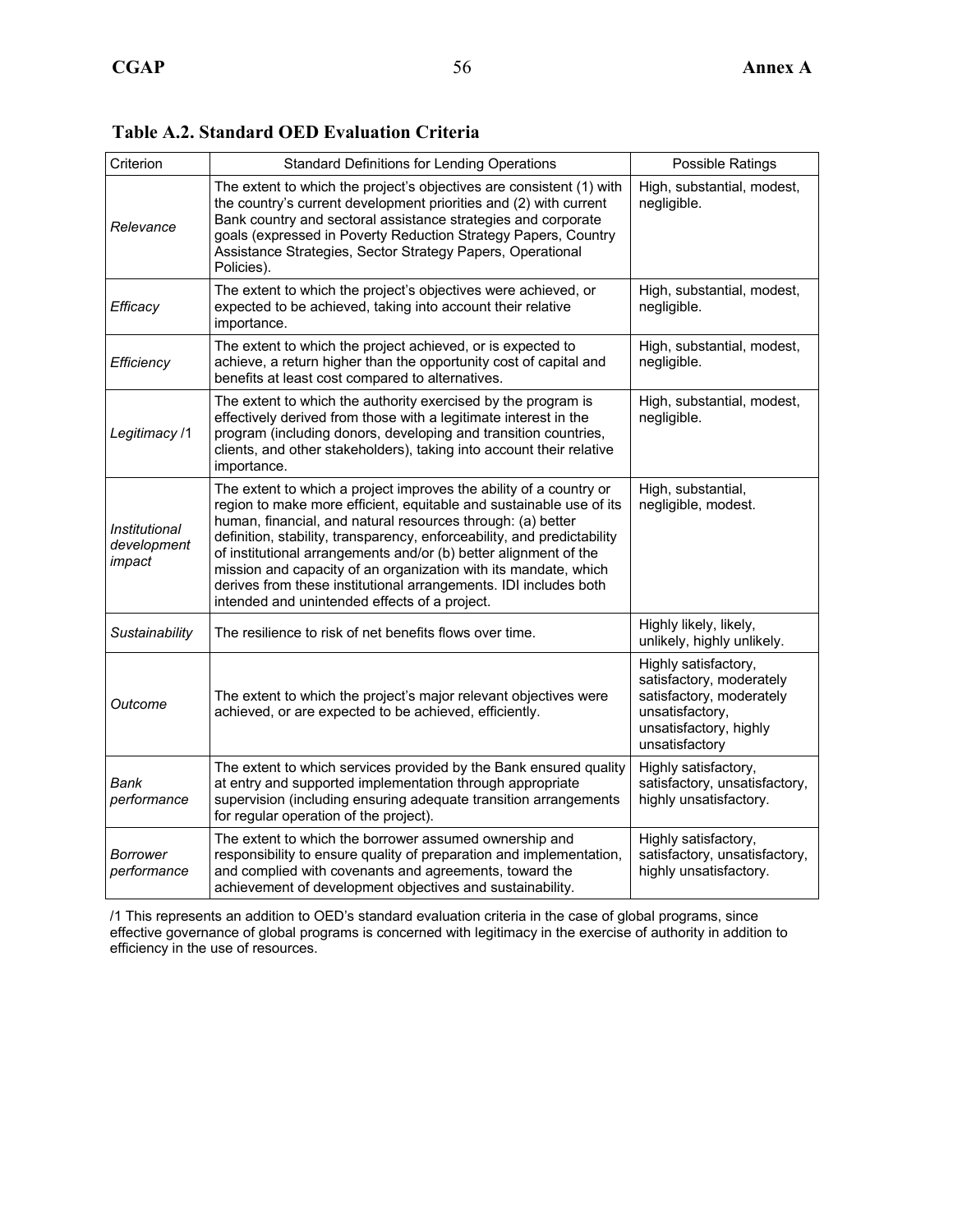#### **Table A.3. Selectivity and Oversight of Global Programs**

#### **Selectivity Criteria for Bank Involvement in Global Public Goods: Endorsed by Development Committee (September 2000)** /1

An emerging international consensus that global action is required

A clear value added to the Bank's development objectives The need for Bank action to catalyze other resources and partnerships

A significant comparative advantage for the Bank.

#### **Approval Criteria for Bank Involvement in Partnership Initiatives Beyond the Country Level: Established by Bank Management (November 2000)** /2

A clear linkage to the Bank's core institutional objectives and, above all, to the Bank's country operational work A strong case for Bank participation based on comparative advantage

A clear assessment of the financial and reputational risks to the Bank and how these will be managed

A thorough analysis of the expected level of Bank resources required, both money and time, as well as the contribution of other partners

A clear delineation of how the new commitment will be implemented, managed, and assessed

A clear plan for communicating with and involving key stakeholders, and for informing and consulting the Executive Directors.

#### **Global Public Goods Priorities** /3 **Corporate Advocacy Priorities Strategic Focus for Oversight Communicable diseases Empowerment, security, and social of Global Programs:**  HIV/AIDS, tuberculosis, malaria and **inclusion Established by Bank**  childhood communicable diseases, Gender mainstreaming **Management (March 2003)** /4 including the relevant link to education Civic engagement and participation Social risk management (including Vaccines and drug development for major communicable diseases in developing disaster mitigation) Provide global public **Investment climate**  countries **Environmental commons**  goods Support to both urban and rural Climate change development **Water** Infrastructure services to support private Forests sector development Support international advocacy Biodiversity, ozone depletion and land Regulatory reform and competition policy degradation for reform agendas which in Financial sector reform Promoting agricultural research a significant way **Public sector governance Information and knowledge**  Rule of law (including anti-corruption) address policy framework Redressing the Digital Divide and Public administration and civil service conditions relevant for equipping countries with the capacity reform (incl. public expenditure developing countries accountability) to access knowledge Understanding development and poverty Access to and administration of justice Are multi-country programs reduction (judicial reform) **Trade and integration**  which crucially depend on **Education**  Education for all, with emphasis on girls' Market access highly coordinated Intellectual property rights and standards education approaches **International financial architecture**  Building human capacity for the Development of international standards knowledge economy Mobilize substantial incremental Financial stability (incl. sound public debt **Health**  resources that can be Access to potable water, clean air and management) effectively used for International accounting and legal sanitation framework development. Maternal and child health

/1 From the Development Committee Communiqué issued on September 25, 2000. Both the Development Committee and Bank Management envisaged global programs as being the principal instrument for Bank involvement in providing global public goods.

/2 The Initiating Concept Memorandum in the Partnership Approval and Tracking System (PATS) was initially organized according to these six criteria.

/3 These are the five corporate advocacy priorities and the five global public goods priorities (and bulleted sub-categories) from the *Strategic Directions Paper for FY02-04*, March 28, 2001. Within the Partnership Approval and Tracking System (PATS), global programs are expected to identify, for tracking purposes, their alignment with at least one of these ten corporate priorities.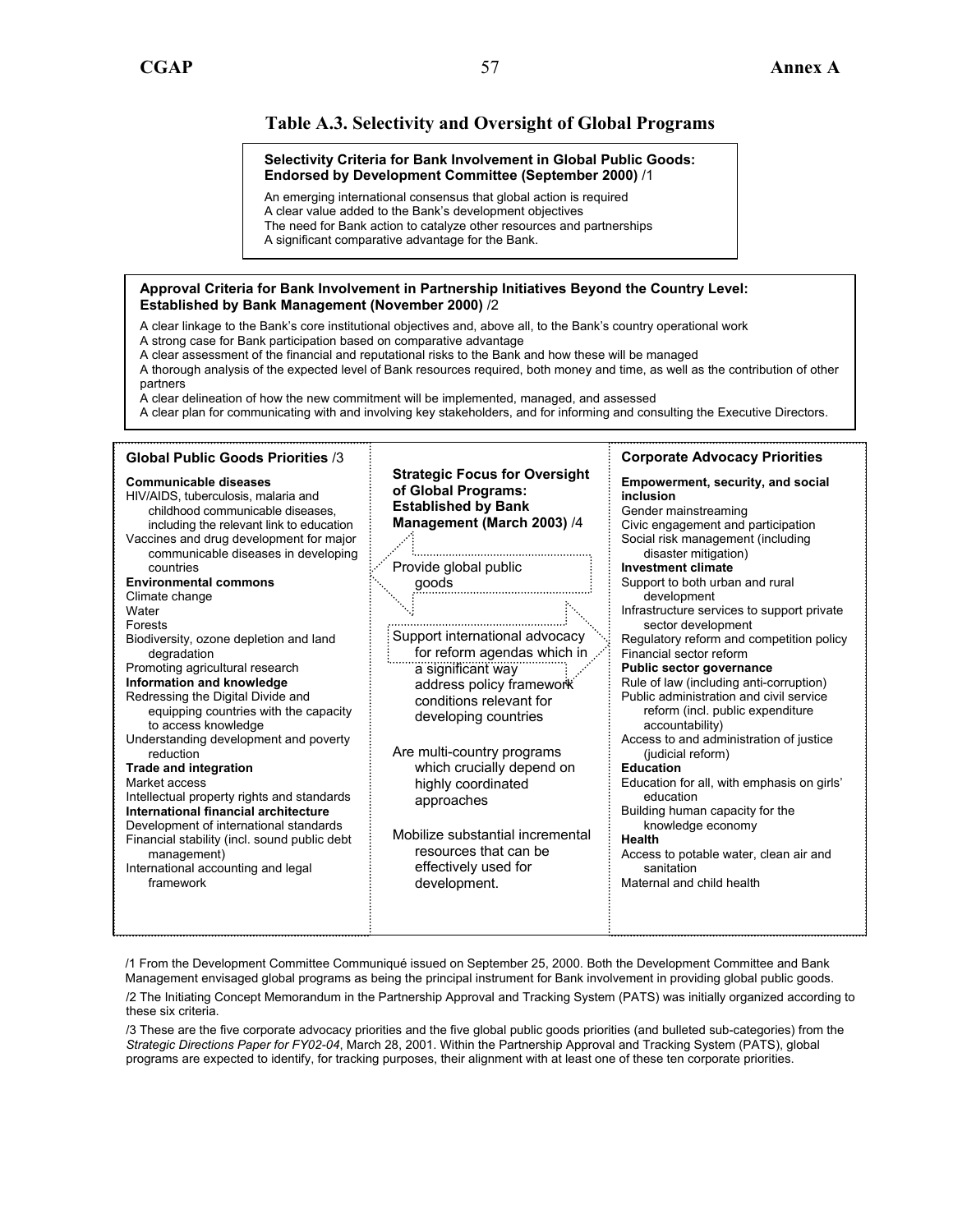### **Table A.4. Eligibility Criteria for Grant Support from the Development Grant Facility**

| Subsidiarity                 | The program contributes to furthering the Bank's development and resource mobilization objectives in<br>fields basic to its operations, but it does not compete with or substitute for regular Bank instruments.<br>Grants should address new or critical development problems, and should be clearly distinguishable<br>from the Bank's regular programs.                                                                                                                                                                                                                                                                                                                                                                                                                                                                                                                                                                                                    |
|------------------------------|---------------------------------------------------------------------------------------------------------------------------------------------------------------------------------------------------------------------------------------------------------------------------------------------------------------------------------------------------------------------------------------------------------------------------------------------------------------------------------------------------------------------------------------------------------------------------------------------------------------------------------------------------------------------------------------------------------------------------------------------------------------------------------------------------------------------------------------------------------------------------------------------------------------------------------------------------------------|
| Comparative<br>advantage     | The Bank has a distinct comparative advantage in being associated with the program; it does not<br>replicate the role of other donors. The relevant operational strengths of the Bank are in economic,<br>policy, sector and project analysis, and management of development activities. In administering<br>grants, the Bank has expertise in donor coordination, fund raising, and fund management.                                                                                                                                                                                                                                                                                                                                                                                                                                                                                                                                                         |
| Multi-country<br>benefits    | The program encompasses multi-country benefits or activities which it would not be efficient, practical<br>or appropriate to undertake at the country level. For example, informational economies of scale are<br>important for research and technology work, and operations to control diseases or address<br>environmental concerns (such as protect fragile ecosystems) might require a regional or global scope<br>to be effective. In the case of grants directed to a single country, the program will encompass<br>capacity-building activities where this is a significant part of the Country Assistance Strategy and<br>cannot be supported by other Bank instruments or by other donors. This will include, in particular,<br>programs funded under the Institutional Development Fund, and programs related to initial post-<br>conflict reconstruction efforts (e.g., in countries or territories emerging from internal strife or instability). |
| Leverage                     | The Bank's presence provides significant leverage for generating financial support from other donors.<br>Bank involvement should provide assurance to other donors of program effectiveness, as well as<br>sound financial management and administration. Grants should generally not exceed 15 percent of<br>expected funding over the life of Bank funding to a given program, or over the rolling 3-year plan<br>period, whichever is shorter. Where grant programs belong to new areas of activities (involving, e.g.,<br>innovations, pilot projects, or seed-capital) some flexibility is allowed for the Bank's financial leverage<br>to build over time, and the target for the Bank grant not to exceed 15 percent of total expected funding<br>will be pursued after allowing for an initial start-up phase (maximum 3 years).                                                                                                                      |
| Managerial<br>competence     | The grant is normally given to an institution with a record of achievement in the program area and<br>financial probity. A new institution may have to be created where no suitable institution exists. The quality<br>of the activities implemented by the recipient institution (existing or new) and the competence of its<br>management are important considerations.                                                                                                                                                                                                                                                                                                                                                                                                                                                                                                                                                                                     |
| Arm's length<br>relationship | The management of the recipient institution is independent of the Bank Group. While quality an arm's<br>length relationship with the Bank's regular programs is essential, the Bank may have a role in the<br>governance of the institution through membership in its governing board or oversight committee. In cases<br>of highly innovative or experimental programs, Bank involvement in supporting the recipient to execute<br>the program will be allowed. This will provide the Bank with an opportunity to benefit from the learning<br>experience, and to build operational links to increase its capacity to deliver more efficient services to<br>client countries.                                                                                                                                                                                                                                                                                |
| Disengage-<br>ment strategy  | Programs are expected to have an explicit disengagement strategy. In the proposal, monitorable action<br>steps should be outlined indicating milestones and targets for disengagement. The Bank's withdrawal<br>should cause minimal disruption to an ongoing program or activity.                                                                                                                                                                                                                                                                                                                                                                                                                                                                                                                                                                                                                                                                            |
| Promoting<br>partnerships    | Programs and activities should promote and reinforce partnerships with key players in the development<br>arena, e.g., multilateral development banks, UN agencies, foundations, bilateral donors, professional<br>associations, research institutions, private sector corporations, NGOs, and civil society organizations.                                                                                                                                                                                                                                                                                                                                                                                                                                                                                                                                                                                                                                    |

Source: World Bank, Development Grant Facility documentation.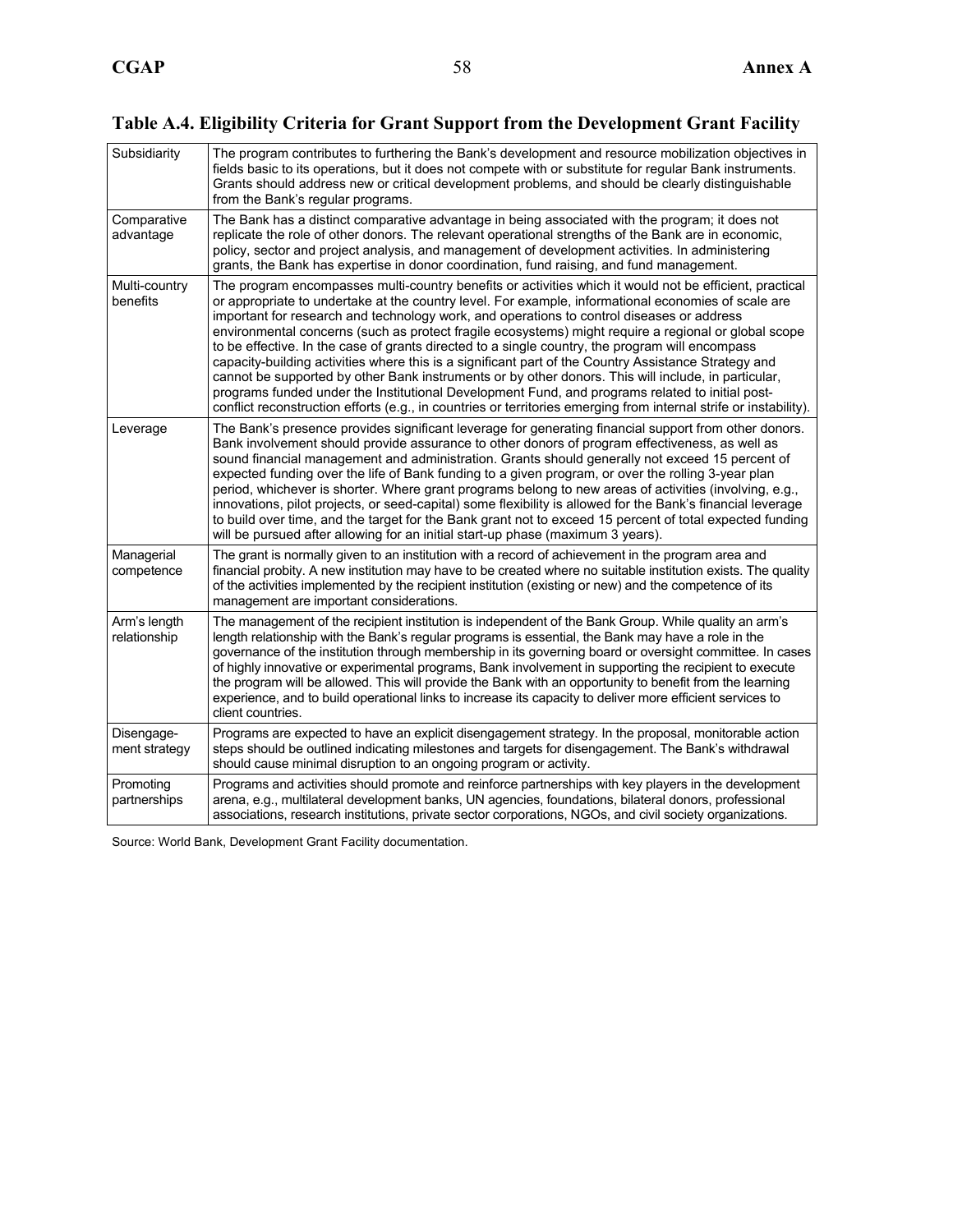### **Annex B. Program At a Glance**

### Operational start date | August 1995. Organizational status | Formal. Independent legal entity  $\vert$  No – housed in World Bank. Initial authorizing environment | Bank's Executive Board, March 21, 1995. Current authorizing environment  $\vert$  Self-authorizing Council of Governors (CG). Current cosponsors, if any **None.** Terminology not used. Written charter **Yes. Approved September 2002 by CG members.** Present location **World Bank HQ (Washington, D.C.), with one regional office in Paris.** Internet address www.cgap.org Program manager **Elizabeth Littlefield, Director, INF/CGP.** Bank task manager /1 **Carlos Cuevas, Lead Financial Economist, FSE/OPD.** Sponsoring Bank unit(s) | INF and FSE. Reviewing sector board **PSD** – Private Sector and FSE – Financial Sector Sector **Finance** Sub-sector Micro- and SME finance Theme Financial & private sector development Sub-theme Sub-theme Sub-theme Sub-theme  $\vert$  Small & medium enterprise support Bank sector strategy paper  $\vert$  FSE – Strategy for the Financial Sector, March 2001 PSD – Private Sector Development Strategy, April 2002 GPG Priority **None** CA Priority **Investment climate – financial sector reform** FY02 program expenditures  $\frac{1}{2}$  \$9.17 million DGF status Window 1  $\overline{DGF}$  grant (FY03)  $\overline{S6.73}$  million Bank-administered trust funds | Yes TF contributions (FY02)  $\left| \frac{1}{25.90} \right|$  million (excluding DGF contribution to the trust fund)

#### **Table B.1. General Information**

/1 Person who is immediately responsible for oversight of the program.

Sources: The information in this and subsequent annexes and tables has been assembled from the CGAP Charter, the CGAP web-site, the Bank's Partnership Approval and Tracking System (PATS), and other program documents.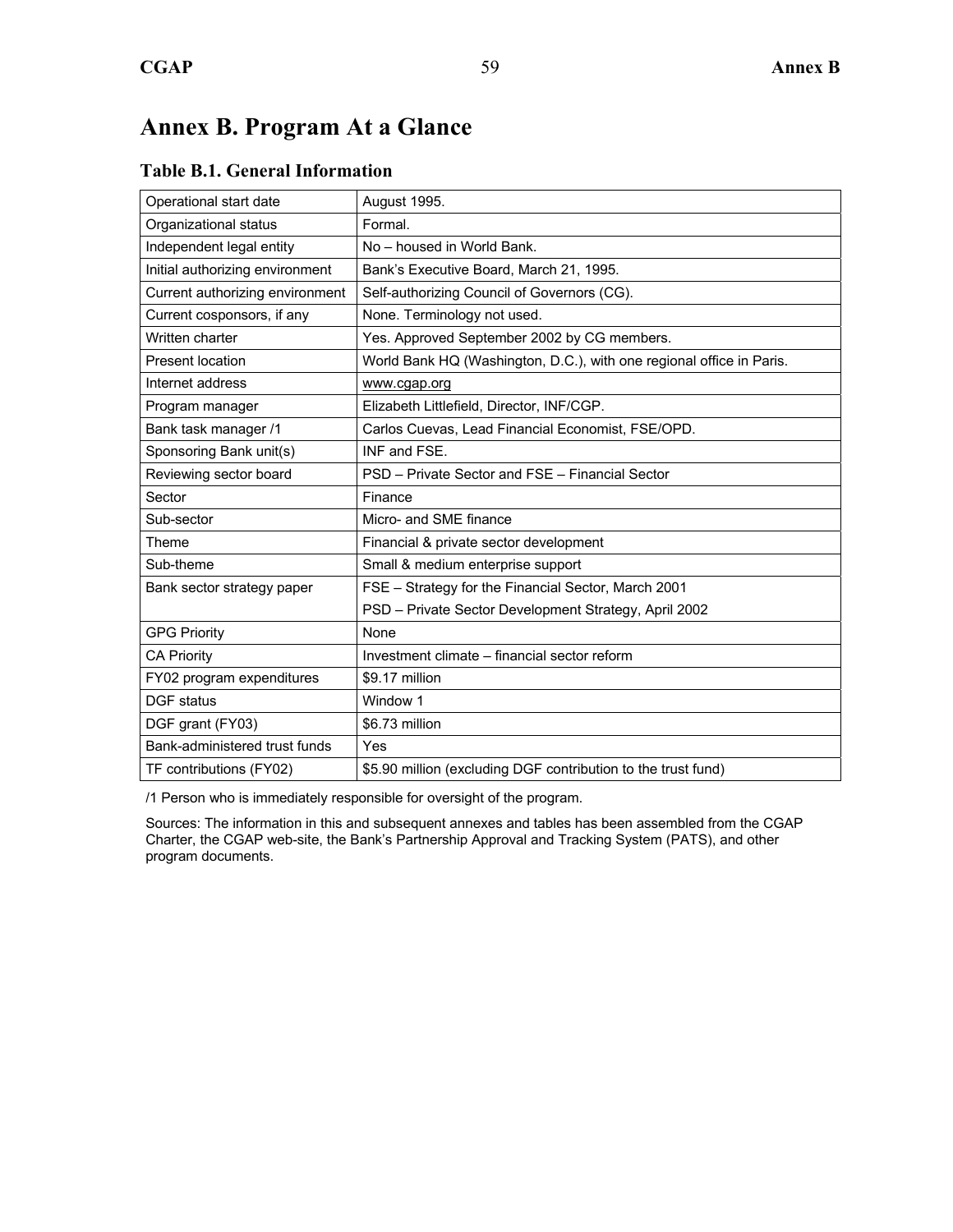|                                                                         |                                                                                                                                                                        | <b>Global/Program Level</b>                           |                         |                                                                                                                                                                         |
|-------------------------------------------------------------------------|------------------------------------------------------------------------------------------------------------------------------------------------------------------------|-------------------------------------------------------|-------------------------|-------------------------------------------------------------------------------------------------------------------------------------------------------------------------|
|                                                                         |                                                                                                                                                                        |                                                       |                         |                                                                                                                                                                         |
|                                                                         | Programmatic                                                                                                                                                           | Institutional and                                     | <b>Country/Activity</b> |                                                                                                                                                                         |
|                                                                         | <b>Governing Body</b><br>(CG)                                                                                                                                          | <b>Executive Body</b><br>(Excom)                      | Other                   | Level                                                                                                                                                                   |
| International/<br>regional<br>organizations                             | AfDB, AsDB, EBRD,<br>IDB, IFAD, ILO,<br>UNCDF, UNDP,<br><b>World Bank</b>                                                                                              | World Bank plus one<br>other representative<br>(AsDB) |                         | Numerous regional<br>partners such as the<br>China Microfinance<br>Training Center,<br><b>EDA Rural Systems</b><br>(India), and the<br>Microfinance Center<br>(Poland). |
| Industrialized<br>countries                                             | Australia, Belgium,<br>Canada, Denmark,<br>EU, Finland, France,<br>Germany, Italy,<br>Japan, Luxembourg,<br>Netherlands,<br>Norway, Sweden,<br>Switzerland, UK,<br>USA | Two representatives<br>(currently UK and<br>Norway)   |                         | Co-funding of<br>activities with<br>member donors.                                                                                                                      |
| Developing<br>countries                                                 |                                                                                                                                                                        |                                                       |                         | Regulatory and<br>supervisory<br>authorities (such as<br><b>BCEAO</b> in West<br>Africa)                                                                                |
| Foundations                                                             | Argidius Foundation,<br><b>Ford Foundation</b>                                                                                                                         | <b>Ford Foundation</b>                                |                         | Co-funding of<br>activities with<br>Argidius and Ford.                                                                                                                  |
| Commercial<br>private sector                                            |                                                                                                                                                                        |                                                       |                         | Financial institutions.<br>Private sector<br>service providers<br>such as auditors and<br>MIS specialists.                                                              |
| Industrialized<br>country CSOs<br>(including umbrella<br>organizations) |                                                                                                                                                                        |                                                       |                         | Microfinance<br>networks                                                                                                                                                |
| Developing<br>country CSOs                                              |                                                                                                                                                                        |                                                       |                         | Local-level MFIs and<br>microfinance<br>networks.                                                                                                                       |
| Individuals                                                             |                                                                                                                                                                        | Four microfinance<br>industry leaders                 |                         | <b>Practitioners</b>                                                                                                                                                    |

#### **Table B.2. Partners and Participants**

**General view of partnerships:** At the global/program level, CGAP is a consortium of donors working together to build sustainable financial services for the poor. CGAP functions as a global convening platform and resource center for the microfinance industry, providing different services to a broad range of audiences and clients. At the country/activity level, CGAP does almost everything with partners. CGAP has established and defined a typology of partnerships in order for both parties to clearly understand both the nature of each partnership and their respective roles, mutual responsibilities, and expectations:

- Investment grant partnership between CGAP and a grant recipient
- Joint investment partnership between CGAP and another donor or service provider as co-investor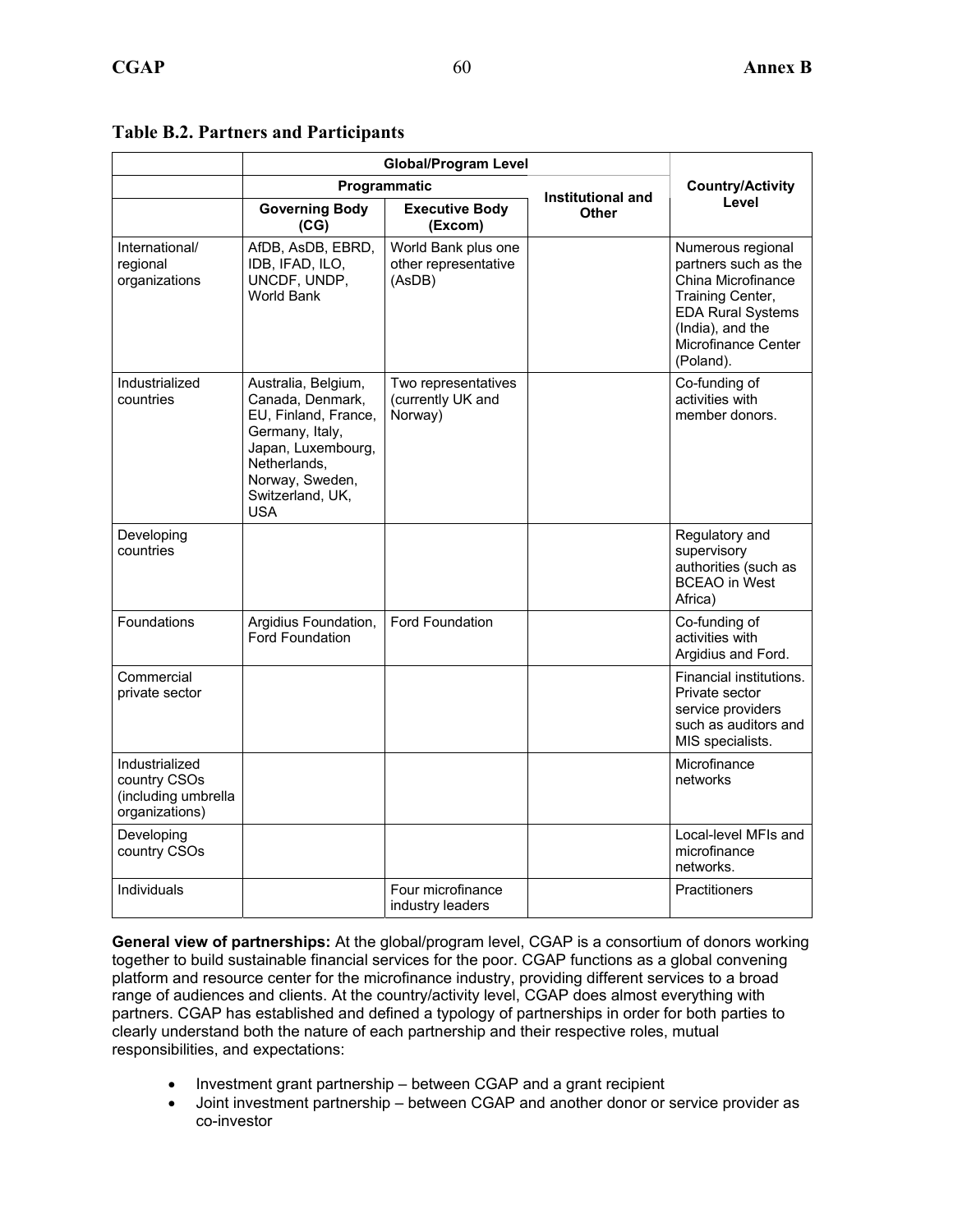- Collaborative partnership between CGAP and service provider or donor
- Contractual partnership between CGAP and service provider

**Perspective on commercial private sector partnerships:** At the program level, membership of CGAP is only open to **public** bilateral and multilateral donor agencies and private foundations with significant involvement in the development of financial services for the poor. Other types of institutions may be considered for membership by the Council of Governors (governing body) at some future point. At the activity level, CGAP works in partnership with a broad range of private sector service providers. These include community-level microfinance institutions (MFI NGOs), transformed

NGOs that have become regulated commercial banks (such as Compartamos in Mexico), traditional commercial banks that are providing financial services to the poor (such as Banco do Nordeste in Brazil), and private service providers such as IT companies (Hewlett-Packard, MIS firms), local and international consulting firms, auditors, and credit rating agencies.

#### **Programmatic vs. institutional partners at the global level:**

Legally, CGAP is a group of trust funds managed by the World Bank on behalf of other donors. CGAP members are expected to contribute cash, through flexible mechanisms, to carry out CGAP's operations.

#### **Voice of developing countries:**

At the program level, this was previously provided by the Policy Advisory Group, all eight members of which were leaders of microfinance institutions or microfinance networks from developing and transition economies. Under the new governance structure of CGAP III, the Policy Advisory Group has been incorporated into the Executive Committee of the Governing Body (the CG). The new Excom now comprises four microfinance industry leaders, as well as representatives of member donors. That is, the Excom has been restructured under CGAP's new governance structure to include non-donor stakeholders as opposed to involving only donor members.



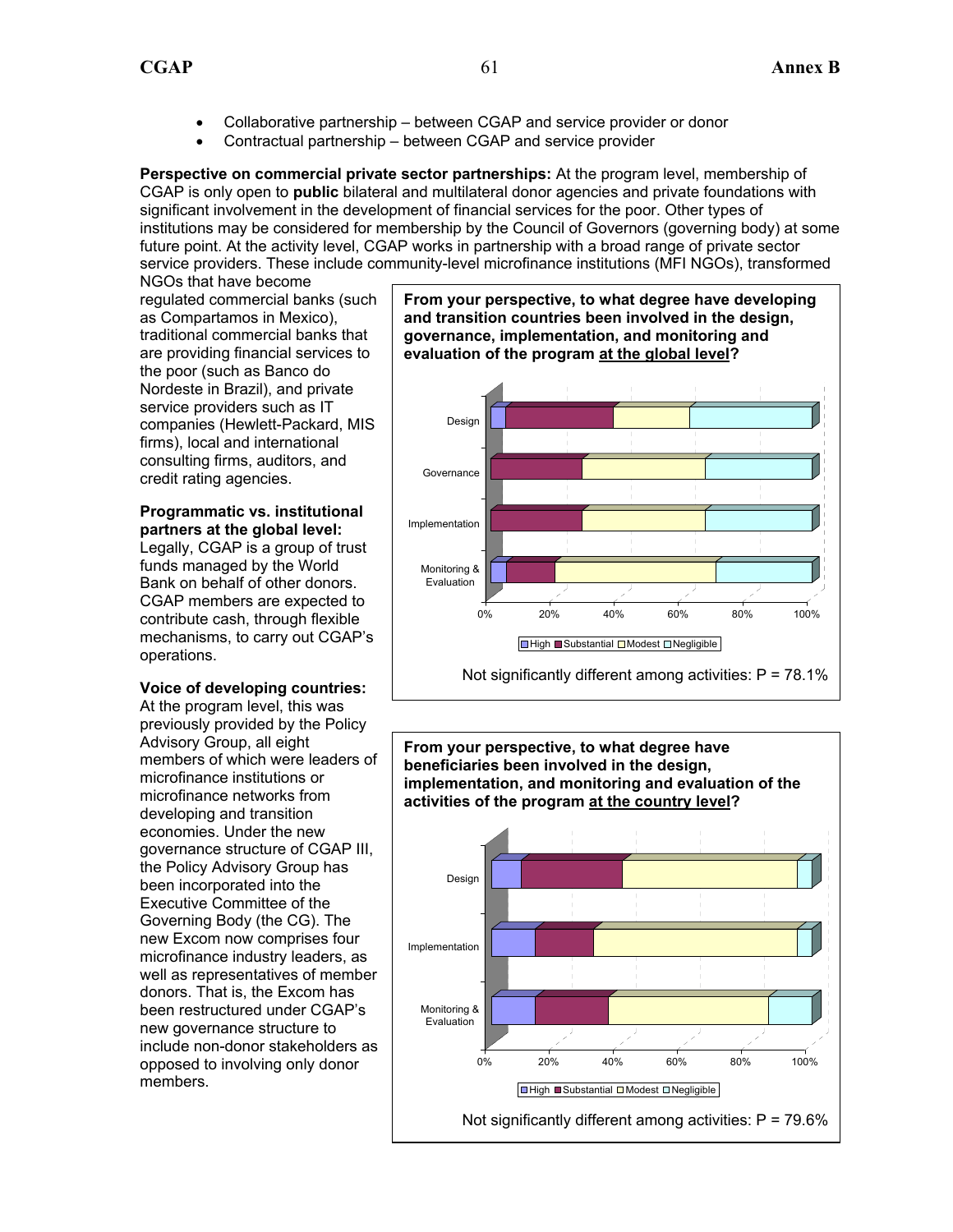$\overline{a}$ 

#### **Table B.3. World Bank's Roles**

| Founder                      | Yes                                              |
|------------------------------|--------------------------------------------------|
| Chair of governing body      | Yes                                              |
| If yes, who?                 | Nemat Shafik, INFVP                              |
| Member of the governing body | Yes                                              |
| If yes, who?                 | Carlos Cuevas, Lead Financial Economist, FSE/OPD |
| In-house secretariat         | Yes                                              |
| Funding /1                   | <b>DGF</b>                                       |
| <b>TF</b> trustee            | Yes                                              |
| TF manager /2                | Yes                                              |
| Lender to the sector         | Yes                                              |
| Convener in the sector /3    | Yes                                              |

/1 Financial contributions to the program itself, not including BB resources spent on oversight and liaison activities.

/2 Involves responsibility for oversight and management of how the trust fund resources are utilized.

/3 The World Bank takes the initiative to organize meetings and conferences in the sector on issues related to but outside the scope of the program in order to advocate change, reach consensus, and/or mobilize resources with respect to emerging issues in the sector.

#### **Global task manager perspective on how the Bank's role has changed during the life of the program**

The Bank's role vis-à-vis CGAP has evolved in significant ways since the creation of CGAP in 1995. In the first phase of CGAP, microfinance expertise and coordination in the Bank were extremely limited, and a major priority of the Secretariat was placed on mainstreaming microfinance best practices in the Bank, more so than for any other member donor. As the Bank progressively developed a small core of microfinance expertise and with the Financial Sector Vice Presidency assuming the coordination of microfinance policy and knowledge dissemination within the Bank, CGAP's support to the Bank has become more consultative and informative rather than one of direct operational support. Indeed, in 1998, CGAP's mandate was changed from "mainstreaming best practices in the World Bank" to "improving microfinance best practices in all member donors." CGAP's support to the Bank is now focused on high-level policy dialogue and upstream inputs into selected CASs and countrylevel projects. The role of the Bank has also changed in terms of funding. When CGAP was established, it was with the full expectation that the Bank would remain the majority funder because of CGAP's global mandate. Since CGAP's integration in the DGF, non-Bank member donors have contributed financially and some have increased their funding commitments in order to meet the DGF's 15 percent funding criteria. This has resulted in an increase in ownership among other members and a more balanced treatment of all donors, even though the Bank remains CGAP's largest donor.<sup>2</sup>

 $2$  Response from the TM questionnaire, question 7, which was completed by the Bank's task manager or program manager for each global program in the fall of 2001. Revised August 30, 2003.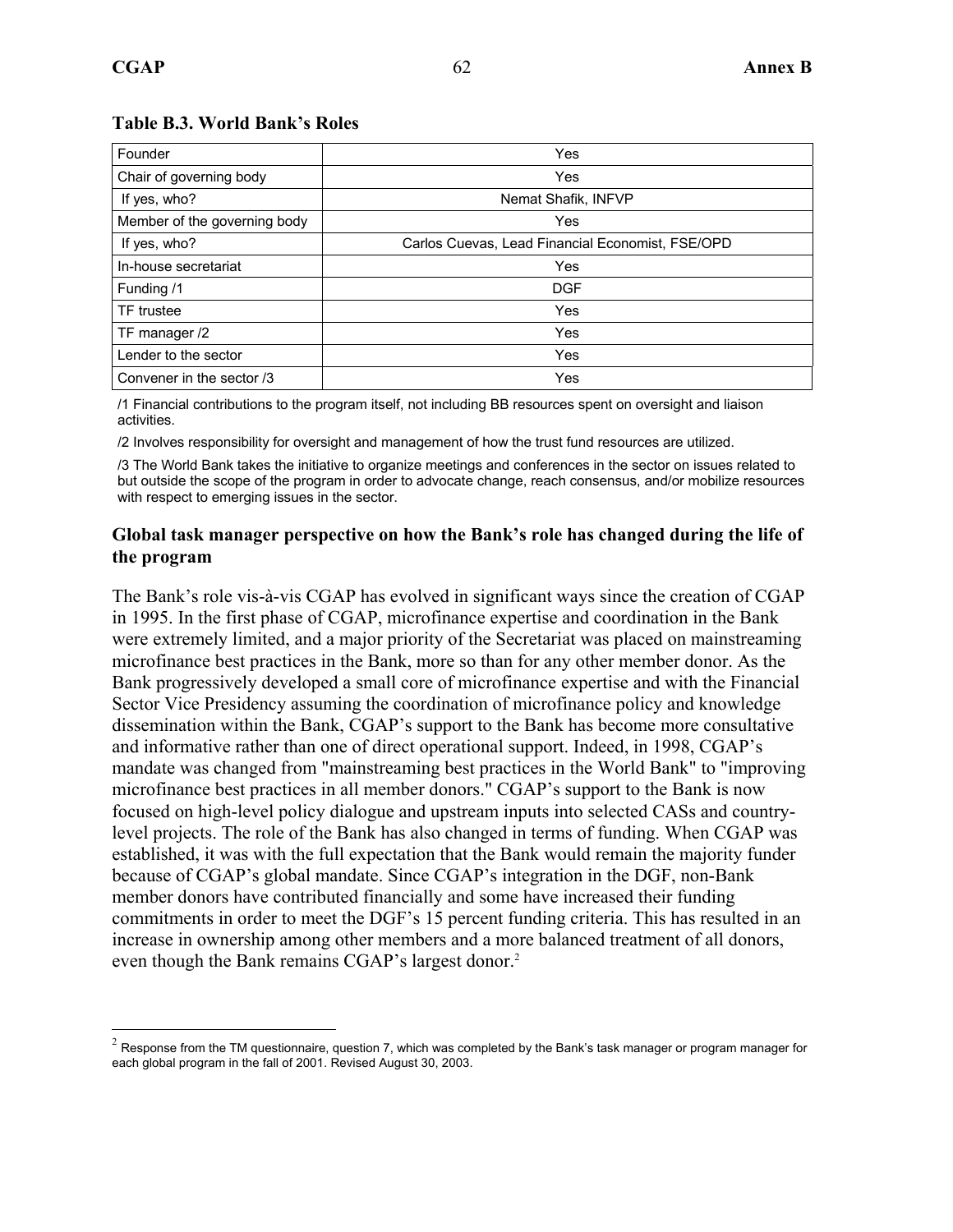# **Annex C. Stated Mission, Objectives, Outputs, and Activities**

| Mission/Goal             | To help build financial systems that work for the poor, providing large numbers of people with<br>diverse financial services through a wide range of organizations.                                                                                        |  |  |  |  |  |
|--------------------------|------------------------------------------------------------------------------------------------------------------------------------------------------------------------------------------------------------------------------------------------------------|--|--|--|--|--|
| Development<br>Objective | To support the development of financial systems that work for the poor, by improving the<br>capacity of microfinance institutions to deliver flexible, high-quality financial services to the<br>poor on a sustainable basis.                              |  |  |  |  |  |
| Outputs/                 | Five strategic priorities for CGAP's third phase of operations (2003-2008):                                                                                                                                                                                |  |  |  |  |  |
| Strategy                 | Fostering a diversity of financial institutions that serve the poor<br>$\bullet$                                                                                                                                                                           |  |  |  |  |  |
|                          | Promoting a broader range of financial services available to the poor<br>$\bullet$                                                                                                                                                                         |  |  |  |  |  |
|                          | Improving the availability and the quality of information on the performance of<br>$\bullet$<br>microfinance providers                                                                                                                                     |  |  |  |  |  |
|                          | Promoting a sound policy, legal and regulatory framework for microfinance<br>$\bullet$                                                                                                                                                                     |  |  |  |  |  |
|                          | Improving aid effectiveness in microfinance.<br>$\bullet$                                                                                                                                                                                                  |  |  |  |  |  |
|                          | Five core strategic themes for CGAP's second phase of operations (1998-2003)                                                                                                                                                                               |  |  |  |  |  |
|                          | Supporting the development of microfinance institutions.<br>٠                                                                                                                                                                                              |  |  |  |  |  |
|                          | Supporting changes in the practices of member donors to improve their microfinance<br>operations.                                                                                                                                                          |  |  |  |  |  |
|                          | Increasing the poverty outreach of microfinance institutions.<br>$\bullet$                                                                                                                                                                                 |  |  |  |  |  |
|                          | Improving the legal and regulatory framework for microfinance institutions.<br>$\bullet$                                                                                                                                                                   |  |  |  |  |  |
|                          | Facilitating the commercialization of the industry.<br>$\bullet$                                                                                                                                                                                           |  |  |  |  |  |
| Activities/              | CGAP works in each of these strategic areas by:                                                                                                                                                                                                            |  |  |  |  |  |
| Products                 | Providing technical advice<br>$\bullet$                                                                                                                                                                                                                    |  |  |  |  |  |
|                          | Developing and setting standards, facilitating consensus building<br>$\bullet$                                                                                                                                                                             |  |  |  |  |  |
|                          | Conducting research and development<br>$\bullet$                                                                                                                                                                                                           |  |  |  |  |  |
|                          | Advancing knowledge and information sharing<br>$\bullet$                                                                                                                                                                                                   |  |  |  |  |  |
|                          | Offering training and capacity building services with other actors<br>$\bullet$                                                                                                                                                                            |  |  |  |  |  |
|                          | Funding innovative projects or models                                                                                                                                                                                                                      |  |  |  |  |  |
| <b>Major Clients</b>     | To achieve its goals and objectives, CGAP works with three major groups of clients:                                                                                                                                                                        |  |  |  |  |  |
|                          | Local-level microfinance institutions (MFIs) and other financial institutions and<br>$\bullet$<br>practitioners                                                                                                                                            |  |  |  |  |  |
|                          | Member donor organizations<br>$\bullet$                                                                                                                                                                                                                    |  |  |  |  |  |
|                          | The microfinance industry as a whole (including government policymakers, regulatory and<br>$\bullet$<br>supervisory authorities, and private sector service providers such as auditors, credit rating<br>agencies, MIS specialists, and consulting firms.) |  |  |  |  |  |
| <b>MFI Services</b>      | <b>Technical Guides</b><br>$\bullet$                                                                                                                                                                                                                       |  |  |  |  |  |
|                          | Skills for Microfinance Managers (training)<br>$\bullet$                                                                                                                                                                                                   |  |  |  |  |  |
|                          | Information Systems Services                                                                                                                                                                                                                               |  |  |  |  |  |
|                          | <b>Rating Fund</b><br>٠                                                                                                                                                                                                                                    |  |  |  |  |  |
|                          | Funding                                                                                                                                                                                                                                                    |  |  |  |  |  |
| Donor                    | <b>Technical Tools &amp; Standards</b><br>$\bullet$                                                                                                                                                                                                        |  |  |  |  |  |
| Services                 | <b>Staff Training</b>                                                                                                                                                                                                                                      |  |  |  |  |  |
|                          | Donor Peer Reviews and follow up technical assistance<br>٠                                                                                                                                                                                                 |  |  |  |  |  |
|                          | Donor-specific resources: publications (highlights of specific topics, best practice case<br>studies of donors' role in microfinance), presentation modules, staff training                                                                                |  |  |  |  |  |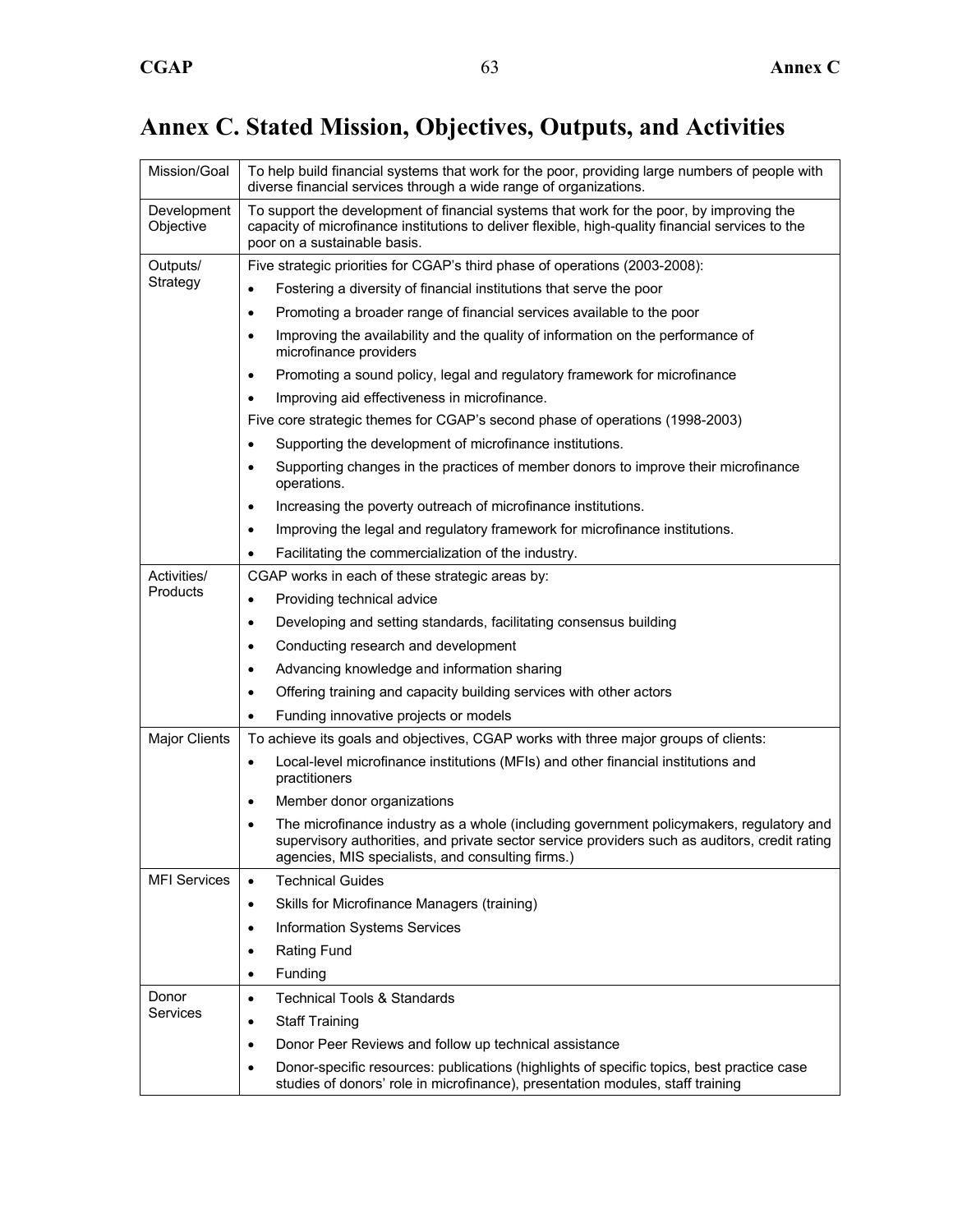### **Annex D. Genesis, Evolution, and Exit Strategies of CGAP**

#### **GENESIS AND EVOLUTION**

Jointly recognizing the powerful role of microfinance as a development tool, nine leading donors and practitioners formed CGAP in 1995 to develop and share best practices, set standards, and develop tools and models for microfinance.

CGAP is currently in its third phase. External program-level evaluations were carried out in 1997 and 2002 (towards the ends of Phase I and II), and a third evaluation will be carried out towards the end of Phase III to recommend whether and how CGAP should continue after June 2008.

- **Phase I (1995-1998):** This initial phase focused on the development of a common language for the microfinance industry, catalyzing the movement towards best practice performance standards, and building a consensus among its many and varied stakeholders primarily on the importance of financial sustainability.
- **Phase II (1998-2003):** A more explicit focus on capacity building at the retail level through the development of technical tools and the provision of training, advisory services, and other forms of assistance to microfinance institutions. This phase also focused on better understanding the impact of microfinance on the poor, increasing commercialization of microfinance, improving the policy and regulatory environment, and mainstreaming good practices in donor agencies.
- **Phase III (2003-2008):** A focus on scaling up outreach by (1) promoting greater diversity of institutions providing microfinance; (2) encouraging a broader range of financial services for the poor (beyond microcredit); (3) fostering a good policy framework; and (4) improving aid effectiveness. In addition, CGAP plans to leverage its resources by decreasing one-on-one grant-making to microfinance institutions and working through wholesale-level intermediaries such as national, regional, or international level networks; and co-funding with its member donors. CGAP also plans to become much more of an operational and learning institution, engaging in more action research, prospecting of innovations and promising institutions, disseminating information, and sharing of lessons learned.

#### **EXIT STRATEGIES**

#### **Regarding the program**

The present mandate of CGAP extends through FY08. The Council of Governors will conduct a review in FY06 in order to determine post FY08 options for CGAP (disband, expand or transform).

#### **Regarding the Bank's involvement in the program**

The two sponsoring vice presidencies, FSE and INF, have no strategy at the present time for completely disengaging the Bank from CGAP. However, they are supporting CGAP's current strategy of reducing its financial dependence on the Bank (amount requested from DGF is reduced by US\$400,000 every year).

#### **Regarding DGF funding**

CGAP is a Window 1 program.

When CGAP was established, it was with the full expectation that the Bank would remain the majority funder because of CCAP's global mandate. Since CGAP's integration into the DGF, non-Bank member donors have contributed financially and some have increased their funding commitments in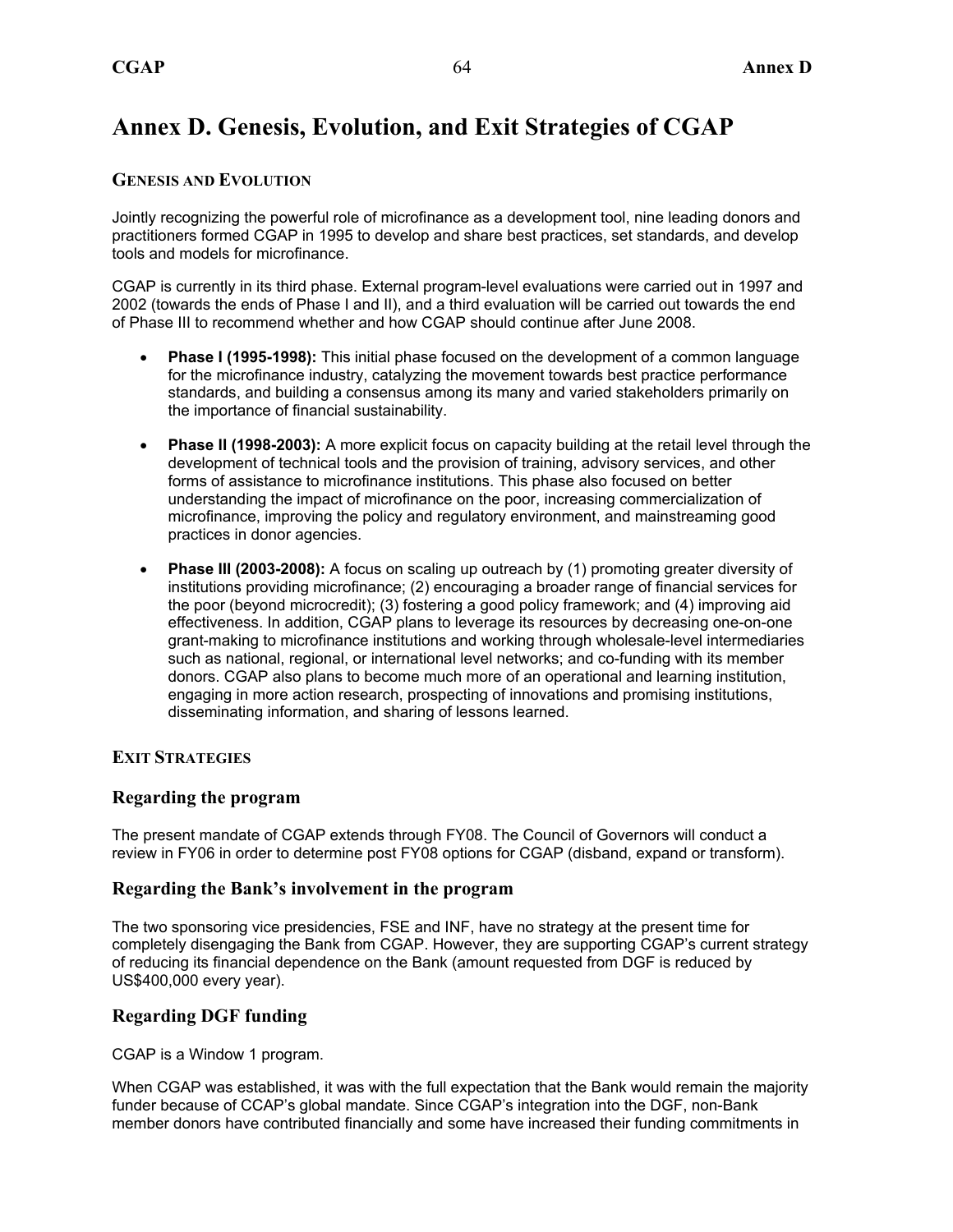order to meet the DGF's 15 percent funding criterion. This has resulted in an increase in ownership among other members and a more balanced treatment of all donors, even though the Bank remains CGAP's largest donor. CGAP's present strategy is to gradually reduce the share of DGF funding in its total budget by US\$400,000 annually, by seeking increased contributions from other member donors as well as new member donors. Accordingly, the DGF allocation declined from US\$7.5 million in FY01 to US\$7.13 million in FY02, to US\$6.73 million in FY03, and to US\$6.33 million in FY04.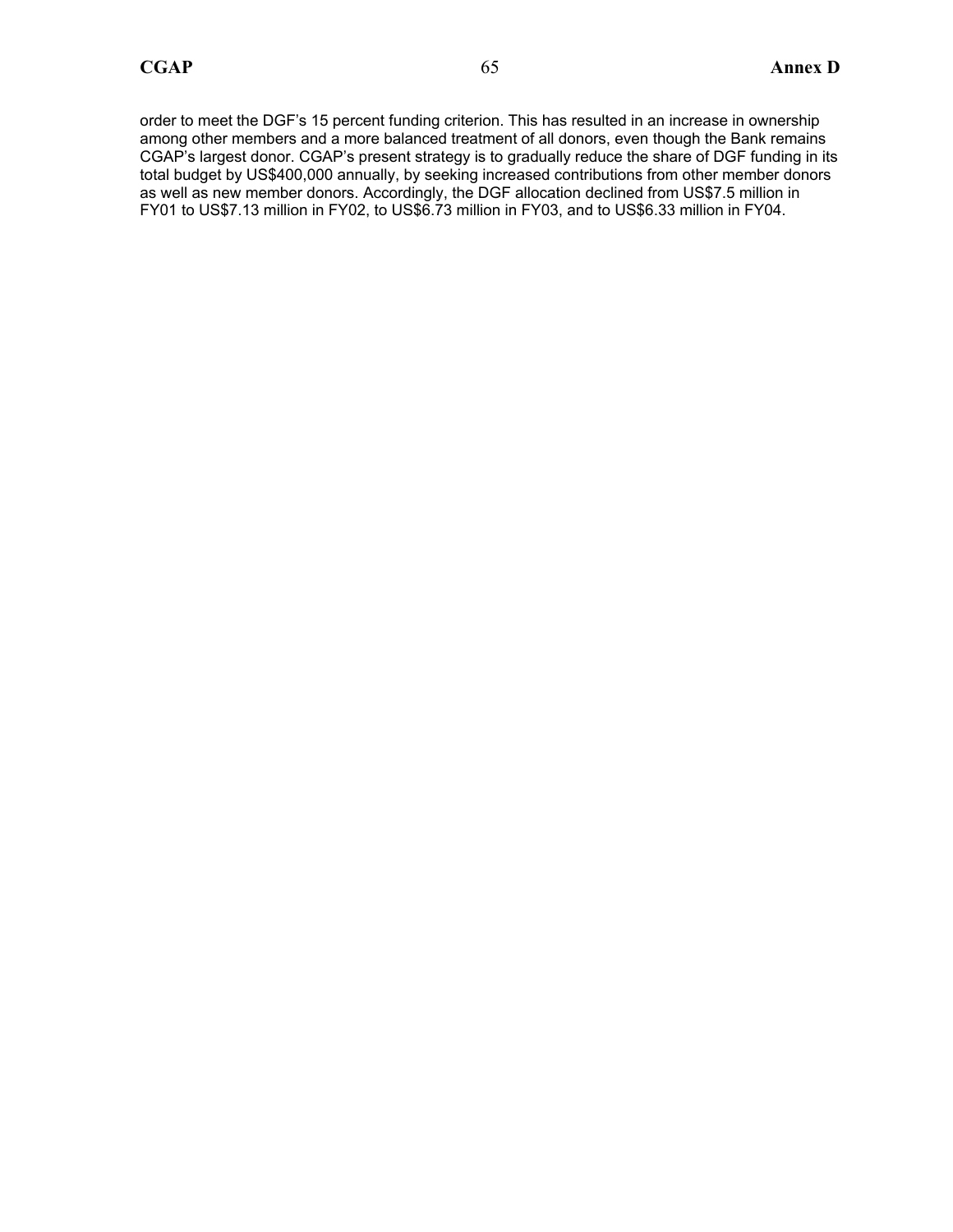## **Annex E. Relationship of CGAP to the Millennium Development Goals**

CGAP's activities are aimed at reducing poverty by facilitating the poor's access to financial services and enhancing their economic well-being. Access to financial services allows the poor to improve their lives in different ways, enabling them, in effect, to achieve most of the MDGs, but on their own terms and in a self-sustainable way. Extensive evidence shows that microfinance directly contributes to many of the MDG goals and targets.

| Goals                                                    | Targets                                                                                                                                                 | Comments                                                                                                                                                                                                                 |
|----------------------------------------------------------|---------------------------------------------------------------------------------------------------------------------------------------------------------|--------------------------------------------------------------------------------------------------------------------------------------------------------------------------------------------------------------------------|
| 1. Eradicate<br>extreme<br>hunger and<br>poverty         | 1. Halve, between 1990 and<br>2015, the proportion of<br>people whose income is less<br>than one dollar a day.                                          | Access to financial services helps reduce extreme poverty<br>and hunger by increasing and diversifying incomes, building<br>assets, and reducing vulnerability.                                                          |
| 2. Achieve<br>universal<br>primary<br>education          | 3. Ensure that, by 2015,<br>children everywhere, boys<br>and girls alike, will be able to<br>complete a full course of<br>primary schooling.            | Households that have access to microfinance spend more on<br>their children's education. This enables families to send<br>several children to school at one time and reduces drop-out<br>rates in higher primary grades. |
| 3. Promote<br>gender<br>equality and<br>empower<br>women | 4. Eliminate gender disparity<br>in primary and secondary<br>education, preferably by<br>2005, and to all levels of<br>education no later than<br>2015. | Microfinance clients are overwhelmingly female. The ability to<br>borrow, save, and earn income enhances women's<br>confidence, giving them more economic freedom and power<br>within their households and communities.  |
| 4. Reduce<br>child mortality                             | 5. Reduce by two-thirds,<br>between 1990 and 2015, the<br>under-five mortality rate.                                                                    | Access to financial services contributes to improved nutrition,<br>housing, and health, especially among women clients. It<br>allows poor clients to seek health care services when                                      |
| 5. Improve<br>maternal<br>health                         | 6. Reduce by three-quarters,<br>between 1990 and 2015, the<br>maternal mortality rate.                                                                  | needed, rather than wait until an illness has reached crisis<br>proportions.                                                                                                                                             |
| 8. Develop a<br>global<br>partnership<br>for             | 12. Develop further an open,<br>rule-based, predictable, non-<br>discriminatory trading and<br>financial system                                         | CGAP is a global partnership of public and private sector<br>institutions.                                                                                                                                               |
| development                                              | 18. In cooperation with the<br>private sector, make<br>available the benefits of new<br>technologies, especially<br>information and<br>communications.  |                                                                                                                                                                                                                          |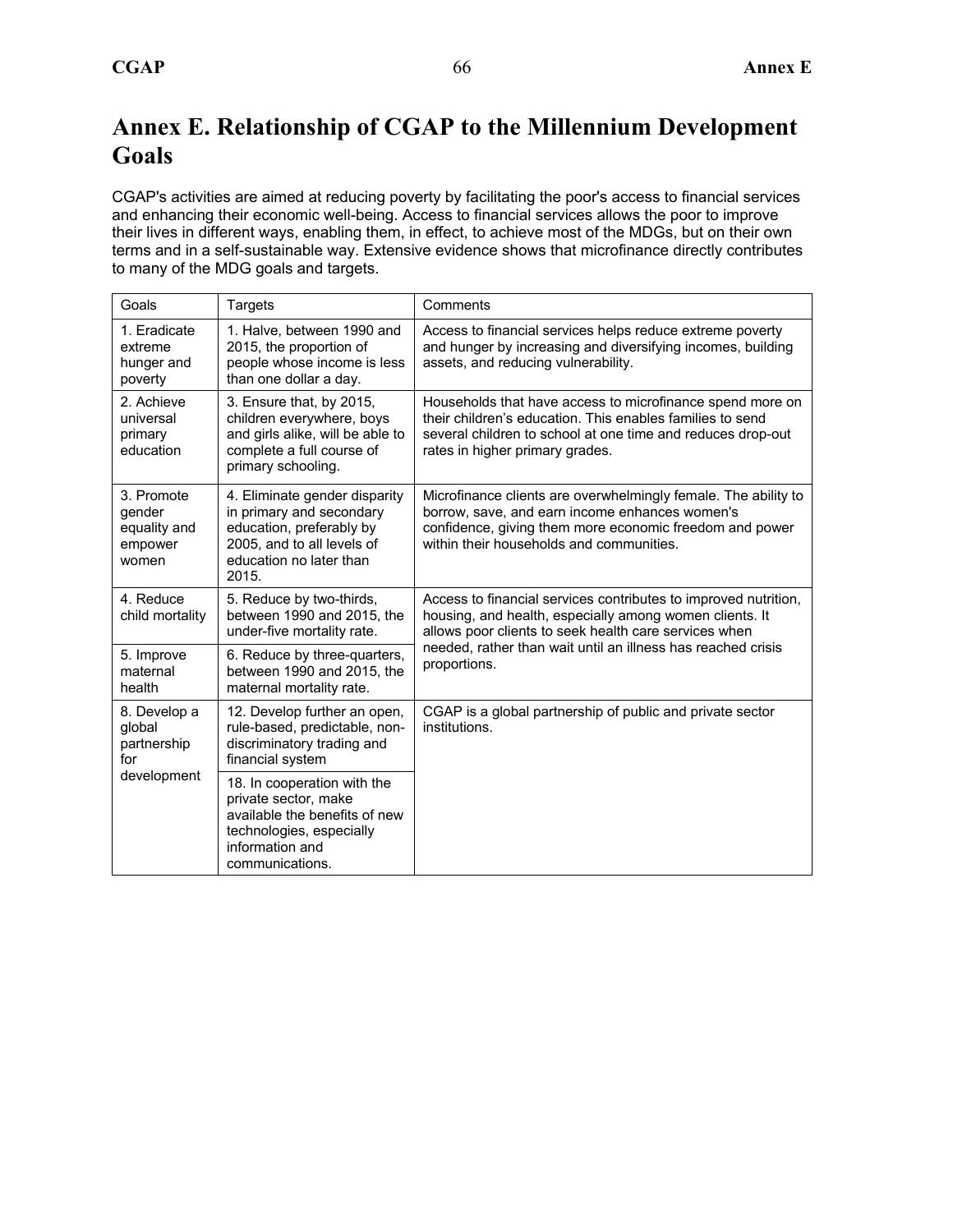## **Annex F. Rating of CGAP Activities According to the Bank's Strategic Focus for Global Programs and OED Subcategories**

### **To what extent is the program involved in the following activities?**

|                                                                                 | High | Sub-<br>stantial | Modest/<br>Negli-<br>gible | Comments                                                                                                                                                                                                                                                                                                                                                                                                                                                                                                                                                                                                                                                                                                                                                                                                            |  |
|---------------------------------------------------------------------------------|------|------------------|----------------------------|---------------------------------------------------------------------------------------------------------------------------------------------------------------------------------------------------------------------------------------------------------------------------------------------------------------------------------------------------------------------------------------------------------------------------------------------------------------------------------------------------------------------------------------------------------------------------------------------------------------------------------------------------------------------------------------------------------------------------------------------------------------------------------------------------------------------|--|
| Providing global public goods<br>1.                                             |      |                  |                            |                                                                                                                                                                                                                                                                                                                                                                                                                                                                                                                                                                                                                                                                                                                                                                                                                     |  |
| Implementing<br>conventions, rules,<br>standards and norms                      | X    |                  |                            | CGAP is the standard setter for the microfinance industry. It plays a unique role in facilitating<br>consensus on performance standards and guidelines to donors, MFIs, regulators and other players<br>such as rating agencies. Recent examples include the Donor Guidelines for Supporting Savings-<br>based MFIs, Guidelines for Regulation and Supervision, the Disclosure Guidelines for MFI Financial<br>Statements, the Loan Portfolio Tool, and the development of a set of simple indicators to determine<br>the poverty level of microfinance clients.                                                                                                                                                                                                                                                    |  |
| Financing research &<br>development for new<br>products and technologies        |      | $\times$         |                            | CGAP undertakes research on key issues and new challenges facing the microfinance industry. In<br>2002, CGAP carried out research (often in conjunction with other organizations) on agricultural<br>microfinance, product costing, business process mapping, and the impact of microfinance on the<br>poor.                                                                                                                                                                                                                                                                                                                                                                                                                                                                                                        |  |
| Financing country-level<br>investments to deliver<br>global public goods        |      |                  | X                          |                                                                                                                                                                                                                                                                                                                                                                                                                                                                                                                                                                                                                                                                                                                                                                                                                     |  |
| Supporting international advocacy for country-level policy reform agendas<br>2. |      |                  |                            |                                                                                                                                                                                                                                                                                                                                                                                                                                                                                                                                                                                                                                                                                                                                                                                                                     |  |
| Advocacy                                                                        | X    |                  |                            | CGAP advocates an approach to microfinance focusing on building pro-poor financial systems and<br>the human, technical, institutional, and information infrastructure necessary to support them. Its<br>approach is focused on institutional and financial sustainability and large-scale outreach. CGAP does<br>this by (1) providing strategic advice, technical assistance and training to microfinance institutions; (2)<br>working with donors to improve the quality of their microfinance programming; (3) working with<br>government policymakers, donors, and microfinance practitioners to improve the policy and<br>regulatory framework for pro-poor financial services; and (4) developing and disseminating technical<br>tools and best practice information to the microfinance industry as a whole. |  |
| Supporting national-level<br>policy & institutional<br>reform                   | X    |                  |                            | CGAP plans to expand its activities in this area in Phase III. As a multi-donor consortium, CGAP has<br>a comparative advantage in working with multilateral development agencies and other influential<br>policymakers to improve the legal and regulatory environment for microfinance. CGAP works closely<br>with the Bank, the IMF, the BCEAO and other regional and national-level regulatory bodies on policy<br>and regulatory issues affecting microfinance, through consultations in high-level policy forums,<br>providing inputs to selected CASs and PRSPs, and training of central bankers and bank supervisors.                                                                                                                                                                                       |  |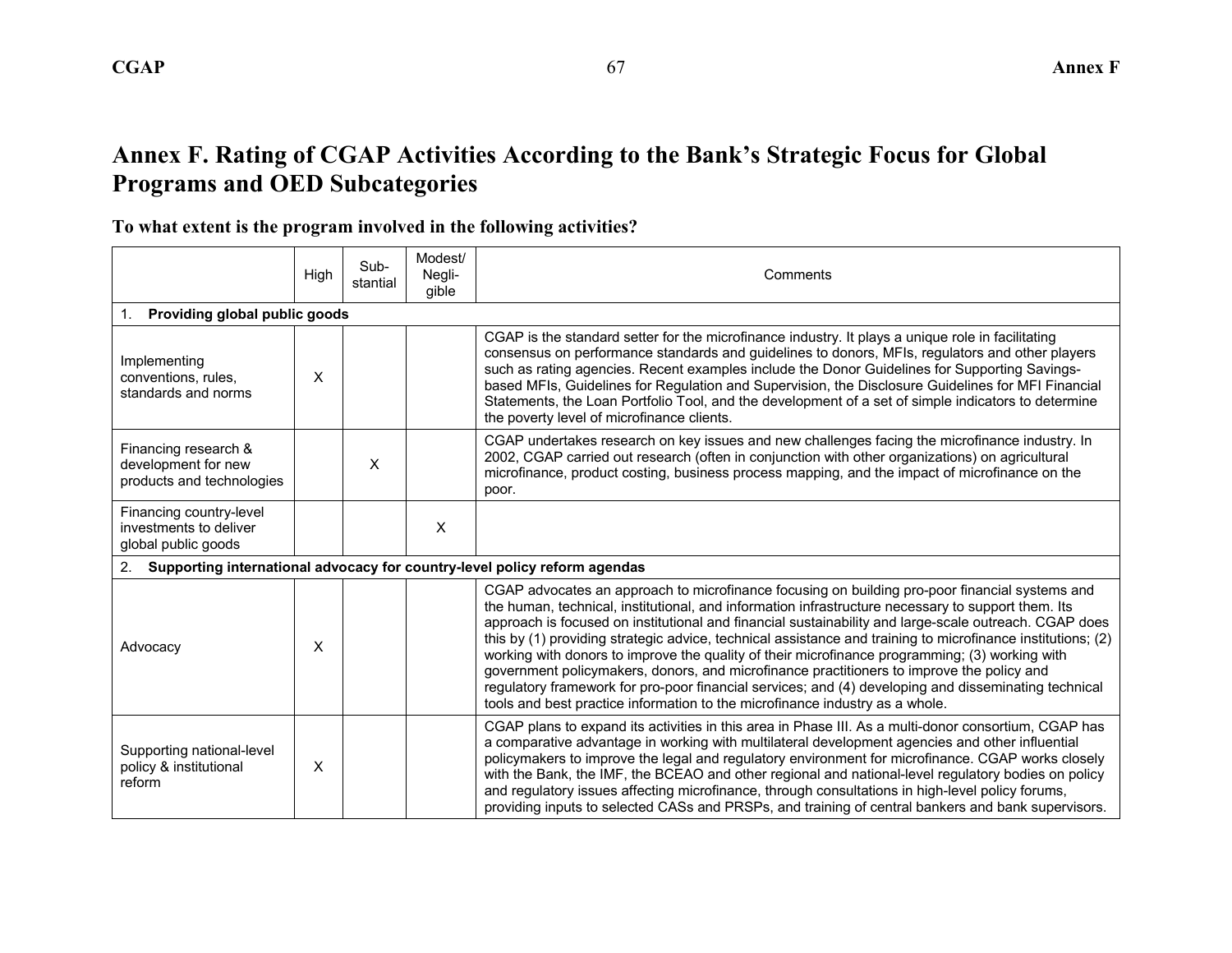|                                                                            | High                      | Sub-<br>stantial | Modest/<br>Negli-<br>gible | Comments                                                                                                                                                                                                                                                                                                                                                                                                                                                                                                                                                                                                                                                                                                                                                                                                                                                                              |
|----------------------------------------------------------------------------|---------------------------|------------------|----------------------------|---------------------------------------------------------------------------------------------------------------------------------------------------------------------------------------------------------------------------------------------------------------------------------------------------------------------------------------------------------------------------------------------------------------------------------------------------------------------------------------------------------------------------------------------------------------------------------------------------------------------------------------------------------------------------------------------------------------------------------------------------------------------------------------------------------------------------------------------------------------------------------------|
| Financing country-level<br>investments to deliver<br>national public goods |                           |                  | $\pmb{\times}$             |                                                                                                                                                                                                                                                                                                                                                                                                                                                                                                                                                                                                                                                                                                                                                                                                                                                                                       |
| 3 <sub>1</sub>                                                             |                           |                  |                            | Multi-country programs which crucially depend upon highly coordinated approaches                                                                                                                                                                                                                                                                                                                                                                                                                                                                                                                                                                                                                                                                                                                                                                                                      |
| Knowledge creation and<br>dissemination                                    | $\boldsymbol{\mathsf{X}}$ |                  |                            | Through the Microfinance Gateway, CGAP is the resource center and information clearing-house for<br>the industry. CGAP plans to expand its role In Phase III as a learning institution by engaging in more<br>action research, focusing on incubating ideas, testing innovative models and spinning them off, and<br>sharing lessons learned.                                                                                                                                                                                                                                                                                                                                                                                                                                                                                                                                         |
|                                                                            |                           |                  |                            | CGAP's capacity building programs provide financial and operational management training to MFI<br>staff through local and regional training institutes. The programs seek to build local markets for<br>microfinance by providing course materials, training of trainers, and initial marketing support to local<br>partner organizations that deliver the courses on a commercial basis. CGAP's capacity building<br>initiatives encompass six regional training hubs with local private sector partners serving 40 countries<br>and offering 10 courses in six different languages. CGAP also develops and disseminates technical<br>tools for use by microfinance practitioners. Its series of technical tools includes the Handbook for<br>Management Information Systems (MIS) for MFIs, the Business Planning and Financial Modeling<br>Handbook, and the Product Costing Tool. |
| Capacity building                                                          |                           | X                |                            | In addition to training, CGAP provides advisory services to country-level MFIs and commercial banks<br>through institutional appraisals, business planning exercises and specific technical and strategic<br>management advice.                                                                                                                                                                                                                                                                                                                                                                                                                                                                                                                                                                                                                                                       |
|                                                                            |                           |                  |                            | CGAP also provides training and strategic and technical services to donors, including portfolio<br>reviews.                                                                                                                                                                                                                                                                                                                                                                                                                                                                                                                                                                                                                                                                                                                                                                           |
|                                                                            |                           |                  |                            | The bulk of CGAP's activities are not individualized services but rather meant to benefit multiple<br>players in different countries, as in its role in setting standards for donors, regulators and financial<br>service providers. In cases where CGAP provides individualized services, the lessons learned are<br>disseminated and can be applied globally.                                                                                                                                                                                                                                                                                                                                                                                                                                                                                                                       |
|                                                                            |                           |                  |                            | CGAP is decreasing its direct investments in MFIs in Phase III.                                                                                                                                                                                                                                                                                                                                                                                                                                                                                                                                                                                                                                                                                                                                                                                                                       |
| Improving donor<br>coordination                                            | X                         |                  |                            | CGAP's approach to improving donor coordination is to build consensus among donors regarding<br>what works in microfinance so that different donors are not working at cross-purposes from each<br>other, and to help individual donors improve the effectiveness, efficiency, and accountability of their<br>operations in microfinance. CGAP plans to expand its services to member donors in Phase III in the<br>areas of standards building, information dissemination, training, and technical assistance.                                                                                                                                                                                                                                                                                                                                                                       |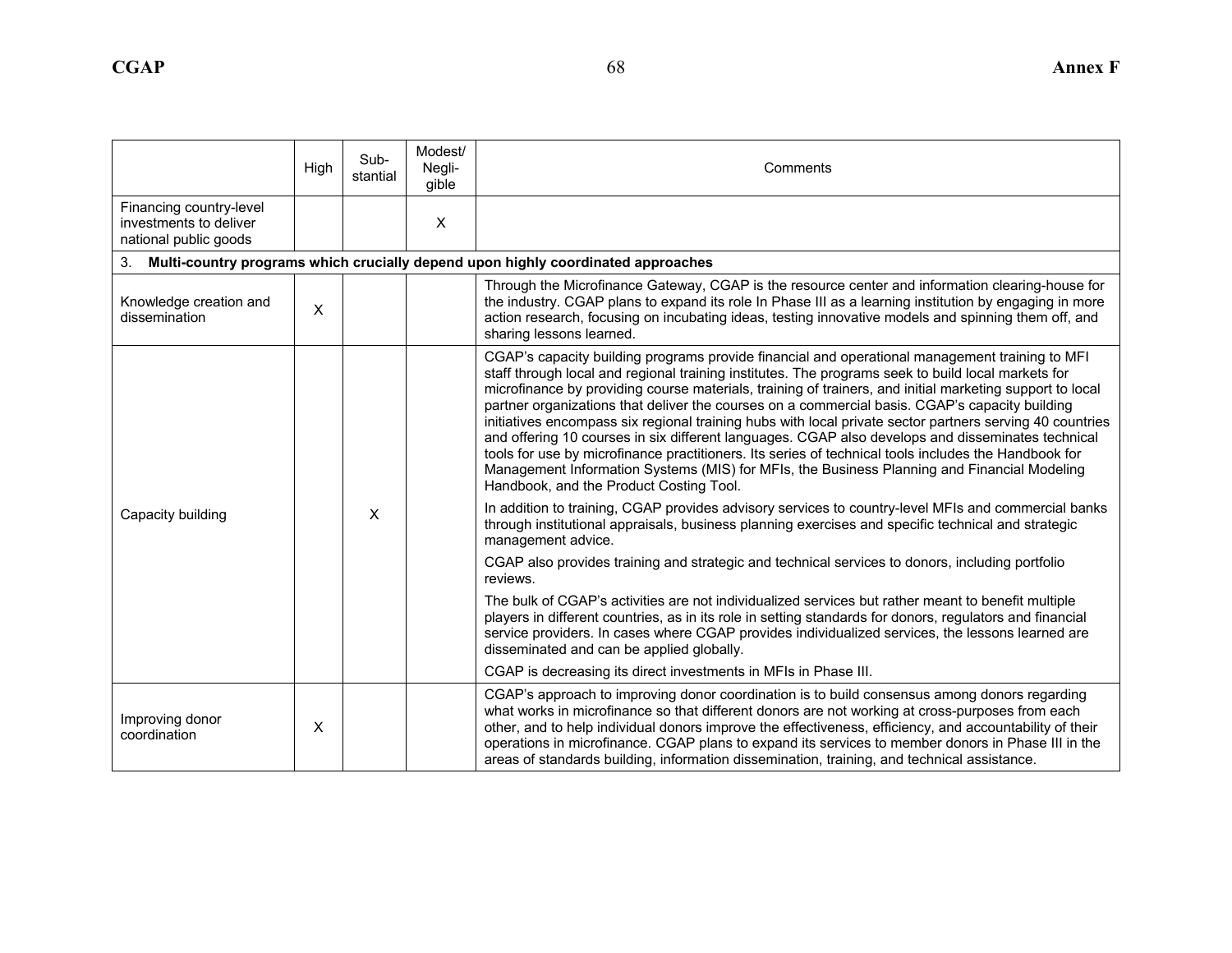|                                   | High                                         | Sub-<br>stantial | Modest/<br>Negli-<br>gible | Comments                                                                                                                                                                                                                                                                                                                                |  |  |
|-----------------------------------|----------------------------------------------|------------------|----------------------------|-----------------------------------------------------------------------------------------------------------------------------------------------------------------------------------------------------------------------------------------------------------------------------------------------------------------------------------------|--|--|
| 4.                                | Mobilizing substantial incremental resources |                  |                            |                                                                                                                                                                                                                                                                                                                                         |  |  |
| Mobilizing financial<br>resources |                                              |                  | X                          | While mobilizing financial resources is an important priority objective, CGAP is very reluctant to<br>accept restricted or tied (non-core) funding from donors. All member donors' funds go into the core<br>fund, from which is financed all of CGAP's work program, which is approved by the Executive<br>Committee of donor members. |  |  |

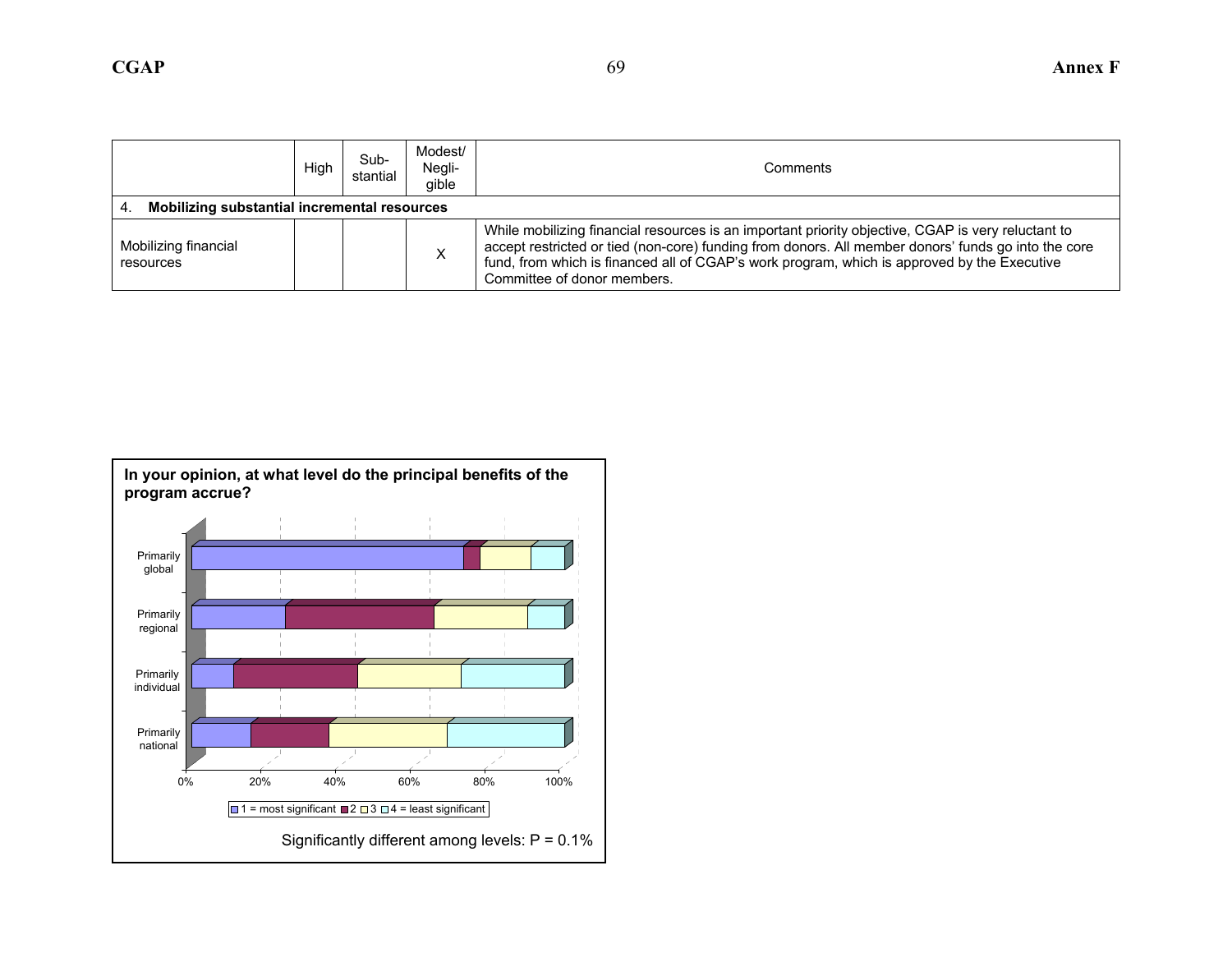### **Annex G. Evaluations and Audits of CGAP**

#### **Table I.1. Recent Evaluations and Audits of CGAP, and OED Sector Studies Relating to CGAP**

| Type of<br>evaluation/<br>audit | Date<br>completed/<br>expected | Commissioned<br>by                  | Reported to                        | Conducted by                                    | Title                                                                                                   |
|---------------------------------|--------------------------------|-------------------------------------|------------------------------------|-------------------------------------------------|---------------------------------------------------------------------------------------------------------|
| External<br>Evaluation          | November<br>1997               | "Renewal<br>Committee" of<br>the CG | Renewal<br>Committee and<br>the CG | Ruth Egger, Klaus Maurer,<br>and Cristina Ortiz | <b>CGAP Mid-Course Review</b>                                                                           |
| External<br>Evaluation          | April 4, 2002                  | Excom                               | Excom and CG                       | James W. Fox, Mark<br>Havers, and Klaus Maurer  | Evaluation and Strategic Review of the Consultative<br>Group to Assist the Poorest (CGAP)               |
|                                 |                                |                                     |                                    |                                                 |                                                                                                         |
| Internal audit                  | April 24,<br>2002              | IAD at request of<br>RMC/DGF        |                                    | Arun Banerjee and Faten<br>Hatab                | Audit of the Use of Development Grant Facility Funds by<br>the Consultative Group to Assist the Poorest |
|                                 |                                |                                     |                                    |                                                 |                                                                                                         |
| Sector study                    | 1993                           | <b>OED</b>                          |                                    |                                                 | A Review of Bank Lending for Agricultural Credit and<br>Rural Finance (1948-1992)                       |
| Sector study                    | 1996                           | <b>OED</b>                          |                                    |                                                 | A Review of Bank Lending for Agricultural Credit and<br>Rural Finance (1948-1992): A Follow-Up          |
| Sector study                    | 1998                           | <b>OED</b>                          |                                    | Nicolas Mathieu                                 | <b>Financial Sector Reform</b>                                                                          |
| Sector study                    | 2005                           | <b>OED</b>                          |                                    | Laurie Effron                                   | <b>Financial Sector Reform</b>                                                                          |

#### **PROCESS, SCOPE, AND METHODOLOGIES OF THE MOST RECENT PROGRAM-LEVEL EVALUATION**

#### **Process and Approach**

The 2002 evaluation was conducted by a team of evaluators engaged by the Consultative Group and it was overseen by the EXCOM (see table above for individual names). Those contracted to perform the evaluation were external to CGAP and selected on the basis of Terms of Reference approved by the EXCOM. Given the involvement of both the CG and the EXCOM in the design of the evaluation, one could not consider the this to have been an independent evaluation. Furthermore, initial findings were vetted with EXCOM for their advice and comment prior to the finalization of the evaluation.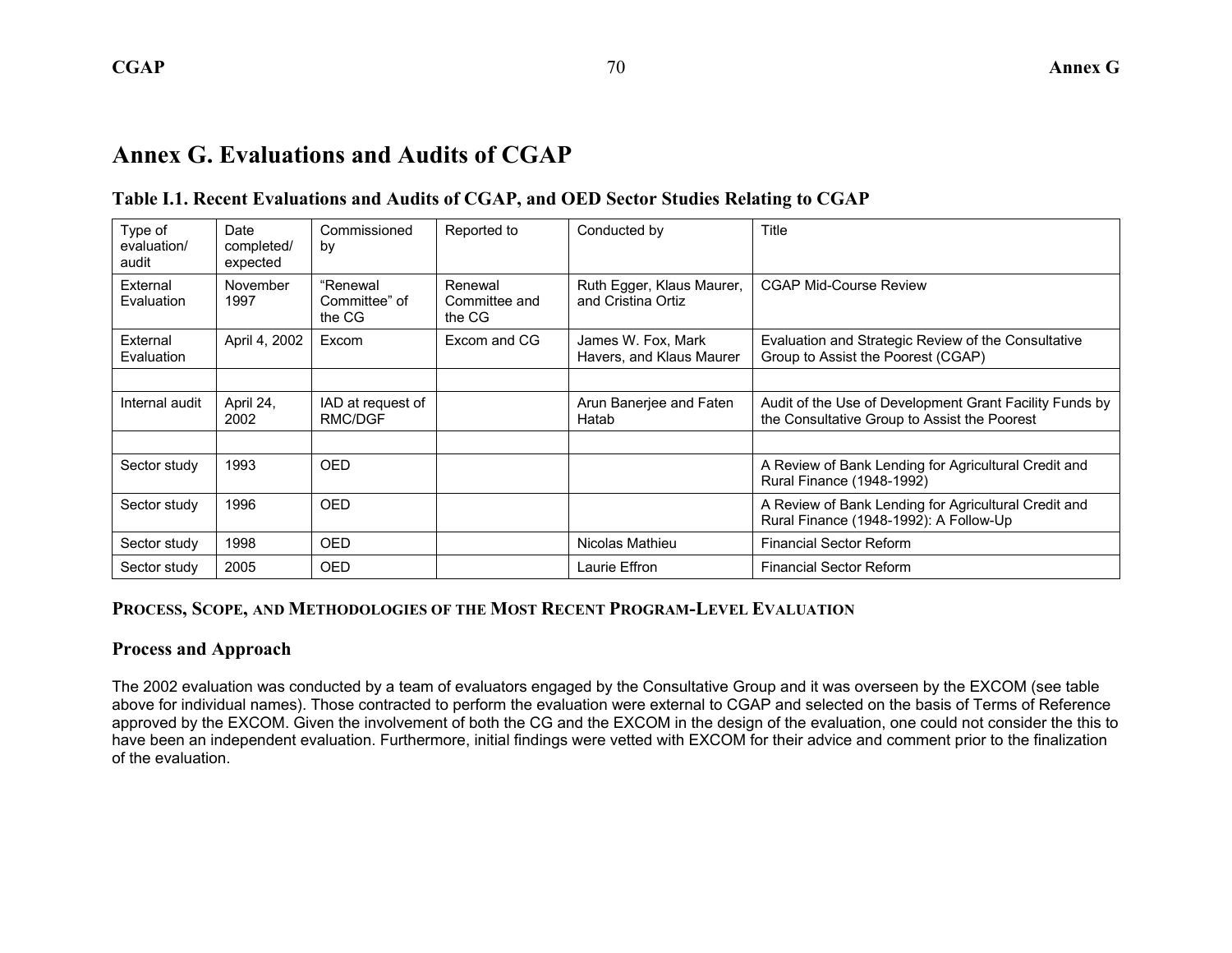### **Scope**

### **Table I.2. To what extent did the evaluation address the following issues?**

|                 |                                            | A great<br>deal | Some-<br>what | Not at<br>all | Comments                                                                                                                                                                                                                                                                                                                                      |
|-----------------|--------------------------------------------|-----------------|---------------|---------------|-----------------------------------------------------------------------------------------------------------------------------------------------------------------------------------------------------------------------------------------------------------------------------------------------------------------------------------------------|
|                 | <b>Objectives and activities</b>           |                 |               |               |                                                                                                                                                                                                                                                                                                                                               |
| Strategic focus |                                            | X               |               |               | Recommends five strategic themes for the CGAP Secretariat under Phase III: (1)<br>institutional diversity, (2) MFI regulatory environment, (3) financial systems development,<br>(4) savings, and (5) multi-sector programs with microfinance components.                                                                                     |
|                 | Outcomes and impacts                       |                 | $\mathsf{x}$  |               | Outputs resulting from CGAP expenditures are well documented, but the impact of these<br>outputs on MFI performance (e.g., extended outreach, self-financial sufficiency) is not<br>provided.                                                                                                                                                 |
|                 | Organization, management, and<br>financing |                 |               |               |                                                                                                                                                                                                                                                                                                                                               |
|                 | Partnerships and participation             |                 | X             |               | Participation is assessed through the lens of Phase II member donors five obligations:<br>(1) contribution (cash or kind) to CGAP; (2) adoption of Donor Committee Guidelines; (3)<br>active participation in the CG (renamed to Council of Governors); (4) willingness to<br>mainstream microfinance; and (5) information-sharing with CGAP. |
|                 | Governance                                 | $\mathsf{x}$    |               |               |                                                                                                                                                                                                                                                                                                                                               |
|                 | Management                                 | x               |               |               |                                                                                                                                                                                                                                                                                                                                               |
|                 | Financing                                  |                 | X             |               | There are descriptive statements, which detail the Bank's contribution vis-à-vis other<br>member donors, but no analytical treatment of this larger-than-proportional financing and<br>the possible reasons for it.                                                                                                                           |
|                 | Monitoring & evaluation                    |                 | X             |               | Not addressed                                                                                                                                                                                                                                                                                                                                 |
|                 | Role of the World Bank                     |                 | x             |               | Dealt with insofar as the Bank is one of the larger donors. No specific discussion or<br>analysis regarding CGAP and its value-added to the Bank, or vice-versa.                                                                                                                                                                              |
|                 | Role of other global partners              |                 |               | X             | Not addressed                                                                                                                                                                                                                                                                                                                                 |
|                 | Risks and risk management                  |                 |               | X             | Not addressed                                                                                                                                                                                                                                                                                                                                 |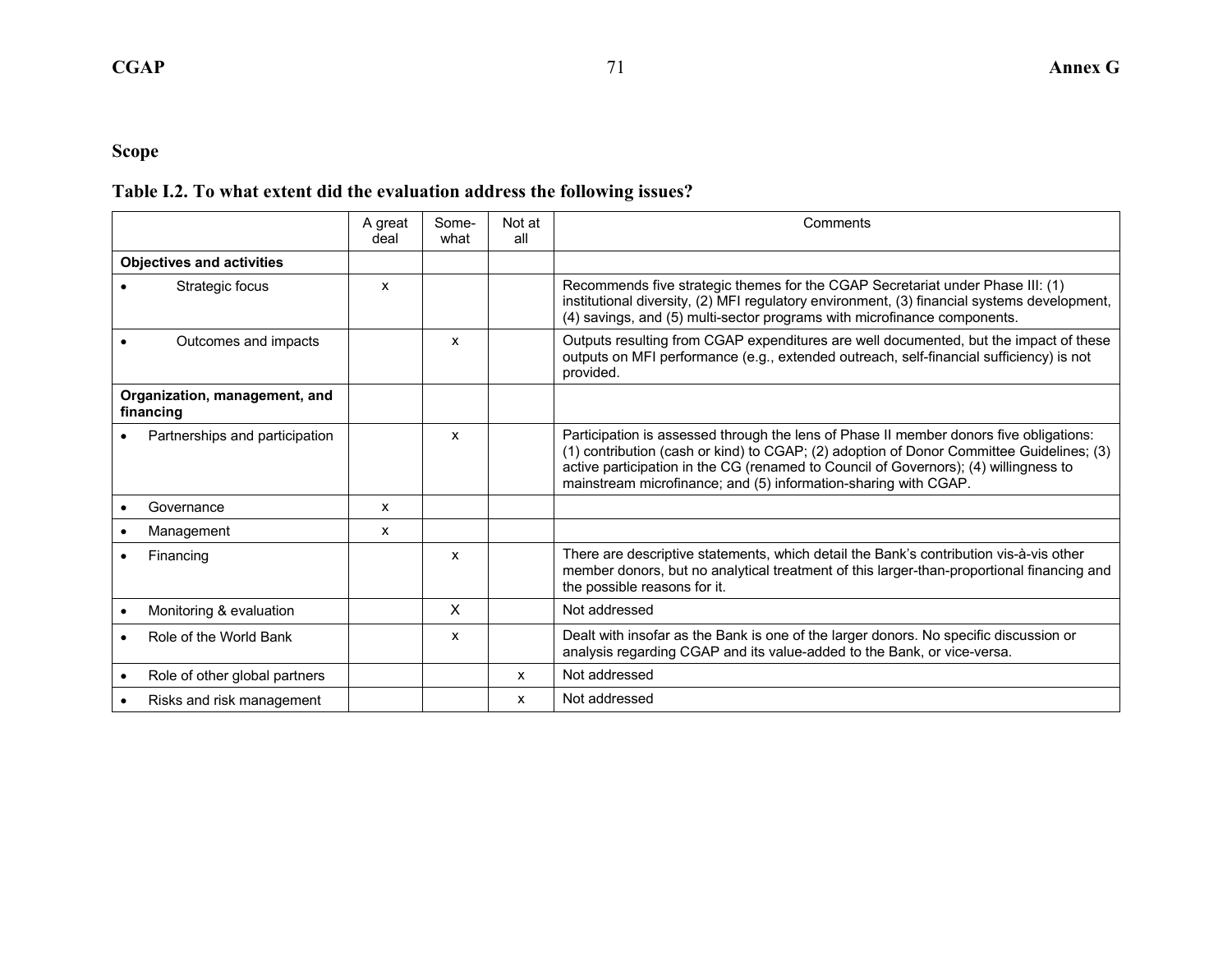#### **Methodologies**

#### **Table I.3. To what extent did the evaluation utilize the following methodologies?**

|                   | A great<br>deal | Some-<br>what | Not at<br>all | Comments                                                                                                                                                                                                                                                                                                                                     |  |
|-------------------|-----------------|---------------|---------------|----------------------------------------------------------------------------------------------------------------------------------------------------------------------------------------------------------------------------------------------------------------------------------------------------------------------------------------------|--|
| Desk review       | X               |               |               | See comments for Literature Review below                                                                                                                                                                                                                                                                                                     |  |
| Literature review |                 | x             |               | No bibliography provided, but, as stated in the evaluation (pg. 9), "voluminous materials" on<br>microfinance written by experts in NGOs, the academic community and the MFI community, were<br>reviewed.                                                                                                                                    |  |
| Consultations     | x               |               |               | Interviews with more than 150 people from the MFI and donor communities. All CGAP member donors<br>were contacted, and most were interviewed, either by phone or via email. All EXCOM members were<br>interviewed, as were most PAG members. From the MFI community-at-large, most interviews were in<br>conjunction with other conferences. |  |
| Surveys           |                 | x             |               | None were conducted for the evaluation; the evaluation does make use of the results from a confidential<br>client survey conducted in 2000 for CGAP, specific to the usefulness of the technical tools developed by<br>the Secretariat (Listening to Clients: Improving CGAP's Effectiveness, by Carla Henry).                               |  |
| Site visits       |                 | x             |               | In-country meetings with MFIs and donors were limited to India and Bosnia and Herzegovina.                                                                                                                                                                                                                                                   |  |
| Impact studies    |                 |               | X             | None conducted and none were available for review during the 2002 evaluation.                                                                                                                                                                                                                                                                |  |

#### **OUTCOMES AND IMPACTS OF THE PROGRAM**

See comments above. Impact assessment was not a specific objective of the 2002 evaluation.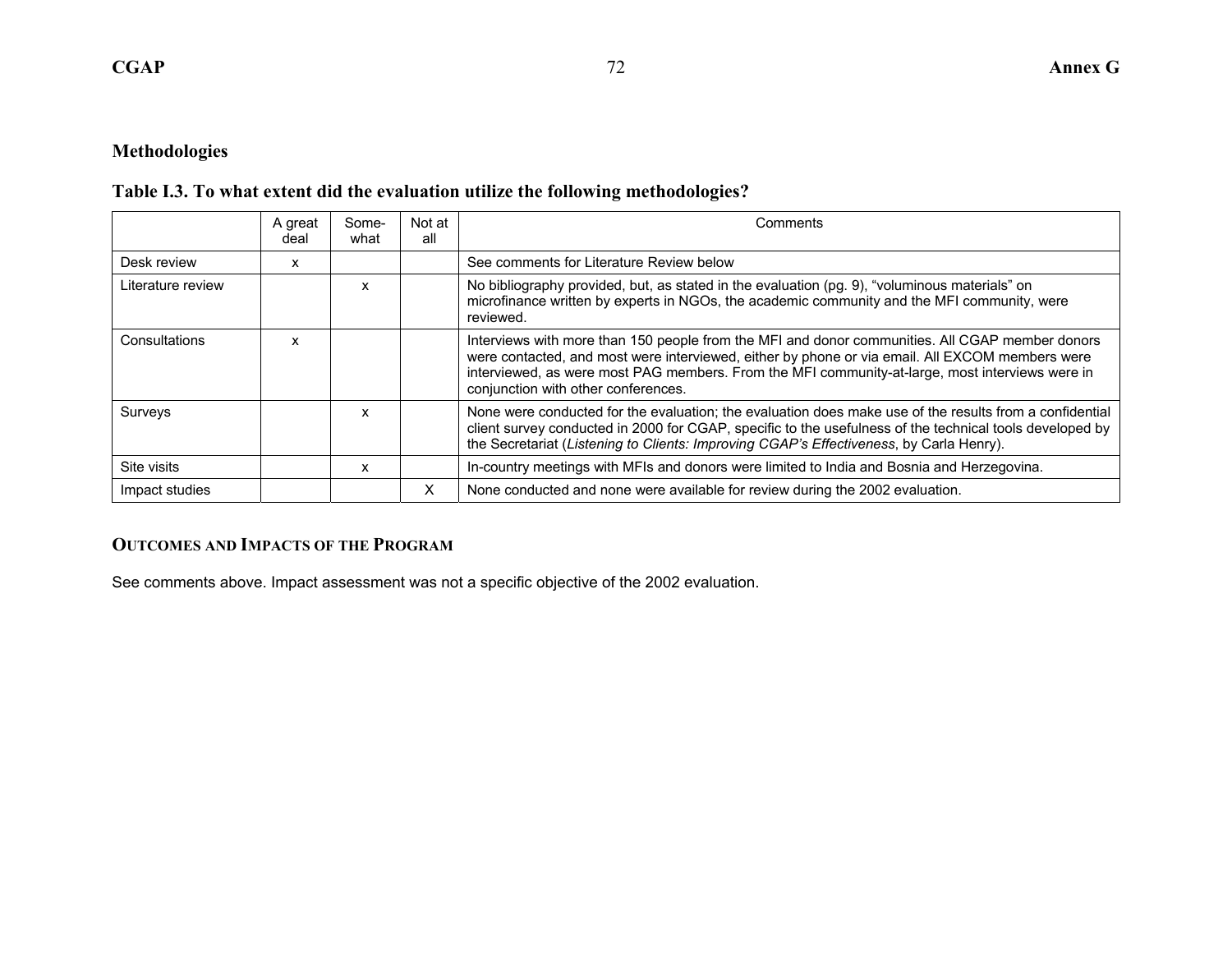#### **EFFECTS OF PREVIOUS EVALUATIONS ON THE PROGRAM**

#### **Table I.4. Recommendations from 2002 Phase II Evaluation and their Status**

| <b>Phase II Evaluation Recommendations</b>                                                                                                                                                                                                                                                                                                                                                                                                              | <b>CGAP Phase III Actions</b>                                                                                                                                                                                                                                                                                                                                                                          |  |  |  |
|---------------------------------------------------------------------------------------------------------------------------------------------------------------------------------------------------------------------------------------------------------------------------------------------------------------------------------------------------------------------------------------------------------------------------------------------------------|--------------------------------------------------------------------------------------------------------------------------------------------------------------------------------------------------------------------------------------------------------------------------------------------------------------------------------------------------------------------------------------------------------|--|--|--|
| Authorize Phase III for CGAP                                                                                                                                                                                                                                                                                                                                                                                                                            | Phase III commenced in July 2003                                                                                                                                                                                                                                                                                                                                                                       |  |  |  |
| Restate goal to read: To rapidly increase the sustainable provision of<br>financial services to poor people, including the very poor."                                                                                                                                                                                                                                                                                                                  | Phase III Charter states, "The mission of CGAP III is to expand and to<br>accelerate [the poor's] access to a broad range of convenient and<br>sustainable financial services."                                                                                                                                                                                                                        |  |  |  |
| Recommended CGAP objectives: (1) to develop, synthesize and<br>disseminate knowledge and information on good practices and<br>innovations in microfinance; (2) to develop and establish a consensus<br>on principles and standards in microfinance; (3) to improve quality of<br>donor programming in microfinance by mainstreaming principles and<br>standards within member donor agencies and by coordinating policy<br>and activities among donors. | Phase III priority themes are (1) fostering a diversity of financial<br>institutions that serve the poor; (2) facilitating the poor's access to a<br>wide range of flexible, convenient financial services; (3) improving the<br>availability and quality of information on the performance of<br>microfinance institutions and, (4) promoting a sound policy and legal<br>framework for microfinance. |  |  |  |
| Recommends a two-tier membership to the CG: (1) full membership for<br>those institutions making financial contributions to CGAP and complying<br>with CGAP norms and (2) associate membership for others not<br>contributing financially (these would also not participate in governance<br>of CGAP).                                                                                                                                                  | No change in membership criteria to the CG.                                                                                                                                                                                                                                                                                                                                                            |  |  |  |
| Establish a European office to better serve the majority of its members<br>who are headquartered there.                                                                                                                                                                                                                                                                                                                                                 | Paris CGAP office established in 2002.                                                                                                                                                                                                                                                                                                                                                                 |  |  |  |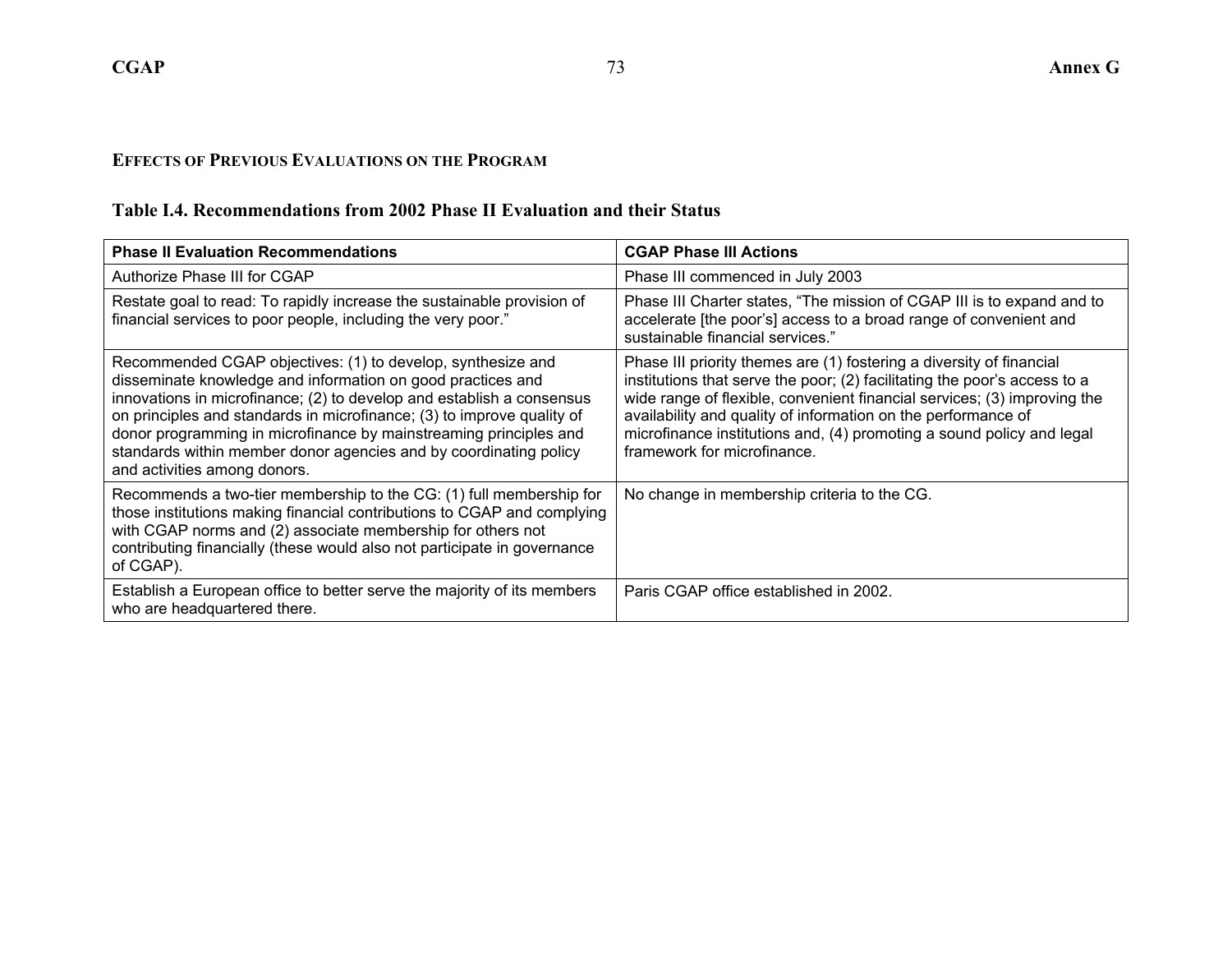#### **Table I.5. To what extent does monitoring and evaluation comply with OED standards for best practice?**

|    |                                                                                    | High | Sub-<br>stan-<br>tial | Mod-<br>est | Neg-<br>ligible | Don't<br>know | Not<br>appli-<br>cable | Comments                                                                                                                                                          |
|----|------------------------------------------------------------------------------------|------|-----------------------|-------------|-----------------|---------------|------------------------|-------------------------------------------------------------------------------------------------------------------------------------------------------------------|
| 1. | Clear and coherent program<br>objectives and strategies                            |      | x                     |             |                 |               |                        | Program objectives and strategies under Phase II were specified, but no<br>verifiable indicators were developed to assess achievement toward these<br>objectives. |
| 2. | A structured set of quantitative<br>or qualitative indicators                      |      |                       | x           |                 |               |                        | See comments (1) above.                                                                                                                                           |
| 3. | Systematic and regular<br>processes for data collection<br>and management          |      |                       | $\lambda$   |                 |               |                        | See comments (1) above.                                                                                                                                           |
| 4. | Independence of program-<br>level evaluations                                      |      |                       | x           |                 |               |                        | The 2002 Evaluation was commissioned and overseen by EXCOM, but<br>managed by the Secretariat.                                                                    |
| 5. | Effective feedback of<br>evaluations on the strategic<br>focus of the program      |      | x                     |             |                 |               |                        | CGAP is now focusing more on standard-setting and knowledge creation and<br>dissemination than on capacity-building grants to MFIs.                               |
| 6. | Effective feedback of<br>evaluations on organization,<br>management, and financing |      | X                     |             |                 |               |                        | Charter was developed and approved for Phase III. Modifications to<br>composition of EXCOM and the elimination of PAG.                                            |

Note: The criteria are based upon OED's standards of best practice as identified in OED's Report, *Monitoring and Evaluation Plans in Staff Appraisal Reports Issued in Fiscal Year 1995*, December 29, 1995, Report No. 15222, pp. 23-24.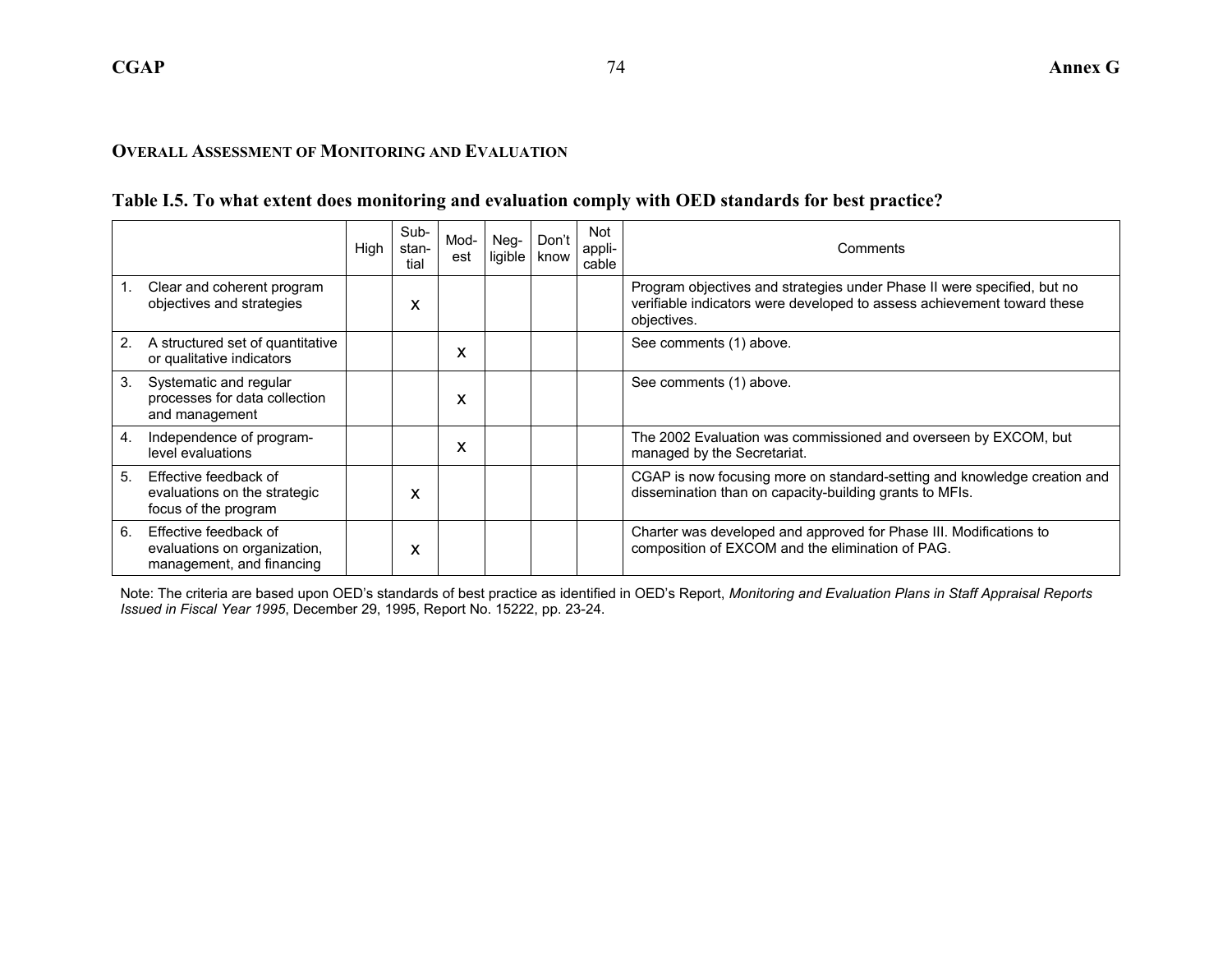#### Legal status **World Bank is legal entity.** Governance and management bodies Council of Governors (CG) Executive Committee (Excom) Operational Team Investment Committee (IC) Location of program management unit. World Bank Written charter and date Yes. Approved September 2002. Approved by CG. Other constitutionallevel documents TF agreements between member donors and the World Bank. **Governing Body**  Name Council of Governors (CG) Current size 29 Current membership | World Bank, 9 other international/regional organizations, 17 bilateral donors, and 2 private foundations Membership criteria Public bilateral and multilateral donor agencies and private foundations with a significant involvement in the development of financial services for the poor. Other types of institutions involved in microfinance may be considered for membership at some future point. Membership responsibilities Contribute funding in cash, through flexible mechanisms, to carry out CGAP's operations. Adopt and actively promote implementation of standards and basic principles of donor support to microfinance as outlined in CGAP consensus documents including "Micro and Small Enterprise Finance: Guiding Principles for Selecting and Supporting Intermediaries," or successor documents to be agreed upon. Participate actively in the CGAP Annual Meetings with representatives who are appropriately placed with the organization and have the necessary knowledge to support mainstreaming of microfinance within their respective agency. Agree to open the institution to sharing experiences with other donors, including providing aggregate information on its portfolio of microfinance activities, reporting on how it is applying the consensus documents, and providing contact information for all staff working in microfinance. This information should be submitted to CGAP on an annual basis prior to the CGAP Annual Meeting. Minimum annual financial contribution None Functions of governing body The Council of Governors has the authority to: Set policy and approve strategy. Elect Excom members on a constituency basis. • Approve Excom members from the microfinance industry leaders. • Confirm the appointment of the Executive Director of the CGAP Operational Team. • Adopt consensus documents. • Amend the CGAP Charter. • Approve extension or disbandment of CGAP. • Provide input to the annual work plan and budget. • Receive and approve annual reports. • Request an external audit in compliance with the bilateral agreements, if needed.

### **Annex H. Governance of CGAP**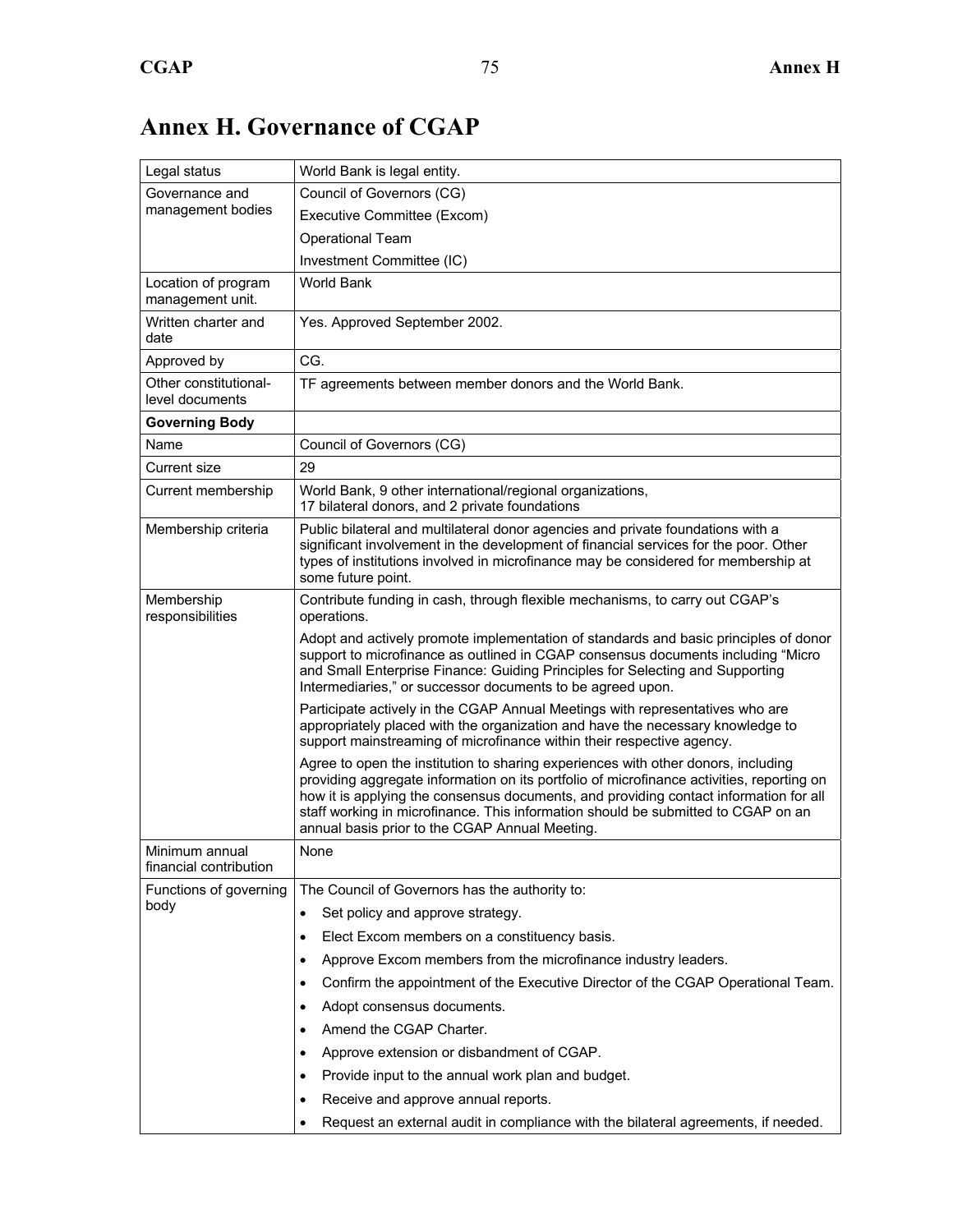| Meetings                                | Annual                                                                                                                                                                                                                                                                                   |  |  |  |  |  |  |  |
|-----------------------------------------|------------------------------------------------------------------------------------------------------------------------------------------------------------------------------------------------------------------------------------------------------------------------------------------|--|--|--|--|--|--|--|
| Decisions                               | Whenever possible by consensus. When necessary, on the basis of a simple majority<br>of those present. Each contributing member has one vote, but may be represented on<br>the CG by two representatives.                                                                                |  |  |  |  |  |  |  |
| Chair of governing<br>body              | <b>World Bank INFVP</b>                                                                                                                                                                                                                                                                  |  |  |  |  |  |  |  |
| Functions of the Chair                  | To call and host the CG Annual Meetings and other CG meetings.<br>$\bullet$                                                                                                                                                                                                              |  |  |  |  |  |  |  |
| of the governing body                   | To represent the World Bank senior management at these meetings.                                                                                                                                                                                                                         |  |  |  |  |  |  |  |
|                                         | To maintain oversight of the Executive Director<br>$\bullet$                                                                                                                                                                                                                             |  |  |  |  |  |  |  |
| <b>Executive Body</b>                   |                                                                                                                                                                                                                                                                                          |  |  |  |  |  |  |  |
| Name                                    | Executive Committee (Excom)                                                                                                                                                                                                                                                              |  |  |  |  |  |  |  |
| Current size                            | 9 members. All serve for two years, renewable for one more year. Five members<br>constitute a quorum.                                                                                                                                                                                    |  |  |  |  |  |  |  |
|                                         | Four elected by the CG constituencies<br>$\bullet$                                                                                                                                                                                                                                       |  |  |  |  |  |  |  |
|                                         | One appointed by the World Bank<br>$\bullet$                                                                                                                                                                                                                                             |  |  |  |  |  |  |  |
|                                         | Four microfinance industry leaders with different backgrounds. Nominations are<br>$\bullet$<br>solicited from the CG, Excom, and the Operational Team. After consultation with<br>the Excom and CG Chair, the Executive Director proposes a shortlist for CG<br>approval.                |  |  |  |  |  |  |  |
|                                         | Executive Director (ex-officio).                                                                                                                                                                                                                                                         |  |  |  |  |  |  |  |
|                                         | Excom elects a Chairperson from among its donor members for a two-year term,<br>renewable.                                                                                                                                                                                               |  |  |  |  |  |  |  |
| Reports to                              | CG                                                                                                                                                                                                                                                                                       |  |  |  |  |  |  |  |
| Functions.                              | Provide strategic direction and support for CGAP Operational Team, both externally<br>and internally.                                                                                                                                                                                    |  |  |  |  |  |  |  |
|                                         | Engage in improving aid effectiveness in member donor agencies' microfinance<br>operations.                                                                                                                                                                                              |  |  |  |  |  |  |  |
|                                         | Approve annual work plans and budgets.                                                                                                                                                                                                                                                   |  |  |  |  |  |  |  |
|                                         | Propose amendments to the Charter, when necessary, for approval by the CG.                                                                                                                                                                                                               |  |  |  |  |  |  |  |
| <b>Advisory Body</b>                    |                                                                                                                                                                                                                                                                                          |  |  |  |  |  |  |  |
| Name(s)                                 | From 1995 to 2003, CGAP had an advisory body called the Policy Advisory Group<br>that was separate from the other governance bodies and was composed of<br>distinguished microfinance practitioners and experts. This was disbanded as a<br>separate body in 2003 and merged into Excom. |  |  |  |  |  |  |  |
| Proportion from<br>developing countries |                                                                                                                                                                                                                                                                                          |  |  |  |  |  |  |  |
| Tenure                                  |                                                                                                                                                                                                                                                                                          |  |  |  |  |  |  |  |
| Members appointed/<br>removed by        |                                                                                                                                                                                                                                                                                          |  |  |  |  |  |  |  |
| Reports to                              |                                                                                                                                                                                                                                                                                          |  |  |  |  |  |  |  |
| Functions of advisory<br>body           |                                                                                                                                                                                                                                                                                          |  |  |  |  |  |  |  |
| Chair of advisory body                  |                                                                                                                                                                                                                                                                                          |  |  |  |  |  |  |  |
| Functions of Chair of<br>advisory body  |                                                                                                                                                                                                                                                                                          |  |  |  |  |  |  |  |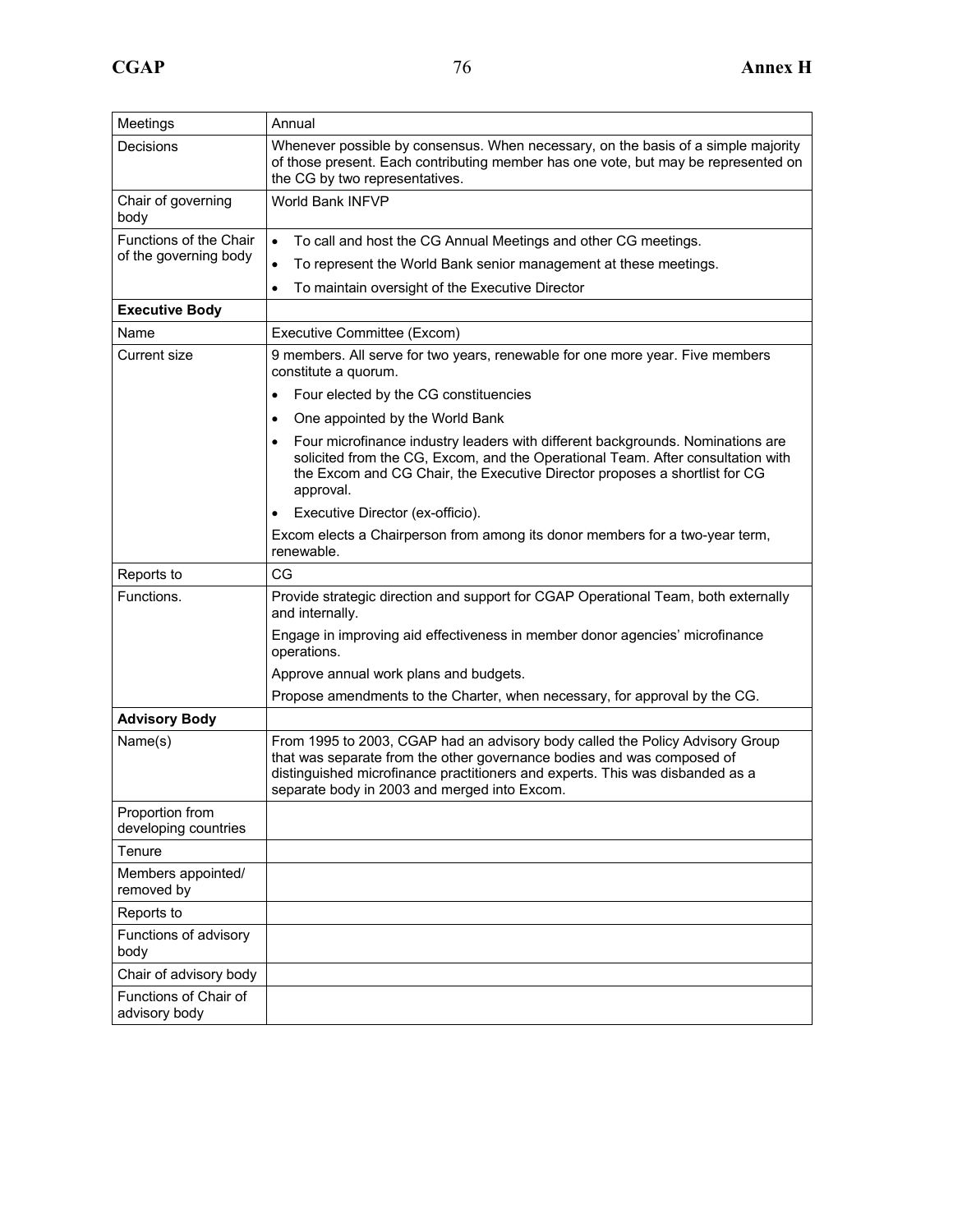| <b>Other Committees</b>                  |                                                                                                                                                                                                                                                                                                                    |  |  |  |  |  |  |  |  |
|------------------------------------------|--------------------------------------------------------------------------------------------------------------------------------------------------------------------------------------------------------------------------------------------------------------------------------------------------------------------|--|--|--|--|--|--|--|--|
| Name, size, and                          | Investment Committee.                                                                                                                                                                                                                                                                                              |  |  |  |  |  |  |  |  |
| functions                                | 7 members, including its Chair, designated by the World Bank (given its governance<br>and oversight role delegated by bilateral TF agreements). The majority of members<br>must be senior World Bank staff, one of whom must be from the World Bank Legal<br>Vice-Presidency.                                      |  |  |  |  |  |  |  |  |
|                                          | Responsibilities:                                                                                                                                                                                                                                                                                                  |  |  |  |  |  |  |  |  |
|                                          | Fiduciary responsibility for CGAP's grants to external entities                                                                                                                                                                                                                                                    |  |  |  |  |  |  |  |  |
|                                          | Ensure adherence of grants to the criteria and overall strategy established by the<br>٠<br>CG.                                                                                                                                                                                                                     |  |  |  |  |  |  |  |  |
|                                          | Approve external grants greater than US\$250,000, and approve on a non-<br>objection basis, external grants between US\$100,000 and US\$250,000.                                                                                                                                                                   |  |  |  |  |  |  |  |  |
|                                          | Reports on investment decisions to Excom.                                                                                                                                                                                                                                                                          |  |  |  |  |  |  |  |  |
| <b>Management</b>                        |                                                                                                                                                                                                                                                                                                                    |  |  |  |  |  |  |  |  |
| Comprises                                | Operational Team headed by Executive Director                                                                                                                                                                                                                                                                      |  |  |  |  |  |  |  |  |
| Program Manager<br>appointed/ removed by | INF $VP$ (= Chair of $CG$ )                                                                                                                                                                                                                                                                                        |  |  |  |  |  |  |  |  |
| Reports to                               | INF $VP$ (= Chair of $CG$ )                                                                                                                                                                                                                                                                                        |  |  |  |  |  |  |  |  |
|                                          | Executive Director submits quarterly reports to Excom, and the Annual Report to<br>Excom for approval and further submission to the CG. The Executive Director consults<br>closely with the Excom on all key issues of CGAP's strategy and work program.                                                           |  |  |  |  |  |  |  |  |
| <b>Functions</b>                         | Responsibilities of the Executive Director include:                                                                                                                                                                                                                                                                |  |  |  |  |  |  |  |  |
|                                          | Strategic direction<br>٠                                                                                                                                                                                                                                                                                           |  |  |  |  |  |  |  |  |
|                                          | Forward planning. The annual workplan is sent to the Excom and the CG prior to<br>$\bullet$<br>the CGAP Annual Meeting to solicit feedback.                                                                                                                                                                        |  |  |  |  |  |  |  |  |
|                                          | Personnel decisions<br>$\bullet$                                                                                                                                                                                                                                                                                   |  |  |  |  |  |  |  |  |
|                                          | Liaising with Excom<br>$\bullet$                                                                                                                                                                                                                                                                                   |  |  |  |  |  |  |  |  |
|                                          | Advancing CGAP's vision among broad range of stakeholders in the microfinance<br>$\bullet$<br>sector, in development agencies and donor governments, developing country<br>policymakers, civil society (NGOs, community groups, foundations, etc.)<br>commercial banks, the media, and the general public at large |  |  |  |  |  |  |  |  |
|                                          | Approvals of grants or projects up to \$100,000<br>٠                                                                                                                                                                                                                                                               |  |  |  |  |  |  |  |  |
| Staffing                                 | 22                                                                                                                                                                                                                                                                                                                 |  |  |  |  |  |  |  |  |
| Location of staff                        | Headquarters in Washington, and a small representative office in Europe to better<br>serve the concentration of CGAP donors and other actors in Europe.                                                                                                                                                            |  |  |  |  |  |  |  |  |
| Seconded staff                           | 0                                                                                                                                                                                                                                                                                                                  |  |  |  |  |  |  |  |  |
| <b>Evaluation and Audit</b>              |                                                                                                                                                                                                                                                                                                                    |  |  |  |  |  |  |  |  |
| Evaluation                               | Previous program-level evaluations were carried out in 1997 and 2002, towards the<br>ends of Phases I and II. A third evaluation to review CGAP's performance will be<br>carried out with a view to recommending whether and how CGAP should continue<br>after June 2008.                                          |  |  |  |  |  |  |  |  |
| Audit                                    | The World Bank provides for fiduciary oversight and internal audits of CGAP. An<br>internal audit was carried out in FY02 by IAD for the DGF.                                                                                                                                                                      |  |  |  |  |  |  |  |  |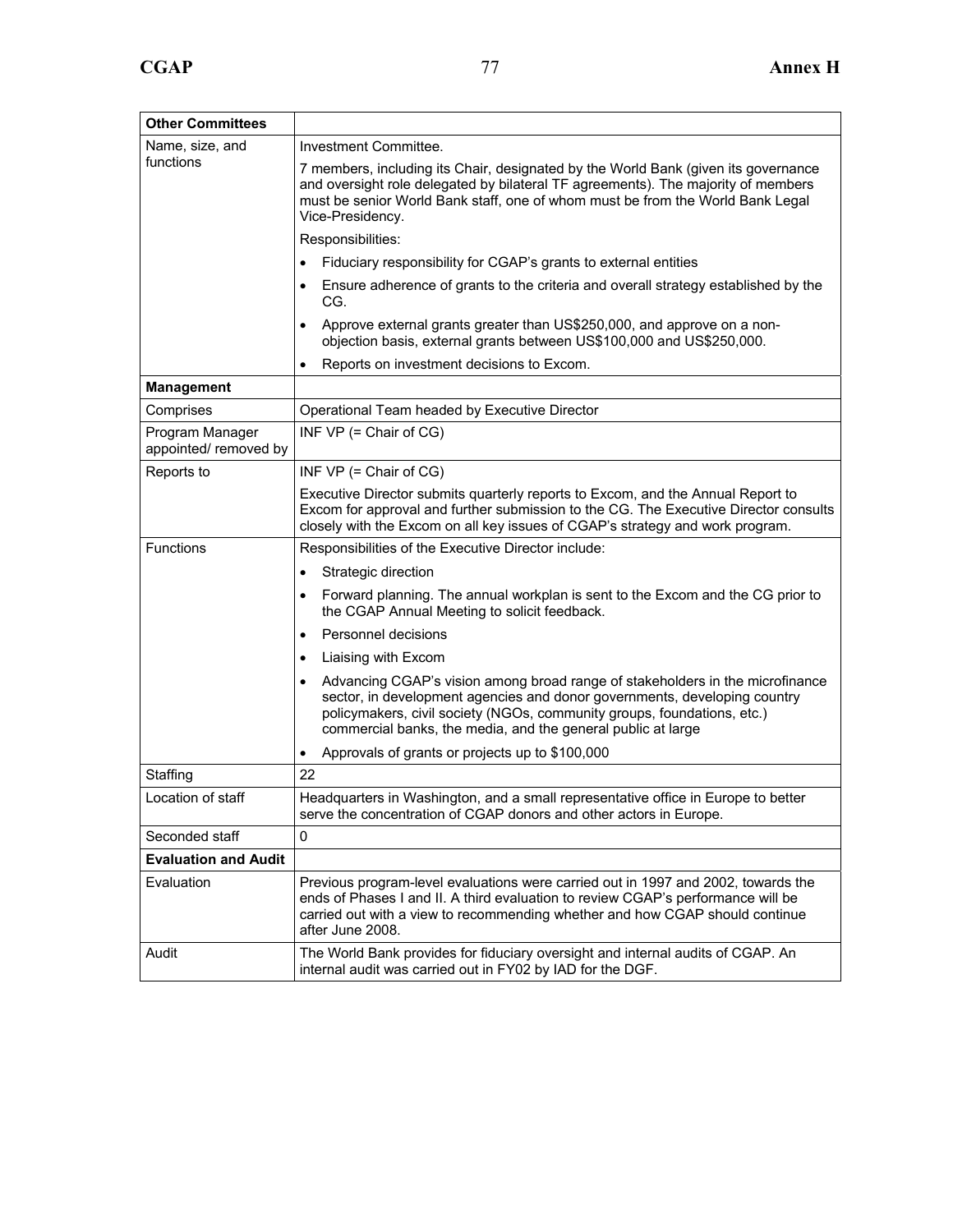CGAP's Operational Team consists of 22 full-time staff headed by the Executive Director and housed administratively in the World Bank's INF Vice-Presidency.

Most staff are located in CGAP's headquarters in Washington, D.C.. CGAP recently established a small representative office in Europe to better serve the concentration of CGAP donors and other actors in Europe.

CGAP serves three major clients – donors, microfinance institutions and other microfinance providers, and the microfinance industry as a whole. CGAP staff provide services and products directly to clients – providing strategic and technical advice, developing new models of financial services provision to the poor, developing technical tools, managing capacity-building programs, delivering training, conducting action research, and disseminating information to the industry at large.

Selectivity is critical given CGAP's limited resources and the need to capitalize on the wealth of experience and expertise in the microfinance industry. The Operational Team applies the following criteria in determining which high-priority activities to undertake.

- Is there clear demand from our clients for this service?
- Does it leverage the CGAP team's human and financial resources, and does it benefit many parties?
- Is CGAP uniquely positioned to provide this service, or can someone else do it better?

In addition, while CGAP does not principally operate as a donor, it has a small investment fund at its disposal. The Executive Director can approve external grants and projects up to US\$100,000, while the Investment Committee approves grants over US\$250,000 and approves on a no-objection basis grants between US\$100,000 and US\$250,000. The criteria for grants and projects are the following:

- Activities should reinforce CGAP's strategic priorities determined by the CG and Excom and meet one or more of the following characteristics: provide services to the industry as a whole; promote innovation or learning value for the industry as a whole; and play a catalytic role (i.e. allows CGAP to bring together various stakeholders towards a common goal)
- Activities should provide significant leverage for CGAP. These include investments that benefit the microfinance industry as a whole, affecting a large number of institutions and/or having the potential to benefit large numbers of poor clients
- Microfinance providers are eligible for grants only if the institution has achieved significant scale (> 3,000 current poor and very poor customers), has achieved operational selfsufficiency and is moving on a clear and credible path to full financial self-sufficiency.

CGAP staff manage and monitor all activities but collaborate closely with external partners. Performance standards for each of these activities are regularly reviewed, analyzed and discussed with the relevant partners. CGAP does not contract with Bank staff outside of CGAP to supervise CGAP activities or grants.

The Operational Team reports to and interacts with the CG and the Excom constantly about new ideas, ongoing activities, and other developments through email, telephone calls, and meetings. The Executive Director submits quarterly reports to Excom and the Annual Report to Excom for approval and further submission to the CG. These reports include CGAP's major results, activities and financial information, including the approval of new projects and grants. The Executive Director submits the annual workplan to the CG prior to the CGAP Annual Meeting to solicit feedback.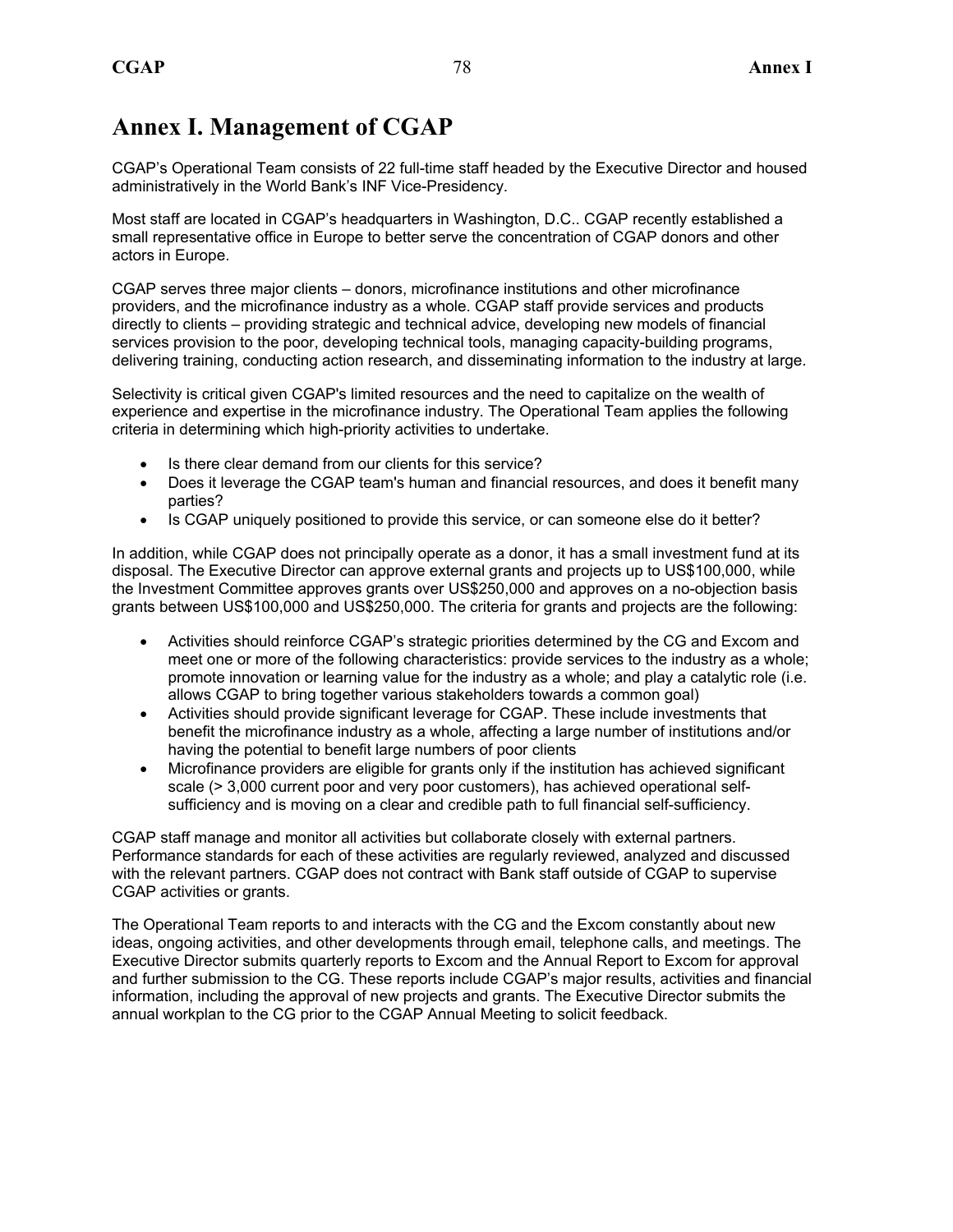#### **Overall Assessment of Governance and Management**

#### **To what extent does governance and management apply the principles of a wellfunctioning corporate governance system, enunciated by the OECD Business Sector Advisory Group?**

|                                                      | High | Sub-<br>stan-<br>tial | Mod-<br>est | $Neg-$ | Don't<br>ligible know | <b>Not</b><br>appli-<br>cable | Comments                                                                                                                                                                                                                                  |
|------------------------------------------------------|------|-----------------------|-------------|--------|-----------------------|-------------------------------|-------------------------------------------------------------------------------------------------------------------------------------------------------------------------------------------------------------------------------------------|
| 1. Transparency /1                                   |      | X                     |             |        |                       |                               | Published Annual Reports open to the public<br>since 1998 and available on web-site.                                                                                                                                                      |
| 2. Clarity of roles &<br>responsibilities /2         |      | X                     |             |        |                       |                               | New charter was composed and ratified in<br>FY03.                                                                                                                                                                                         |
| 3. Fairness to<br>immediate<br>clients /3            |      |                       | X           |        |                       |                               | CGAP has shifted its grant-making from a<br>demand-driven to a supply-driven approach<br>that is less transparent than before.                                                                                                            |
| 4. Accountability to<br>donors $/4$                  | X    |                       |             |        |                       |                               | CGAP is a "donor club." Membership is<br>restricted to multilateral and bilateral donor<br>agencies and private foundations.                                                                                                              |
| 5. Accountability to<br>developing<br>countries      |      |                       | X           |        |                       |                               | Developing country governments have no<br>direct role in the strategic direction or<br>oversight of CGAP - only indirectly through<br>membership on the Bank's Board and as<br>occasional partners in CGAP's country-level<br>activities. |
| 6. Accountability to<br>scientists/<br>professionals |      |                       | X           |        |                       |                               | Technical specialists (such as supervisors,<br>auditors, and regulators) in the broader MFI<br>industry play a role mainly at the activity level,<br>not the program level.                                                               |
| 7. Accountability to<br>other<br>stakeholders        |      | X                     |             |        |                       |                               | CGAP sees MFIs as one of its principal client<br>groups. Four industry representatives serve<br>on EXCOM.                                                                                                                                 |

/1 Transparency – the program provides both shareholders and stakeholders with the information they need in an open and transparent manner (such as accounting, audit, and non-financial but material issues)

/2 Clarity of roles and responsibilities – of the various officers and bodies that govern and manage the program as well as clear mechanisms to modify and amend the governance and management of the program in a dynamic context

/3 Fairness – the program does not favor some immediate clients over others (such as Bank staff, central governments and their agencies, municipal agencies, local authorities, private service providers, NGOs, and community organizations)

/4 Accountability – of the program for the exercise of power over resources to each of the four groups of stakeholders listed here, "other stakeholders" being those not otherwise mentioned with a legitimate interest in the activities of the program (such as international NGOs)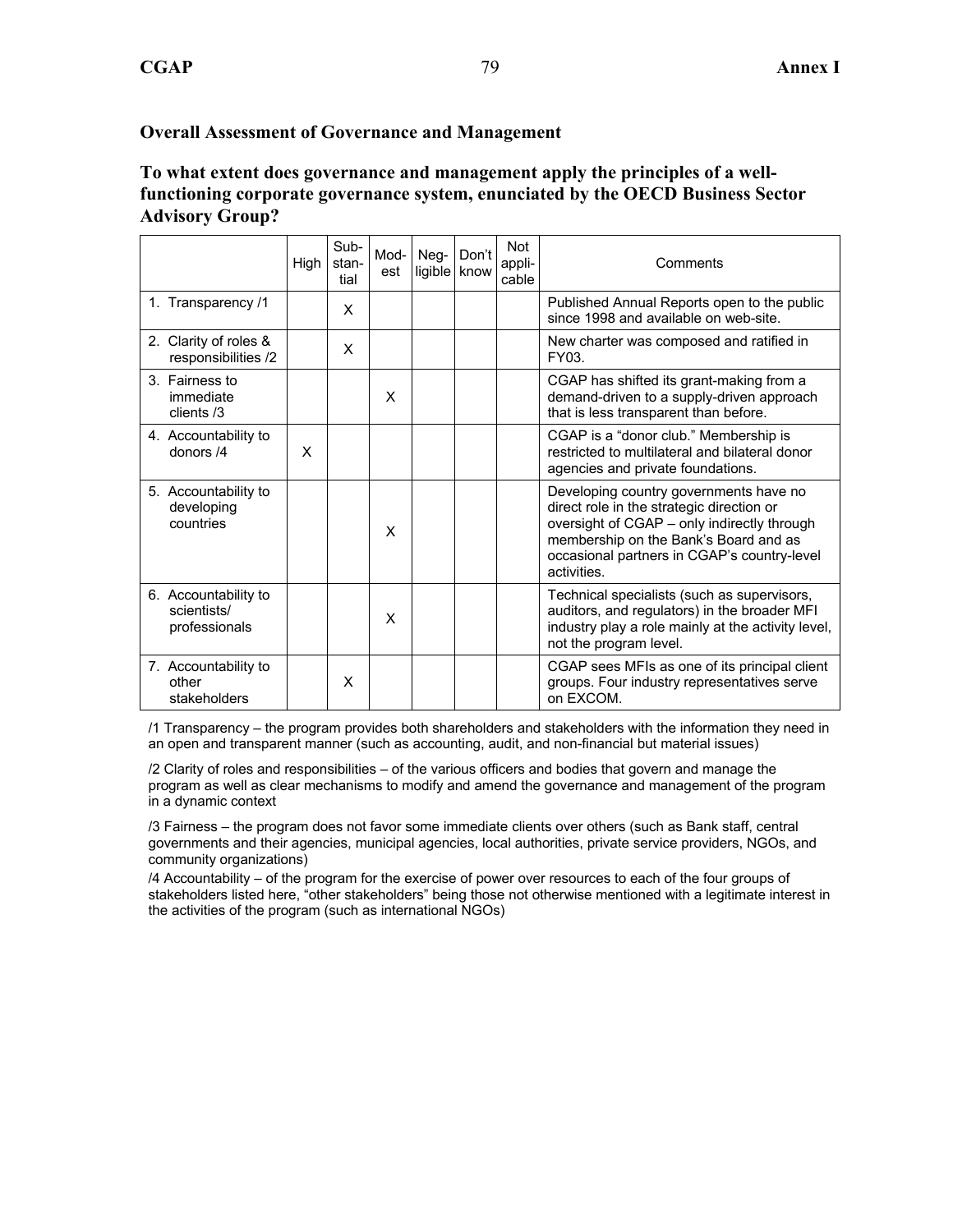### **Annex J. Current Membership of the CGAP Council of Governors, Executive Committee, and Investment Committee3**

#### **COUNCIL OF GOVERNORS**

#### **Bilateral Member Donors (16)**

#### **Australia**

Australian Agency for International Development (AusAID)

Mr. Bernadette Whitelum Corporate Policy, Policy and Multilateral Branch

#### **Belgium**

Direction Générale de la Coopération au Développement (DGCD)

Mr. Philippe Gerard Service Banque de Développement D41

Mr. Charles Bois d'Enghien Service Banque de Développement D41

Mr. Charles Tollenaere EQS

#### **Canada**

Canadian International Development Agency (CIDA)

Mr. Jonathan Rothschild Senior Economist Economic Policies (YDA), Policy Branch

Ms. Doris L. Wong Enterprise Specialist

#### **Denmark**

Royal Danish Ministry of Foreign Affairs

Mr. Morten Elkjaer Chief Adviser Technical Advisory Services

 $\overline{a}$ 

 $3$  Updated May 5, 2004.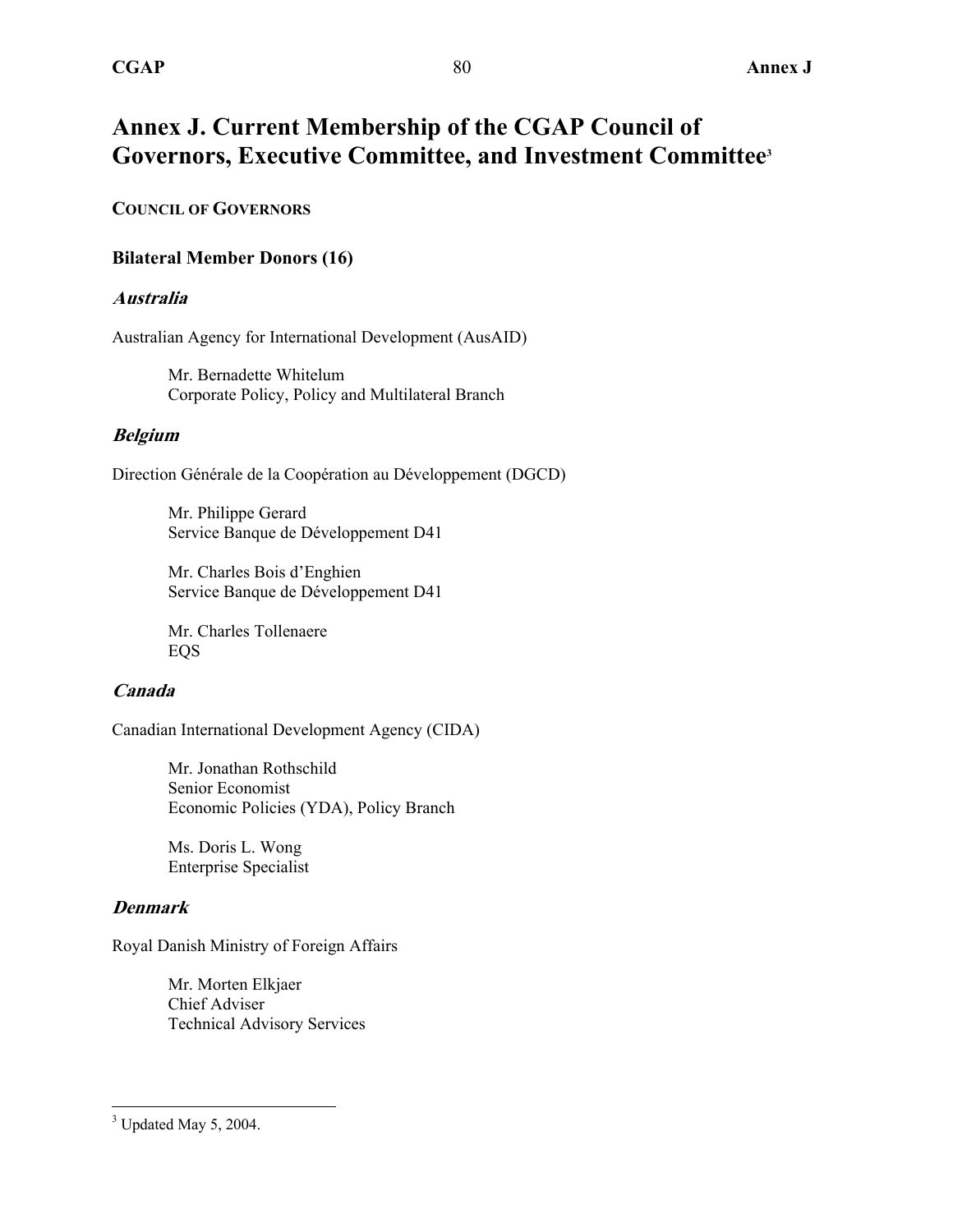#### **Finland**

Ministry for Foreign Affairs Department for International Development Cooperation

> Mr. Tuukka Castren Economic Adviser Unit for Sectoral Policy Advice (KYO-12)

#### **France**

Agence Française de Développement (AFD)

Ms. Anne Clerc

Ms. Martha Stein-Sochas Chef de Division Ingénierie Financière

French Ministry of Foreign Affairs

Mr. Jean Bruschi Chargé de mission microfinance et qualité

#### **Germany**

Kreditanstalt fur Wiederaufbau (KfW)

Mr. Roland Siller Senior Financial Expert Financial Sector Competency Center

Mr. Martin Hagen Senior Sector Economist Financial Sector Competency Center

Federal Ministry for Economic Cooperation and Development (BMZ)

Ms. Ulrike Haupt Leiterin Referat Zusammenarbeit und Entwicklung

Mr. Uwe Schmidt Deputy Head of Division

Society for Technical Cooperation (GTZ)

Mr. Dirk Steinwand Head of Section Financial Systems Development

Mr. Roland Gross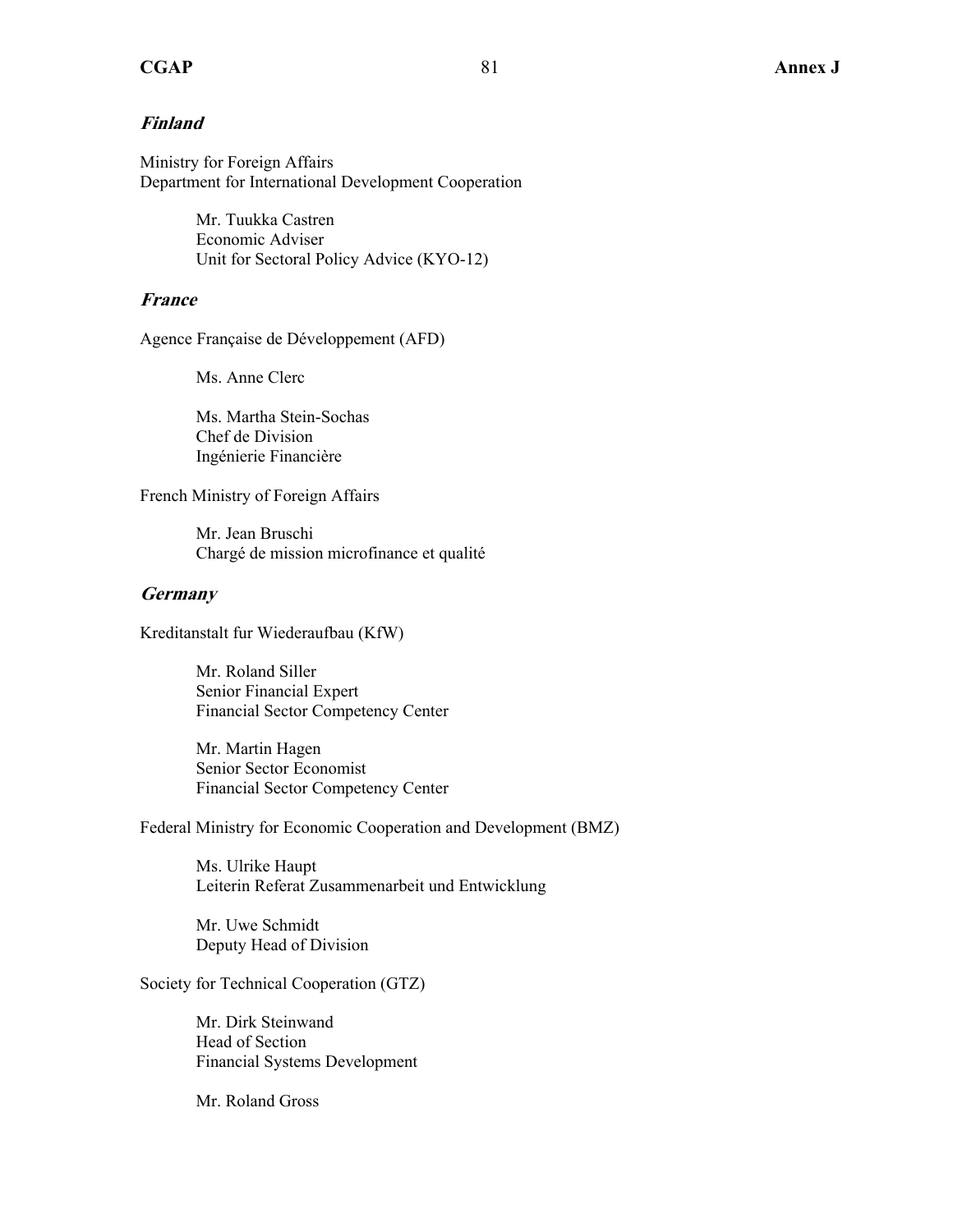#### **Italy**

Ministry of Foreign Affairs Directorate General for Development Cooperation - DGCS

Mr. Sebastiano Salvatori

Mr. Daniele Di Ceglie

#### **Japan**

The World Bank Office of the Executive Director for Japan

> Ms. Kiyo Oi Advisor to the Executive Director

Japan Bank for International Cooperation (JBIC)

Mr. Teruhisa Oi

Mr. Sonoko Takahashi

Ministry of Foreign Affairs

Mr. Kazunori Hosoya

Ms. Wakana Kanikawa

#### Ministry of Finance

Ms. Miwa Miyata Development Institution Division

#### *Luxembourg*

Ministry of Finance

Mr. Georges Heinen Head, Multilateral Development Financing

Mr. Arsène Jacoby Desk Officer for Microfinance Activities

Mr. Miguel Marques Attaché de Gouvernement 1<sup>er</sup> en Rang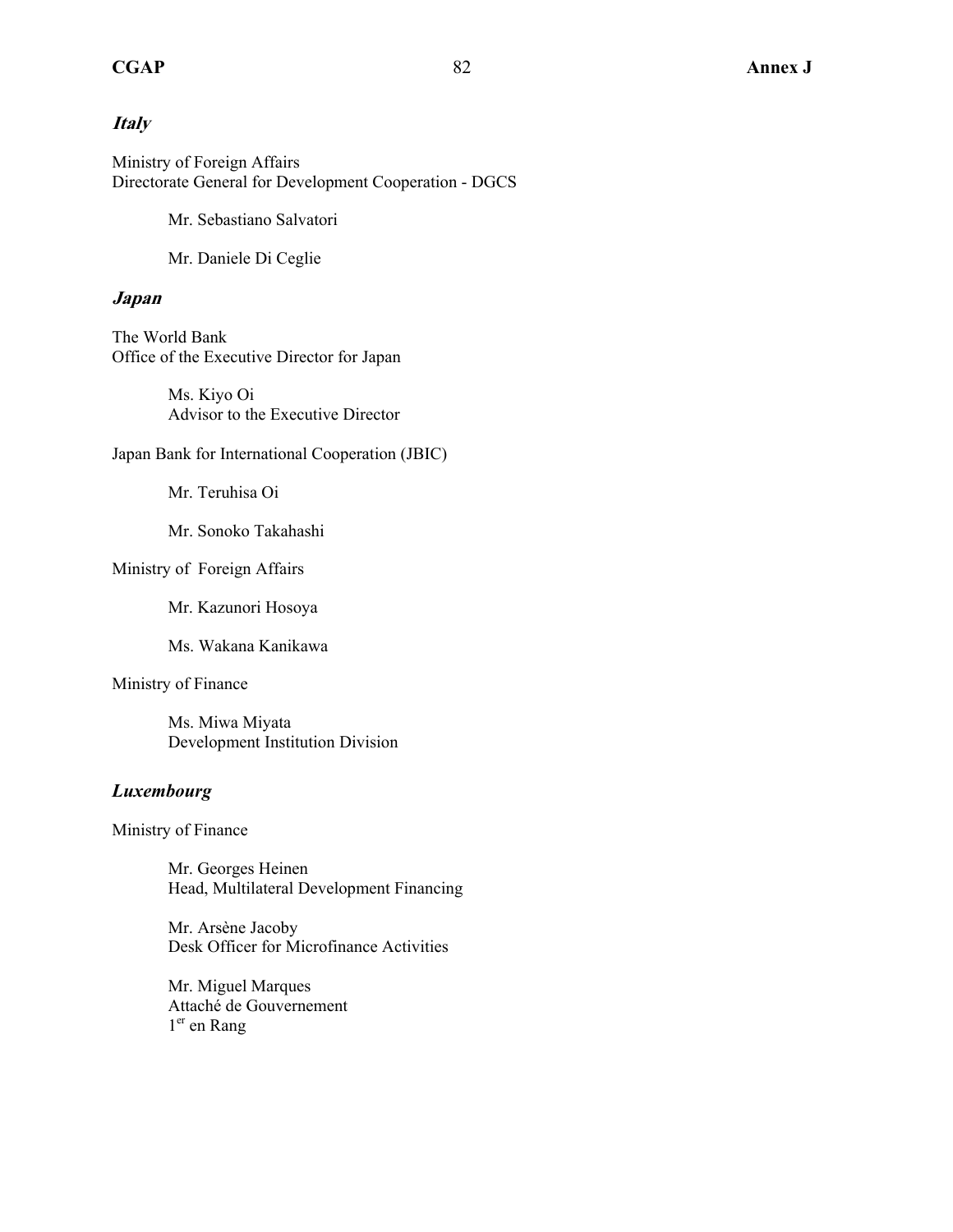Ministère des Affaires Etrangères Direction de la Coopération au Développement

> Mr. Thierry Lippert Desk officer for Microfinance Activities

#### **The Netherlands**

Ministry of Foreign Affairs

Mr. Johan de Waard Policy Adviser

N(O)VIB Oxfam Netherlands

> Mr. Stijn C.J. Albregts Coordinator Dutch Microfinance Platform

#### **Norway**

Norwegian Agency for Development Cooperation (NORAD)

Ms. Hege Gulli Advisor Technical Department, Unit for Private Sector Development

Ms. Brita Naess Advisor

Norway Royal Ministry of Foreign Affairs

Mr. Berit Fladby Senior Advisor

Mr. Torgeir Fyhri

#### **Sweden**

Swedish International Development Cooperation Agency (SIDA)

Ms. Eva Bursvik Adviser, FinSys Team Division for Trade, Private Sector Development and Financial Systems Department for Infrastructure and Economic Cooperation

Ms. Karin Dahlstrom Microfinance Advisor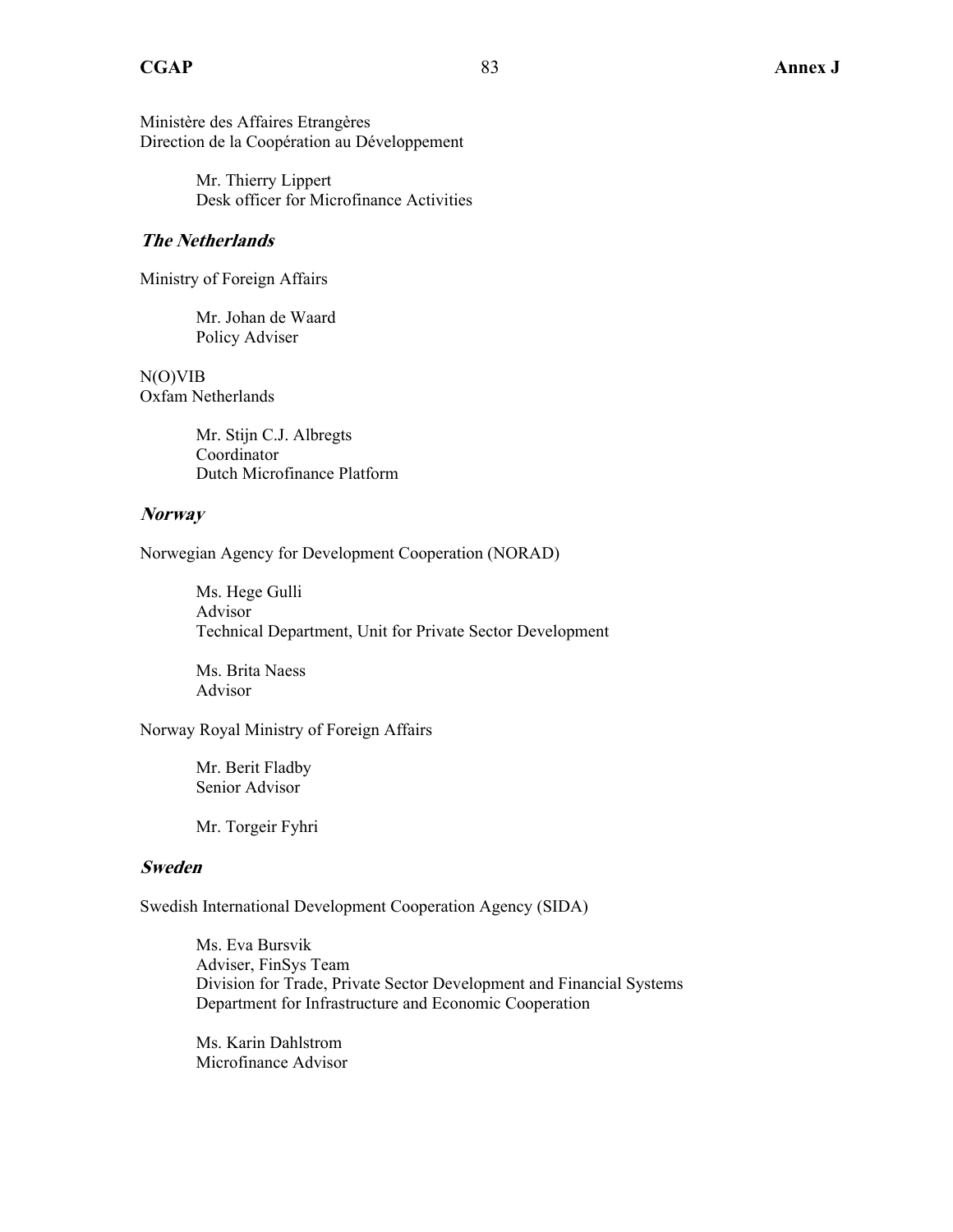Mr. Jan Grafstrom Coordinator Financial Sector Development

#### *Switzerland*

Swiss Agency for Development and Cooperation

Mr. Hansruedi Pfeiffer Senior Programme Officer Responsible for SDC's Financial Sector Operations

#### **United Kingdom**

Department for International Development (DFID)

Mr. David J.N. Stanton Chief Enterprise Development Adviser Office of the Chief Adviser

Mr. Richard Boulter Team Leader Financial Sector Team Policy Division (9E7)

#### **United States**

#### USAID

Ms. Kate McKee Director Office of Microenterprise Development

#### **Multilateral Member Donors (9)**

#### **African Development Bank**

Mr. Ross Croulet Coordinator, Central Microfinance Unit (OCMU)

Mr. Philibert Afrika **Director** Operations Policies and Review Department

#### **Asian Development Bank**

Mr. Jan Van Heeswijk Director General Agriculture and Social Sectors Department (West)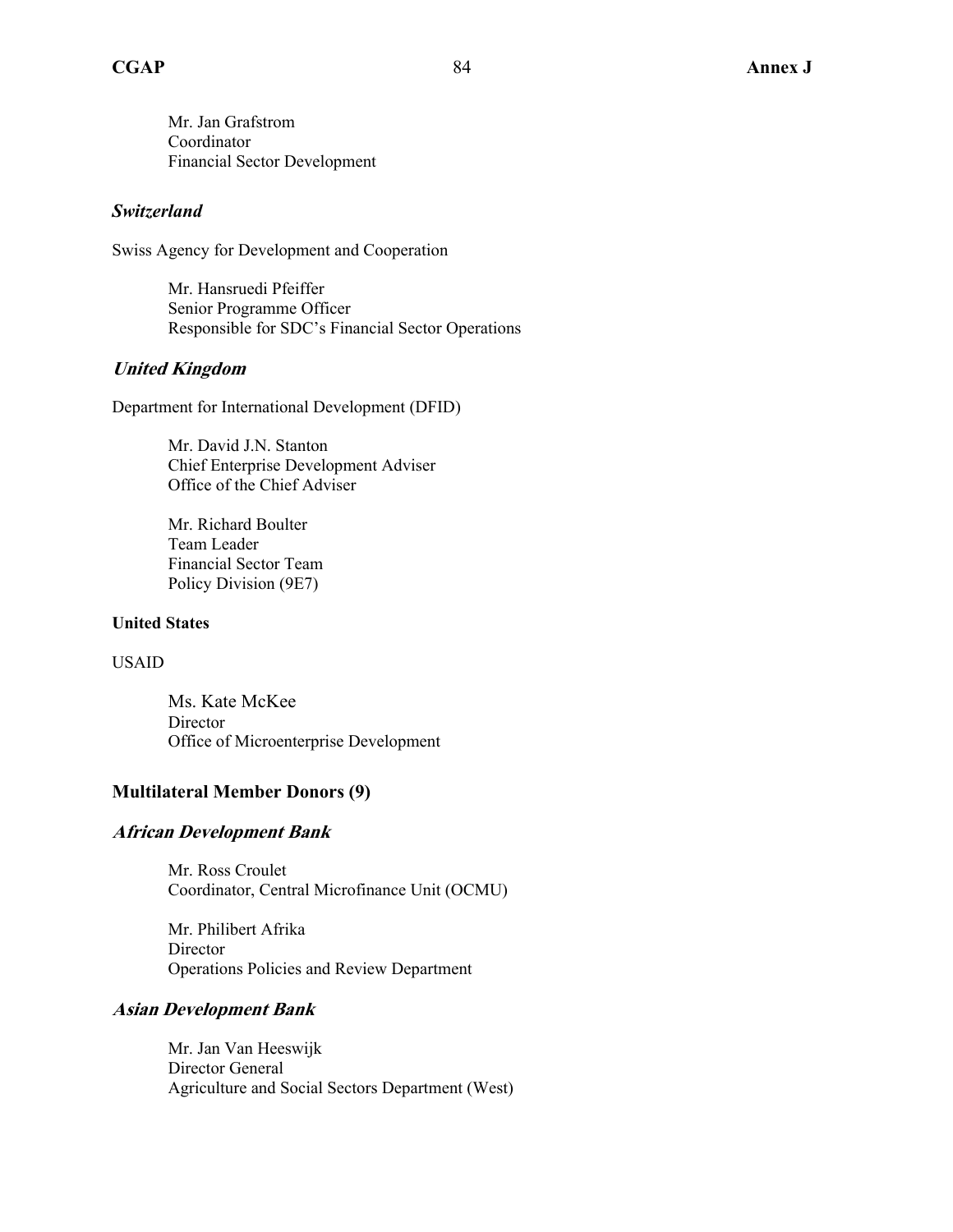Mr. Nimal Fernando Lead Rural Finance Specialist

#### **European Commission**

EuropeAid

Mr. Odoardo Como

Mr. Andreas Schwarz Administrator Development Directorate-General

#### **European Bank for Reconstruction and Development (EBRD)**

Ms. Elizabeth Wallace Director Financial Institutions Team

#### **Inter-American Development Bank (IDB)**

Mr. Alvaro Ramirez Chief, Micro, Small and Medium Enterprise Division

Mr. Dieter Wittkowski Senior Operations Specialist Micro, Small and Medium Enterprise Division

#### **International Fund for Agricultural Development (IFAD)**

Mr. Henri Dommel Technical Advisor Rural Finance Technical Advisory Division

#### **International Labour Organization (ILO)**

Mr. Bernd Balkenhol Program Manager Social Finance Programme Employment Sector

Mr. Craig Churchill Senior Microfinance Expert Social Finance Programme Employment Sector

#### **United Nations Development Programme (UNDP)**

Mr. Peter Kooi **Director** Special Unit for Microfinance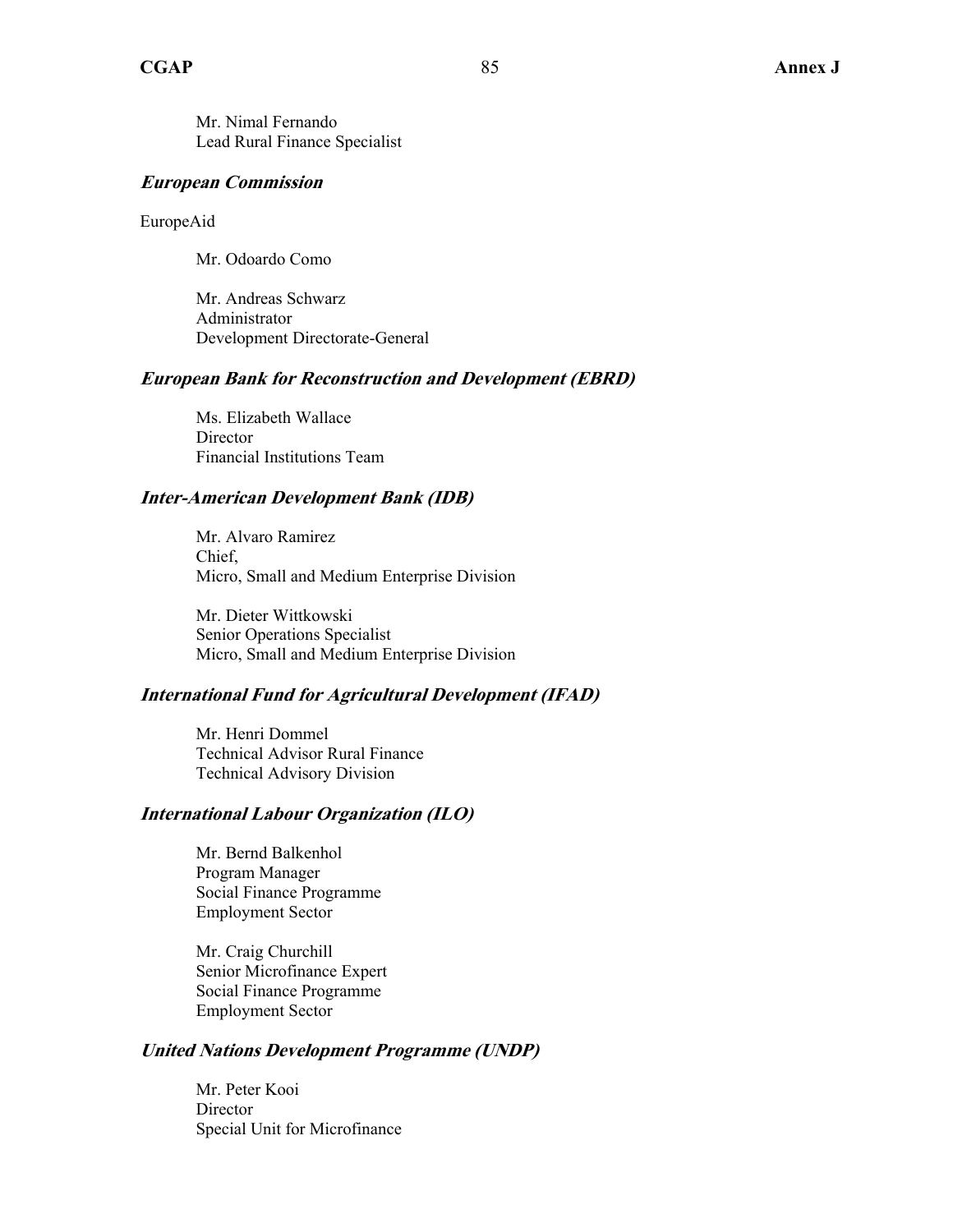United Nations Capital Development Fund/United Nations Development Programme (UNCDF/UNDP)

Mr. John Tucker Deputy Director Special Unit for Microfinance United Nations Capital Development Fund/United Nations Development Programme (UNCDF/UNDP)

#### **World Bank**

Ms. Nemat Talaat Shafik, CG Chair Vice-President Infrastructure

Mr. William F. Steel Lead Specialist

Mr. Carlos Cuevas Principal Financial Specialist

#### **Foundation Member Donors (2)**

#### **The Ford Foundation**

Mr. Frank DeGiovanni Director of Economic Development

#### **Argidius Foundation**

Mr. Jim Shelter

Mr. Koenraad Verhagen Consultant Co-operative Economy and Microcredit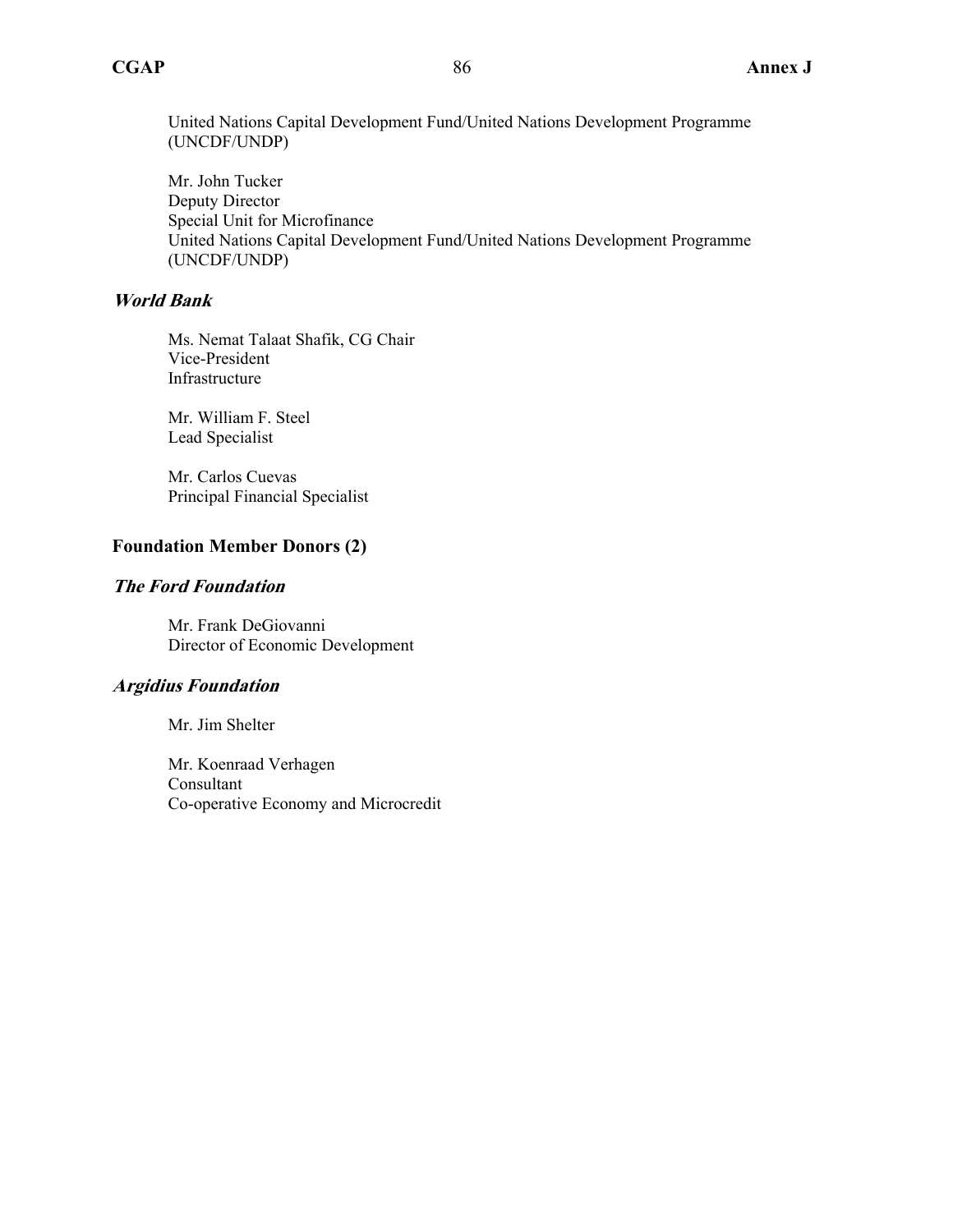#### **EXECUTIVE COMMITTEE MEMBERS**

### **Mr. Fazle Hasan Abed**

Founder & Executive Director BRAC

**Mr. Brian Branch**  Vice President World Council of Credit Unions

**Mr. Carlos Cuevas**  Principal Financial Specialist The World Bank

#### **Mr. Frank DeGiovanni**

Director of Economic Development The Ford Foundation

**Mr. Nimal Fernando**  Lead Rural Finance Specialist Asian Development Bank

**Ms. Hege Gulli**  Advisor Technical Department, Unit for Private Sector Development Norwegian Agency for Development Cooperation (NORAD)

#### **Mr. Carlos Labarthe**

Director General Financiera Compartamos

**David Stanton** 

Chief Enterprise Development Adviser Enterprise Development Group Department for International Development (DFID)

**Ms. Marilou van Golstein Brouwers**  Senior Fund Manager Triodos Bank

**Ms. Elizabeth Littlefield**, ex-officio Director and CEO CGAP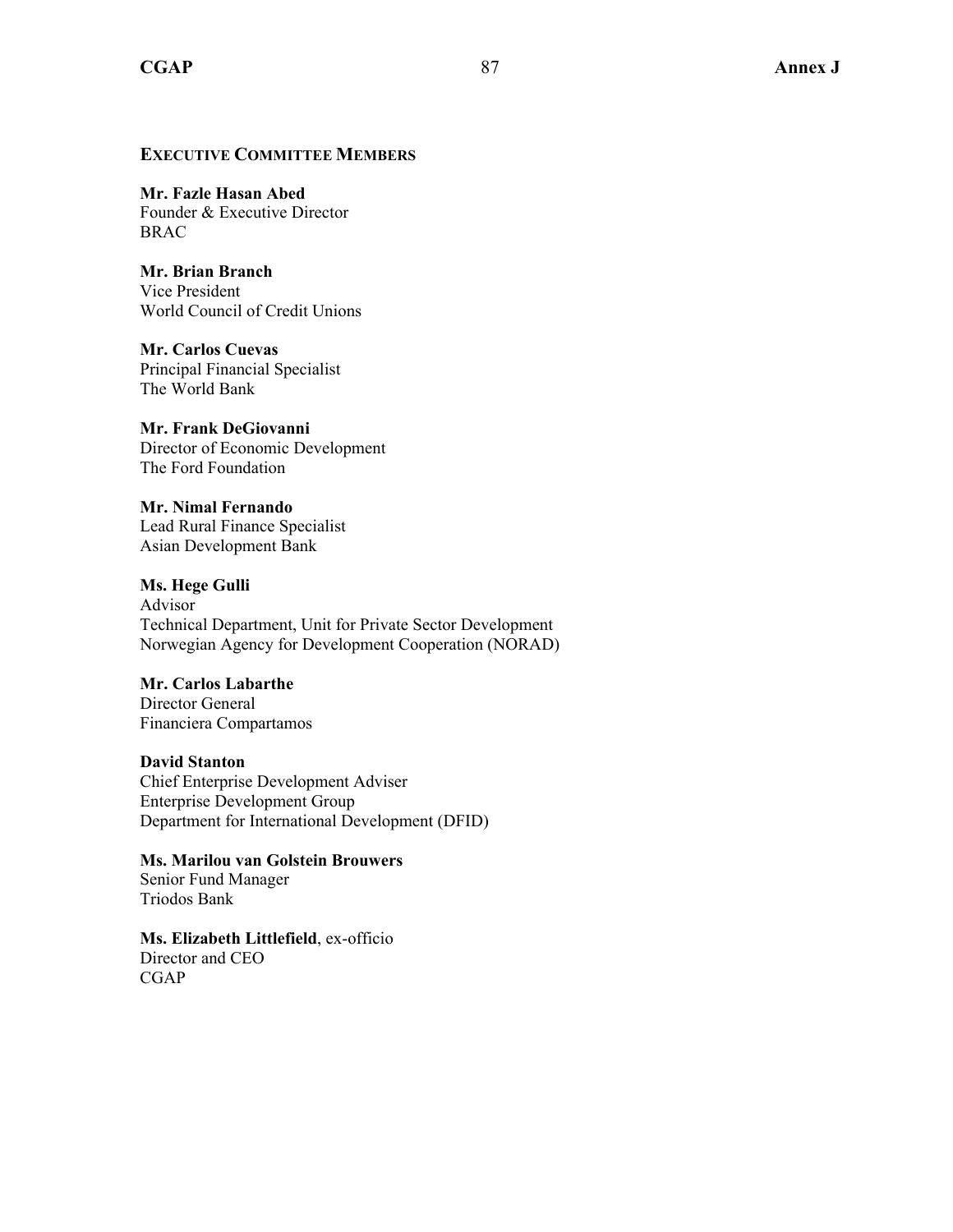**Jean-Francois Rischard**  Vice President The World Bank

**Carlos Cuevas**  Lead Financial Economist The World Bank

**Claudia Morgenstern**  Senior Adviser The World Bank

**Elizabeth O. Adu**  Deputy General Counsel, Operations The World Bank

**Assaad Jabre**  Vice President, Operations The World Bank

**Lynn Bennett**  Adviser The World Bank

**Lynne D. Sherburne-Benz**  Lead Financial Economist The World Bank

**Antony Thompson**  Lead Financial Sector Specialist The World Bank

#### **Observers**

**Kate McKee** USAID

**Frank De Giovanni**  Ford Foundation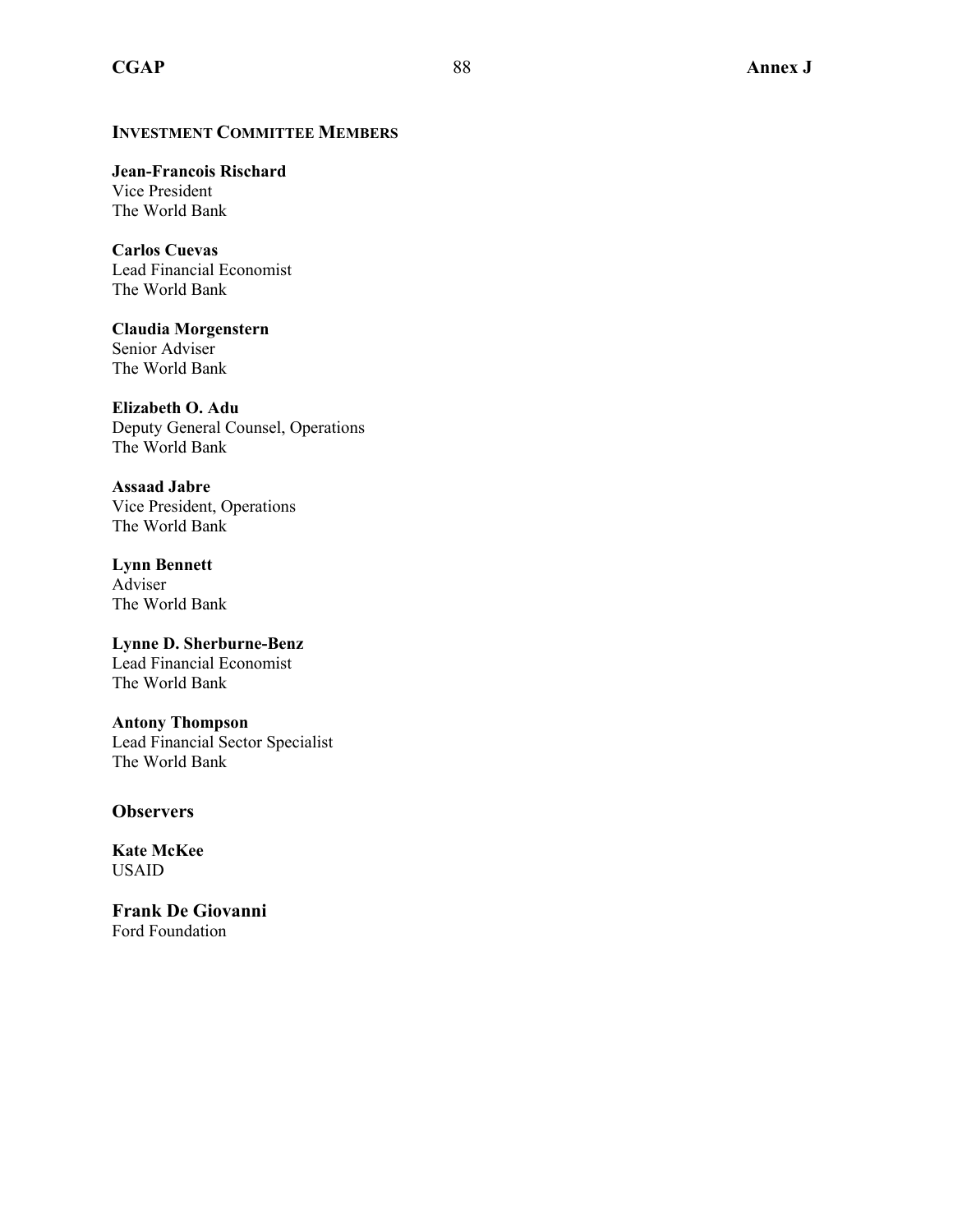# **Annex K. CGAP, Sources and Uses of Funds, 2003**

| <b>Sources of funds</b>                                                                                                                                                                                                                                                                                                                                                                                                                                                                                                                                                                     |                                                                                                                                                                                             |               |        | Uses of funds                                                                                                                                                                                                                                                                                                                                                                                                                                                                                                                                                               |                                              |
|---------------------------------------------------------------------------------------------------------------------------------------------------------------------------------------------------------------------------------------------------------------------------------------------------------------------------------------------------------------------------------------------------------------------------------------------------------------------------------------------------------------------------------------------------------------------------------------------|---------------------------------------------------------------------------------------------------------------------------------------------------------------------------------------------|---------------|--------|-----------------------------------------------------------------------------------------------------------------------------------------------------------------------------------------------------------------------------------------------------------------------------------------------------------------------------------------------------------------------------------------------------------------------------------------------------------------------------------------------------------------------------------------------------------------------------|----------------------------------------------|
| <b>Revenues</b>                                                                                                                                                                                                                                                                                                                                                                                                                                                                                                                                                                             |                                                                                                                                                                                             |               | 13,577 | <b>Expenses</b>                                                                                                                                                                                                                                                                                                                                                                                                                                                                                                                                                             | 15,247                                       |
| Interest Income<br>Financial contributions<br>By restrictions<br>Core<br>Designated<br>Other<br>Core contributions by type of<br>donor<br>Multilateral<br><b>Bilateral</b><br>Private foundations<br>Core contributions by donor<br><b>World Bank</b><br><b>United States</b><br>Denmark<br>Norway<br>Netherlands<br>Switzerland<br>United Kingdom<br>Sweden<br>Canada<br><b>IFAD</b><br>Japan<br>Belgium<br>Finland<br>AsDB<br>Germany<br>Ford Foundation<br>France<br>AfDB<br>Argidius Foundation<br>Australia<br>Italy<br><b>IDB</b><br>Core contributions by source<br>BB<br><b>DGF</b> | 12,451<br>590<br>7,375<br>4,776<br>300<br>6,725<br>800<br>424<br>402<br>401<br>400<br>400<br>381<br>318<br>300<br>300<br>295<br>251<br>250<br>242<br>200<br>162<br>100<br>100<br>0<br>6.725 | 536<br>13,041 |        | By program activities<br>Microfinance institutions<br>Member donors<br>Microfinance industry<br><b>Publications</b><br>Overhead<br>By execution<br>Bank-executed<br>Recipient-executed<br>Third-party executed<br>By region<br>Sub-Saharan Africa<br>East Asia & Pacific<br>South Asia<br>Europe & Central Asia<br>Middle East & North Africa<br>Latin America & Caribbean<br>Global/multi-regional<br>By cost object<br>Grants/initiatives committed<br>Staff salaries and benefits<br>Office and occupancy costs<br>Travel<br>Publications, etc.<br>CG and EXCOM Meetings | 9,809<br>2,616<br>884<br>334<br>1,397<br>208 |
| TFs                                                                                                                                                                                                                                                                                                                                                                                                                                                                                                                                                                                         | 5,726                                                                                                                                                                                       |               |        |                                                                                                                                                                                                                                                                                                                                                                                                                                                                                                                                                                             |                                              |
| Total sources of funds<br>Co-financing of CGAP-<br>supported activities                                                                                                                                                                                                                                                                                                                                                                                                                                                                                                                     |                                                                                                                                                                                             |               | 13,577 |                                                                                                                                                                                                                                                                                                                                                                                                                                                                                                                                                                             |                                              |
|                                                                                                                                                                                                                                                                                                                                                                                                                                                                                                                                                                                             |                                                                                                                                                                                             |               |        |                                                                                                                                                                                                                                                                                                                                                                                                                                                                                                                                                                             |                                              |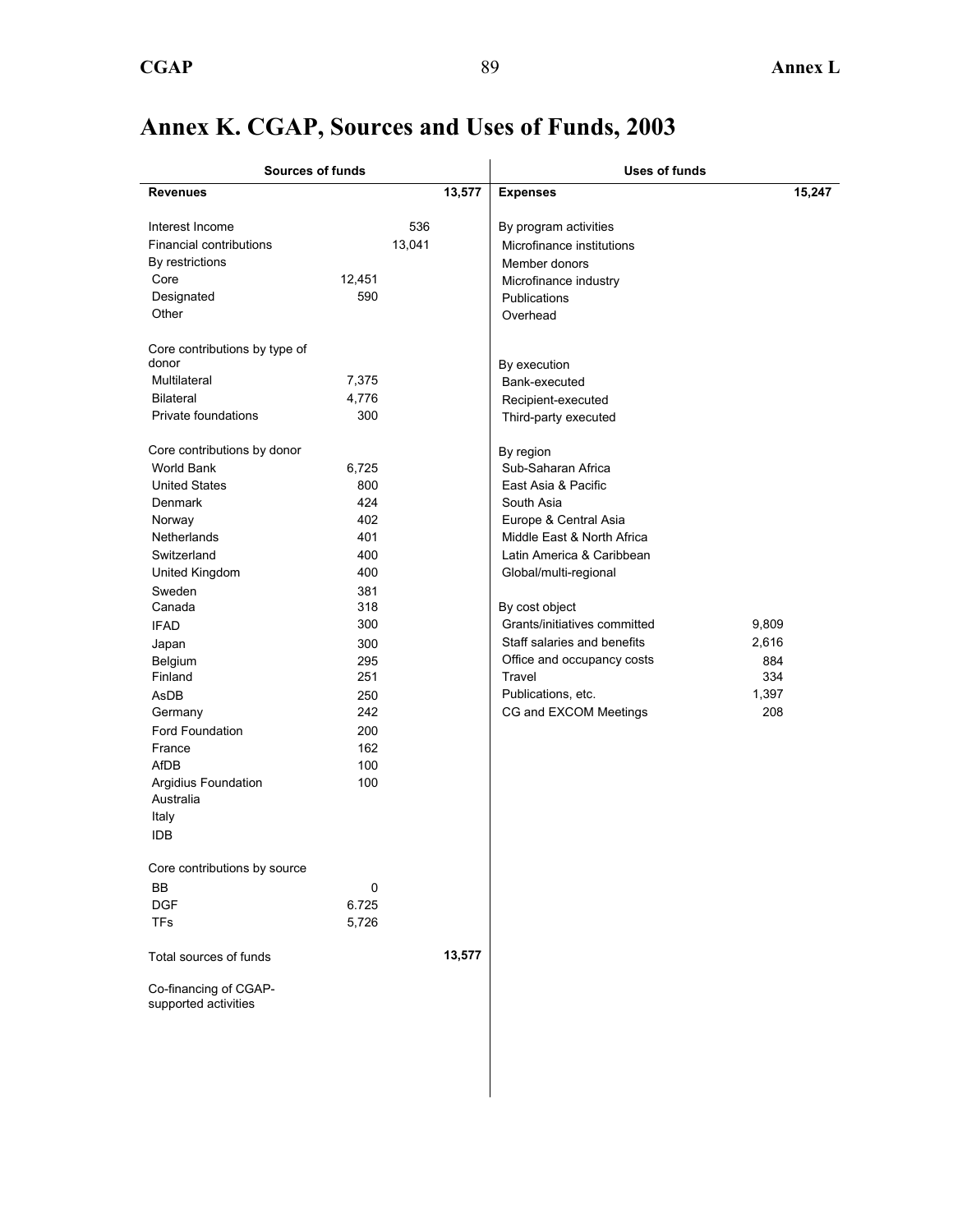# **Annex L. World Bank Lending to "Micro & SME Finance"**

|              |                 | Number of New Projects with Micro<br>& SME finance Components |                 | <b>New Commitments (US\$ Millions)</b>    | <b>Annual</b><br><b>Disbursements</b> |
|--------------|-----------------|---------------------------------------------------------------|-----------------|-------------------------------------------|---------------------------------------|
|              | Entire projects | Micro & SME<br>finance<br>components only                     | Entire projects | Micro & SME<br>finance<br>components only | (US\$ Millions)<br>/1                 |
| 1990         | 10              | 5.4                                                           | 761.9           | 377.0                                     | 68.3                                  |
| 1991         | 11              | 6.8                                                           | 859.8           | 503.0                                     | 235.3                                 |
| 1992         | 5               | 1.6                                                           | 451.0           | 116.0                                     | 156.3                                 |
| 1993         | 3               | 0.9                                                           | 50.7            | 21.0                                      | 222.6                                 |
| 1994         | 10              | 1.9                                                           | 537.0           | 115.9                                     | 209.2                                 |
| 1995         | 9               | 2.3                                                           | 265.6           | 66.4                                      | 141.6                                 |
| 1996         | 12              | 6.6                                                           | 485.3           | 295.8                                     | 162.2                                 |
| 1997         | 10              | 4.6                                                           | 400.8           | 205.5                                     | 125.0                                 |
| 1998         | 13              | 4.9                                                           | 806.0           | 161.4                                     | 176.1                                 |
| 1999         | 17              | 5.1                                                           | 779.5           | 176.8                                     | 153.5                                 |
| 2000         | 14              | 4.3                                                           | 439.6           | 128.9                                     | 121.8                                 |
| 2001         | 11              | 3.0                                                           | 1,184.1         | 235.2                                     | 116.5                                 |
| 2002         | 11              | 2.9                                                           | 807.9           | 111.0                                     | 114.0                                 |
| 2003         | 9               | 2.0                                                           | 927.6           | 462.7                                     | 166.3                                 |
| 2004 /2      | 6               | 1.6                                                           | 686.0           | 276.8                                     | 264.8                                 |
| <b>Total</b> | 151             | 53.8                                                          | 9,442.7         | 3,253.4                                   | 2,433.7                               |

**Table L.1. New Commitments and Annual Disbursements, 1990-2004** 

Source: World Bank Business Warehouse (data downloaded on April 1, 2004)

/1 Total disbursements by each project in each year are weighted by the proportion of micro & SME finance in each project.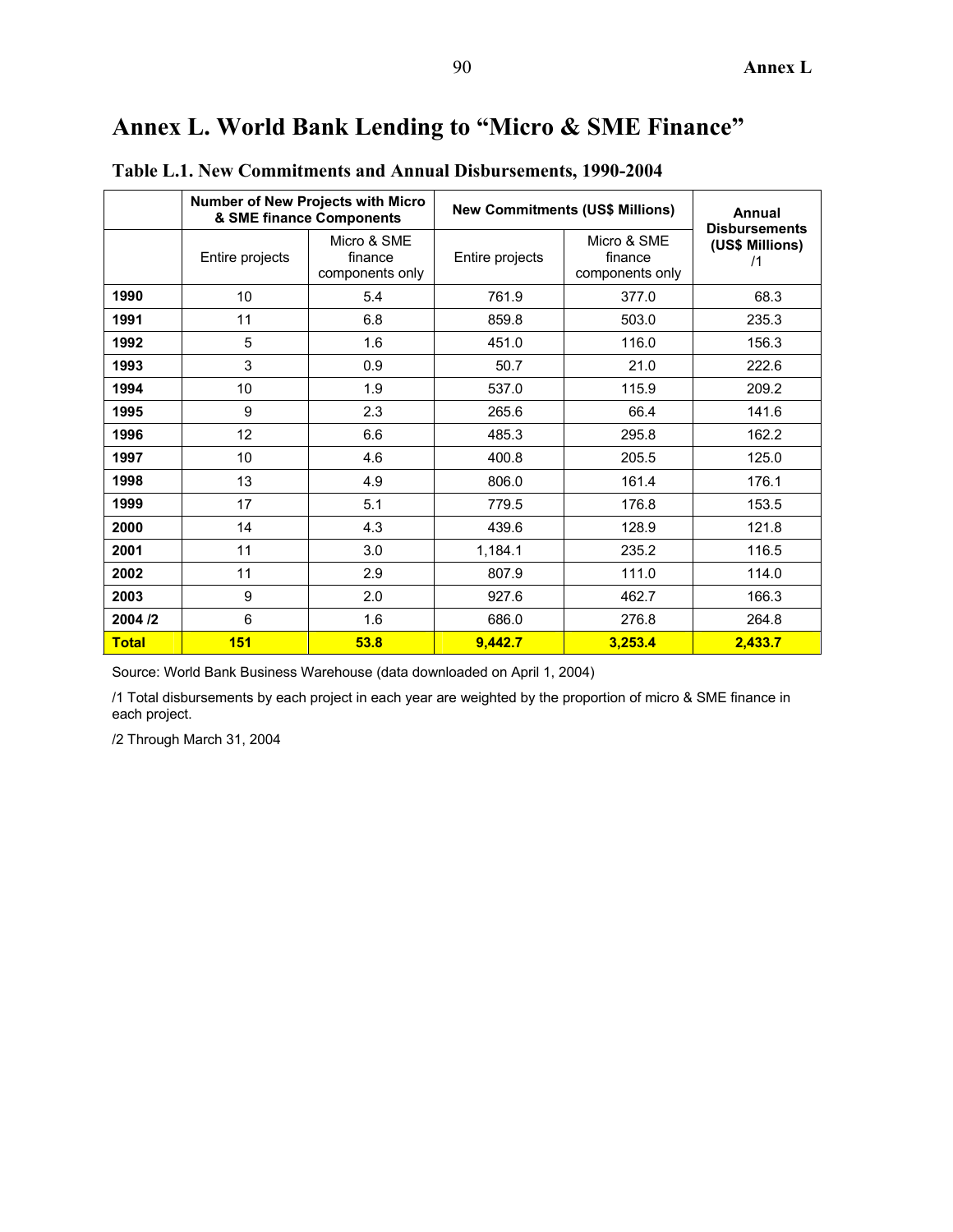|                | <b>Africa</b>  | <b>East Asia</b><br>& Pacific | Europe &<br><b>Central Asia</b> | Latin<br>America &<br>Caribbean | <b>Middle East</b><br>& North<br><b>Africa</b> | <b>South</b><br>Asia | <b>Total</b> |
|----------------|----------------|-------------------------------|---------------------------------|---------------------------------|------------------------------------------------|----------------------|--------------|
| 1990           | 5              |                               |                                 | $\overline{2}$                  | 1                                              | $\overline{2}$       | 10           |
| 1991           | 1              | 4                             | $\overline{2}$                  | 1                               | 1                                              | $\overline{2}$       | 11           |
| 1992           | 1              |                               | $\overline{2}$                  | $\overline{2}$                  |                                                |                      | 5            |
| 1993           | $\overline{2}$ |                               |                                 |                                 | 1                                              |                      | 3            |
| 1994           | 3              | 1                             | $\overline{2}$                  | 1                               | 3                                              |                      | 10           |
| 1995           | 5              | 1                             | 1                               | 1                               | 1                                              |                      | 9            |
| 1996           | $\overline{2}$ | 1                             | 6                               | $\overline{2}$                  | 1                                              |                      | 12           |
| 1997           | 1              |                               | 4                               | 3                               | 1                                              | 1                    | 10           |
| 1998           | $\overline{4}$ | $\overline{4}$                | $\overline{2}$                  | $\overline{2}$                  | 1                                              |                      | 13           |
| 1999           | $\overline{2}$ | 4                             | 6                               | 1                               | 3                                              | 1                    | 17           |
| 2000           | 7              | 1                             | 3                               | $\overline{2}$                  | 1                                              |                      | 14           |
| 2001           | $\overline{2}$ |                               | 5                               | 3                               |                                                | 1                    | 11           |
| 2002           | 3              | $\overline{2}$                | 1                               | 3                               | 1                                              | 1                    | 11           |
| 2003           | 3              |                               |                                 | $\overline{4}$                  | 1                                              | 1                    | 9            |
| 2004/1         | $\overline{2}$ |                               | $\mathbf{1}$                    | 1                               | 1                                              | 1                    | 6            |
| <b>Total</b>   | 43             | 18                            | 35                              | 28                              | 17                                             | 10                   | 151          |
| <b>Percent</b> | 28%            | 12%                           | 23%                             | 19%                             | 11%                                            | 7%                   | 100%         |

**Table L.2. New Commitments by Region, 1990-2004 (No. of Projects with Micro & SME Finance Components)** 

| Table L.3. New Commitments by Region, 1990-2004 |
|-------------------------------------------------|
| (Total of Micro & SME Finance Components Only)  |

|                | <b>Africa</b> | East Asia<br>& Pacific | Europe &<br><b>Central Asia</b> | Latin<br>America &<br>Caribbean | <b>Middle East</b><br>& North<br>Africa | <b>South</b><br>Asia | <b>Total</b> |
|----------------|---------------|------------------------|---------------------------------|---------------------------------|-----------------------------------------|----------------------|--------------|
| 1990           | 1.7           |                        |                                 | 2.0                             | 0.9                                     | 0.8                  | 5.4          |
| 1991           | 1.0           | 3.9                    | 0.3                             | 0.0                             | 0.2                                     | 1.5                  | 6.8          |
| 1992           | 0.3           |                        | 1.2                             | 0.2                             |                                         |                      | 1.6          |
| 1993           | 0.7           |                        |                                 |                                 | 0.2                                     |                      | 0.9          |
| 1994           | 0.4           | 0.5                    | 0.5                             | 0.1                             | 0.5                                     |                      | 1.9          |
| 1995           | 1.4           | 0.5                    | 0.0                             | 0.0                             | 0.3                                     |                      | 2.3          |
| 1996           | 0.6           | 1.0                    | 3.6                             | 0.9                             | 0.5                                     |                      | 6.6          |
| 1997           | 0.1           |                        | 3.0                             | 0.4                             | 0.1                                     | 1.0                  | 4.6          |
| 1998           | 1.0           | 1.0                    | 1.9                             | 0.5                             | 0.4                                     |                      | 4.9          |
| 1999           | 1.1           | 0.6                    | 2.2                             | 0.0                             | 0.7                                     | 0.5                  | 5.1          |
| 2000           | 2.4           | 0.0                    | 0.7                             | 1.1                             | 0.1                                     |                      | 4.3          |
| 2001           | 0.2           |                        | 1.4                             | 0.5                             |                                         | 1.0                  | 3.0          |
| 2002           | 0.3           | 0.4                    | 0.1                             | 1.5                             | 0.2                                     | 0.4                  | 2.9          |
| 2003           | 0.3           |                        |                                 | 1.6                             | 0.2                                     | 0.0                  | 2.0          |
| 2004/1         | 0.4           |                        | 0.3                             | 0.2                             | 0.1                                     | 0.7                  | 1.6          |
| <b>Total</b>   | 11.8          | 7.8                    | 15.1                            | 9.2                             | 4.2                                     | 5.8                  | 53.8         |
| <b>Percent</b> | 22%           | 15%                    | 28%                             | 17%                             | 8%                                      | 11%                  | <b>100%</b>  |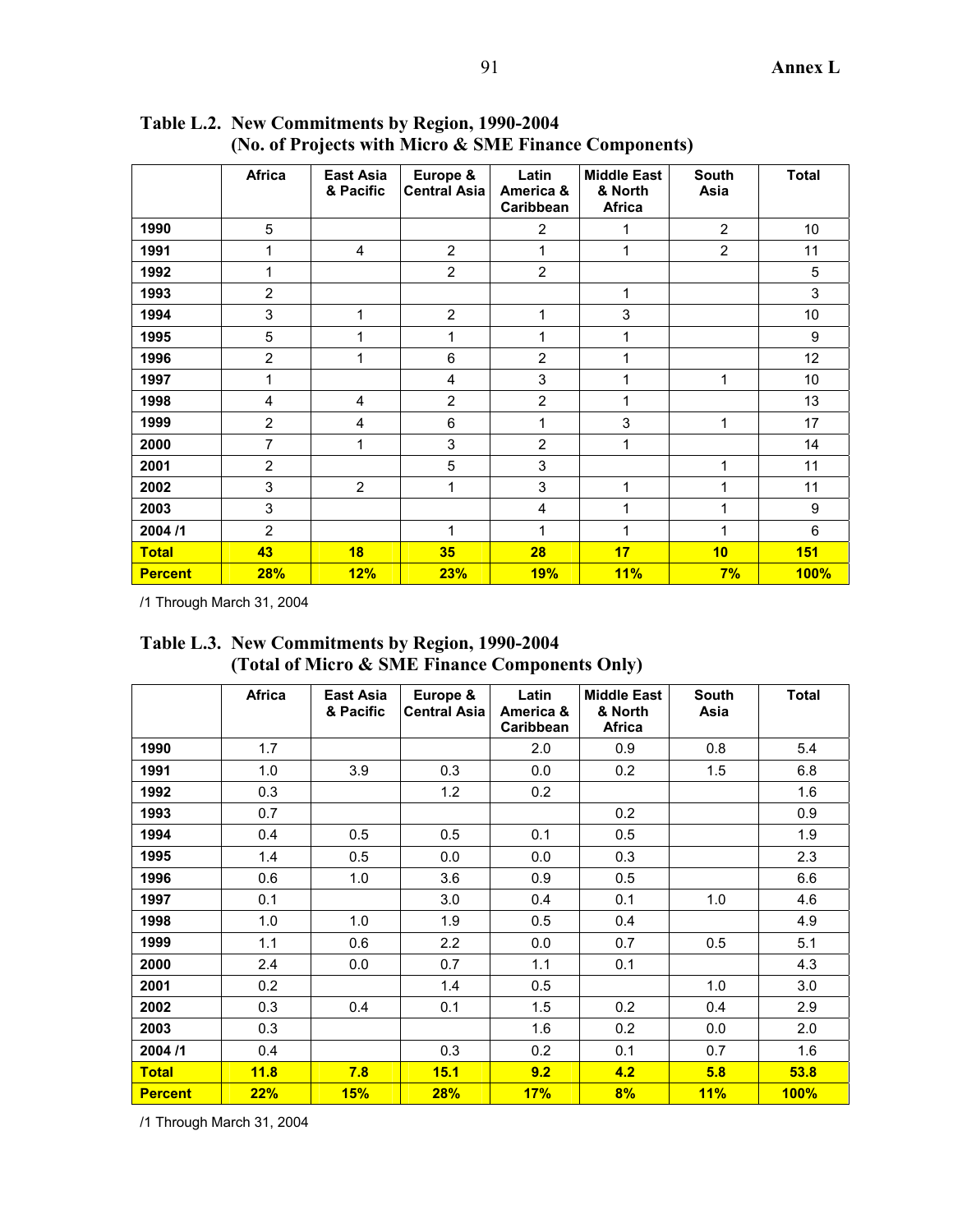|                | <b>Africa</b> | East Asia<br>& Pacific | Europe &<br><b>Central Asia</b> | Latin<br>America &<br><b>Caribbean</b> | <b>Middle East</b><br>& North<br><b>Africa</b> | <b>South</b><br>Asia | <b>Total</b> |
|----------------|---------------|------------------------|---------------------------------|----------------------------------------|------------------------------------------------|----------------------|--------------|
| 1990           | 175.8         |                        |                                 | 66.1                                   | 170.0                                          | 350.0                | 761.9        |
| 1991           | 11.3          | 404.3                  | 200.0                           | 20.7                                   | 140.0                                          | 83.5                 | 859.8        |
| 1992           | 35.0          |                        | 160.0                           | 256.0                                  |                                                |                      | 451.0        |
| 1993           | 28.7          |                        |                                 |                                        | 22.0                                           |                      | 50.7         |
| 1994           | 25.6          | 96.0                   | 23.4                            | 50.0                                   | 342.0                                          |                      | 537.0        |
| 1995           | 149.8         | 0.0                    | 40.0                            | 10.8                                   | 65.0                                           |                      | 265.6        |
| 1996           | 110.0         | 122.0                  | 79.8                            | 53.5                                   | 120.0                                          |                      | 485.3        |
| 1997           | 30.0          |                        | 84.3                            | 151.5                                  | 30.0                                           | 105.0                | 400.8        |
| 1998           | 54.7          | 271.3                  | 10.0                            | 455.0                                  | 15.0                                           |                      | 806.0        |
| 1999           | 21.3          | 405.0                  | 92.5                            | 60.7                                   | 110.0                                          | 90.0                 | 779.5        |
| 2000           | 117.0         | 27.5                   | 167.0                           | 53.1                                   | 75.0                                           |                      | 439.6        |
| 2001           | 30.0          |                        | 927.8                           | 75.3                                   |                                                | 151.0                | 1,184.1      |
| 2002           | 133.8         | 218.7                  | 13.8                            | 431.5                                  | 5.0                                            | 5.0                  | 807.9        |
| 2003           | 246.0         |                        |                                 | 593.7                                  | 12.4                                           | 75.6                 | 927.6        |
| 2004/1         | 56.8          |                        | 303.1                           | 28.1                                   | 60.0                                           | 238.0                | 686.0        |
| <b>Total</b>   | 1,225.8       | 1,544.8                | 2,101.7                         | 2,305.9                                | 1,166.4                                        | 1,098.1              | 9,442.7      |
| <b>Percent</b> | 13.0%         | 16.4%                  | 22.3%                           | 24.4%                                  | 12.4%                                          | 11.6%                | $100.0\%$    |

**Table L.4. New Commitments by Region, 1990-2004 (US\$ Millions, Entire Project)** 

**Table L.5. New Commitments by Region, 1990-2004 (US\$ Millions, Micro & SME Finance Components Only)** 

|                | <b>Africa</b> | <b>East Asia</b><br>& Pacific | Europe &<br><b>Central Asia</b> | Latin<br>America &<br>Caribbean | <b>Middle East</b><br>& North<br><b>Africa</b> | <b>South</b><br>Asia | <b>Total</b> |
|----------------|---------------|-------------------------------|---------------------------------|---------------------------------|------------------------------------------------|----------------------|--------------|
| 1990           | 29.9          |                               |                                 | 66.1                            | 153.0                                          | 128.0                | 377.0        |
| 1991           | 11.3          | 387.9                         | 25.0                            | 0.6                             | 25.2                                           | 53.0                 | 503.0        |
| 1992           | 9.1           |                               | 76.4                            | 30.5                            |                                                |                      | 116.0        |
| 1993           | 17.4          |                               |                                 |                                 | 3.5                                            |                      | 21.0         |
| 1994           | 3.7           | 43.2                          | 4.5                             | 6.0                             | 58.5                                           |                      | 115.9        |
| 1995           | 45.5          | 0.0                           | 0.4                             | 0.4                             | 20.2                                           |                      | 66.4         |
| 1996           | 33.9          | 115.9                         | 52.6                            | 33.4                            | 60.0                                           |                      | 295.8        |
| 1997           | 3.3           |                               | 73.1                            | 27.5                            | 1.8                                            | 99.8                 | 205.5        |
| 1998           | 8.2           | 35.2                          | 9.3                             | 102.6                           | 6.2                                            |                      | 161.4        |
| 1999           | 16.4          | 60.5                          | 30.1                            | 0.6                             | 24.3                                           | 45.0                 | 176.8        |
| 2000           | 52.2          | 0.3                           | 21.3                            | 49.9                            | 5.3                                            |                      | 128.9        |
| 2001           | 5.2           |                               | 77.7                            | 7.3                             |                                                | 145.0                | 235.2        |
| 2002           | 13.4          | 35.1                          | 1.5                             | 57.9                            | 1.1                                            | 2.0                  | 111.0        |
| 2003           | 21.9          |                               |                                 | 436.7                           | 1.9                                            | 2.3                  | 462.7        |
| 2004/1         | 10.6          |                               | 90.9                            | 5.6                             | 3.0                                            | 166.6                | 276.8        |
| <b>Total</b>   | 282.1         | 678.0                         | 463.0                           | 825.1                           | 363.7                                          | 641.6                | 3,253.4      |
| <b>Percent</b> | 8.7%          | 20.8%                         | 14.2%                           | 25.4%                           | 11.2%                                          | 19.7%                | $100.0\%$    |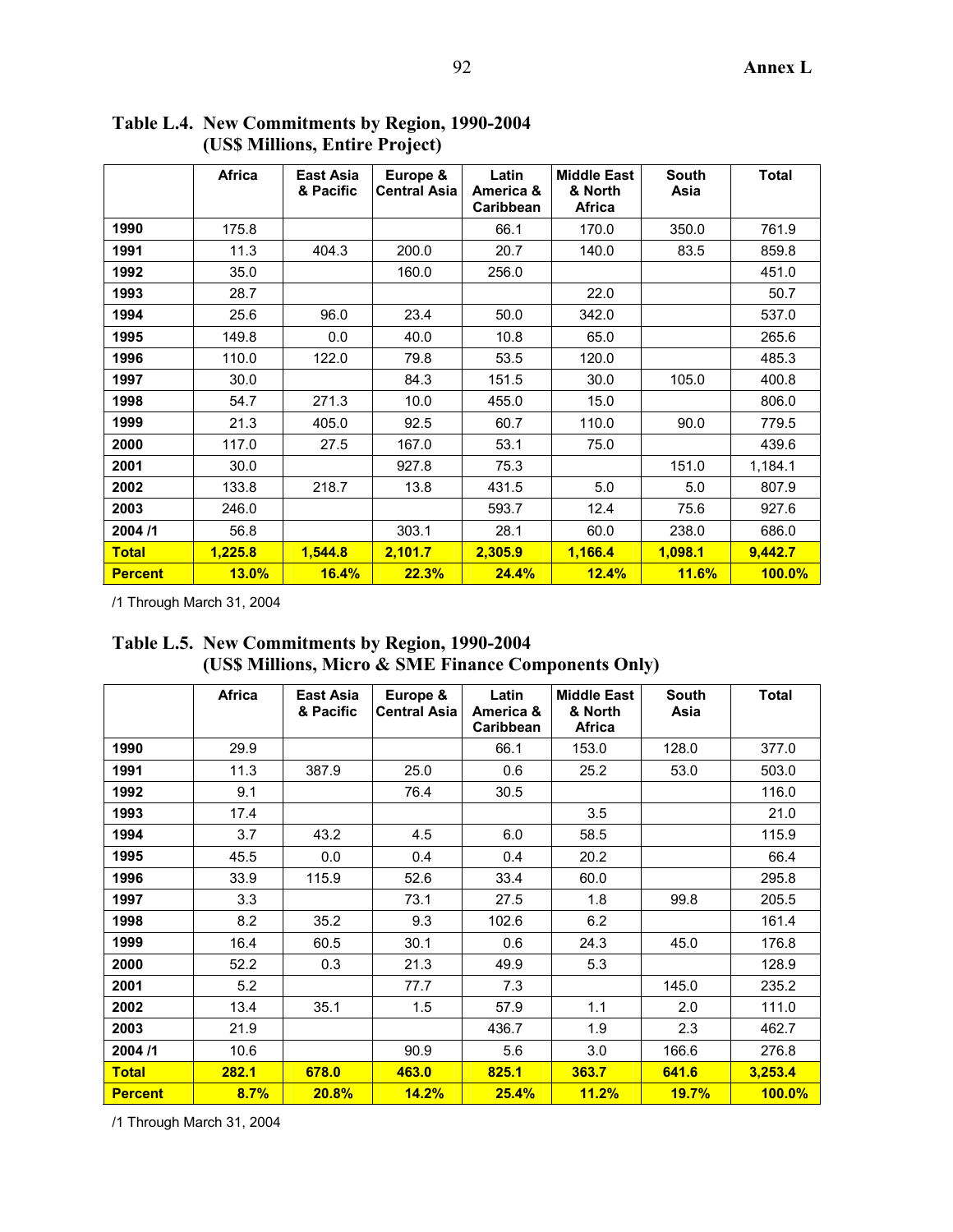|                | $1 - 10%$      | 11-25%         | 26-50%         | 51-75%                  | 76-99%         | 100%           | <b>Total</b> |
|----------------|----------------|----------------|----------------|-------------------------|----------------|----------------|--------------|
| 1990           |                |                | 4              | 0                       | 1              | 3              | 10           |
| 1991           | $\overline{2}$ | $\overline{2}$ | 1              | 0                       | $\overline{2}$ | $\overline{4}$ | 11           |
| 1992           |                | $\overline{2}$ | 1              | $\Omega$                | 1              | 0              | 5            |
| 1993           | 1              | 1              | $\mathbf 0$    | 1                       | $\mathbf 0$    | 0              | 3            |
| 1994           | 3              | 4              | 3              | $\mathbf{0}$            | $\mathbf 0$    | 0              | 10           |
| 1995           | 3              | $\overline{2}$ | 3              | 1                       | $\mathbf{0}$   | 0              | 9            |
| 1996           | 1              | 4              | 3              | $\Omega$                | 3              | 1              | 12           |
| 1997           | 2              | 4              | $\mathbf 0$    | $\mathbf 0$             | 3              | 1              | 10           |
| 1998           | 3              | $\overline{2}$ | 5              | 1                       | $\overline{2}$ | 0              | 13           |
| 1999           | 4              | 5              | 6              | $\mathbf 0$             | $\overline{2}$ | 0              | 17           |
| 2000           | 3              | 6              | $\overline{2}$ | $\overline{2}$          | 1              | 0              | 14           |
| 2001           | 4              | 4              | $\mathbf 0$    | 1                       | $\overline{2}$ | 0              | 11           |
| 2002           | 4              | 3              | $\overline{2}$ | 1                       | 1              | 0              | 11           |
| 2003           | 5              | $\overline{2}$ | 1              | $\Omega$                | 1              | 0              | 9            |
| 2004/1         | 1              | 3              | 1              | 1                       | $\Omega$       | 0              | 6            |
| <b>Total</b>   | 38             | 45             | 32             | $\overline{\mathbf{8}}$ | 19             | 9              | 151          |
| <b>Percent</b> | 25%            | 30%            | 21%            | 5%                      | 13%            | 6%             | <b>100%</b>  |

**Table L.6. New Commitments by Share of the Microfinance Component, 1990-2004 (No. of Projects with Micro & SME Finance Components)** 

| Table L.7. New Commitments by Share of the Microfinance Component, 1990-2004 |
|------------------------------------------------------------------------------|
| (SUS Millions, Micro & SME Finance Components Only)                          |

|                | $1 - 10%$ | 11-25% | 26-50% | 51-75%       | 76-99%  | 100%  | <b>Total</b> |
|----------------|-----------|--------|--------|--------------|---------|-------|--------------|
| 1990           | 1.1       | 6.2    | 148.1  | 0.0          | 153.0   | 68.6  | 377.0        |
| 1991           | 3.6       | 47.2   | 27.0   | 0.0          | 222.9   | 202.3 | 503.0        |
| 1992           | 7.1       | 40.4   | 9.1    | 0.0          | 59.4    | 0.0   | 116.0        |
| 1993           | 0.2       | 3.5    | 0.0    | 17.3         | 0.0     | 0.0   | 21.0         |
| 1994           | 16.2      | 12.1   | 87.5   | 0.0          | 0.0     | 0.0   | 115.9        |
| 1995           | 2.0       | 3.8    | 38.2   | 22.5         | 0.0     | 0.0   | 66.4         |
| 1996           | 2.2       | 16.4   | 94.1   | 0.0          | 153.2   | 30.0  | 295.8        |
| 1997           | 2.1       | 33.2   | 0.0    | 0.0<br>121.0 |         | 49.3  | 205.5        |
| 1998           | 15.5      | 43.1   | 90.4   | 3.1          | 9.3     | 0.0   | 161.4        |
| 1999           | 6.0       | 38.7   | 112.9  | 0.0          | 19.2    | 0.0   | 176.8        |
| 2000           | 7.6       | 23.7   | 12.2   | 36.0         | 49.5    | 0.0   | 128.9        |
| 2001           | 33.5      | 20.8   | 0.0    | 19.2         | 161.8   | 0.0   | 235.2        |
| 2002           | 53.8      | 32.6   | 7.1    | 13.5         | 4.0     | 0.0   | 111.0        |
| 2003           | 25.4      | 4.3    | 29.1   | 0.0          | 404.0   | 0.0   | 462.7        |
| 2004/1         | 3.0       | 16.2   | 90.9   | 166.6        | 0.0     | 0.0   | 276.8        |
| <b>Total</b>   | 179.4     | 342.0  | 746.5  | 278.1        | 1,357.2 | 350.2 | 3,253.4      |
| <b>Percent</b> | 6%        | 11%    | 23%    | 9%           | 42%     | 11%   | 100%         |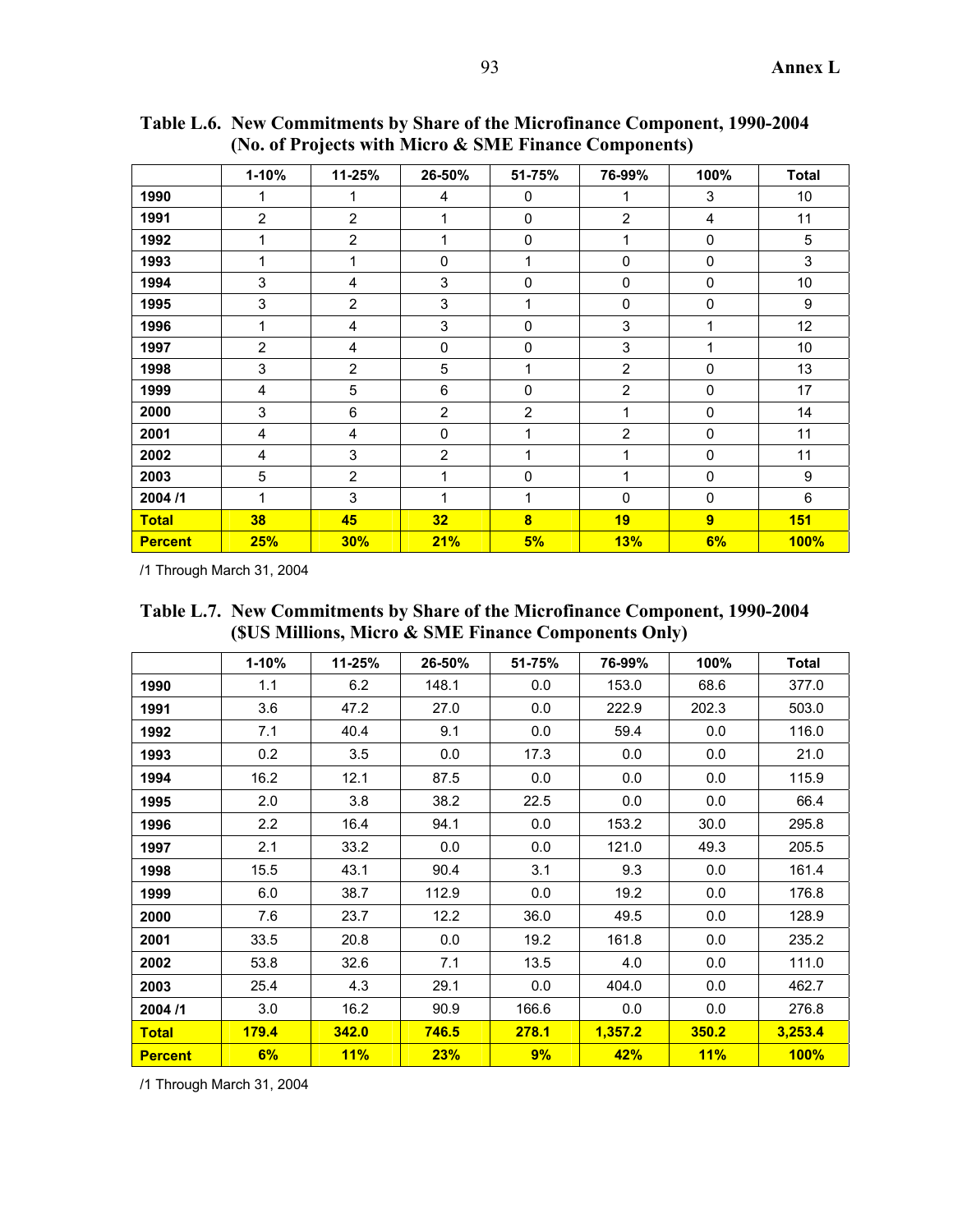|                | <b>Africa</b> | <b>East Asia</b><br>& Pacific | Europe &<br><b>Central Asia</b> | Latin<br>America &<br><b>Caribbean</b> | <b>Middle East</b><br>& North<br><b>Africa</b> | <b>South</b><br>Asia | <b>Total</b> |
|----------------|---------------|-------------------------------|---------------------------------|----------------------------------------|------------------------------------------------|----------------------|--------------|
| 1990           | 16.0          | 0.0                           | 20.7                            | 3.0                                    | 17.0                                           | 11.5                 | 68.3         |
| 1991           | 8.1           | 31.1                          | 64.6                            | 11.6                                   | 108.2                                          | 11.8                 | 235.3        |
| 1992           | 20.8          | 41.1                          | 33.9                            | 10.3                                   | 21.8                                           | 28.5                 | 156.3        |
| 1993           | 32.0          | 124.9                         | 10.6                            | 13.1                                   | 18.6                                           | 23.5                 | 222.6        |
| 1994           | 35.6          | 132.7                         | 9.0                             | 13.9                                   | 7.5                                            | 10.5                 | 209.2        |
| 1995           | 34.3          | 52.6                          | 15.6                            | 7.3<br>19.0                            |                                                | 12.8                 | 141.6        |
| 1996           | 25.9          | 20.5                          | 56.3                            | 21.9<br>24.2                           |                                                | 13.4                 | 162.2        |
| 1997           | 13.0          | 9.4                           | 22.1                            | 33.9                                   | 20.2                                           | 26.5                 | 125.0        |
| 1998           | 22.2          | 15.2                          | 19.9                            | 23.3                                   | 48.5                                           | 47.0                 | 176.1        |
| 1999           | 18.7          | 52.8                          | 18.9                            | 20.0                                   | 13.4                                           | 29.7                 | 153.5        |
| 2000           | 12.4          | 41.0                          | 16.8                            | 10.6                                   | 14.4                                           | 26.7                 | 121.8        |
| 2001           | 15.9          | 26.0                          | 28.9                            | 16.2                                   | 7.4                                            | 22.1                 | 116.5        |
| 2002           | 15.1          | 12.9                          | 9.0                             | 18.3                                   | 4.8                                            | 54.0                 | 114.0        |
| 2003           | 17.4          | 11.8                          | 18.7                            | 60.8                                   | 5.0                                            | 52.5                 | 166.3        |
| 2004/1         | 20.6          | 10.4                          | 11.2                            | 191.2                                  | 5.9                                            | 25.4                 | 264.8        |
| <b>Total</b>   | 307.8         | 582.3                         | 356.4                           | 469.4                                  | 322.0                                          | 395.7                | 2,433.7      |
| <b>Percent</b> | 12.6%         | 23.9%                         | 14.6%                           | 19.3%                                  | 13.2%                                          | 16.3%                | $100.0\%$    |

**Table L.8. Annual Disbursements by Region, 1990-2004 (US\$ Millions, Micro & SME Finance Components Only)**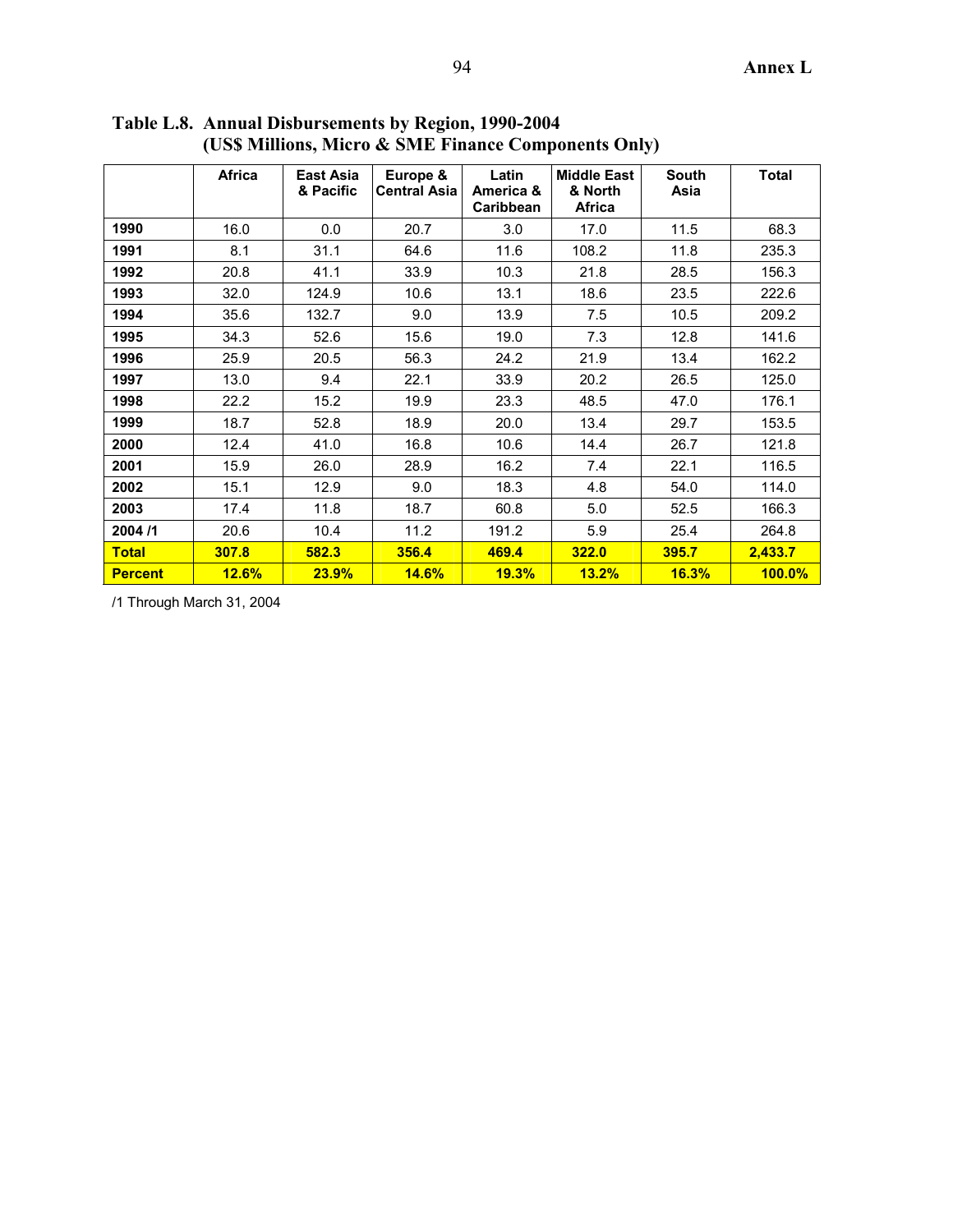# **Annex M. Overall Assessment in Relation to Development Committee Criteria**

# **Current Level of Consistency with the Development Committee Criteria for the Bank's Involvement in Global Programs**

|                                                                                                                                                                           | High | Sub-<br>stan-<br>tial | Mod-<br>est | Neg-<br>ligible | Comments                                                                                                                                                                                                                                                                                                                                                                                                        |
|---------------------------------------------------------------------------------------------------------------------------------------------------------------------------|------|-----------------------|-------------|-----------------|-----------------------------------------------------------------------------------------------------------------------------------------------------------------------------------------------------------------------------------------------------------------------------------------------------------------------------------------------------------------------------------------------------------------|
| An international consensus<br>$1_{-}$<br>currently exists that global<br>collective action is required                                                                    |      | X                     |             |                 | CGAP represents a consensus among<br>donors that access to sustainable micro-<br>finance institutions can contribute to<br>economic growth and poverty reduction. The<br>MicroCredit Campaign represents such<br>consensus. However, there remain<br>differences of opinion regarding approaches<br>- "financial systems" vs. "poverty lending" -<br>and on what kind of global collective action is<br>needed. |
| The program is currently<br>2.<br>known to be adding value to<br>achieving the Bank's<br>development objectives of<br>poverty alleviation and<br>sustainable development. |      |                       | X           |                 | CGAP's Phase II evaluation concluded that,<br>while CGAP has been successful in<br>promoting best practices and direct<br>investments in MFIs, its achievements with<br>respect to donor mainstreaming and fostering<br>favorable national policy environments have<br>been much more modest. CGAP members<br>disagree on the need to monitor program<br>impacts on the poor.                                   |
| 3 <sub>1</sub><br>The Bank's presence is<br>currently catalyzing other non-<br>Bank resources for the<br>program.                                                         |      |                       | X           |                 | The Bank contributed 70 percent of CGAP's<br>funding during its first eight years (1995-<br>2003), and still 52 percent in its most recent<br>fiscal year (FY03).                                                                                                                                                                                                                                               |
| 4. The Bank is currently playing<br>up to its comparative<br>advantages at the global level<br>/1                                                                         |      | X                     |             |                 | The Bank's role in CGAP has been too<br>dominant, so that other donors evidence<br>weak ownership of CGAP. The Bank has not<br>sought to extend ownership to its developing<br>country members.                                                                                                                                                                                                                 |
| 5.<br>The Bank is currently playing<br>up to its comparative<br>advantages at the country<br>level /2                                                                     |      |                       | X           |                 | Linkages between CGAP and the Bank's<br>country operations have been very weak. The<br>Bank has not helped CGAP to engage in<br>dialogue with national policy makers to<br>improve national policy environments for<br>microfinance.                                                                                                                                                                            |

/1 Global mandate and reach, convening power, and mobilizing financial resources

/2 Multi-sectoral capacity, expertise in country and sector level analysis, in-depth country-level knowledge.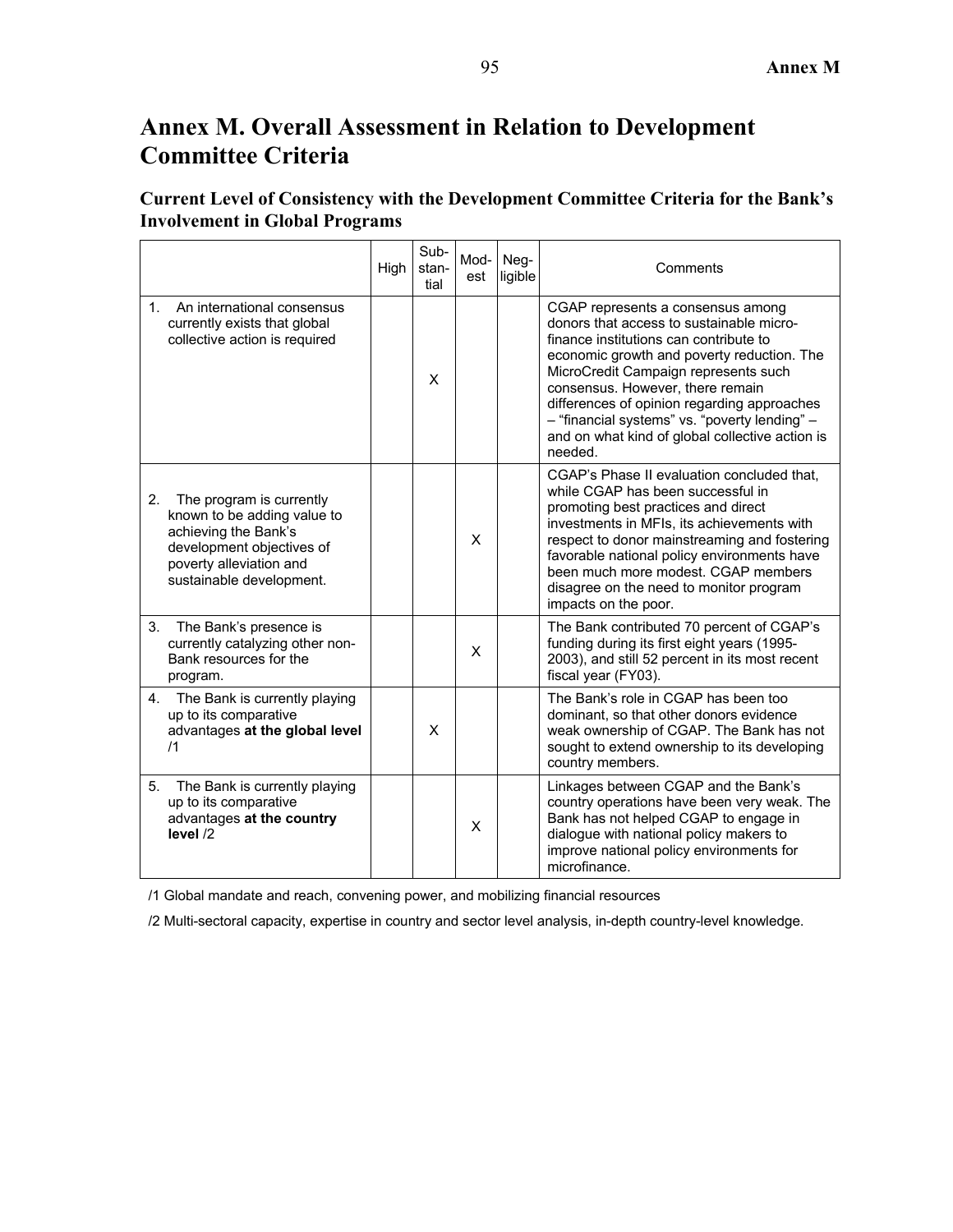# **Annex N. Results from the Partner Survey**

Note: This survey was administered to partners involved in the governance of the six infrastructure and private sector development programs, whether serving on the governing body, the professional/technical advisory committee, or, in the case of CGAP, the Investment Committee. The response rate for CGAP was 25 respondents out of 44 (57 percent). Each bullet in the written open-ended responses represents one respondent.

| Question 1. The objectives of the program can be achieved more cost-effectively by      |
|-----------------------------------------------------------------------------------------|
| the partners of the program working together within the framework of the program        |
| <b>than by the individual partners acting alone.</b> (Results in rank order by program) |

|                        | <b>ESMAP</b>   | <b>CGAP</b> | CA  | <b>WSP</b>  | <b>PPIAF</b>   | infoDev | All            |
|------------------------|----------------|-------------|-----|-------------|----------------|---------|----------------|
|                        | 90%            | 83%         | 79% | 86%         | 80%            | 50%     | 79%            |
| Agree                  | 18             | 20          | 15  | 6           | 8              | 6       | 73             |
|                        | 10%            | 17%         | 21% | 0%          | 10%            | 50%     | 18%            |
| <b>Partially Agree</b> | $\overline{2}$ | 4           | 4   | $\mathbf 0$ | 1              | 6       | 17             |
|                        | 0%             | 0%          | 0%  | 14%         | 10%            | 0%      | 2%             |
| <b>Disagree</b>        | 0              | 0           | 0   | 1           | 1              | 0       | $\overline{2}$ |
| <b>No Answer</b>       | $\overline{2}$ | 1           | 1   | $\mathbf 0$ | $\overline{2}$ | 3       | 9              |
| <b>Total</b>           | 20             | 24          | 19  | 7           | 10             | 12      | 92             |

The responses are significantly different among programs ( $P = 3.1$  percent).

- Lack of decentralization. Process competence.
- Clear objectives will be achieved the same with or without CGAP.
- But individual partners have not "mainstreamed" CGAP well within their organizations and/or field offices.
- There is a tendency for CGAP (secretariat and donor members) to dominate too much the microfinance finance industry development agenda. Practitioners are not that well organized.
- This way each can leverage resources better.
- Except that CGAP has so far taken an unnecessarily narrow view of its mandate, both in content and geography.
- Couldn't agree more!
- CGAP has been a guide, a standard setter in the industry and this has been very important for the whole field.
- We have already seen CGAP play an important part in consolidating many of the advances and standards in the industry. This level of consolidation of thought and standards would not have been achieved by individual partners working on their own.
- There is a great need to harmonize standards of best practice in microfinance and agree upon common formats and elements for reporting data from microfinance institutional partners and donor agencies.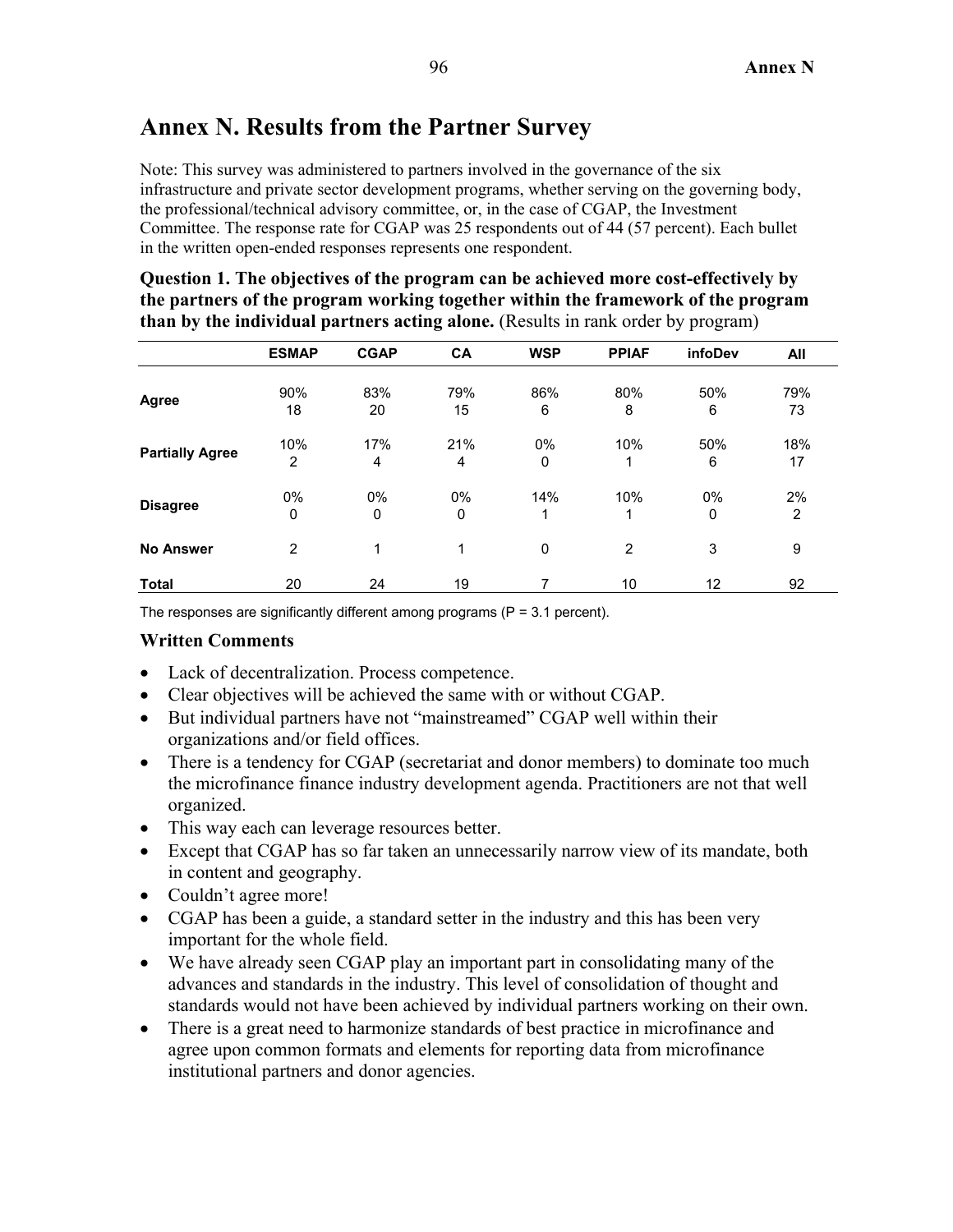|                        | Primarily<br>global | Primarily<br>regional | Primarily<br>individual | Primarily<br>national |
|------------------------|---------------------|-----------------------|-------------------------|-----------------------|
|                        | 73%                 | 25%                   | 11%                     | 16%                   |
| $1 = most significant$ | 16                  | 5                     | 2                       | 3                     |
|                        | 5%                  | 40%                   | 33%                     | 21%                   |
| $\overline{2}$         | 1                   | 8                     | 6                       | 4                     |
| 3                      | 14%                 | 25%                   | 28%                     | 32%                   |
|                        | 3                   | 5                     | 5                       | 6                     |
|                        | 9%                  | 10%                   | 28%                     | 32%                   |
| 4 = least significant  | 2                   | 2                     | 5                       | 6                     |
| <b>No Answer</b>       | 3                   | 5                     | 7                       | 6                     |
| <b>Total</b>           | 22                  | 20                    | 18                      | 19                    |

## **Question 2. In your opinion, at what level do the principal benefits of CGAP accrue?** (Results in rank order by level)

The responses are significantly different among levels ( $P = 0.1$  percent).

**Question 3. In your opinion, the objectives of the program are realistic compared to the currently available resources?** (Results in rank order by program)

|                        | <b>PPIAF</b>   | <b>WSP</b> | <b>CGAP</b> | <b>ESMAP</b> | CA       | infoDev     | All            |
|------------------------|----------------|------------|-------------|--------------|----------|-------------|----------------|
| Agree                  | 70%<br>7       | 57%<br>4   | 58%<br>14   | 50%<br>10    | 33%<br>6 | 17%<br>2    | 47%<br>43      |
| <b>Partially Agree</b> | 30%<br>3       | 43%<br>3   | 38%<br>9    | 45%<br>9     | 50%<br>9 | 58%<br>7    | 44%<br>40      |
| <b>Disagree</b>        | 0%<br>0        | 0%<br>0    | 4%<br>1     | 5%<br>1      | 17%<br>3 | 25%<br>3    | 9%<br>8        |
| <b>Not Sure</b>        | 0              | 0          | $\mathbf 0$ | 1            | 1        | $\mathbf 0$ | $\overline{2}$ |
| <b>No Answer</b>       | $\overline{2}$ | 0          | 1           | 1            | 1        | 3           | 8              |
| <b>Total</b>           | 10             | 7          | 24          | 20           | 18       | 12          | 91             |

The responses are not significantly different among programs ( $P = 18.9$  percent).

- Realistic but not "dramatic/drastic" enough, having the partners that compose it.
- Resources need to be augmented to achieve more effective results.
- The funds available for institutional support to scale-up well-managed MFIs are woefully inadequate.
- Realistic thanks to a highly effective Secretariat.
- As long as the funds contributed by the Bank are leveraged by other donor funds.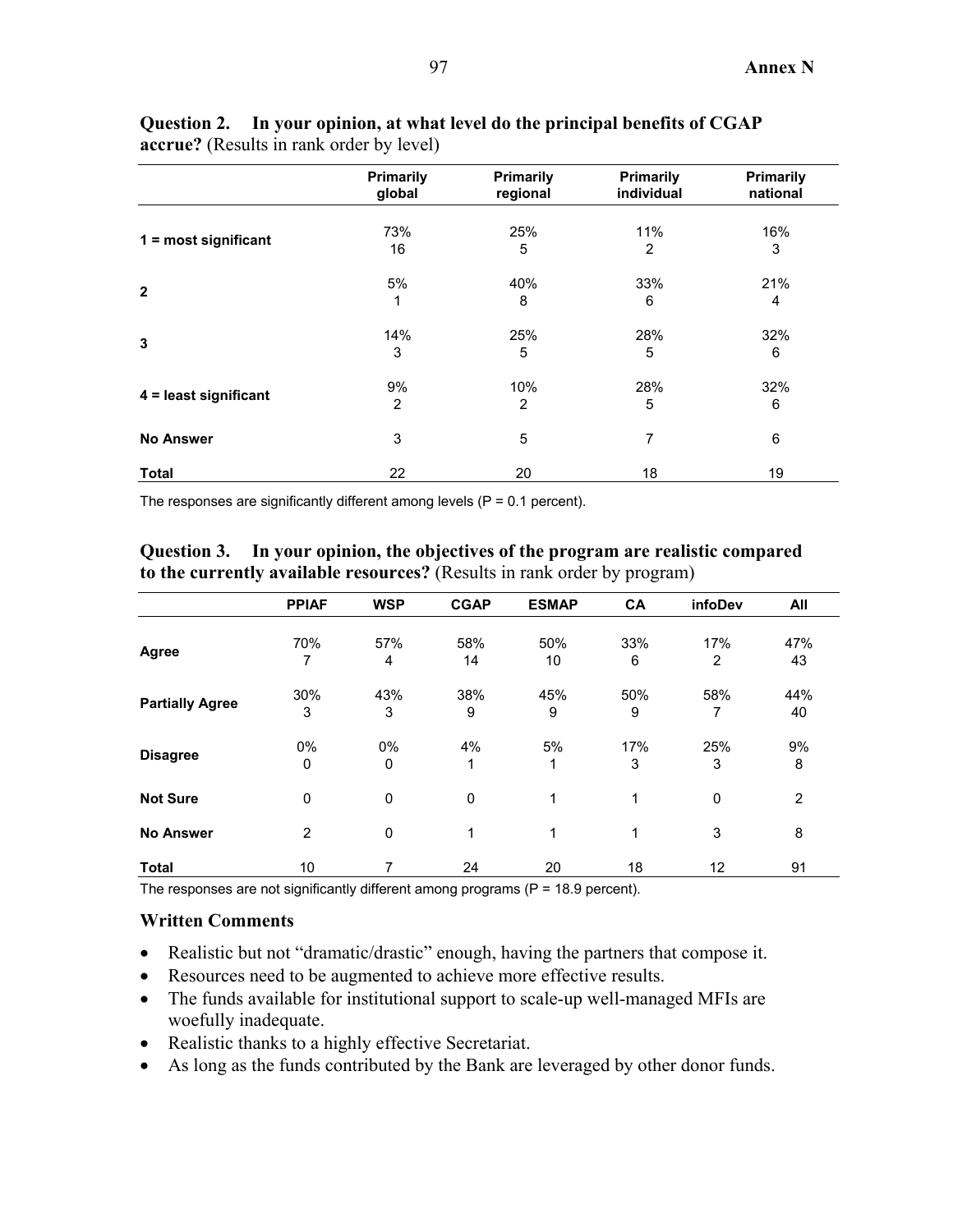- What CGAP achieves is significant, very significant, but even this is probably not up to what CGAP's objectives really call for. For example, there has probably not been a significant increase in services to the very poor (as opposed to the less poor).
- If CGAP concentrates on key strategic issues, then I agree. We have already seen CGAP play an important part in consolidating many of the advances and standards in the industry. This level of consolidation of thought and standards would not have been achieved by individual partners working on their own.

|                        | <b>WSP</b>  | <b>CA</b>      | <b>PPIAF</b>   | <b>CGAP</b> | <b>ESMAP</b> | infoDev | All |
|------------------------|-------------|----------------|----------------|-------------|--------------|---------|-----|
|                        | 100%        | 89%            | 80%            | 71%         | 70%          | 50%     | 75% |
| Agree                  | 7           | 16             | 8              | 17          | 14           | 6       | 68  |
|                        | $0\%$       | 11%            | 20%            | 25%         | 25%          | 42%     | 24% |
| <b>Partially Agree</b> | $\mathbf 0$ | 2              | 2              | 6           | 5            | 5       | 20  |
|                        | $0\%$       | $0\%$          | 0%             | 4%          | 5%           | 8%      | 4%  |
| <b>Disagree</b>        | $\mathbf 0$ | 0              | 0              | 1           | 1            | 1       | 3   |
| <b>No Answer</b>       | $\mathbf 0$ | $\overline{2}$ | $\overline{2}$ | 1           | 1            | 3       | 9   |
| <b>Total</b>           | 7           | 18             | 10             | 24          | 20           | 12      | 91  |

## **Question 4. The activities of the program are relevant to the priorities of developing and transition countries.** (Results in rank order by program)

The responses are not significantly different among programs ( $P = 50.0$  percent).

- More needs to be done to encourage or facilitate delivery of services to the very poor. This group makes up at least one-third of the populations of these countries but, as noted above, not much progress has been made in ensuring that this group is reached.
- Mainly in Latin America.
- The main mission of CGAP is to work in the developing world and I think it has been very successful in doing so.
- Microfinance as such is very relevant for poverty reduction and pro-poor private sector development. The focus on donor coordination and mainstreaming of standards is also very valuable to decrease developing countries' transaction costs in connecting with international development cooperation.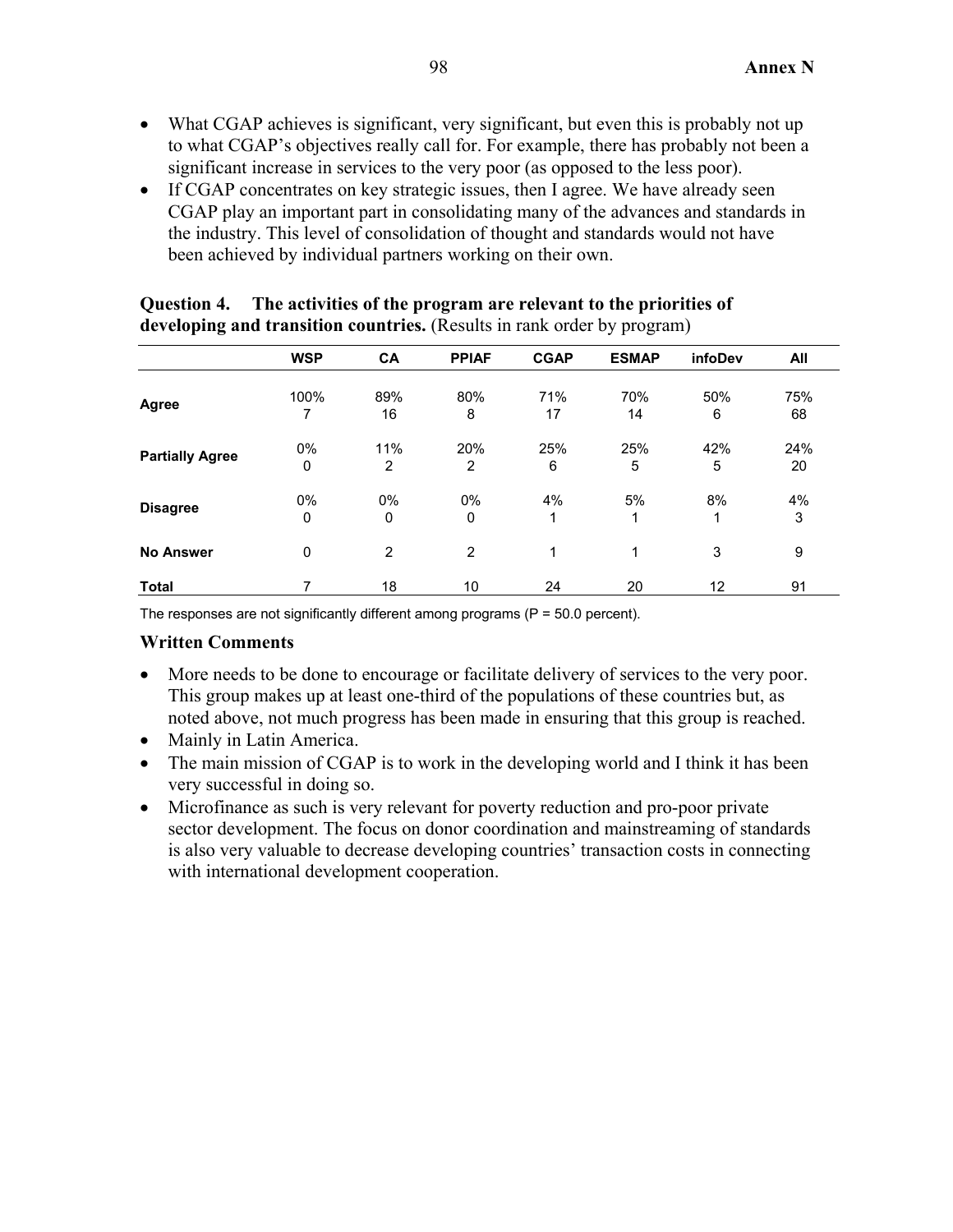|                    | Knowledge<br>manage-<br>ment | Advocacy       | Global<br>rules &<br>standards | <b>Research</b><br>& develop-<br>ment | Capacity<br>building | <b>Donor</b><br>coor-<br>dination | <b>Mobilizing</b><br>resources | <b>National</b><br>policy<br>reform |
|--------------------|------------------------------|----------------|--------------------------------|---------------------------------------|----------------------|-----------------------------------|--------------------------------|-------------------------------------|
|                    |                              |                |                                |                                       |                      |                                   |                                |                                     |
| High               | 46%<br>11                    | 29%<br>7       | 17%<br>4                       | 8%<br>$\overline{2}$                  | 17%<br>4             | 25%<br>6                          | 8%<br>$\overline{2}$           | 0%<br>0                             |
|                    |                              |                |                                |                                       |                      |                                   |                                |                                     |
|                    | 50%                          | 50%            | 67%                            | 71%                                   | 50%                  | 21%                               | 13%                            | 29%                                 |
| <b>Substantial</b> | 12                           | 12             | 16                             | 17                                    | 12                   | 5                                 | 3                              | 7                                   |
|                    | 4%                           | 13%            | 17%                            | 21%                                   | 33%                  | 50%                               | 63%                            | 50%                                 |
| <b>Modest</b>      | 1                            | 3              | 4                              | 5                                     | 8                    | 12                                | 15                             | 12 <sup>2</sup>                     |
|                    | 0%                           | 8%             | $0\%$                          | 0%                                    | $0\%$                | 4%                                | 13%                            | 17%                                 |
| Negligible         | $\mathbf 0$                  | $\overline{2}$ | $\Omega$                       | $\mathbf 0$                           | $\Omega$             | 1                                 | 3                              | 4                                   |
| <b>Not</b>         | $0\%$                        | $0\%$          | $0\%$                          | 0%                                    | 0%                   | 0%                                | 4%                             | 4%                                  |
| Applicable         | $\mathbf 0$                  | 0              | 0                              | $\mathbf 0$                           | 0                    | 0                                 | 1                              | 1                                   |
| <b>No Answer</b>   | 1                            | 1              | 1                              | 1                                     | 1                    | 1                                 | 1                              | 1                                   |
| Total              | 24                           | 24             | 24                             | 24                                    | 24                   | 24                                | 24                             | 24                                  |

**Question 5. In your opinion, how successful has CGAP been in achieving the following objectives?** (Results in rank order by objectives)

The responses are significantly different among objectives ( $P = 0.0$  percent).

**Question 6a. From your perspective, to what degree have developing and transition countries been involved in the design, governance, implementation, and monitoring and evaluation of CGAP at the global level?** (Results in rank order by aspects of the program)

|                    | Design   | Implementation | Governance | <b>Monitoring &amp;</b><br>Evaluation | <b>Total</b>   |
|--------------------|----------|----------------|------------|---------------------------------------|----------------|
|                    | 5%       | 0%             | $0\%$      | 5%                                    | 2%             |
| High               |          | 0              | 0          |                                       | $\overline{2}$ |
| <b>Substantial</b> | 33%<br>7 | 29%<br>6       | 29%<br>6   | 15%<br>3                              | 27%<br>22      |
| <b>Modest</b>      | 24%      | 38%            | 38%        | 50%                                   | 37%            |
|                    | 5        | 8              | 8          | 10                                    | 31             |
| <b>Negligible</b>  | 38%<br>8 | 33%<br>7       | 33%<br>7   | 30%<br>6                              | 34%<br>28      |
| <b>Don't Know</b>  | 3        | 3              | 3          | 3                                     | 12             |
| <b>No Answer</b>   | 1        | 1              | 1          | $\overline{2}$                        | 5              |
| Total              | 21       | 21             | 21         | 20                                    | 83             |

The responses are not significantly different among activities ( $P = 78.1$  percent).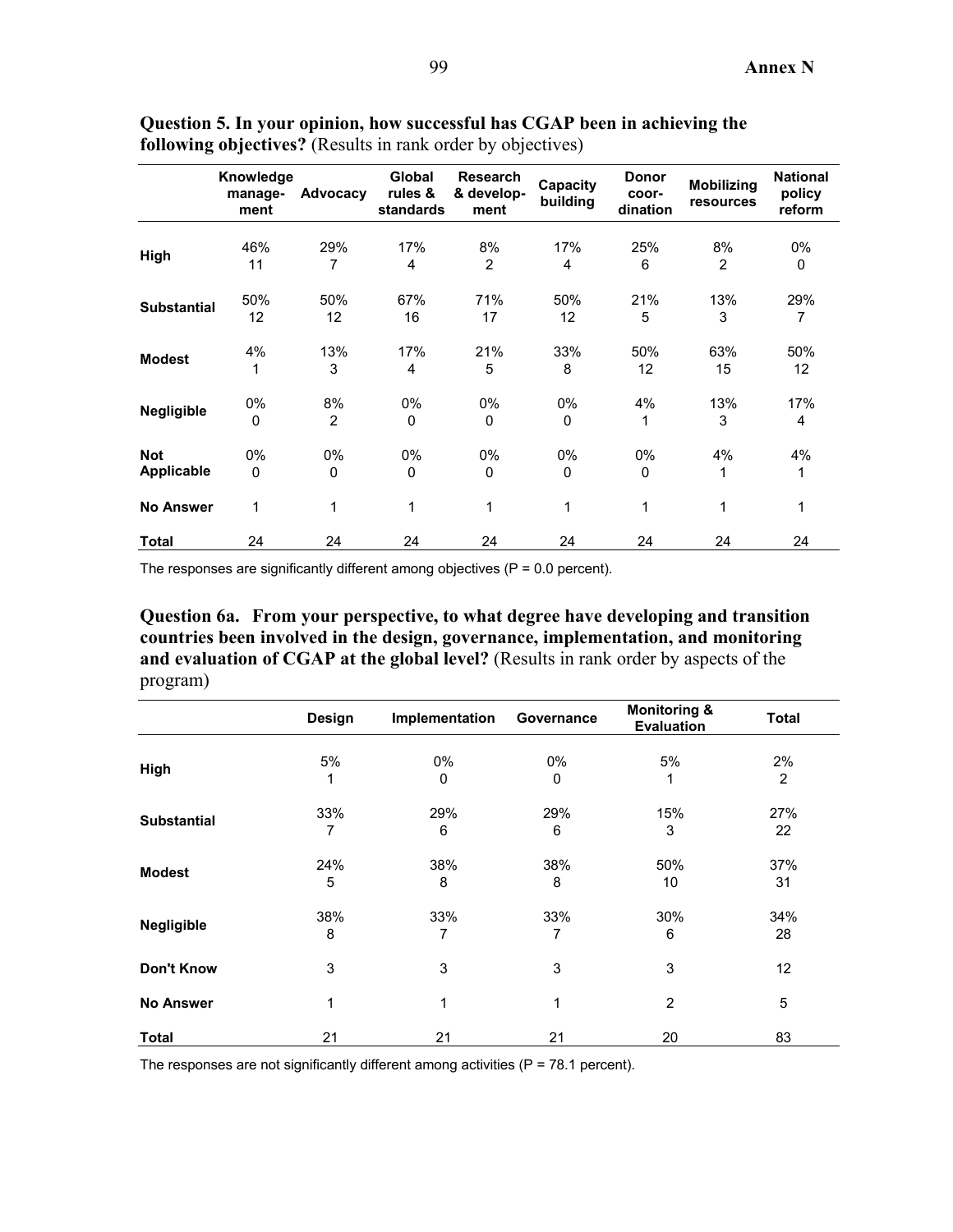# **Written Comments**

- For the same reason as question 4. PAG members, though many from these countries, have no official "representation" status of their countries or regions.
- Most work is done within the Secretariat, which has capable people, but they don't know much about poverty and microfinance in Asia.
- If you mean governments, they have not been much involved (nor is it a big role for them in CGAP).
- I think this is one of the main functions of the PAG. From the practitioners' point of view and from the developing world point of view, to influence CGAP so that its objectives, programs, etc. are demand-driven and useful for the final clients.

**Question 6b. From your perspective, to what degree have beneficiaries been involved in the design, implementation, and monitoring and evaluation of the activities of CGAP at the country level?** (Results in rank order aspects of the program)

|                    | Design         | Implementation                                                                        | <b>Monitoring &amp;</b><br><b>Evaluation</b> | <b>Total</b> |
|--------------------|----------------|---------------------------------------------------------------------------------------|----------------------------------------------|--------------|
|                    | 9%             | 14%                                                                                   | 14%                                          | 12%          |
| High               | $\overline{2}$ | 3                                                                                     | 3                                            | 8            |
| <b>Substantial</b> | 32%            | 18%                                                                                   | 23%                                          | 24%          |
|                    | 7              | 4                                                                                     | 5                                            | 16           |
| <b>Modest</b>      | 55%            | 64%                                                                                   | 50%                                          | 56%          |
|                    | 12             | 14                                                                                    | 11                                           | 37           |
| <b>Negligible</b>  | 5%             | 5%                                                                                    | 14%                                          | 8%           |
|                    | 1              | 1                                                                                     | 3                                            | 5            |
| <b>Don't Know</b>  | $\overline{2}$ | 2                                                                                     | 2                                            | 6            |
| <b>No Answer</b>   | 1              | 1                                                                                     | 1                                            | 3            |
| Total              | 22             | 22                                                                                    | 22                                           | 66           |
|                    |                | The responses are not significantly different among activities ( $P = 79.6$ percent). |                                              |              |

- Again, most is done in the Secretariat.
- From my experience, I can say that local partners are given a good opportunity to play an important role in improving access to microfinance through CGAP programs.
- Muhammad Yunus of Grameen Bank in Bangladesh was involved in the early design stage. The "Policy Advisory Group" consisting of practitioners is consulted regarding all four issues. However, the role of PAG has been unclear, and a new governance structure is currently being discussed.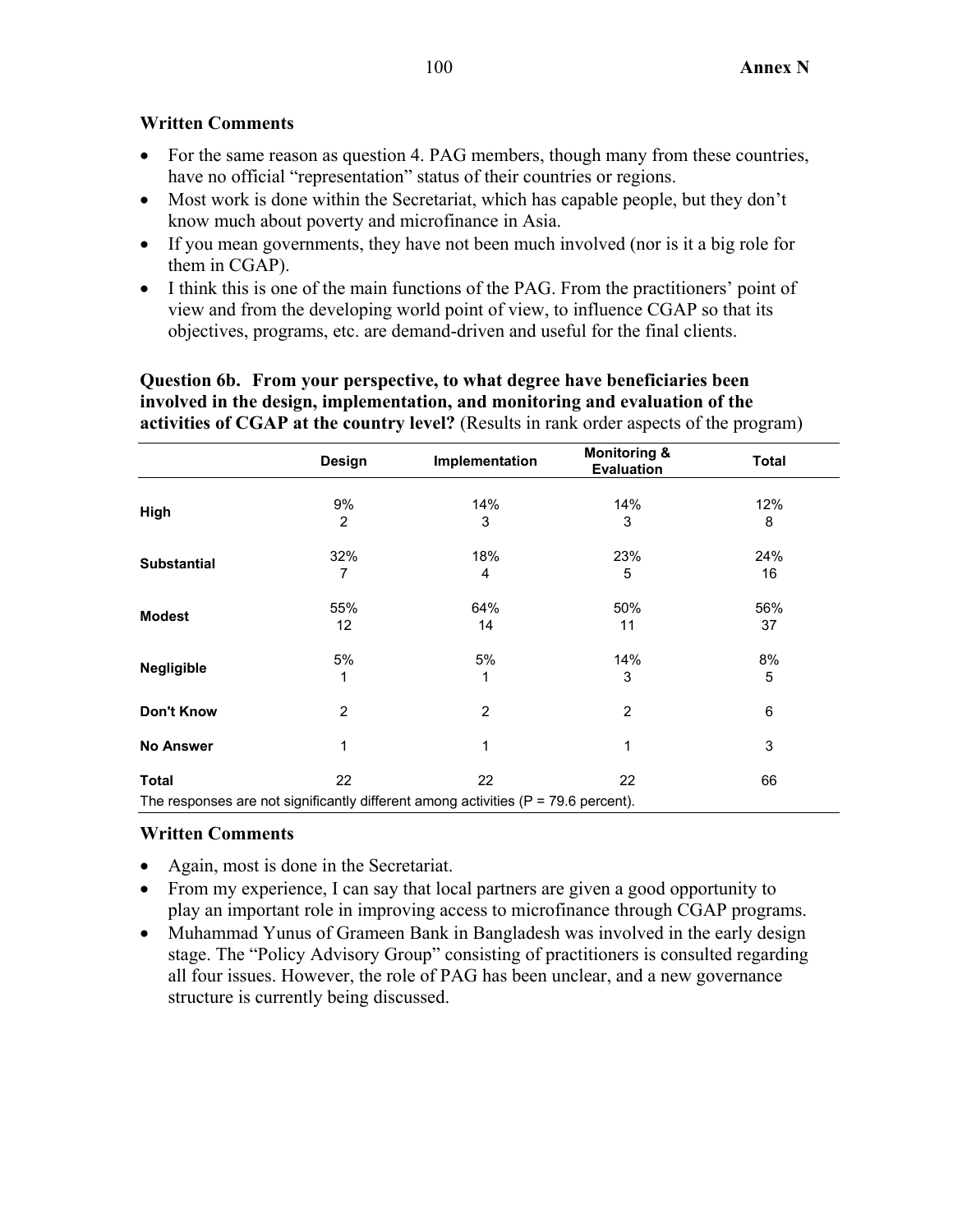|                 | <b>Donors</b>  | <b>Developing</b><br>countries | Scientists/<br>professionals |
|-----------------|----------------|--------------------------------|------------------------------|
| Most important  | 83%            | 17%                            | 0%                           |
|                 | 20             | 4                              | 0                            |
| Intermediate    | 17%            | 43%                            | 39%                          |
|                 | $\overline{4}$ | 10                             | 9                            |
|                 | $0\%$          | 39%                            | 61%                          |
| Least important | 0              | 9                              | 14                           |
| No Answer       | $\mathbf{1}$   | 2                              | $\overline{2}$               |
| Total           | 24             | 23                             | 23                           |

**Question 7. To whom is the CGAP Consultative Group accountable for its results and impacts?** (Results in rank order by program)

The responses are significantly different among stakeholders ( $P = 0.0$  percent).

# **Question 8. From your perspective, to what extent do you believe that the program has effective design, implementation, monitoring, and independent evaluation?**

|                    | Implementation | <b>Monitoring</b> | Independent<br><b>Evaluation</b> | <b>Donor</b><br>Oversight | <b>Total</b>   |
|--------------------|----------------|-------------------|----------------------------------|---------------------------|----------------|
|                    | 33%            | 13%               | 8%                               | 17%                       | 18%            |
| High               | 8              | 3                 | 2                                | 4                         | 17             |
|                    | 46%            | 48%               | 58%                              | 39%                       | 48%            |
| <b>Substantial</b> | 11             | 11                | 14                               | 9                         | 45             |
|                    | 21%            | 39%               | 29%                              | 39%                       | 32%            |
| <b>Modest</b>      | 5              | 9                 | 7                                | 9                         | 30             |
|                    | 0%             | 0%                | 4%                               | 4%                        | 2%             |
| <b>Negligible</b>  | 0              | 0                 |                                  | 1                         | $\overline{2}$ |
| <b>No Answer</b>   | 0              | 0                 | $\mathbf 0$                      | $\overline{2}$            | 5              |
| <b>Total</b>       | 0              | $\overline{2}$    |                                  | 23                        | 94             |

(Results in rank order by aspect of the program)

The responses are not significantly different among activities ( $P = 40.6$  percent).

- Partners may not be appointing high-level enough staff to really affect changes and decisions. CGAP performs basically on its own because of the high quality of its professional staff & Executive Director.
- The Secretariat does pretty much as it wishes.
- CGAP produces excellent monthly newsletters, quarterly reports and annual reports.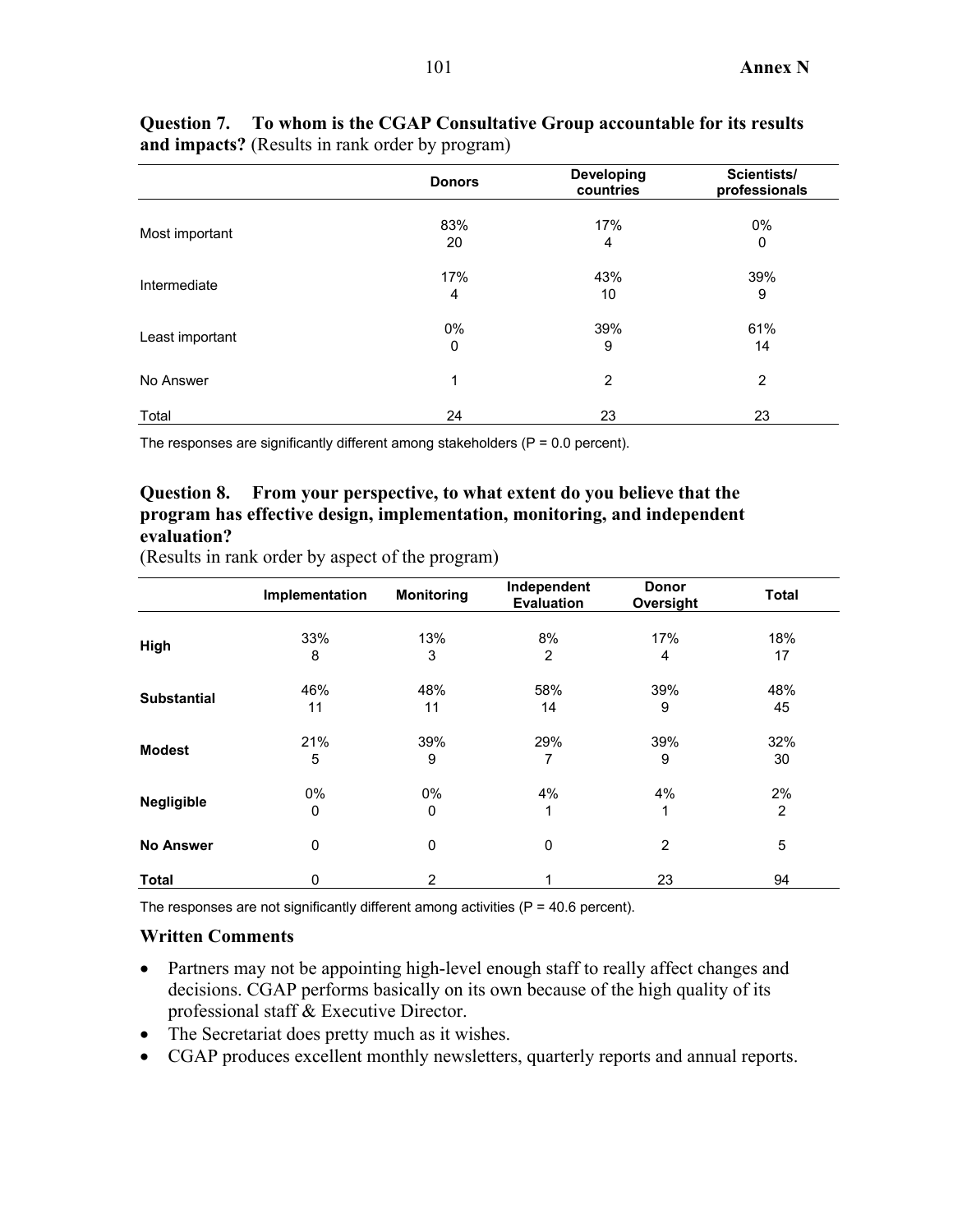|                                 | <b>PPIAF</b>          | infoDev    | <b>CGAP</b>    | <b>WSP</b>            | CA       | <b>ESMAP</b> | All       |
|---------------------------------|-----------------------|------------|----------------|-----------------------|----------|--------------|-----------|
| 1-2 Years                       | 10%<br>1              | $0\%$<br>0 | 4%<br>1        | 0%<br>0               | 0%<br>0  | 5%           | 3%<br>3   |
| 3-5 Years                       | 40%<br>$\overline{4}$ | 33%<br>4   | 22%<br>5       | 17%<br>1              | 11%<br>2 | 5%<br>1      | 19%<br>17 |
| 5-10 Years                      | 30%<br>3              | 42%<br>5   | 43%<br>10      | 50%<br>3              | 47%<br>9 | 33%<br>7     | 41%<br>37 |
| <b>Greater than</b><br>10 years | 20%<br>$\overline{2}$ | 25%<br>3   | 30%<br>7       | 33%<br>$\overline{2}$ | 42%<br>8 | 57%<br>12    | 37%<br>34 |
| <b>No Answer</b>                | $\overline{2}$        | 3          | $\overline{2}$ | 1                     | 1        | 1            | 10        |
| <b>Total</b>                    | 10                    | 12         | 23             | 6                     | 19       | 21           | 91        |

**Question 9. In your opinion, how long from today would the program take to achieve its current objectives?** (Results in rank order by program)

The responses are not significantly different among programs  $(P = 49.0 \text{ percent})$ .

# **Question 10. In your opinion, what are the particular strengths and weaknesses of CGAP?**

### *Strengths:*

- Technical competence.
- The major strength of CGAP is its staff great professionals really committed to CGAP's objectives. Another strength is its global scope and the number of donors it has been able to mobilize.
- If CGAP didn't exist, someone would have to invent it to serve the hunger for a global community of interest for microfinance. Independence from a national or institutional agenda. Credibility (perception of independence and high quality of work) and widespread ownership position CGAP to challenge received wisdom without being viewed as heretical.
- Information pooling.
- Leadership. Increasingly responsive to members. Websites. Technical expertise.
- Its location and the partners it has.
- Professionalism. Donors' collective effort. World Bank's involvement (image build-up).
- Academic excellence. Can easily establish contacts with important donors and financiers.
- Leader in microfinance thinking, concepts, training, handbooks, pilot operations, support of role models, catalytic operations, influencing reforms, influencing and worldwide MF practitioners alike.
- Can play the role of a global center of excellence in the industry. Can work with so many donors and build knowledge quickly and effectively. Can do things that individual donors cannot do.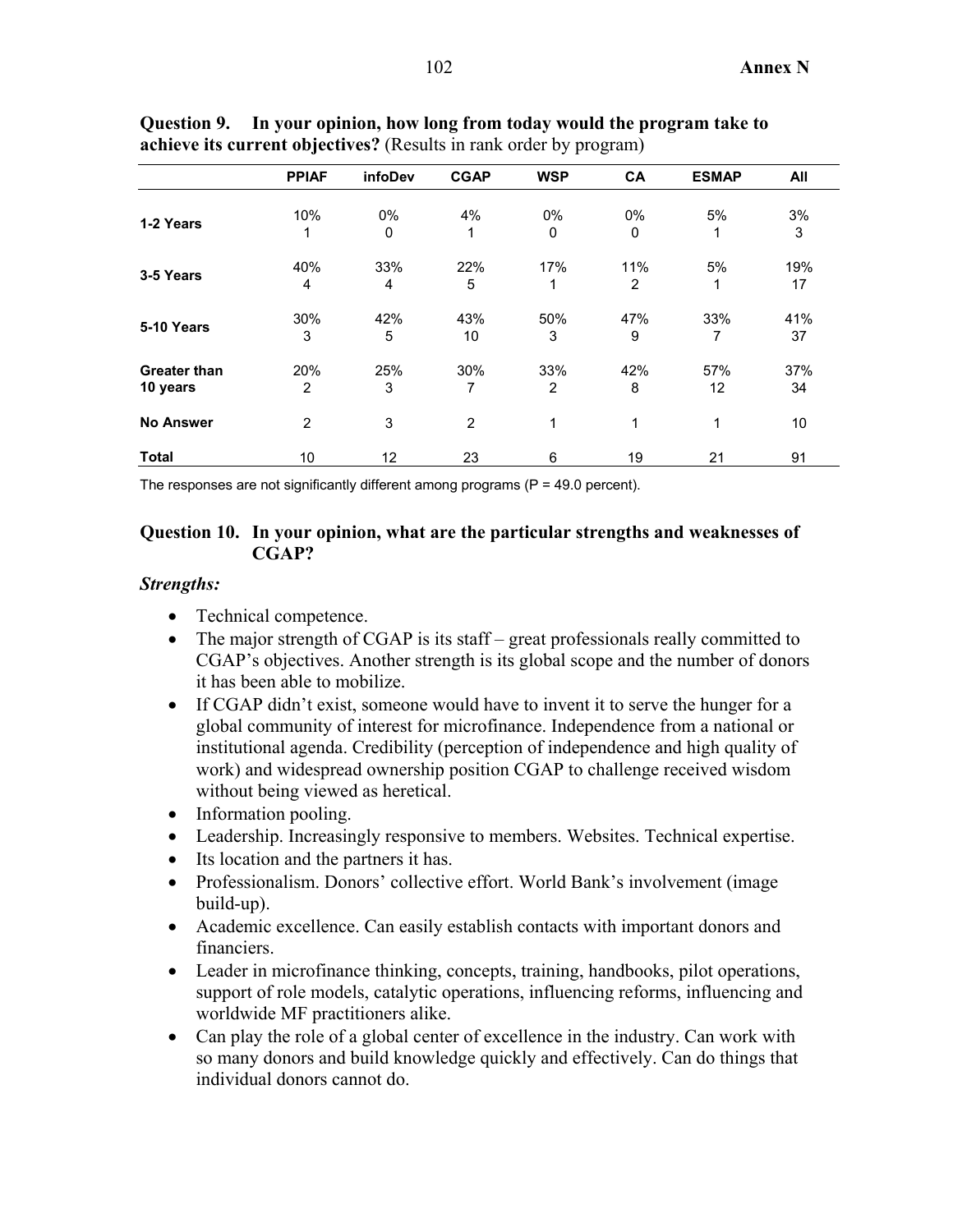- Quality of staff, power to convene and "spotlighting" issues, standard setter/benchmark for the industry.
- Complementary to the activities of others, especially the IBRD. Given its size, highly flexible in establishing and reaching targets. Close ties between donors and recipients. Expertise in microfinance.
- Current, as opposed to former, leadership. Professional staff.
- Highly qualified, effective, and service-minded Secretariat. Good fora for donor coordination, the ongoing "donor peer review" within CGAP is excellent.
- (1) The high level of commitment to the industry from its bodies and mainly the Secretariat.

(2) The high level of competence in microfinance that the Secretariat has.

(3) The influence that CGAP has over the donor community as a standard setter for the work in microfinance.

- Improving coordination and consistency of donor programs. Providing clear performance-based objectives and the tools for implementing them. Capacity building – both directly in the donor agencies and establishing programs for capacity building of MFIs.
- Focus on practitioners, best practice, and tools for monitoring and evaluation.
- Powerful sector. Brilliant staff.
- (1) Very much respected globally for the professionalism of its work. (2) Seen as fairly neutral and thus respected as a voice for the industry as a whole.
	- Collective consensus platform, resource center, potential voice in policy and regulatory change
	- Information pooling.
	- Knowledge, expertise, global reach, credibility with donors, respect of the microfinance community.
	- Very professional and focused on the ever-expanding agenda and issues related to microfinance. Its seminars and publications on emerging issues and knowledge are first class, and should be promulgated accordingly.
	- Good quality Secretariat. High level of commitment and support from a significant proportion of the donor community and from microfinance practitioners. Strategic location in respect to the World Bank, but with increasing recognition that CGAP is separate from the Bank.

# *Weaknesses:*

- Process competence. Organizational and canceling competence. Misunderstanding Third World country reality.
- CGAP is not well known.
- The ownership is not clear.
- Too technocratic. Washington-based.
- Partners seem a bit passive in face of increased questioning of economic model, the state of the world, etc.
- Low involvement of practitioners.
- Too much linked to the way of thinking inside the "Washington beltway." Not sufficient input from private donors and social investors.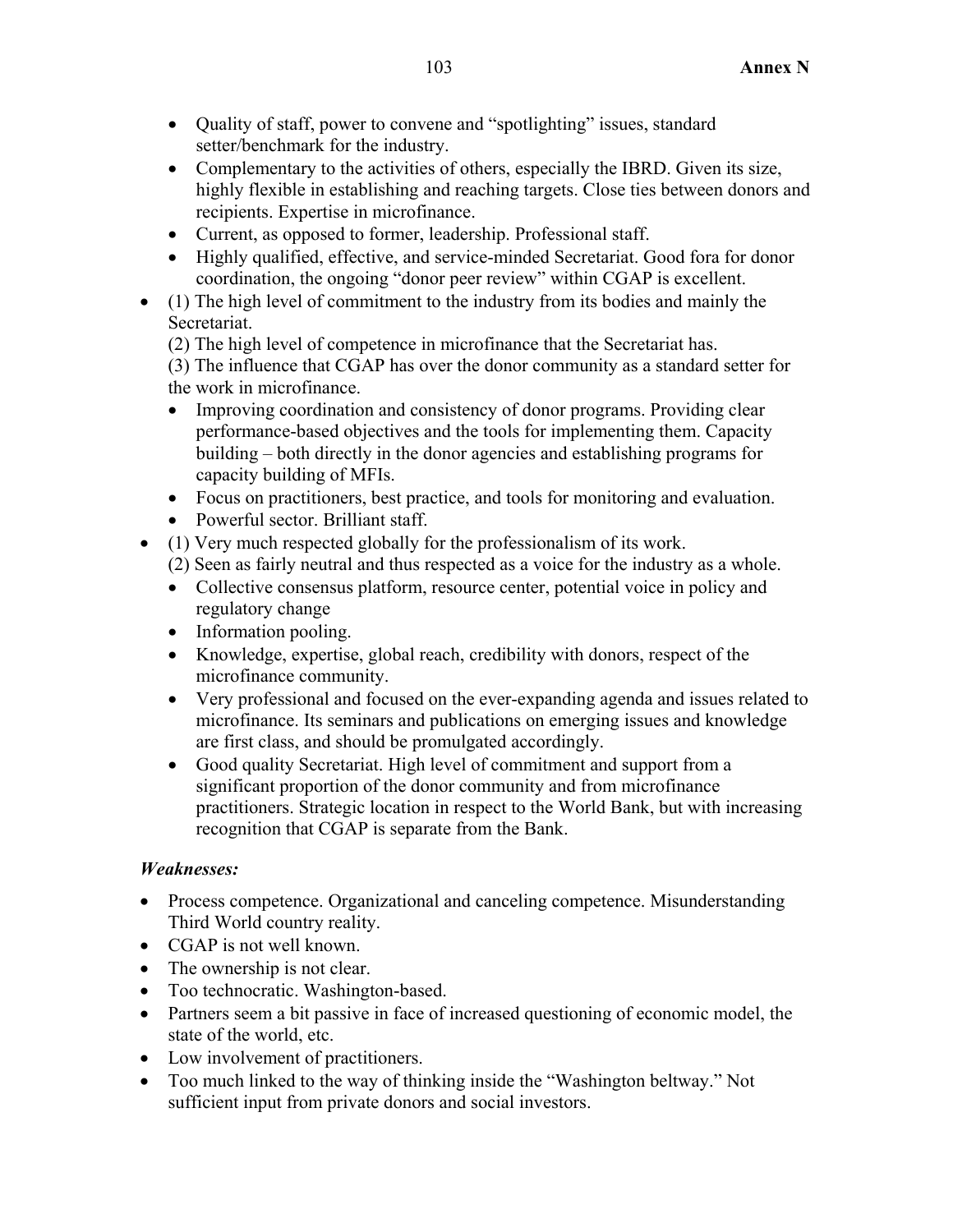- Hasn't been able to still down some of the quackery and amateurism (generally in Northern circles) that has afflicted the microfinance scene worldwide. CGAP isn't as known as it should be.
- On-the-ground involvement at service-provider operational level is limited by nature.
- Must coordinate and enforce standards by consensus, difficult to "discipline" its own shareholders.
- CGAP is best acting indirectly as catalyst for experiments in partnership with others, as synthesizer and distributor of practical knowledge for both MFIs and donors. Yet some expectations remain that CGAP should be an implementer as well. These expectations have been managed better in recent years, but it's important that the assessment criteria for OED's current exercise not implicitly assume that CGAP's mission is to mobilize financing for, and ensure implementation of specific MFI projects.
- Concentration on Latin America, which although declining is still too strong. Lack of knowledge about and attention to poverty and microfinance in Asia. Failure to mobilize equity (donated equity) for well-managed MFIs to scale-up their outreach to the poor.
- Difficult to influence in-house donor practices. However, the current "microfinance donor peer review" is the first of a serious of initiatives with the aim of improving donor effectiveness.
- (1) The limited human and economic resources that CGAP has. (2) The actual governance structure is very complex. (This is about to change.)
- Public perception of CGAP as a big funding agency. Limited ability to participate directly in designing innovative components in projects of donor members.
- Too centralized.
- Donors' bureaucracy and politics constraints.
- (1) Insufficient influence on member donors.
	- (2) Too much influence from Latin American experience as opposed to Asian or African experience.
- Too narrow focus on microfinance
- The Secretariat often acts in isolation.
- Lack of policy framework for working with private sector partners (as opposed to governments/NGOs). Working of governance bodies could be strengthened further (balance of power is too tilted toward management!)
- The acceptance of best-practice microfinance, such as in our institution, is weak. CGAP should be more of an active advocate, supporter and component, especially mobilizing political support from the highest levels, to compel implementing partners such as ourselves in mainstreaming microfinance into our activities.
- Relatively small secretariat staff located in Washington, D.C. (with a small outpost in Paris) means that CGAP has limited presence in the field. There is a perception, probably well founded, that CGAP caters better to the higher end of the microfinance sector than it does to the middle to lower levels (for example, in the technical tools that it has produced). To a significant extent, CGAP is only as strong as its member donors, and its donors inevitably differ in the degree to which they put into practice the policies that are agreed upon by CGAP. While CGAP has brought a range of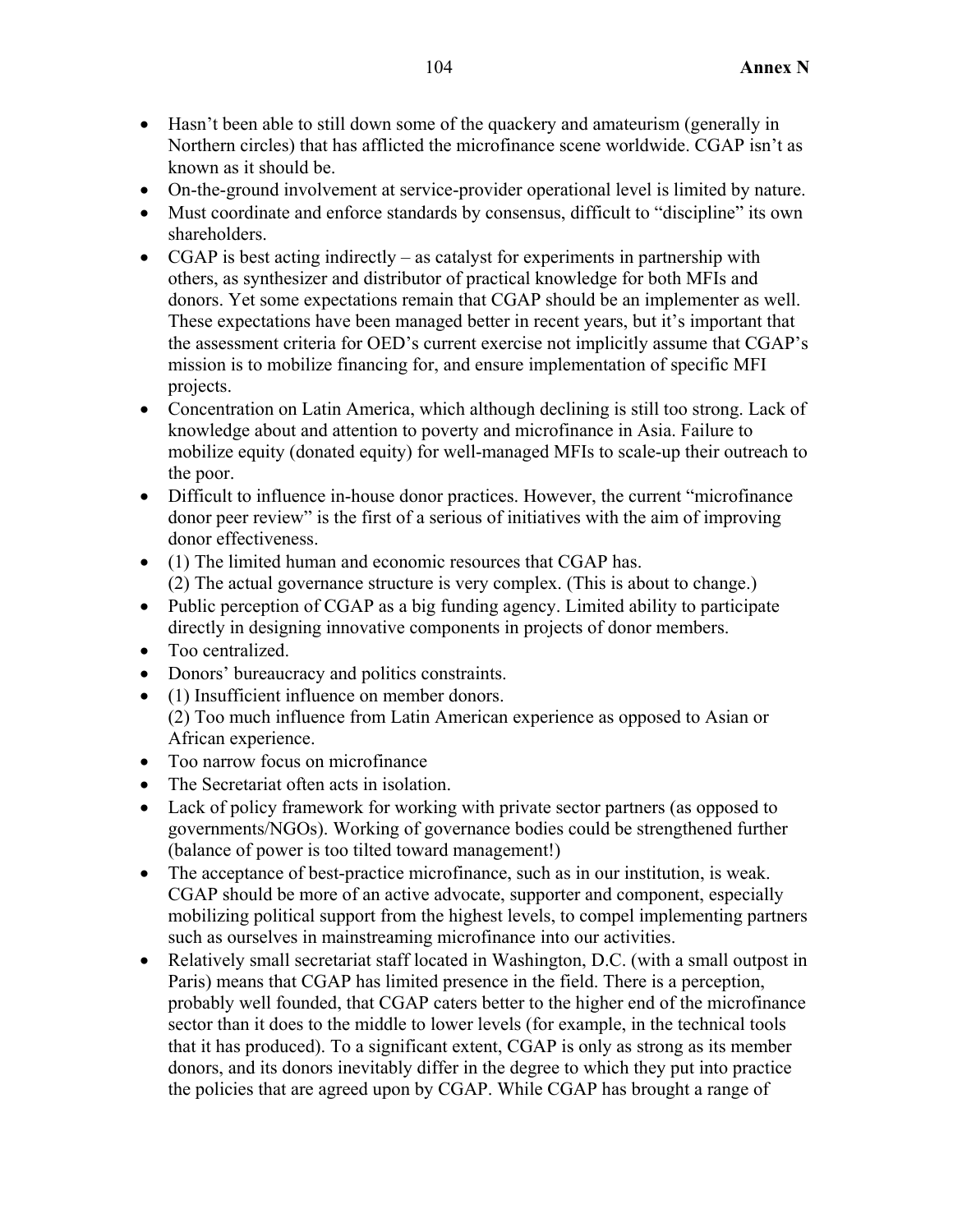reputable practitioners into the governance of the organization, there has been in my view a tendency not to give sufficient attention to views that don't accord with the mainstream of CGAP (secretariat and donor) opinion.

# **Question 11. In your opinion, what are the most important lessons of CGAP to date– in one or more of the following areas: establishing objectives, selecting activities, partnerships, participation, governance, implementation, financing, and monitoring and evaluation?**

- CGAP is not self-critical enough of its strengths and weaknesses. This is particularly reflected in the external evaluation 2001/02.
- I think CGAP has been very good at establishing (and maintaining) partnerships (either private or public).
- Selecting activities. Monitoring and evaluation.
- CGAP is best acting indirectly as catalyst for experiments in partnership with others, as synthesizer and distributor of practical knowledge for both MFIs and donors. Yet some expectations remain that CGAP should be an implementer as well. These expectations have been managed better in recent years, but it's important that the assessment criteria for OED's current exercise not implicitly assume that CGAP's mission is to mobilize financing for and ensure implementation of specific MFI projects.
- Governance: Unclear and not in line with a donor consortium and insufficient accountability of Secretariat to member donors. Role of World Bank too important.
- Small multilaterals focused on single issues can be very effective.
- (1) Placing microfinance as a serious issue on the world development agenda.
	- (2) Documents produced by CGAP are being used in English-speaking countries and state of the art material is disseminated.

(3) It may be trying to do too much in too many areas, without insisting on the most important.

- CGAP's most important contribution has been in establishing objectives, selecting activities, and monitoring and evaluation for MFIs and the industry as a whole.
- One big lesson: The Bank is at its best at creating global initiatives such as CGAP. Don't stifle this with excessive layers of M&E, soul-searching, frameworks, etc.

Another: The Bank is great at creating and animating such donors' clubs. A final one: Exacting ex ante "exit strategies" etc. from such initiatives makes little sense beyond the political correctness thereof. (It's about as wise as asking two people getting married to spell out the desired horizon for their marriage and to detail their exit strategies.)

- Working with donors can produce substantial positive results. Partnerships are a much better way to achieve results.
- CGAP's strategy for leveraging its impact (through the CG, services to donors, standard setting, capacity building, etc.) is a model for all development assistance.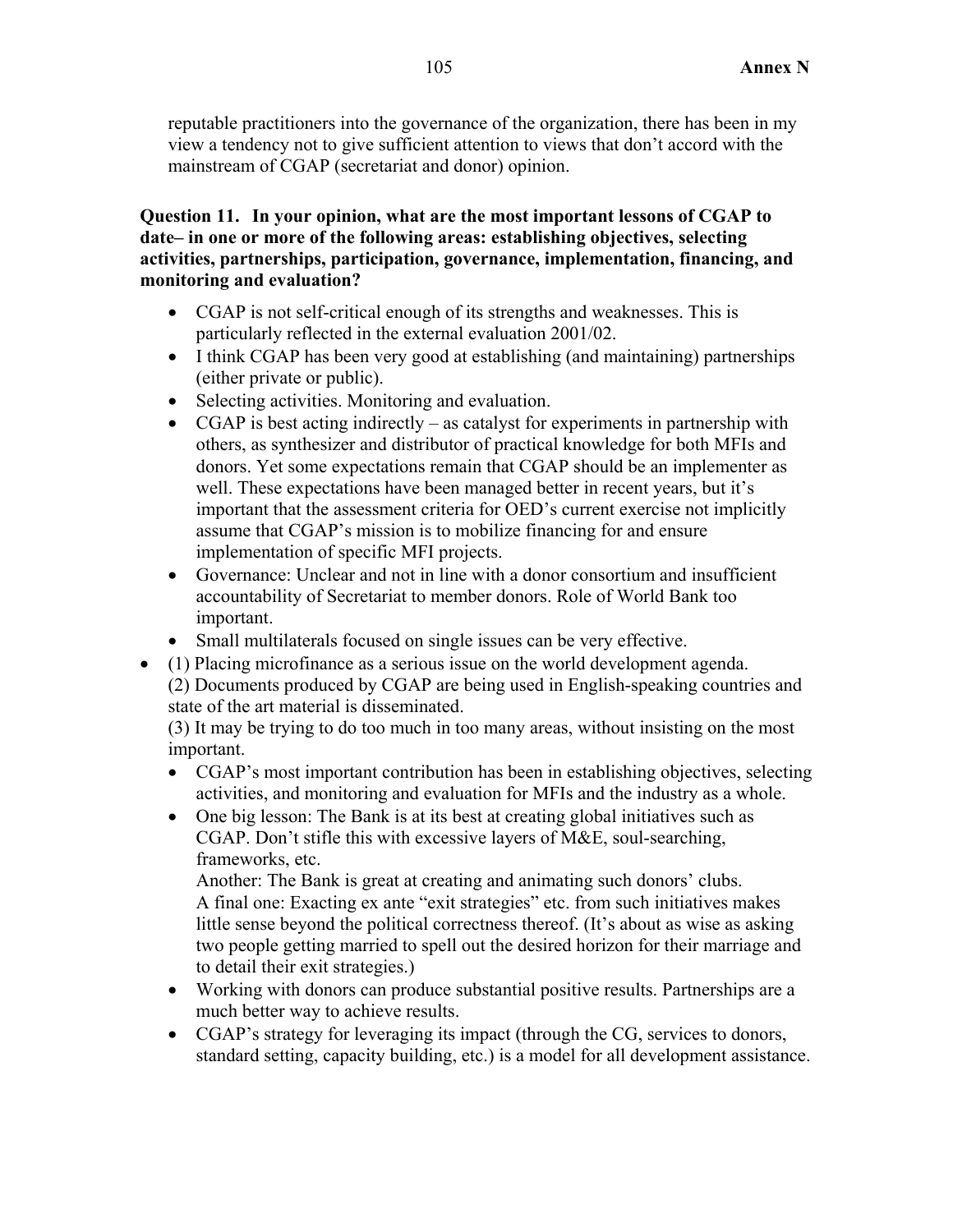- Its strategy and resources have been far too modest for its vision and objectives. Its geographical outreach has been skewed to Latin America, and to a lesser extent Africa.
- The most important lesson is that we have realized the internal agency-specific constraints to implementing good donor practices in microfinance, and that we are currently acting upon them (donor peer review process). Furthermore, the link of this process to overall aid effectiveness will provide valuable input into the donor community as such.
- (1) Governance structure must help the day-to-day work with appropriate approval and commitment.

(2) The activities that CGAP as a whole body must do are demand-driven and never supply-driven. All the programs must be useful to the CGAP clients. (3) Participation of the whole body (CG, PAG, members) is very important so that the objectives can be achieved.

(4) The commitment that the donor members must have is very important because CGAP by its own is too limited to have direct actions into the field. One of the main issues is this.

(5) Member donors must be active economically and practically so that CGAP can accomplish its mission.

(6) Partnerships have been very important. Some new services and products have been made with this kind of arrangement.

- Grant assistance to develop the industry should be provided on a performancebased approach with monitorable indicators of progress toward sustainability and outreach objectives.
- Giving visibility to the sector and developing tools.
- (1) CGAP has demonstrated a much higher level of professionalism for funding programs. This provides important lessons for donors in the field of microfinance. (2) CGAP has led the microfinance field in terms of agreeing on standards, promoting transparency of performance and creating tools for this transparency. This is important in advancing operational practice and in making it possible for private investors and social investors to consider investing in microfinance programs.

(3) The recent CGAP work of donor peer reviews should yield very important improvements in donor activities and effectiveness. This may be a first in terms of donor practice in any field in which donors are active and thus may be particularly important towards improving donor practice in more fields than just microfinance.

- It pays to  $(1)$  have the right partners,  $(2)$  be in a high impact sector,  $(3)$  add value to clients and ensure buy-in, and last but not least, (4) have skilled management.
- Persistent and consistent effort and application.
- The importance of establishing a secretariat of knowledgeable and committed people working on a subject on a full-time basis as a way of building credibility among a wide group of stakeholders. The importance of working on a number of fronts (donors, broad industry issues, technical support for practitioners), but of clearly differentiating between the different stakeholder groups in the interests of clarity of purpose and ease of monitoring and evaluation. The importance of continuity in donor representation as a means of enhancing the extent to which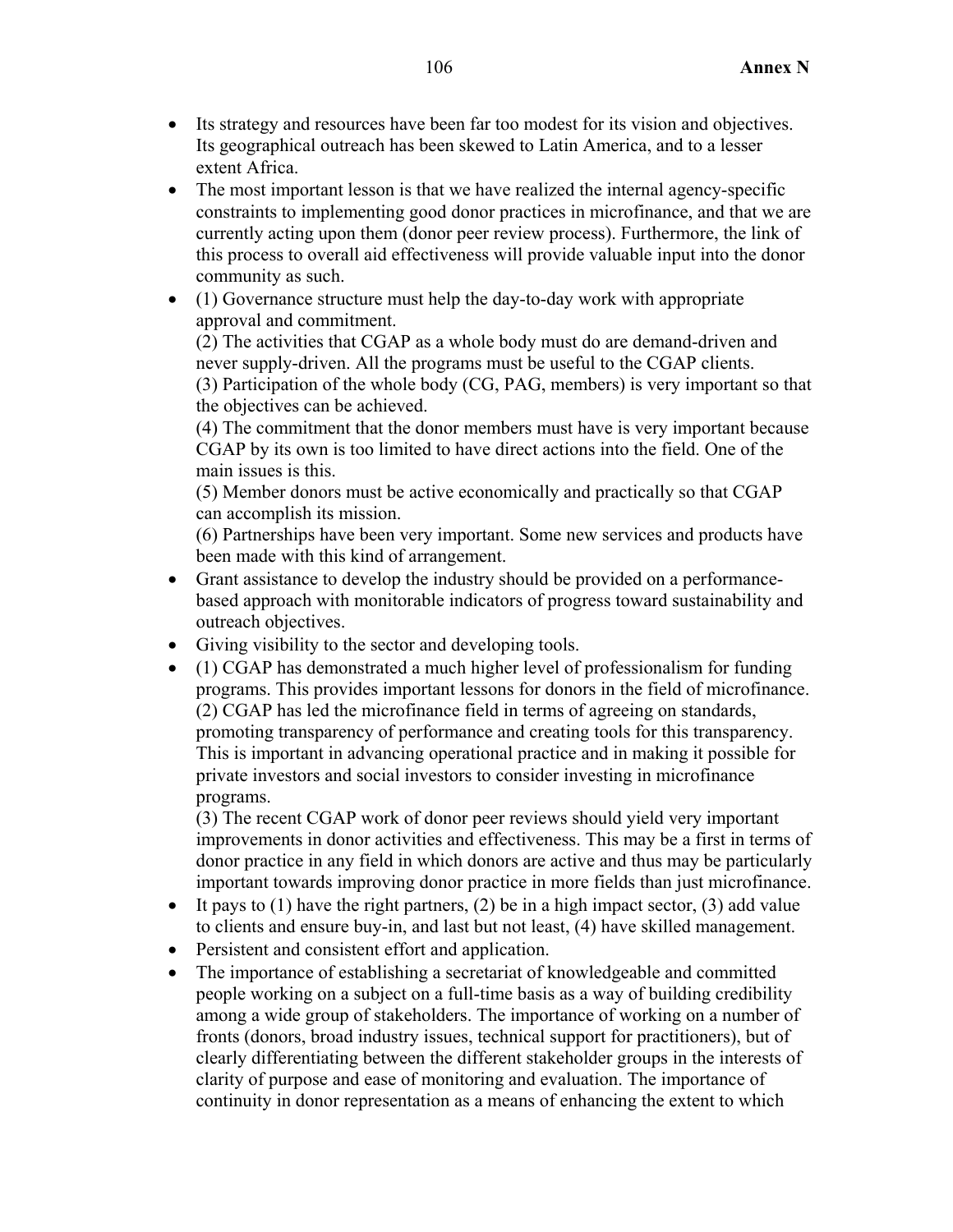member donors can hold the secretariat accountable and increase their sense of ownership.

|                    |                          |                    | <b>Mobilizing</b>      |                         |                          |                                   |
|--------------------|--------------------------|--------------------|------------------------|-------------------------|--------------------------|-----------------------------------|
|                    | <b>Global</b><br>mandate | Convening<br>power | financial<br>resources | Analytical<br>expertise | Multi-sector<br>capacity | <b>Country-level</b><br>knowledge |
|                    | 64%                      | 52%                | 24%                    | 12%                     | 8%                       | 4%                                |
| High               | 16                       | 13                 | 6                      | 3                       | 2                        | 1                                 |
|                    | 24%                      | 36%                | 48%                    | 48%                     | 48%                      | 40%                               |
| <b>Substantial</b> | 6                        | 9                  | 12                     | 12                      | 12                       | 10                                |
|                    | 12%                      | 12%                | 24%                    | 32%                     | 36%                      | 48%                               |
| <b>Modest</b>      | 3                        | 3                  | 6                      | 8                       | 9                        | 12                                |
|                    | 0%                       | 0%                 | 4%                     | 8%                      | 8%                       | 8%                                |
| <b>Negligible</b>  | $\mathbf 0$              | $\mathbf 0$        | 1                      | $\overline{2}$          | 2                        | $\overline{2}$                    |
| <b>No Answer</b>   | 0                        | 0                  | 0                      | $\mathbf 0$             | 0                        | 0                                 |
| <b>Total</b>       | 25                       | 25                 | 25                     | 25                      | 25                       | 25                                |

**Question 12. In your opinion, what comparative advantage does the World Bank bring to CGAP relative to the other partners in the program?**  (Results in rank order by comparative advantage)

The responses are significantly different among comparative advantages ( $P = 0.01$  percent).

## **Question 13. Is the World Bank's involvement critical for the success of the program?**

|                                                                                | <b>ESMAP</b>       | <b>PPIAF</b> | <b>infoDev</b> | <b>CA</b> | <b>CGAP</b> | <b>WSP</b> | All       |
|--------------------------------------------------------------------------------|--------------------|--------------|----------------|-----------|-------------|------------|-----------|
| <b>Yes</b>                                                                     | 100%<br>20         | 100%<br>10   | 100%<br>12     | 83%<br>15 | 79%<br>19   | 57%<br>4   | 88%<br>80 |
| <b>No</b>                                                                      | 0%<br>$\mathbf{0}$ | 0%<br>0      | 0%<br>0        | 17%<br>3  | 21%<br>5    | 43%<br>3   | 12%<br>11 |
| <b>No Answer</b>                                                               | $\overline{2}$     | 2            | 3              | 2         | 1           | 0          | 10        |
| Total                                                                          | 20                 | 10           | 12             | 18        | 24          |            | 91        |
| The represence are gignificantly different among programs $(D - 1 E0$ persont) |                    |              |                |           |             |            |           |

(Results in rank order by program)

The responses are significantly different among programs ( $P = 1.50$  percent).

- I think the World Bank gives CGAP an additional credibility and eases the whole process of mobilizing funds for microfinance purposes. The Bank also gives a valuable logistics support.
- It should be an independent "Consultative Group" and the World Bank should have the same rights as the other members.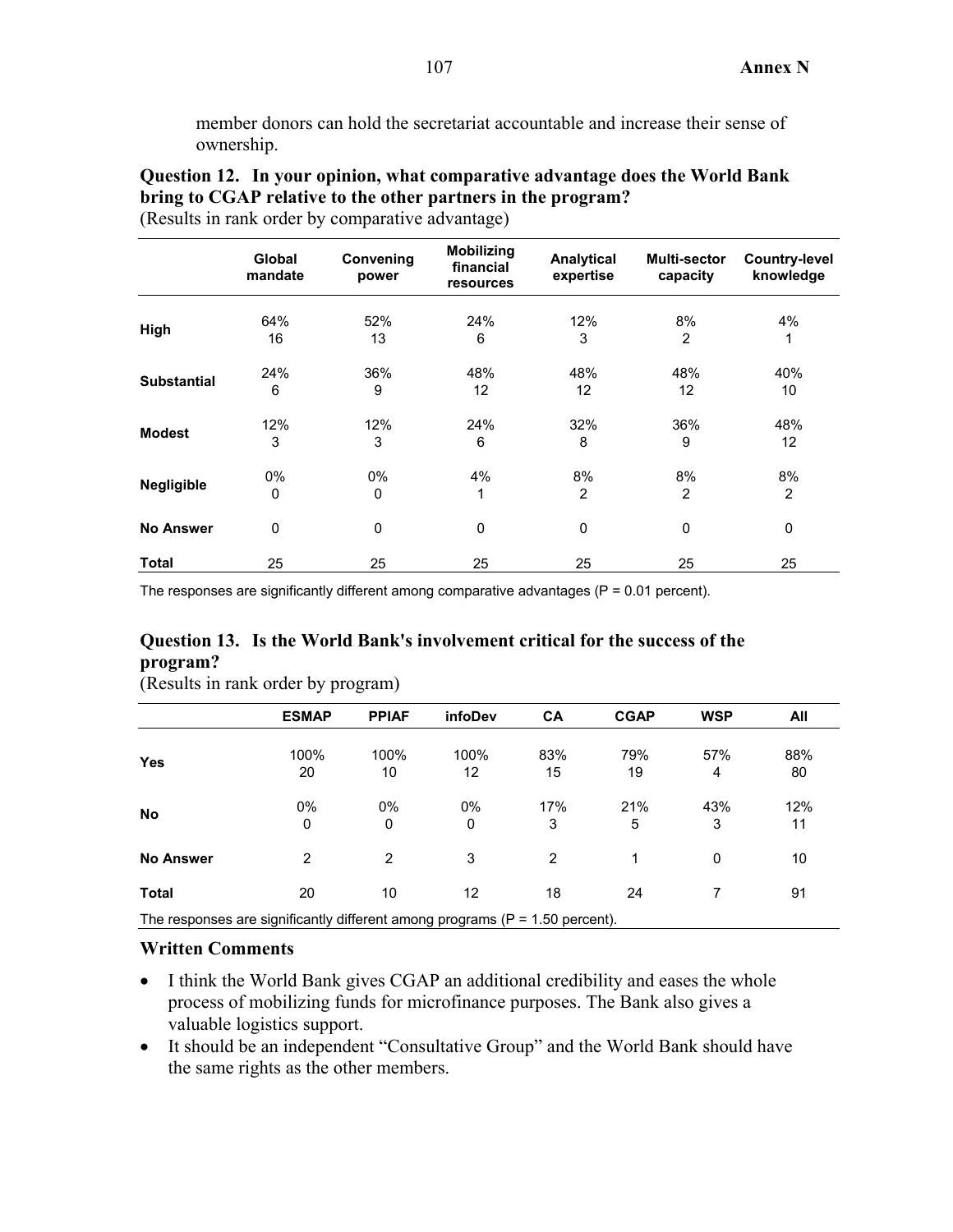- CGAP is too small to have fully independent institutional standing. If not housed within the World Bank, it would require larger and more elaborate institutional structure. The Bank's periodic renewal of medium-term financial support ensures CGAP of a continued level of resources, making CGAP less vulnerable to year-toyear changes in the budgets of donor agencies.
- Financial only, not technical at all!
- To start CGAP yes, but World Bank presence heavily conditions how the rest will act.
- So far yes, because of financial support. Hopefully not so in the future.
- No Bank, no CGAP.
- Legitimacy.
- Because the World Bank has the capacity to mobilize resources and to catalyze.
- It is unlikely that any other organization could lead such a broad coalition.
- Besides the financial resources the IBRD devotes to CGAP, the overarching multisectoral expertise and the global outreach seem to me crucial for CGAP's success.
- Not so far. As a member of PAG, I get the feeling that normally the two organizations pay little attention to each other, but I may be wrong.
- Not really, CGAP knows more about microfinance than the Bank. However, CGAP is critical for the Bank's success in microfinance.
- I think it is very important because no other donor has the capacity to be heard and to influence as the World Bank does. So this has been very powerful for the whole body of CGAP.
- Convening power, ability to influence policy environment for microfinance.
- Because of global reach.
- CGAP is perceived by the other members as the Bank's baby.
- Agenda setter.
- Financing the operations of CGAP plus giving it its organizational caché and prestige.
- The Bank has played a crucial role, not least in providing a major part of CGAP's funding since its inception. This financial role has declined over time but remains important. The participation of the Bank also lends weight to CGAP, given the authority that the Bank exercises in development circles, especially among bilateral agencies. The Bank's participation also means that CGAP has a direct means of influencing the programming of the major actor in development finance. CGAP could now survive without the Bank's involvement, although it would be diminished if the Bank were to withdraw.